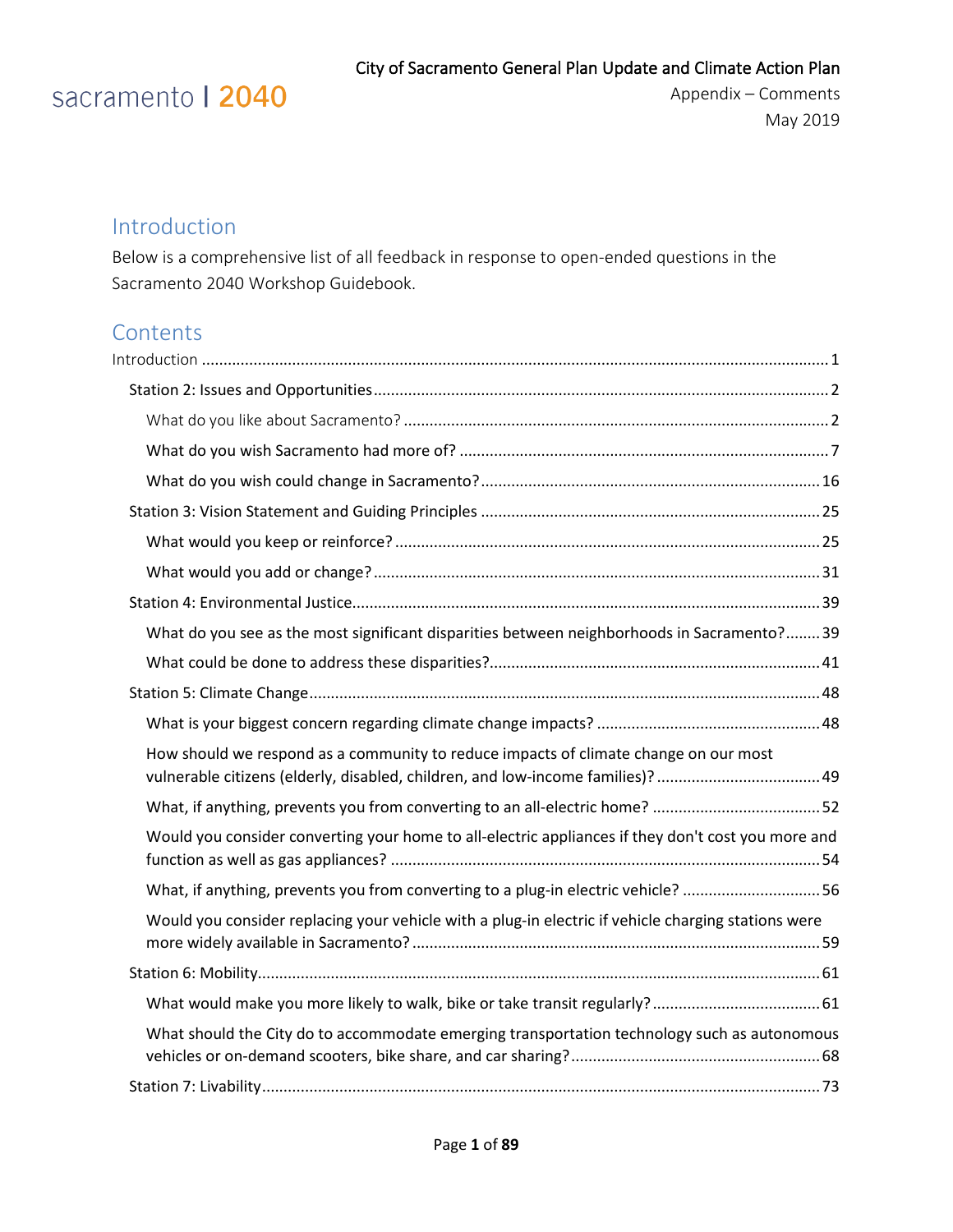

| Is Sacramento well prepared for natural or man-made disasters? How can we become more |  |
|---------------------------------------------------------------------------------------|--|
|                                                                                       |  |
|                                                                                       |  |

### <span id="page-1-0"></span>**Station 2: Issues and Opportunities**

### <span id="page-1-1"></span>What do you like about Sacramento?

- " I like" the trees, rivers, friendly people, the diverse neighborhoods
- Activates for all ages and all hours, and lifestyles. Mixed use development
- American River Parkway
- Art, Murals Galleries, 2nd street, Farmers markets, Transit but needs improvement, small town feel.
- Bicycling Access
- Bikeable, Walkable, trees, the rivers diversity
- Change policing practices to promote cooperation not confrontation, by police patrols
- City of Trees, relaxed vibe, happy people, proximity to Bay, and Tahoe, cool people
- Develop the waterfront and put a ramp over I-5 to connect riverfront to city
- Diverse activates (family events, history, art)
- Diversity, Bike trails, Multi-cultural grocery stores, little Saigon neighborhoods
- Diversity.
- Diversity of people and activities
- Farmers Markets
- Focus on Culture and arts renewed visor public acknowledge of world to be done by public officials and efforts being made, sense of community, small town feel with Big City Appeal in t
- Geographic location
- Good rooftops and walls
- Heavy Investment infilled development, full electrocution of homes and transportation, large scale greening projects, full scale industrial compost facility, no more empty roots
- History
- History and Architecture, Variety of food markets and restaurants, second Saturday
- In central at, walkability, bankability, lots of amenities, great programming and community events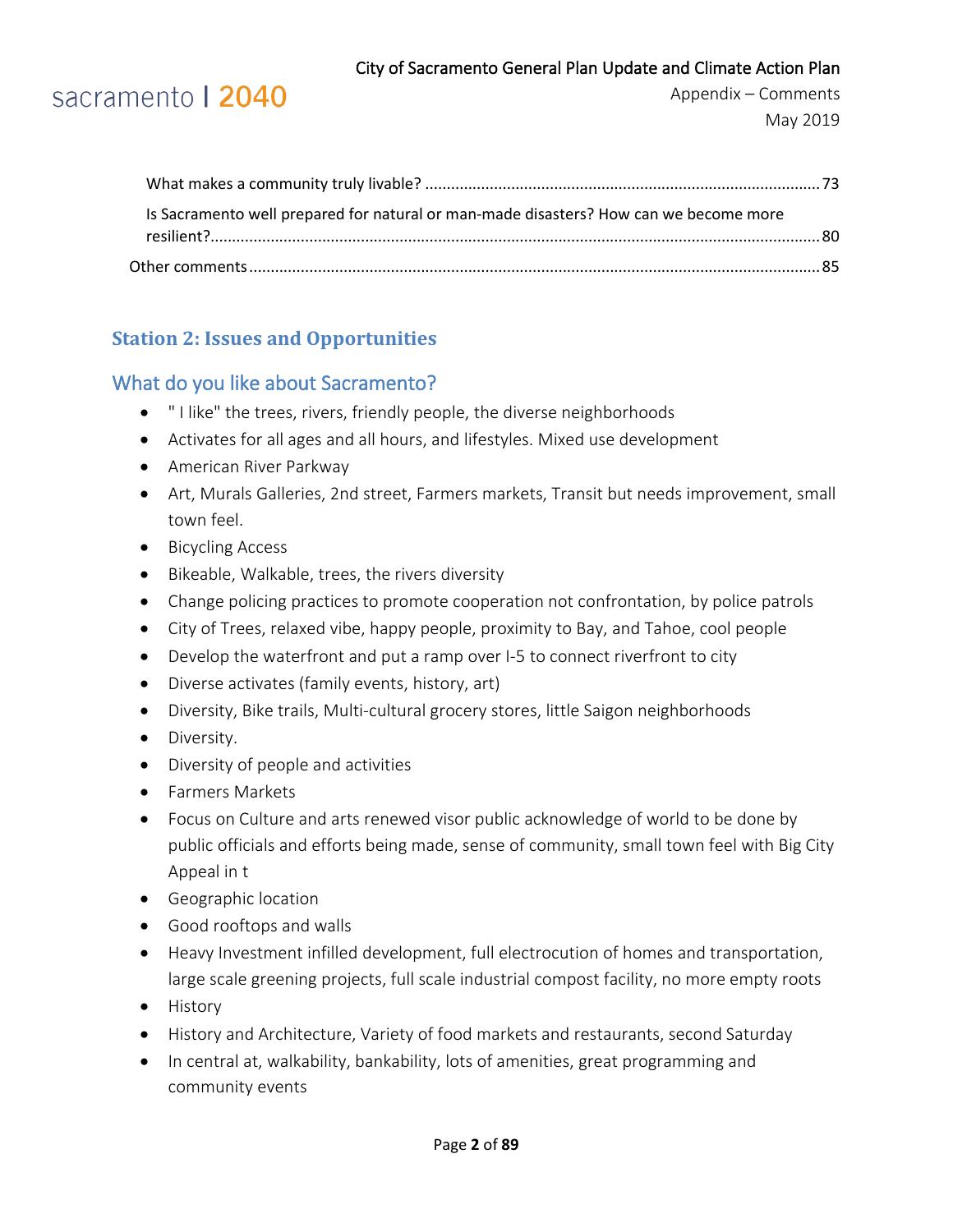### sacramento | 2040

- More natural spaces for wildlife and people
- Murals, Jump bikes, protected bike paths, dog friendly areas light rail
- Murals x2
- Murals.
- Need to be recorded I street deck, conversion lantern fest
- Parts in Natomas, Approachable gout officials, old Sacramento, Golden 1 arena, River runs through it, ethnic diversity, library system, location between SF and Tahoe, nearby festivals (garlic, honey) community and state colleges
- Positive affirmations in public displays
- Sacramento becomes carbon zero city by 2030, in line with scientific concerns
- Sacramento is diverse. It has a ton of natural resources. There's a lot of cultural history, we also have a veritable complication of decision makers from across the state who help shape our futures
- Sacramento trees and walking trails access to fresh food
- Size- not too small, not too big
- State capitol
- Trees, winding streets in order neighborhoods easy access to rivers, creeks, parks.
- Trees.
- Very involved mayor x2
- Very involved Mayor
- Very responsive first responder
- Citywide Workshop #2
- Add 100 year and 1,000-year 1-page general plan and map. Just to acknowledge we plan to live more than 20-30 years
- All the farmers markets and connection to agriculture
- Amenities downtown
- Art, people, of diversity, employment, sac state, and other ed institutions, concerts, sports, churches
- Beautiful trees and parks, cultural amenities, Rivers, very family -friendly, old neighborhoods, access to the sierras, libraries
- Bicycle lanes trees/shade greenspace
- Coffee shops and outdoor events
- Community openness, Weather except summer, Diversity -Cultural
- Community feels
- Diversity of all kind and riding our bikes in the neighborhood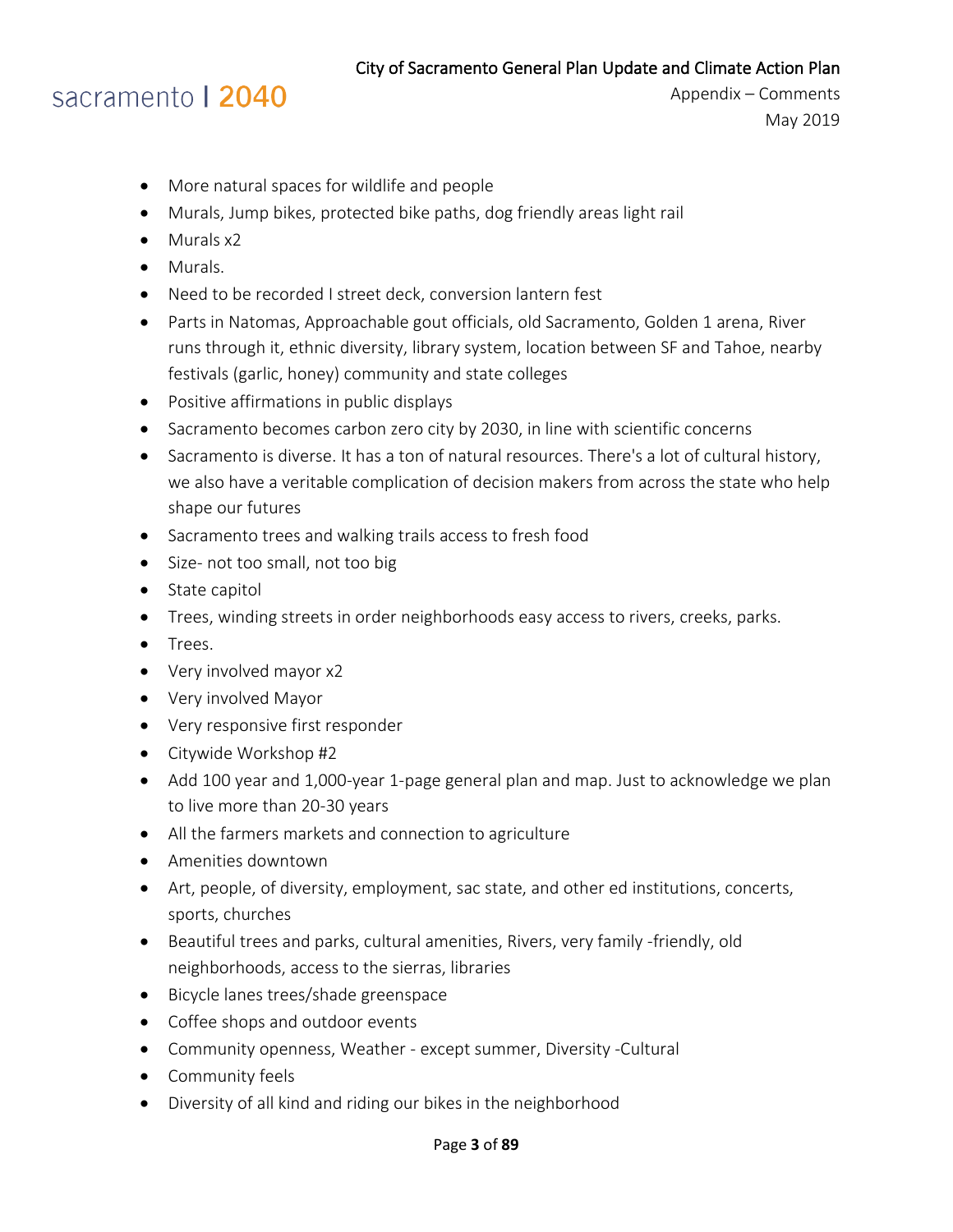### sacramento | 2040

- Ease of paring and getting around downtown and midtown
- Eating establishments shopping malls farmers market
- Farmers Markets
- Flat equals bikeable, lots of street fairs, great weather, charming neighborhoods to bike through (fab 40s), lots of pastries / sweets
- Friendly people moderate traffic, affordable housing for middle income families lots of cultural activities.
- Friendliness
- Great access to agriculture farm to fork food and lots of great beer
- Green bike lanes
- Human values, caring people
- I like that Sacramento is still (relatively) affordable and allows me to live without a car. I'm worried that will change
- I like the community events in Sacramento
- I like the diversity, I like the city size
- I like the unique homes in Sacramento
- I like the weather the people and the vibe
- I like Sacramento for All its trees
- I love all the parks and plans to open more green spaces
- I love walking downtown and visiting all the restaurants and shops
- Jump Bikes
- Live music is coming back
- Love the old Homes downtown and midtown
- Love the River and Trees and Bike trail. Motown Mondays, concerts in the park, second Saturdays. Safe black spare
- Love the urban forest
- Mid-town, slow down.
- Midtown is wonderful make more of sac like it
- Mixed use in the downtown Area
- Nature and wildlife
- Neighborhoods
- Night life
- Old Sacramento
- Our Buses and light rail
- Owner occupied you so foot housing opportunities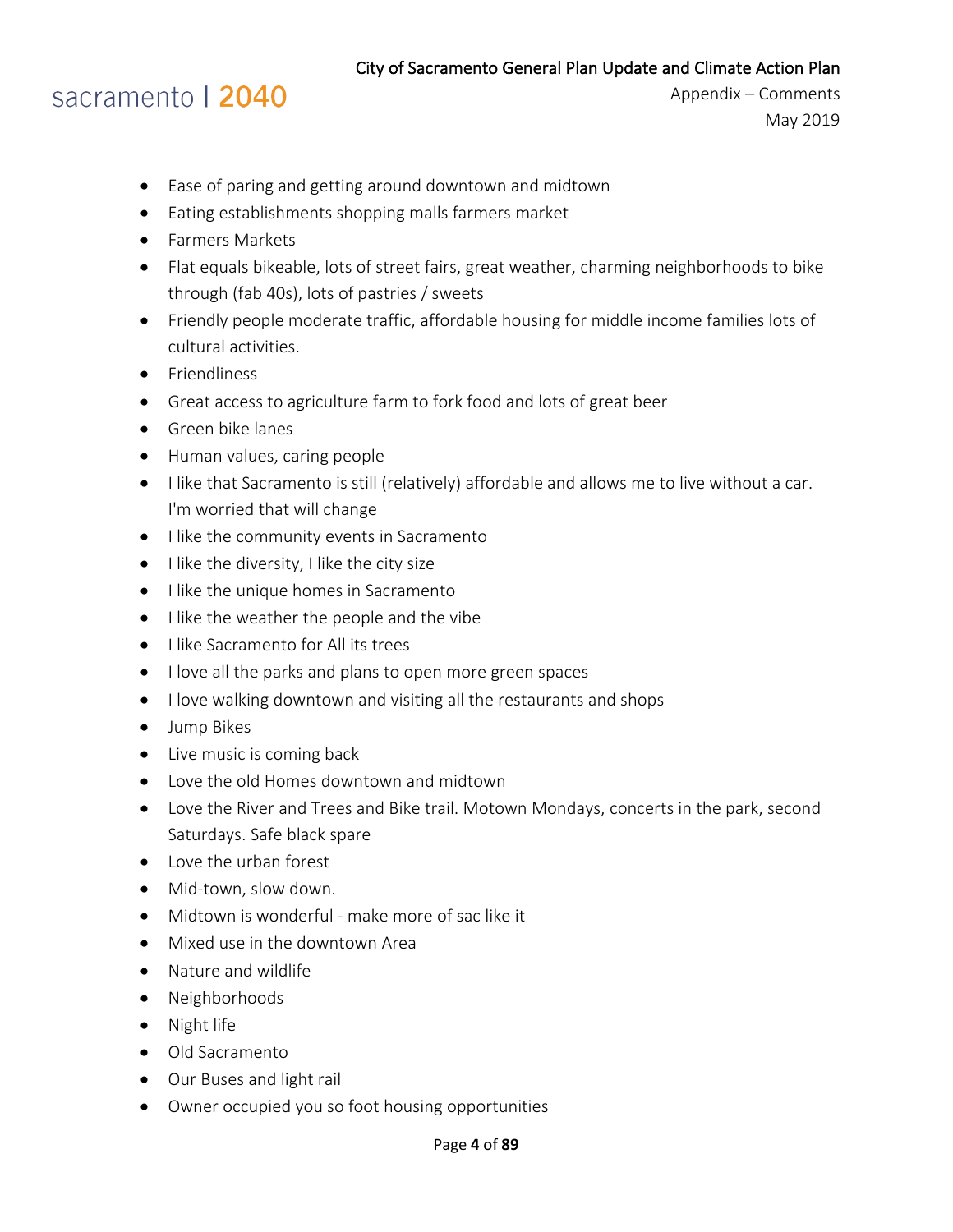- People, OPNA, Climate, Rivers, Farmers markets
- People diversity, X 2
- People.
- Perfect size (not too big/small)
- Quality of life
- Relaxed feel and quiet neighborhoods
- Riding a bike through midtown
- River
- River Bike paths crocket trees people
- Rivers and central location and powerful attractions
- Sacramento is a city rich in history, there's is a lot to do here, Sacramento is diverse, and people respect those differences, I love the river walk, friendly communities, A lot of services
- Sacramento is diverse, Sacramento is green trees and rivers, Sacramento is open to change
- Shade trees
- Sunday Farmers Market
- The city of Trees, Cute neighborhoods
- The diversity
- The diversity, rivers, accent bike lanes, proximity to fresh food
- The friendly people
- The outdoor environment the rivers and parkway alongside them. Nearby open spaces ag land. Closeness to the sierras. The lack of a crowded, inner city environment
- The people of Sacramento are working together to find solutions looking for a way to work together build up our city and people in it , I love Sacramento for the dedication to make it beautiful to look at , things to do and smiles on people faces .
- The trees, old Sacramento and downtown life
- The trees the bike trail, the rivers the downtown, the growth
- There are not police everywhere (that's a good thing), no big brother
- Things I love, The diversity. Never been anywhere so -altogether-, Festivities and enjoyment and work, Relative Downtown earthiness/lack of pretention and warmth
- Trees, Bikability, cultural events, diversity
- Trees, parks, rivers
- Trees and water (rivers)
- Trees Murals, Sunday farmers markets, biking the central city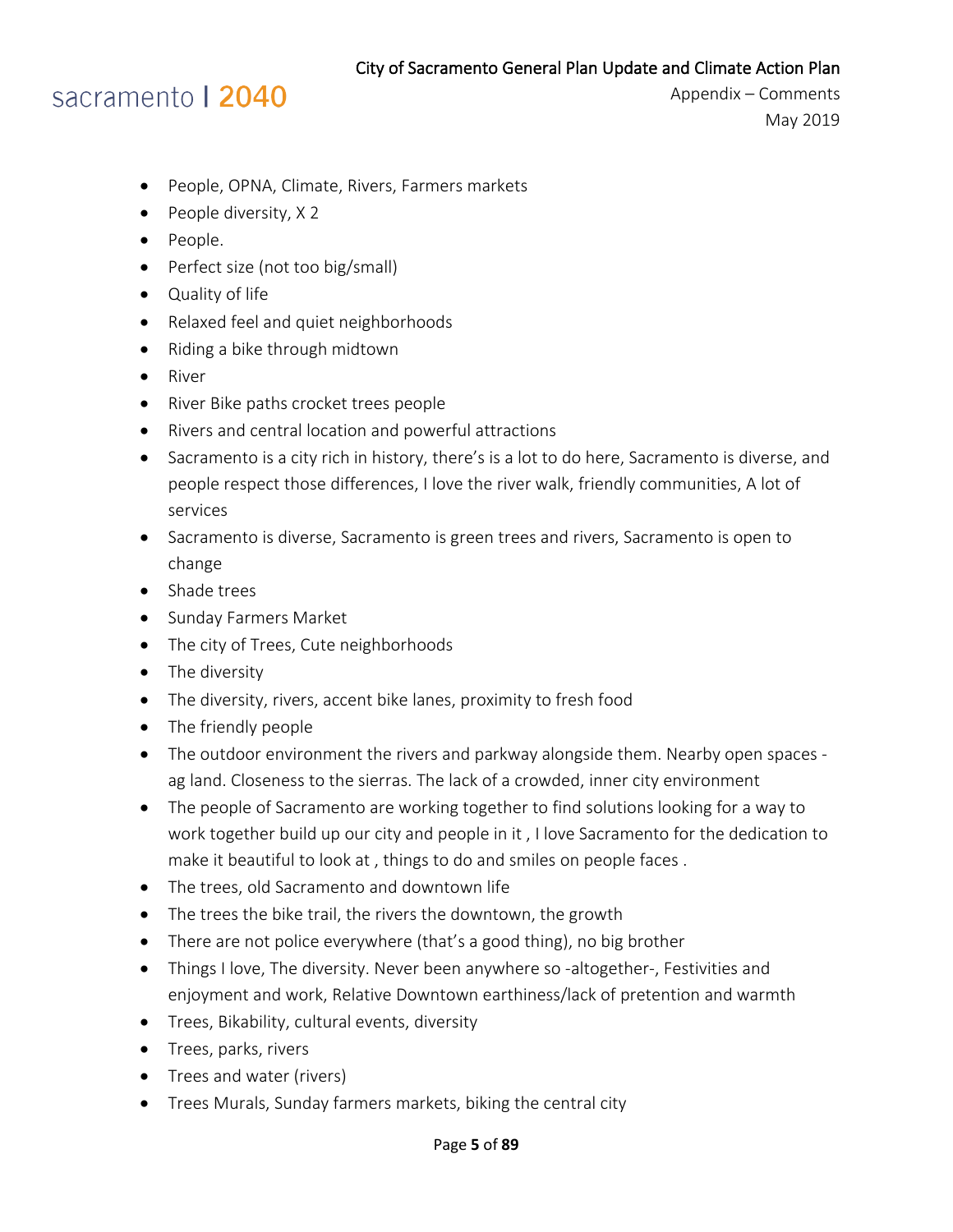### sacramento | 2040

- Trees, trees, trees.
- Unlimited density 1,000 ft. From L.R. stations
- Urban forestry
- Alternate lifestyle friendly
- Art back in the School, Better teachers with pay, Homeowner, Equal playing field. Health for all, Better Public systems
- City of trees
- Proximity, to mountains, LA, SF
- Cultural Diversity (food, events, people)
- Diverse friendly communities
- Diversity of residents
- Diversity of residents
- Diversity, Bike trail, Sac State, Midtown /Downtown, Amtrak, The food, Access to Arts / **Culture**
- Diversity, Out -door activities, Parks, Rivers, Golden 1 center, Family Friendly
- Gay friendly
- Great libraries
- I hope we get back to Loving our children, we need more money for education. Yes, we are talking about Sacramento,
- I like that Sacramento is still Affordable for a spectrum of people
- I like the connections to San Francisco (mega bus and Amtrak) although better transportation is needed to get to the Amtrak station
- I love that Sacramento has many trees
- I love the trees and beautiful flowers It would be great if people stopped hanging out and do gardening
- Lots of trees and great restaurants and rivers
- Multicultural
- Our growing pride of place
- Parks river access trees
- People who care about their community
- River
- Sacramento can be an equitable city for all individuals in work, housing, education, city for all individuals in work, housing, education, and food
- Strong Labor Movement
- The Crocker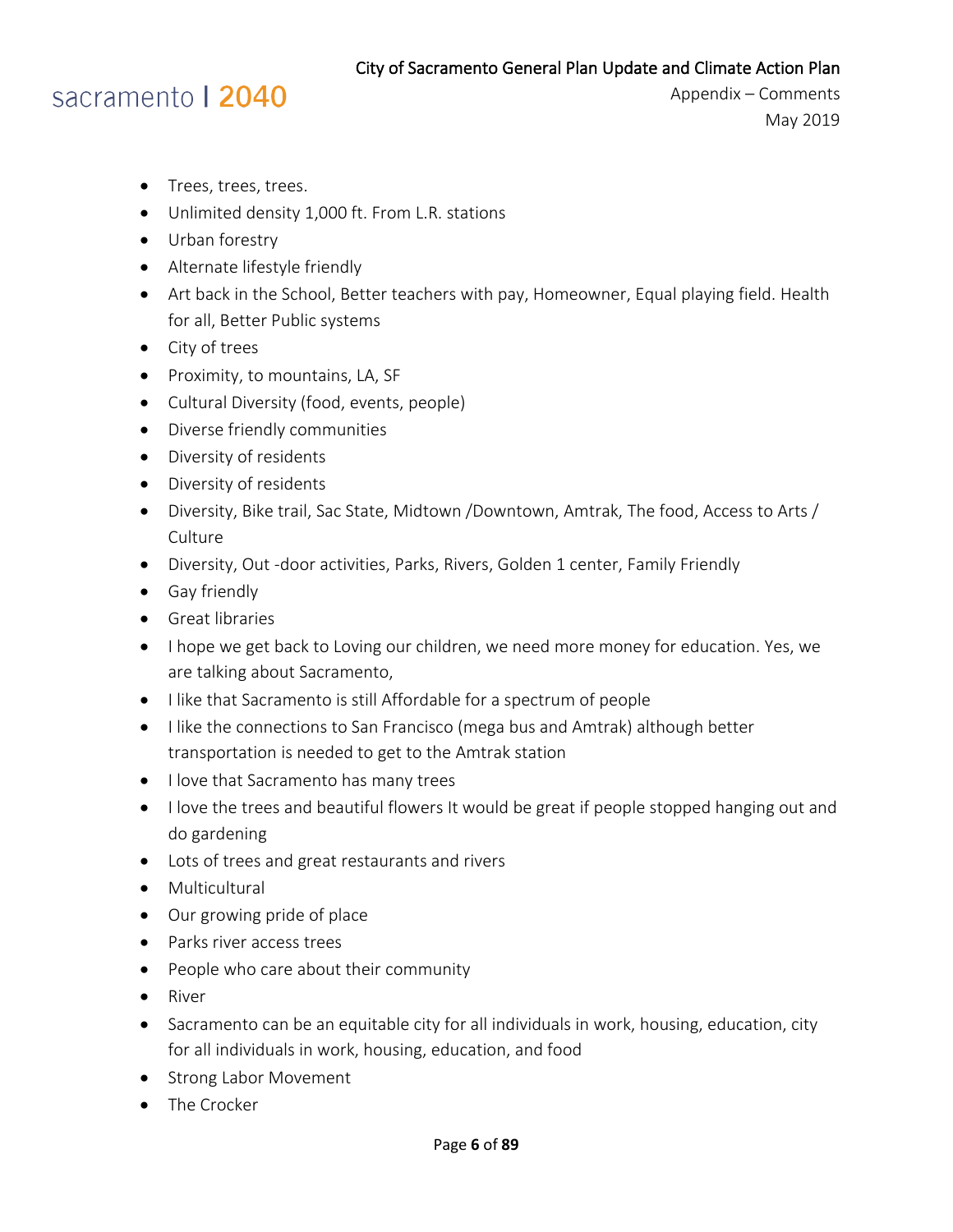

Appendix – Comments May 2019

- The depth of utilities lawn removal rebate program (which should get more promotion city wide)
- The Rivers parks, community, diversity, things to do
- The weather climate, less Grocery stores, Less churches, More productive industry in the area
- Trees
- Trees
- Trees
- Trees, Food and coffee scene -Variety of foods / cuisine, Downtown k-street R street / DOCO, second Saturday - Art scene
- Trees Downtown urban Forest
- Trees.
- Vibrant Downtown midtown on night and weekends
- Walking trails along rivers beautiful
- We are not San Francisco Portland or Seattle yet
- We are the city of trees
- Were closer to water
- What I like about Sacramento is the parks and recreation

### <span id="page-6-0"></span>**What do you wish Sacramento had more of?**

- A more user-friendly Volunteer portal
- Affordable and accessible housing near transit
- Affordable and diverse housing (size type use, urban garden, area, shade housing)
- Affordable Housing for extremely low, Very low, low incomes inclusionary
- Affordable Housing for extremely low, Very low, low incomes inclusionary
- Bridges -think Chicago, Portland, Boston (my hometown)
- Bus routes
- Even more walkability especially outside of downtown (but also in downtown)
- Free downtown parking
- Greenway and bike paths
- Homeless services that usually work to get people out of being homeless
- Housing near Transit
- Housing priced for low- and middle-income ranges
- I would like more gardens in Sacramento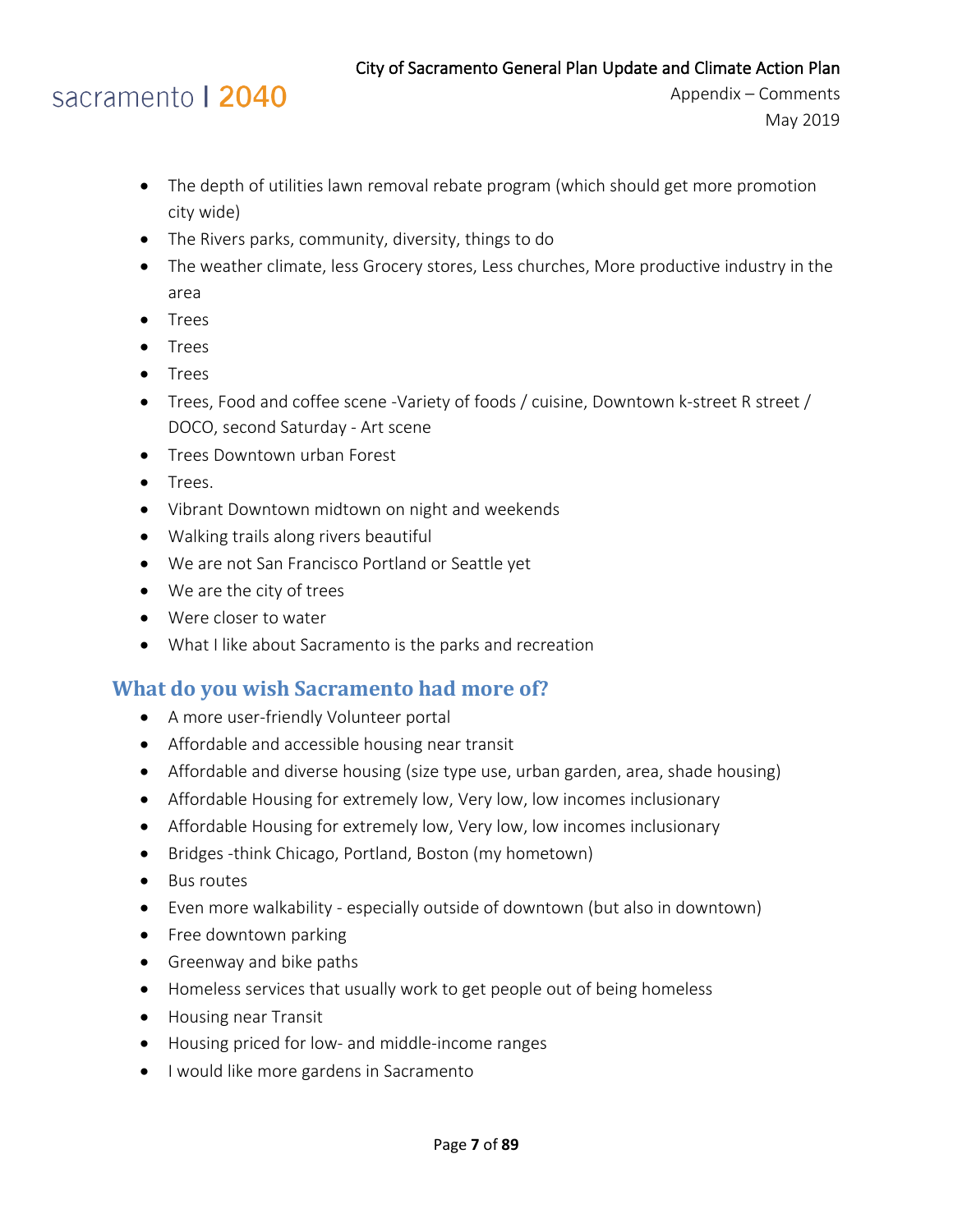- Increase number of food co-ops, family forms within city limits and support from the city of Sacramento , Increase efforts to form effective means of communication and healthy relationships between residents and the officers "sworn to protect them" Preserve city's history : oldest schools maintained better partner with school distract improve promotion of historic / cultured events to all residents, Rules and regulations crafted to be reasonable as well as attractive to outside industry's an example film entertainment in order to share our greatness with the world collaborative efforts between city officials less completive /divisive
- Jobs for those with developmental disabilities
- Later hours for public transit
- Mental Health specialists who work with police to de-escalate problems when dealing with people on Autism Spectrum and other mental health issues
- More open spaces for Nature and people
- More activities for families at Hagginwood community center
- More affordable housing More active transit, Healthy food access, less driving in the region Encourage small business Raise minimum wage
- More awareness of resources available to underserved low income communities
- More bike paths, connectivity between suburbs and central city.
- More bike trails Safety and cleanliness along trails, river, pave ways, community centers (especially Hagginwood)
- More businesses and housing around del Paso boulevard
- More connected and maintained bike trails, Resources for the homeless so they aren't crowding the bike trails, more opportunities for neighborhood to work together
- More connected transit especially near housing
- More continuous bike paths and walking
- More cycling paths
- More Downtown parking at better prices. More free parking. More development of the waterfront More educ. Re bicycle safety and courtesy multi. Use trails. More sidewalk café seating in downtown and midtown
- More libraries
- More Live music Venues Reinvent Old Sacramento
- More Murals north of the River please
- More parks and trees community and gardens especially in north old Sacramento
- More public transit -family friendly
- More Rooftop gardens in downtown. Great cooling effect and adds visual beauty.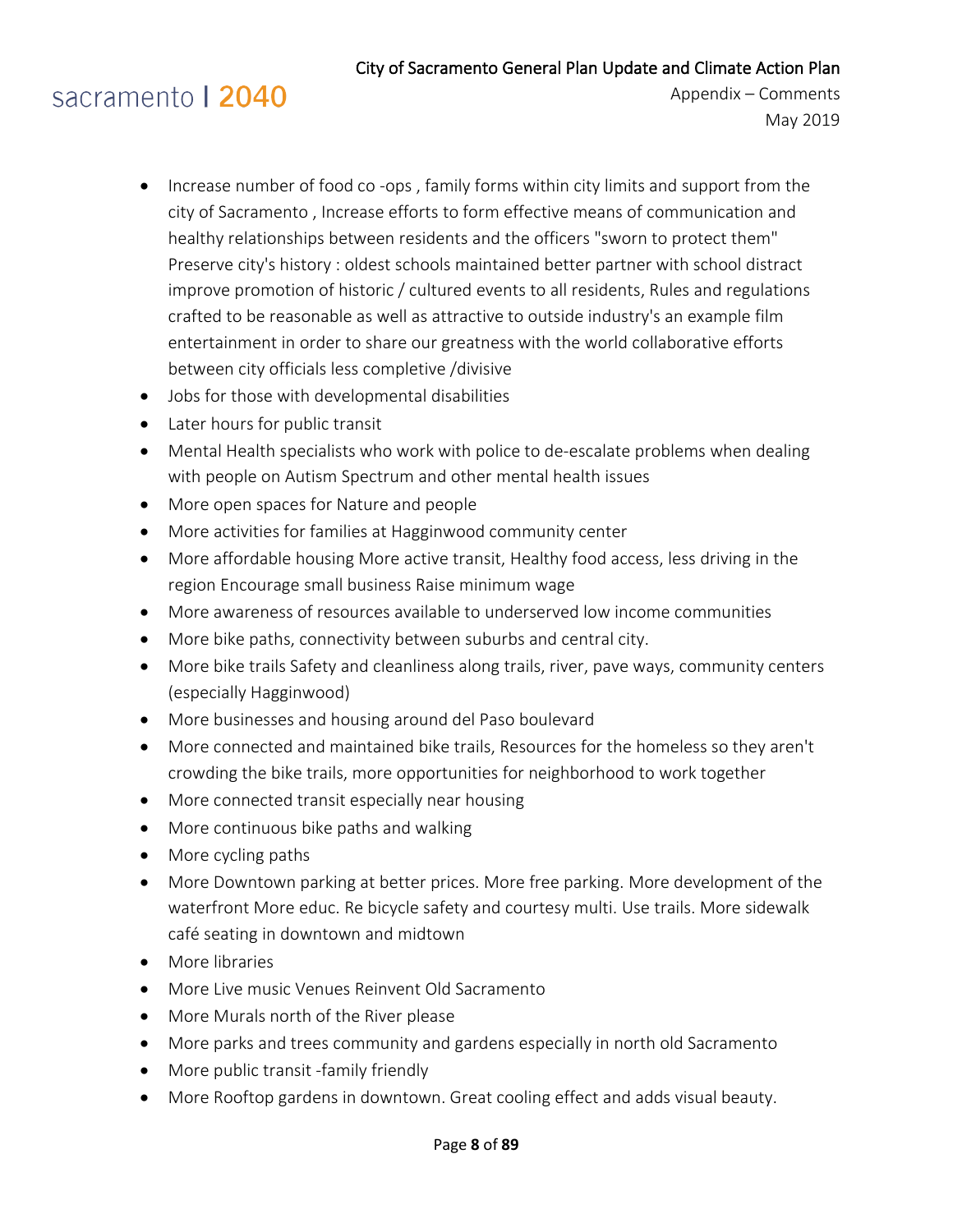## sacramento | 2040

- More train for police in nonviolent interventions with citizens
- More trees Meet the Urban canopy goals stop cutting down the trees
- More updated youth centers, senior centers
- Multi aged homes
- Public Transportation that interfaces with train system that runs down middle of I-5 99-I am business 80, Regional entertainment center for families one step indoor golf, bowling alley, skating rink. Arcade center, science center, Lego land, swimming pool, activities for handicap elders and kids.
- Recreation facility, skating rink, activities for youth, sports fields (community sports)
- Rent control
- Rent stabilization
- Safe streets for walking
- Trees
- Wider Freeways around town, especially business 80 from W street Arden, More After school Programs for 6-18 years old Better community peace officers and training with emphasis on community service and peace keeping and helping instead of shooting, more farmers market year-round, rent control
- Wider Freeways around town, especially business 80 from W street Arden, More After school Programs for 6-18 years old Better community peace officers and training with emphasis on community service and peace keeping and helping instead of shooting, more farmers market year-round, rent control
- Citywide Workshop #2
- Accessible sidewalks in ALL neighborhoods
- Affordable housing of all types
- Affordable housing for lower income families and seniors
- Affordable housing downtown
- Affordable housing in downtown
- Affordable housing in walkable neighborhoods
- Affordable housing that is beautiful
- Affordable public transit / safe public transit
- Application of commercial nitrogen fertilizers causes the release of nitrous oxide the release of nitro's oxide gas-- which is about 300x more powerful than carbon dioxide as a climate forcing gas! Find more sustainable alternatives for our parks and schools
- Babysitting training for 13-year old's
- Beds and bathrooms for the homeless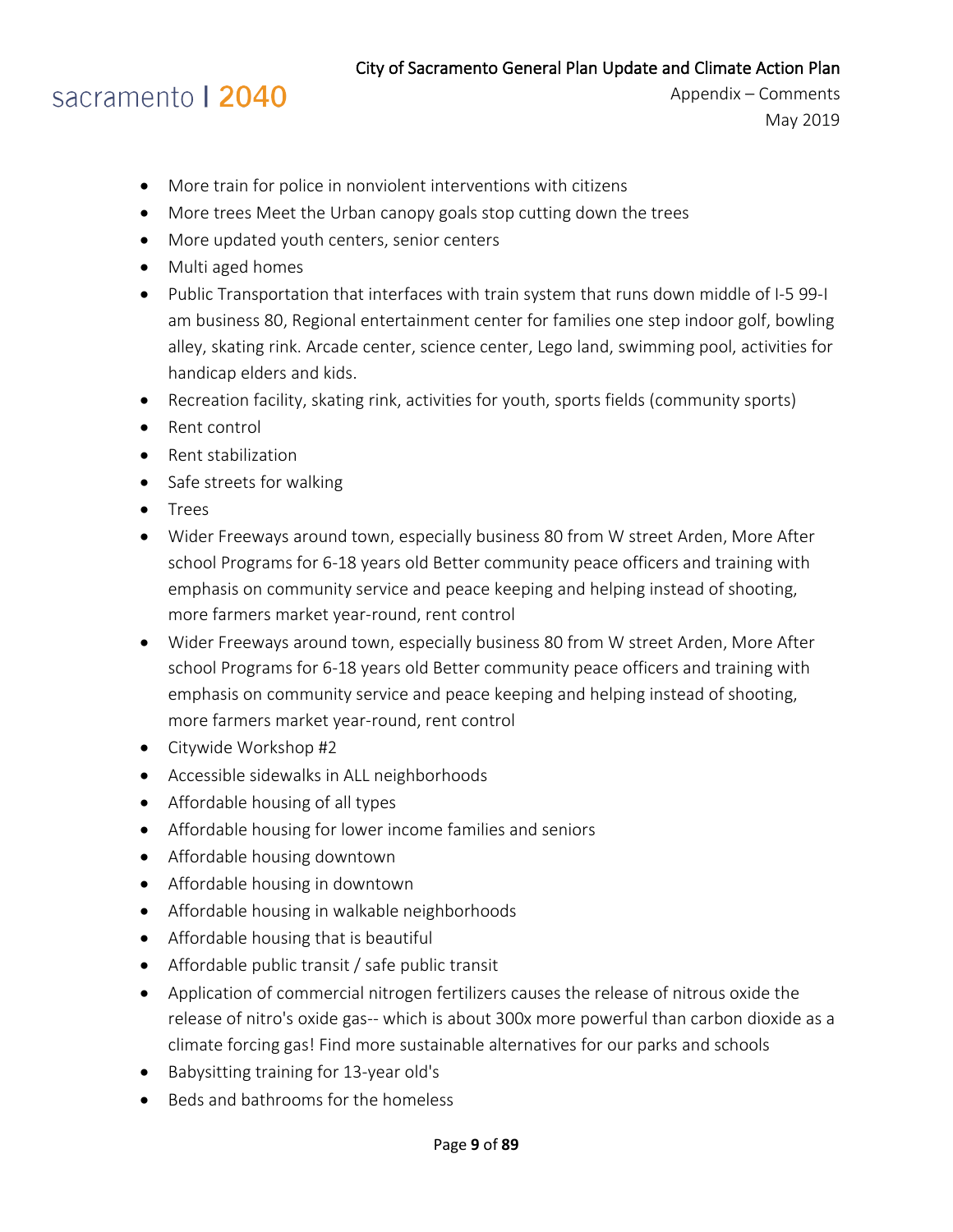- Bike and car share outside grid
- Bike lanes. Well paved ones, not filled with leaf piles garbage cans, cars continuous no brakes along routes
- Bike lanes and places to look bikes
- Bike lanes Especially on Broadway, Folsom, Stockton
- Bridges that connect the divided city. Portland has 10 and just built a ped/public transitonly bridge. I'd like one bike lane that is continuous from one end of the city to the college
- Co-operative Day care
- Educate residents to water their trees loss of trees and canopy
- Electrical Vehicle Charging Stations at All city buildings
- Enforcement corner stores, traffic, parks (smoking), underage drugs, illegal parking
- Free educational programs
- Green Alleys cont. Community Alley projects can: Provide habitat for birds and pollinators, build soil and humus and sequester carbon and more, See/Search for "Greens Alleys" La has a project
- Heat island effect, please educate residents and commercial property owner about this. City of LA literature said that the following increase the heat island effect gravel and rock mulch AstroTurf
- Homes for all
- I want Sacramento to invest more in community-based organizations that serve people of color in al risk communities
- I wish that more our neighborhoods were as friendly to cyclists as vehicular commuters
- I wish there was more interactive public art
- I wish there was more recycling in Sacramento
- I would like to see electric solar public transportation
- Let's allow building housing that matches housing needs more for one, toe units, couples -single young workers and aging adults plus more
- More accountability with police
- More Adult educational grew opportunities, vocational education
- More bike lanes, shade structures at playgrounds, affordable housing in and near downtown pools more diversity
- More bridges over American River and Sacramento river
- More childcare options
- More clean safe public water features pools river access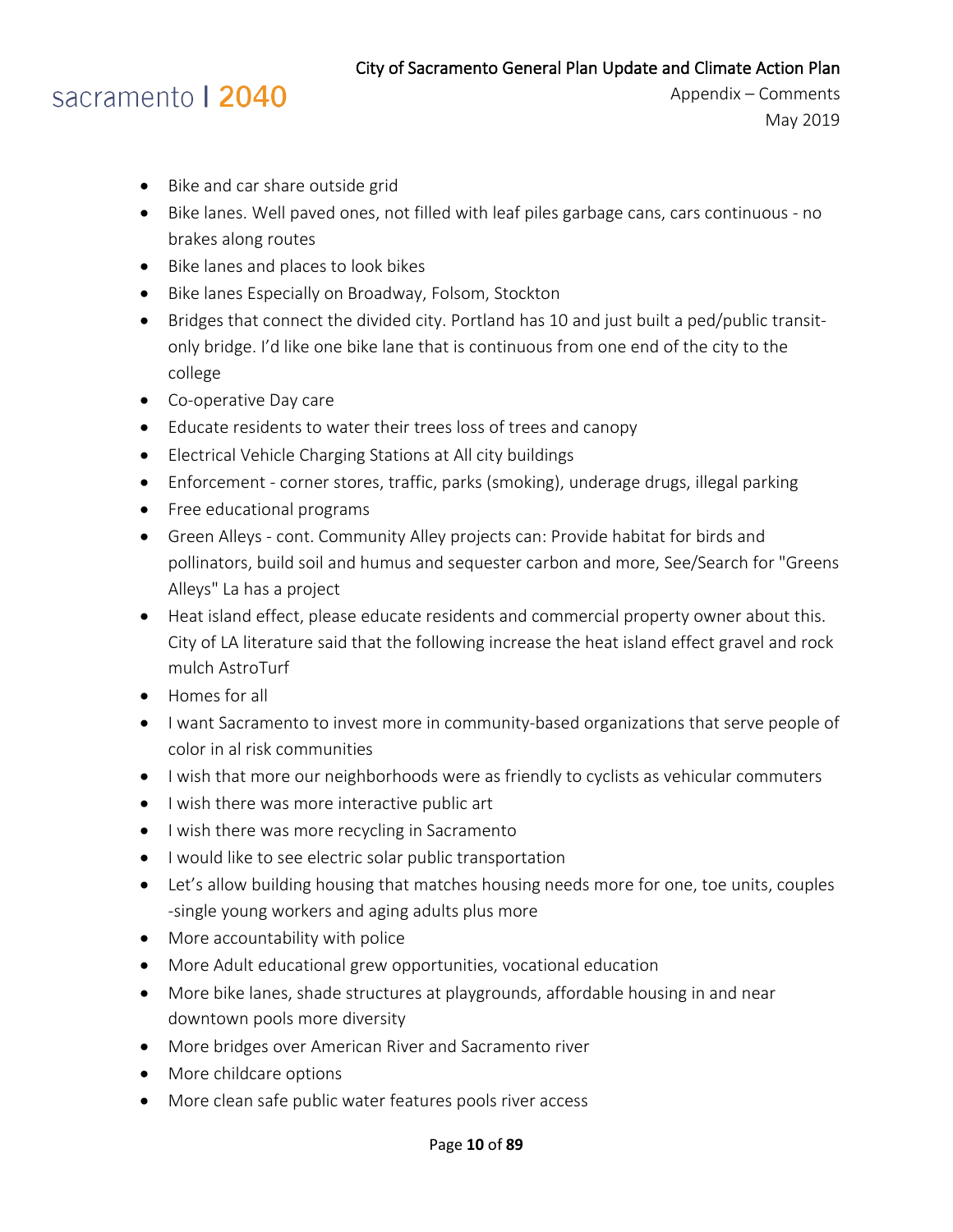- Cleaner up Days especially at: Riverbanks, Busy streets, Low income areas
- More commitment to preserving Natural habitat
- More community centers // hubs more signage for parks, liberties, community centers etc. Expand beyond downtown, Lighting streetlights (solar) connecting bike routes, homeless housing. Trash icy up services for current cities along bike path, more acknowledgement/consultation /relationship, for tribes, land/culture
- More community gardens and parks
- More community uniting with CBO along with families, law enforcement, judges, politicians, D.A. community uniting with law enforcement required to meet with community leaders Quarterly to address the fears of one group with the other and find solutions. Have our youth explain their fear of law enforcements take Trauma informed workshops
- More family orientated activities friendly people, Accessible public transport
- More green space / parks / community garden space within communities.
- More hero
- More Highway Lanes Freeway loops
- More Housing
- More low-income housing and places for low income folks to get together at more community gardens
- More non-single occupancy vehicle travel
- More nonstop and international flights from SMF
- More opportunities for adult educational and literacy services.
- More outreach for youth (in example. African American youth and Police)
- More p.o.p officers
- More parks and swimming pools
- More parks security
- More pervious paving
- More police patrol officers in my community
- More Protected bike lanes, less roads for cars, more community space more 5G infrastructure.
- More public transit, more frequency and affordable, more public civil spaces, more green spaces to link wildlife corridors
- More senior centers
- More services for the homeless in the burbs
- More toad saga Asa transit in smaller neighbor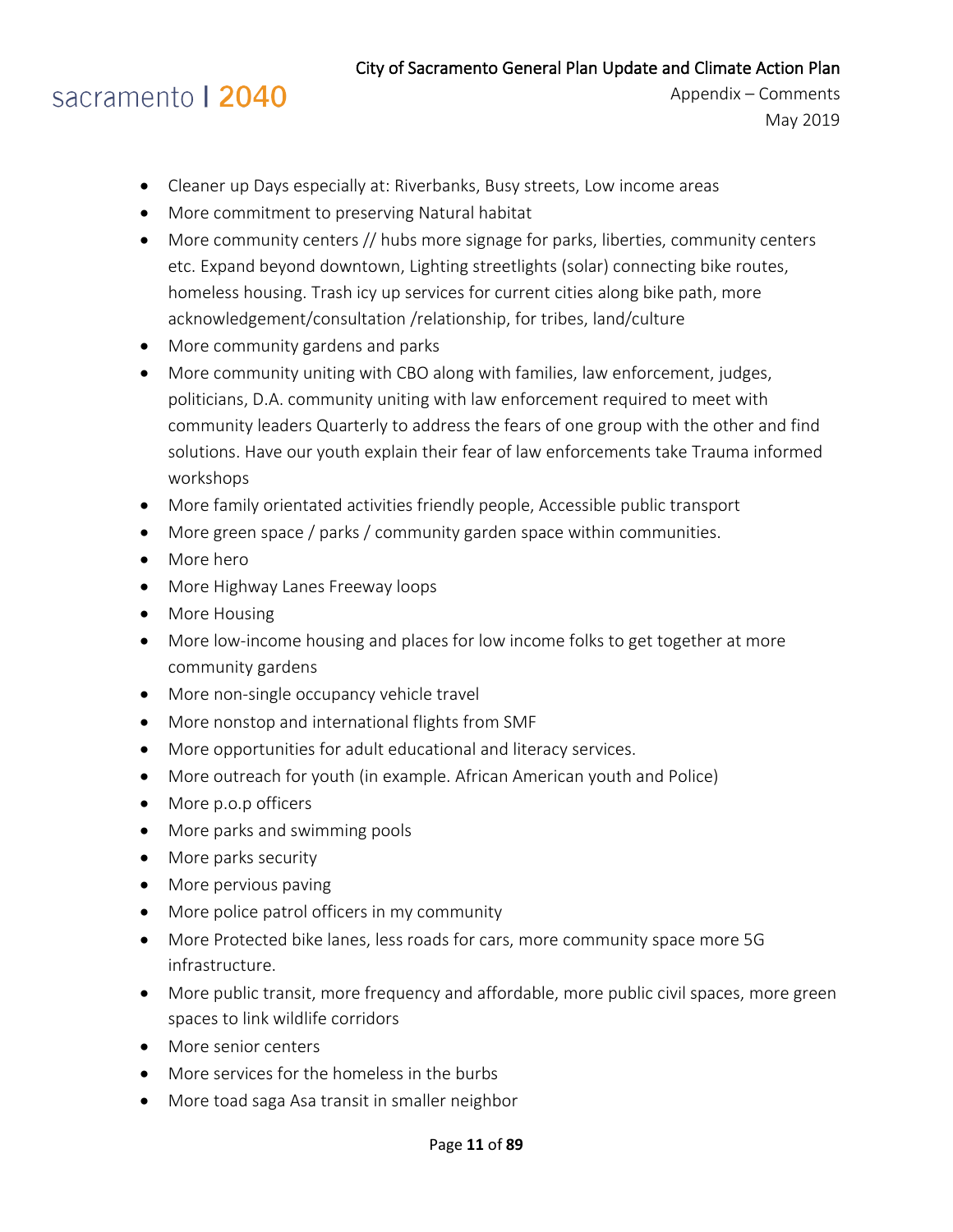- More trees more parks more greenspace
- More. Transit, Pedestrian malls or public squares, garbage cans, types of healthy value priced places to eat rather than fast food
- Multi -use Zoning
- Need more art galleries parks, urban transportation
- Need more garbage cans in public places. The city looks like a dump. Homeless have nowhere to dispose to trash
- No greenfield development, anywhere ever, no new roads, if a development wants roads, they pay full cost and create a maintenance fund, so existing residents don't pay for new roads
- Pages in the bee more of
- Pedestrian and bike only zones
- Protected bike and walk sides at Meadowview station
- Protected bike lanes in downtown
- Protected bike lanes, greenways
- Public bathrooms
- Public restrooms
- Public transit options city composting high performing high schools bike lanes w/ separation from traffic, Housing for people experiencing homelessness
- Public Transit
- Public transit trees, smart development that includes existing trees community intermingling public participation in government -
- Real communication between polarized points of view
- Sacramento and the capitol need to lead the state in livability, innovation, quality of life.
- Safe streets for bikes
- Shared food growing and trading
- Sidewalks with stride in communities outside central city
- Small scale Multifamily housing in high opportunity neighborhoods like land park, Curtis park, and east Sacramento, so more than the super-rich can live there
- Support for homeless, stop pushing them out
- Tree canopy
- Trees, Fresh air, Mess transit options, trees in low income neighborhoods
- Urban farms
- Voters!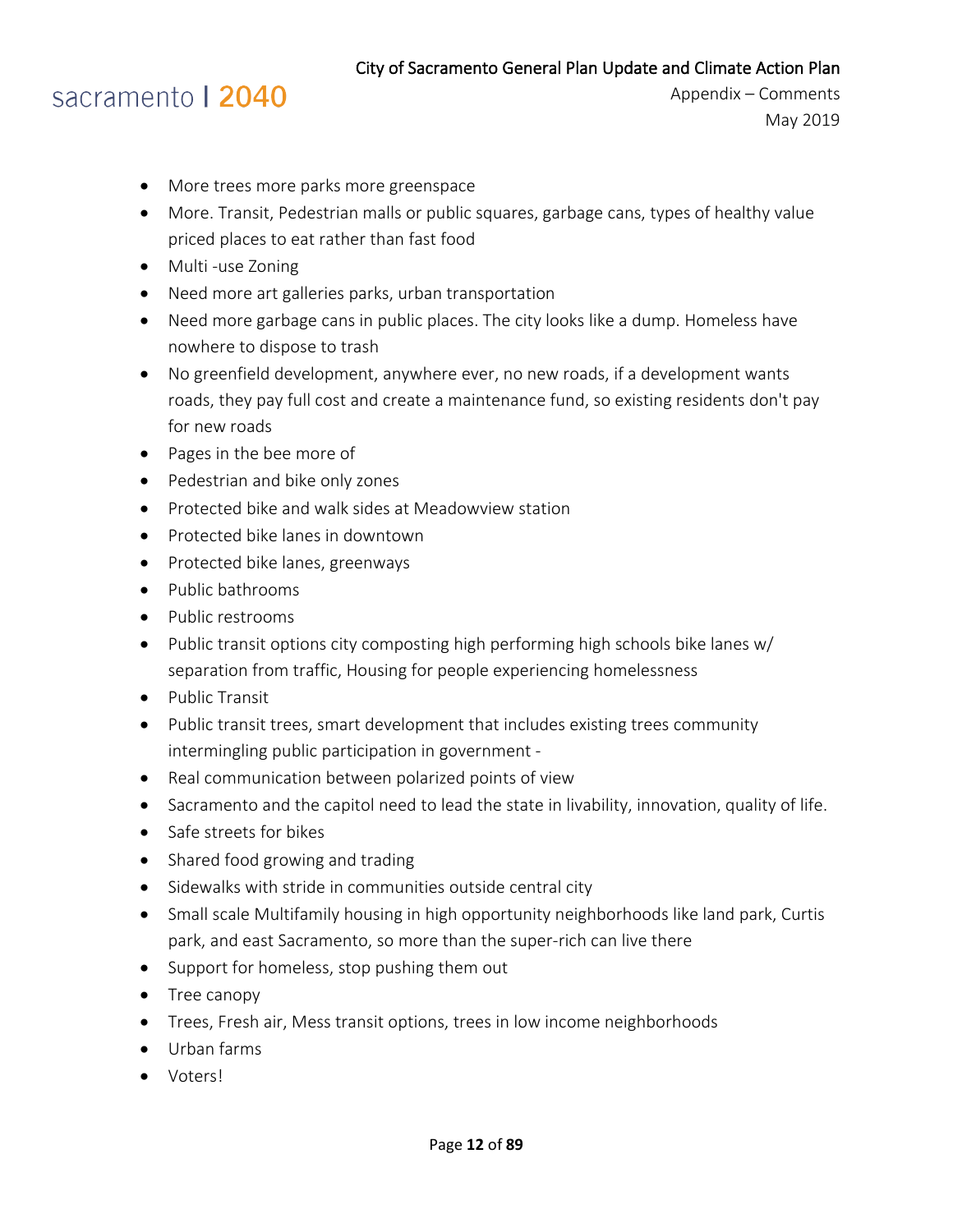- Walkable and bikeable streets, housing choices that are small and allow for more dense development
- Water trees will increase use of AC increase and emissions of climate gases
- We need measurable targets and feedback to make timely adjustments
- We need to prioritize low -income neighborhoods, for urban forest infrastructure, liabilities, services
- We need to protect open spaces wildlife, environmental, services and nature
- Work with low income solar installers to build pave power plants on city land parking lots airport, parks etc.
- Youth employment opportunities
- Citywide Workshop #3
- Alternate lifestyle friendly
- Art back in the School, Better teachers with pay, Homeowner, Equal playing field. Health for all, Better Public systems
- City of trees
- Proximity, to mountains, LA, SF
- Cultural Diversity (food, events, people)
- Diverse friendly communities
- Diversity of residents
- Diversity of residents
- Diversity, Bike trail, Sac State, Midtown /Downtown, Amtrak, The food, Access to Arts / **Culture**
- Diversity, Out -door activities, Parks, Rivers, Golden 1 center, Family Friendly
- Gay friendly
- Great libraries
- I hope we get back to Loving our children, we need more money for education. Yes, we are talking about Sacramento,
- I like that Sacramento is still Affordable for a spectrum of people
- I like the connections to San Francisco (mega bus and Amtrak) although better transportation is needed to get to the Amtrak station
- I love that Sacramento has many trees
- I love the trees and beautiful flowers It would be great if people stopped hanging out and do gardening
- Lots of trees and great restaurants and rivers
- Multicultural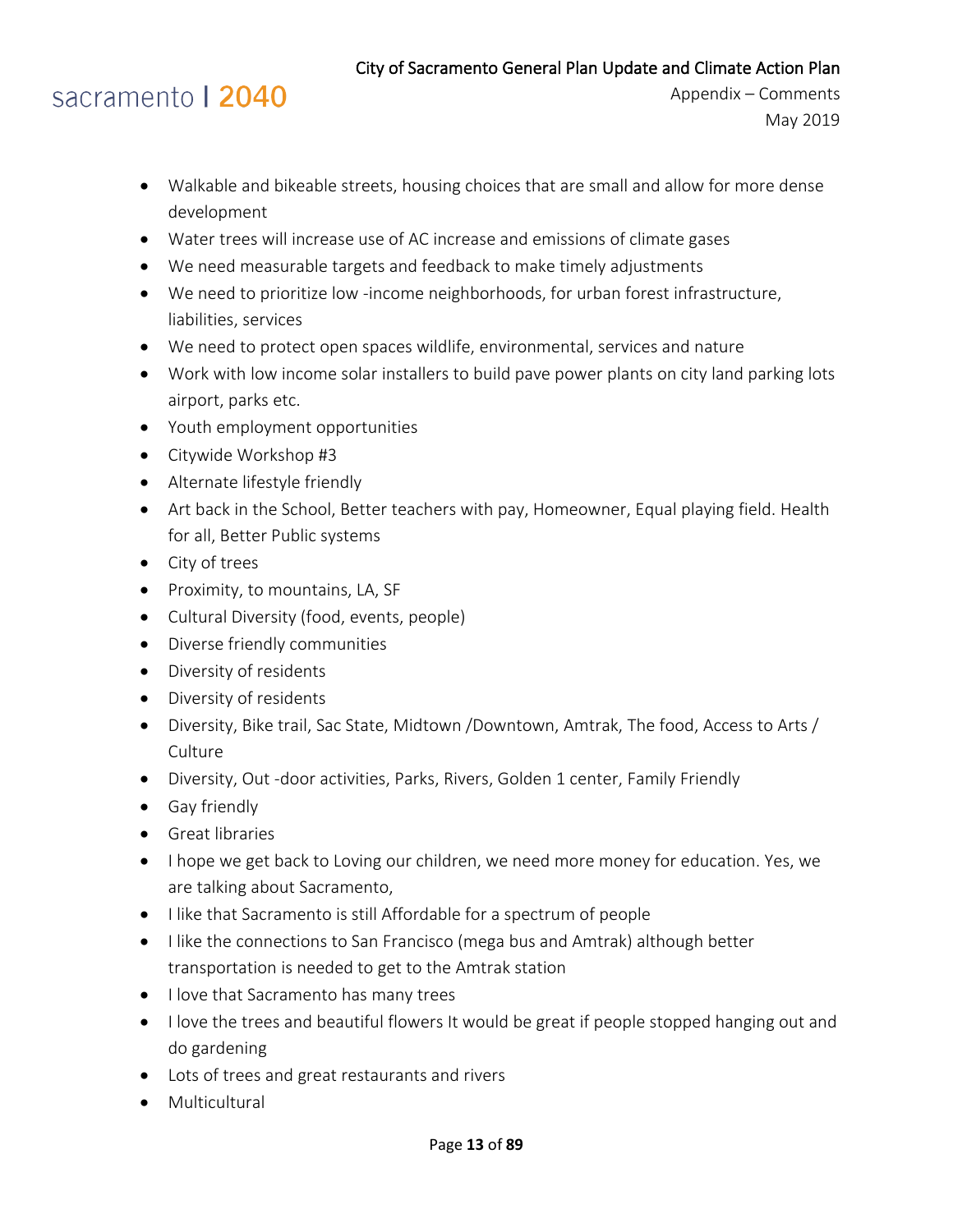### sacramento | 2040

- Our growing pride of place
- Parks river access trees
- People who care about their community
- River
- Sacramento can be an equitable city for all individuals in work, housing, education, city for all individuals in work, housing, education, and food
- Strong Labor Movement
- The Crocker
- The depth of utilities lawn removal rebate program (which should get more promotion city wide)
- The Rivers parks, community, diversity, things to do
- The weather climate, less Grocery stores, Less churches, More productive industry in the area
- Trees
- Trees
- Trees
- Trees, Food and coffee scene -Variety of foods / cuisine, Downtown k-street R street / DOCO, second Saturday - Art scene
- Trees Downtown urban Forest
- Trees.
- Vibrant Downtown midtown on night and weekends
- Walking trails along rivers beautiful
- We are not San Francisco Portland or Seattle yet
- We are the city of trees
- Were closer to water
- What I like about Sacramento is the parks and recreation
- Citywide Workshop #4
- I wish Sacramento had more ease of mobility with public transportation, and bike lanes as a priority over cars!
- I wish Sacramento had more car-free districts. (Literally, you can't go in there with one!) The ambulances, police, and fire depts are okay.
- I wish Sacramento had more homeless "Triage" centers.
- I wish the city had more public access to the airport (SMF).
- I wish Sacramento had more paved bike trails along the river to the downtown area.
- I wish the Sacramento had more community land trusts (a la Oak Park).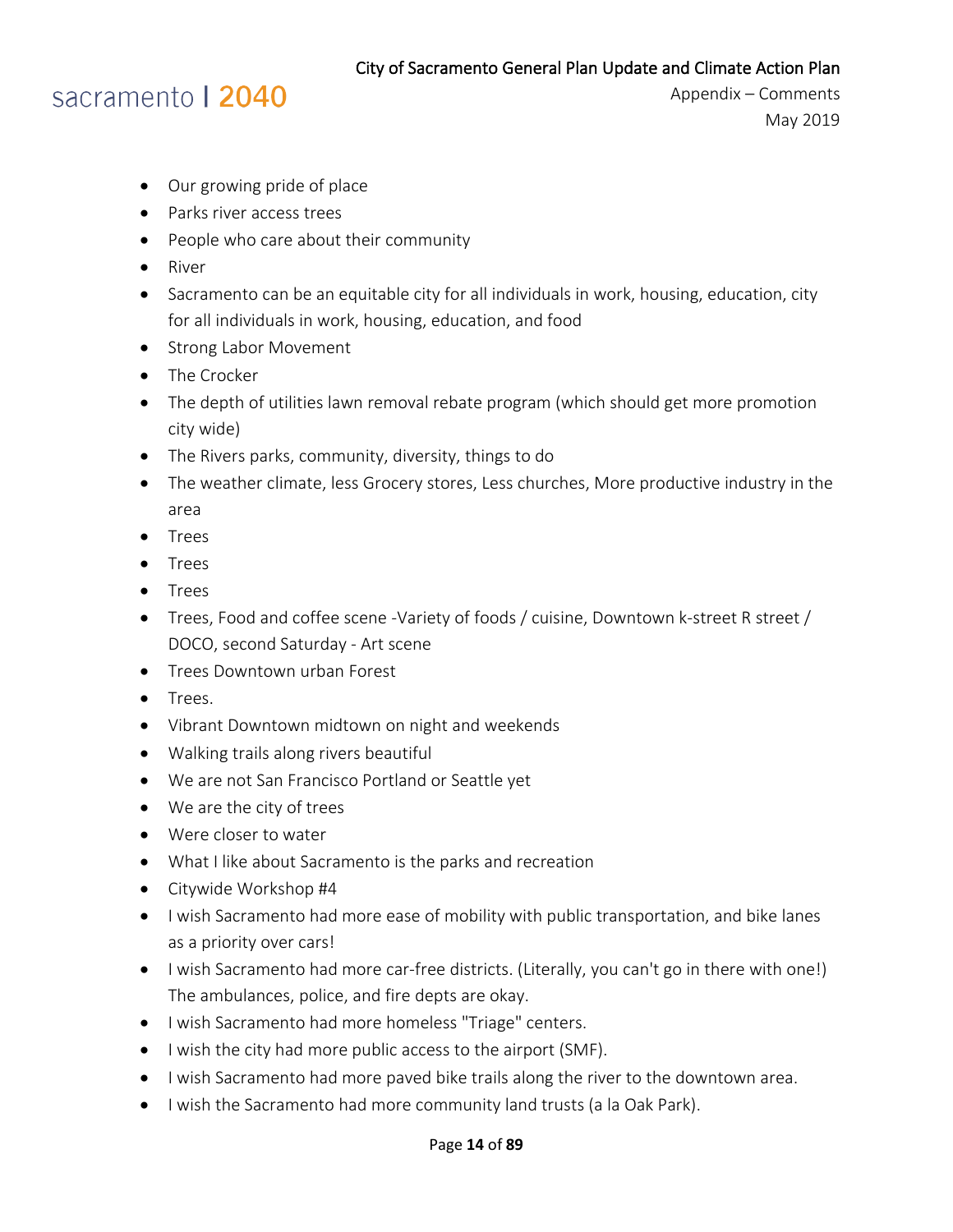# sacramento | 2040

- I wish Sacramento had more protected bike lanes in the Central City, as well as better public transit opportunities that really get people out of their cars.
- I wish Sacramento had more small-scale community solar grids.
- I wish Sacramento had more cultural/historical tours in disadvantaged/minority neighborhoods.
- I wish Sacramento had more protected bike lanes in transit-poor areas.
- I wish it had more infill projects with smaller units and no parking spots.
- I wish Sacramento had more and better-maintained parks, more library hours, and more affordable family recreation.
- I wish Sacramento had 24-hour libraries.
- I wish Sacramento had 24-hour libraries.
- I wish Sacramento had more public transportation, especially busses.
- I love the diversity of Sacramento! I would like to see it stay that way with opportunities, in business, housing, and all neighborhoods for everybody!
- I wish Sacramento had more bridges, as well as easier access in and out of the city during prime traffic hours.
- I wish Sacramento had more bike lanes.
- I wish Sacramento had more walkable neighborhoods.
- I wish Sacramento had more cultural parades in Downtown.
- I wish Sacramento had more streetlights and emergency shelters.
- I wish Sacramento had more neighborhoods that are truly walkable, mixed housing with amenities, and places to go without a car or a bike.
- I wish Sacramento had more of an American River Bridge from South Natomas to the River District.
- I wish Sacramento had lighter rail access to the airport (SMF).
- I wish Sacramento had more diversity lounges, more entertainment, and more art.
- I wish we had more housing, street lighting, and safer pedestrian/bike lanes.
- I wish Sacramento had more economic funding opportunities for black business owners.
- I wish Sacramento had more job centers!
- I wish Sacramento had more expanded bike routes throughout North and South Natomas.
- I wish Sacramento had more economic funding/opportunities for disadvantaged minority areas.
- I wish Sacramento had more activities for kids in low-income neighborhoods.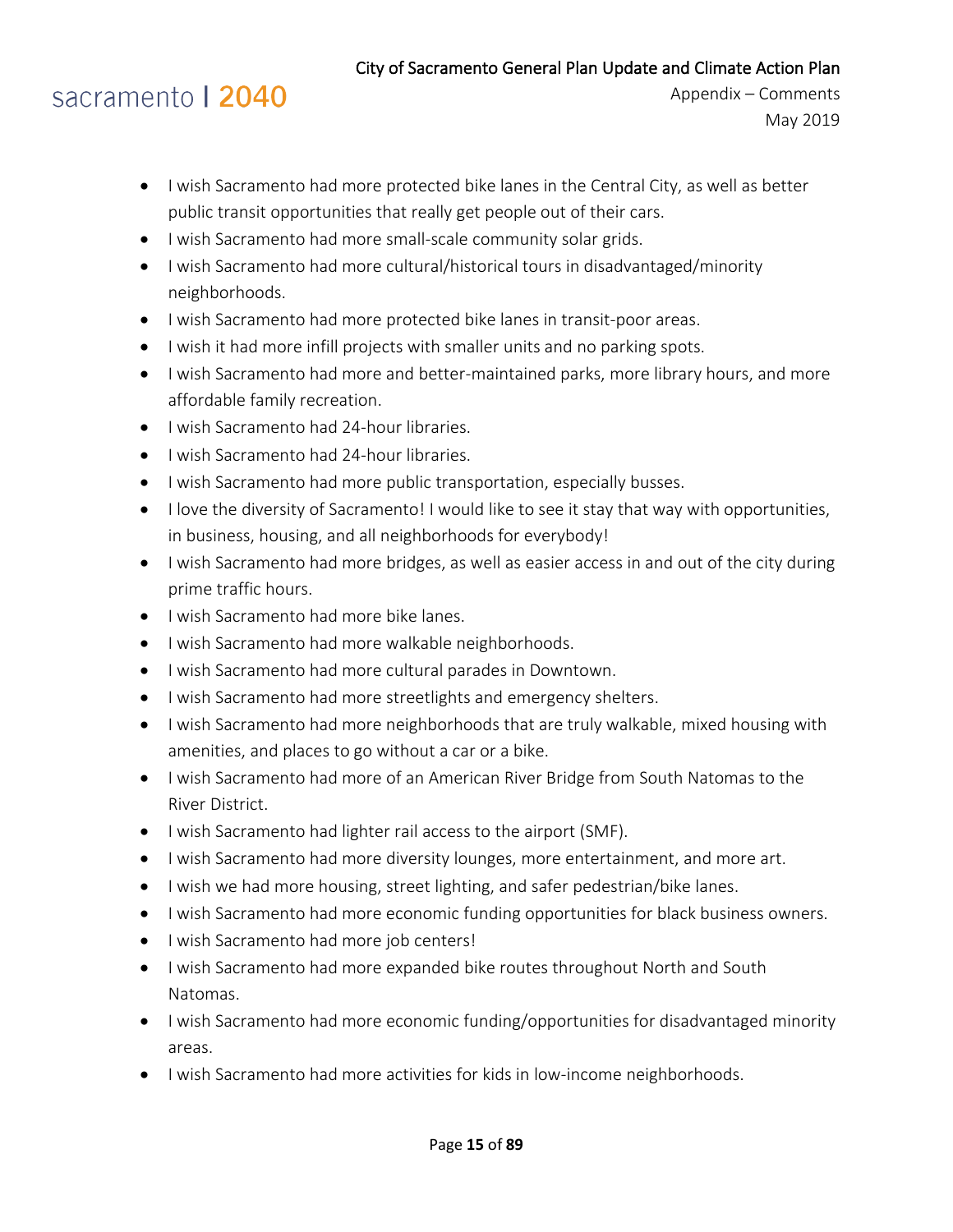Appendix – Comments May 2019

• I wish Sacramento had more transportation (specifically bikes) from Natomas, N. Sac., and S. Sac to the downtown areas. I also wish it had more affordable housing and grocery stores.

#### <span id="page-15-0"></span>**What do you wish could change in Sacramento?**

- "Yes!" in my backyard!
- Access to affordable healthy food in accurately designated disadvantage communities. Fill in the gap: communities not designated as DACs due to missing information collected during consumed to be accounted for. Actively and directly engage the residents. Relation between city officials' laws enforcement and majority of the city population state of many city streets are horrible and damaging to vehicles. Resident lacking the most basic resources have the most hurdles to jump for access funding and input
- Add affordable homeownership opportunities in Sacramento. Homes on sale for 150- 200k which means a mortgage payment of 1,000 or so. More affordable housing in all districts on public land
- Add many apartments in my neighborhood near transit (east Sacramento)
- Address housing shortage and reduce carbon emissions and relax traffic by facilitating programs for sharing homes - i.e. Tax breaks for people willing to sublet. Pair students and seniors?
- Affordable Housing, Less gentrification with economy development
- Allow quadplexes in every neighborhood
- Better public transportation from N. Natomas to downtown Jibe takes too long
- Better Traffic management also better pedestrian access, and a vibrant redevelopment waterfront "San Antonio"
- Bring back inclusionary housing reg. (The whole region has it)
- Build Up not Out
- City wide speed limit of 15 mph
- Clean Energy, Equality
- Cleaner, environmentally friendly, accessible public transporting for ALL locations (to connect Davis/Yolo to Placer etc.)
- Clear parks and trails
- Close the downtown Grid off from car traffic, convert to ped/bike/bus traffic only. Flank with park and ride facilities on perimeter, parking fee includes transit fare /bike
- Co-house in the same complex and millennials, Seniors respectfully both can benefit shared kitchens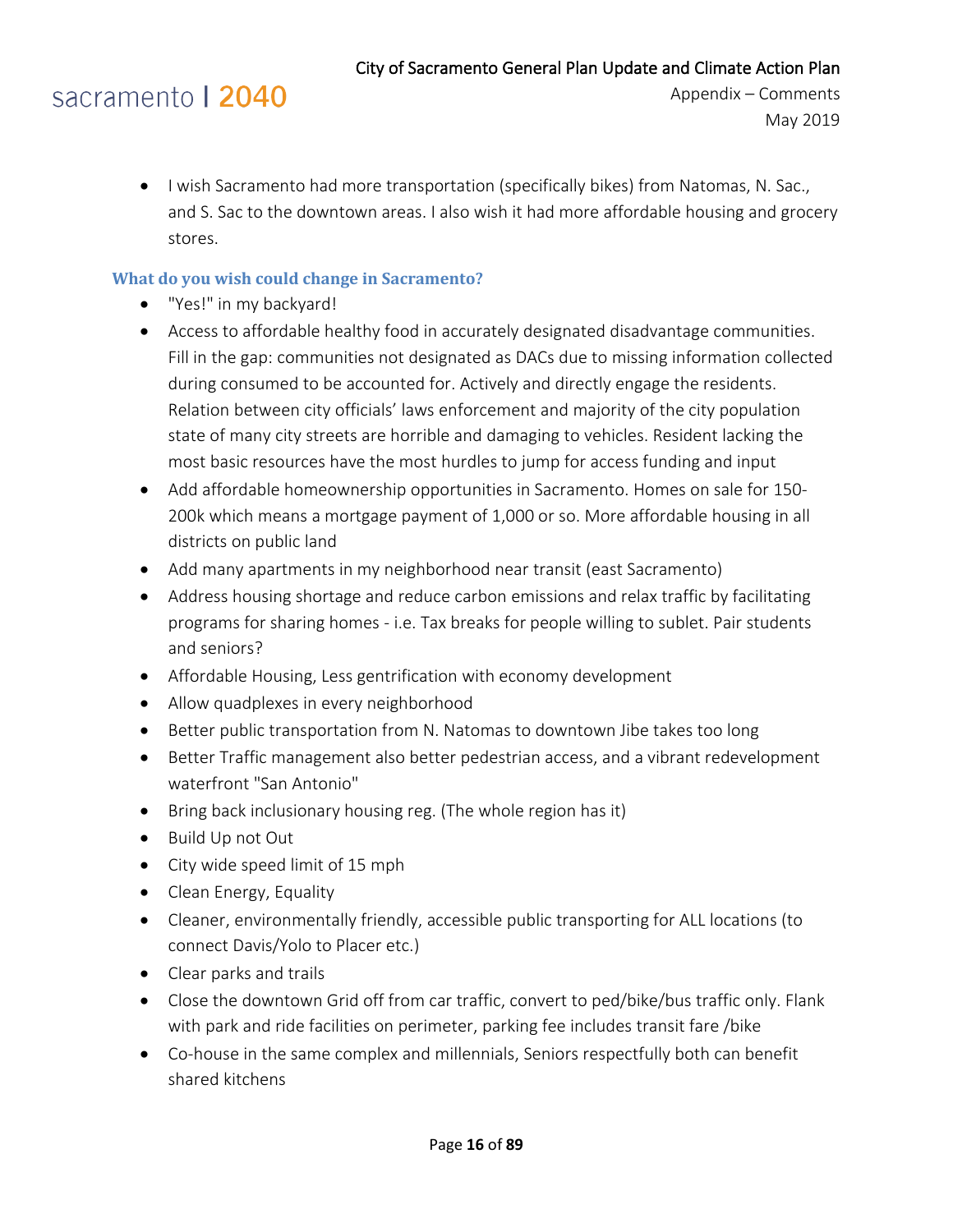## sacramento | 2040

- Deploy fleet autonomous car share/ pool vehicles as part of transit to complete first/last mile, door to door transit service
- Design Beautiful parks with affordable housing, rent Controlled.
- Drivers need to be ticketed more. Sac is the #1 in the nation for the worst drivers need better education
- Eliminate Homelessness
- Enforce Traffic Laws
- Enforcement of off leash laws. And a way to submit irresponsible owners
- Free parking downtown, Jobs for people with developmental disabilities, Low income housing for those on SSI and with developmental disabilities
- Free Parking School for all children 3-5 in Sacramento
- Gentrification, Re-Gentrification
- Help the homeless by giving them jobs cleaning up litter and ensuring safety at transit stops bike trails.
- Higher minimum wage
- Homeless Issues
- Homeless need places to live Those with mental Health issues need affordable treatment
- Lack of housing for homeless along with full and holistic social services, Lack of late-night activities for youth and young adults, lack of high-quality public schools that prepare students for vocational careers as well as tech and college, more access to mental health services
- Livability Joint Development of closed school sites for affordable housing for teachers, law enforcement officers, homeless students, foster camp students
- Make long distance commuting by car hard
- Make Northgate Blvd. Safe for bicyclists and pedestrians
- Mobility Water Taxis on the river
- More access to healthy food
- More affordable housing
- More complete streets
- More environmental plants, to clean the air, like trees, large shrubs /brushes, especially in polluted areas
- More Homeless apartments that young people can afford to rent/ buy
- More large parks with swimming pools and large play areas
- Play down the big city appearance and pay more attention humanity and caring for oneanother. 1.were giving too much attention to greed 2. Not enough attention to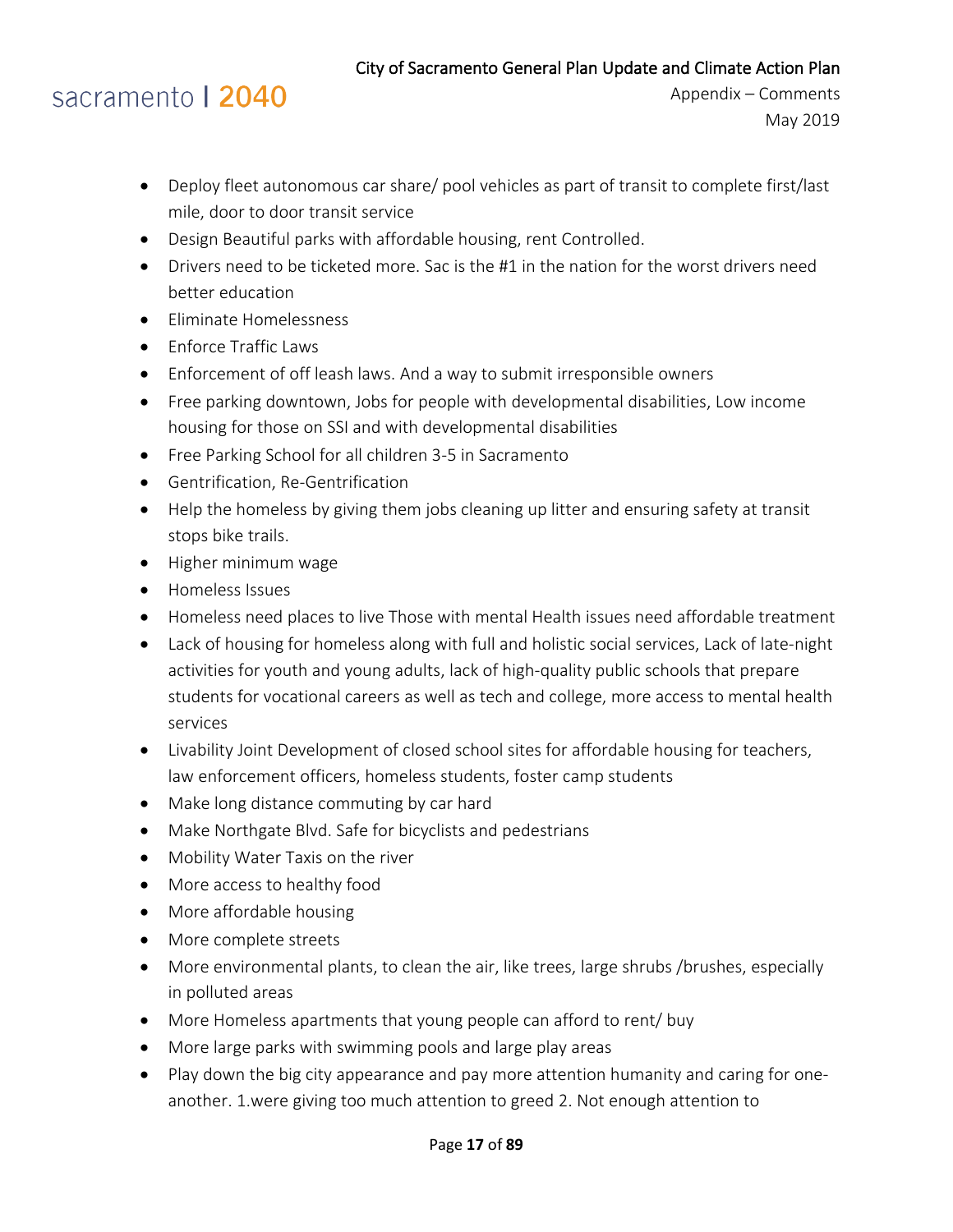

Appendix – Comments May 2019

employment 3. C.O.L. is out of control Elected officials should be encouraged to live and be visible in area they serve 5. Public service person salary should be in line with the community they serve

- Public Art, the many parks that are well used, Lots of Trees, Great Communication from police, Lively downtown and midtown, Old Sacramento, The Crocker, Historical preservation
- Public Market like "Pike Place market"
- Remove the D.A. from the decision whether to charge police affairs with crimes resulting from shooting unarmed citizens create a public board with appropriate powers.
- Road Diets
- Stop expanding charter schools! Support Teachers and public schools
- Stroads / strongtowns.org
- To move the zoo to the old arena location
- Traffic issues and freeways
- Citywide Workshop #2
- 15th and 16th in downtown I would change to a 2-lane road with bike lane
- 311 have people answer the phone
- A completely redesigned old Sacramento Waterfront tear it down, start over walkways on the waterfront, not building- use other city success models as examples
- A healthy community that focuses on people over money educational development. Don't leave the average person behind in the rush to be a big-time city
- A stronger relationship with the school districts
- Accountability of homeless activities lawless and unlawful
- Alleys- City of Sacramento has hundreds of miles of gravel dirt alleys, these could be used as green spaces, in example a kind of extension of our parks, community alley projects can: Foster community, Add/create beauty, provide pleasant open space for walker's bicyclists, provide play space
- Ban leaf blowers
- Ban leaf Blowers
- Ban Round up
- Beautify Downtown Alleys
- Better Freeways Business 80
- Better Street lighting in oak park
- Better Traffic avenues and freeways to improve flow
- Bicycle trails in parks and on parkway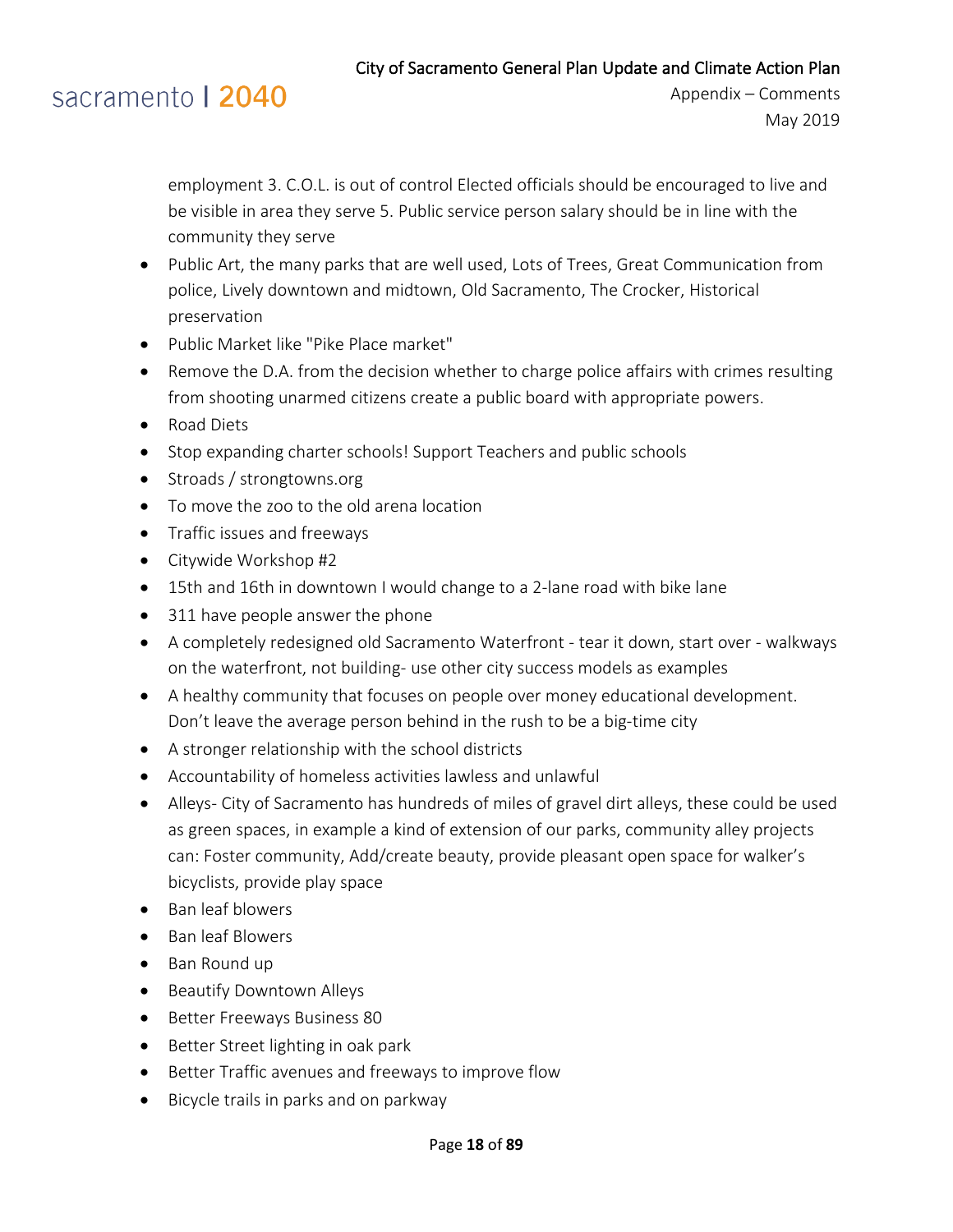- Busking- allow it! Encourage it!
- Change harm reduction for prostitution get them off the streets even if it means legalization, shelter our mentally ill, integrate our different income levels to improve schools and accessibility
- Change motto back to "city of trees"
- Change the city Motto back! " city of trees"
- Cleaner Air Better air quality
- Cleaner and more safe river access/ amenities
- Cleaner streets in the Fruitridge/Broadway Area
- Complete services for mentally ill homeless, Transparent racial justice / racial equity in the police force
- Compost and distribute to all houses and landscapes
- Develop Sacramento around people and communities
- Eliminate single family zoning, city wide
- Express L.R. Sunrise/ Watt nonstop to downtown leaves right before slow train so extra tracks not needed
- Equality on streets potholes in all parts of the city
- Equals services in all parts of the city
- Get people out of their cars recover much of existing parking for housing, open space, urban forest, etc.
- Get rid of Gas-powered Blowers and Mowers
- Get rid of I -5 through the waterfront
- Housing prices
- Housing Assistance for teachers to live in the communities they serve
- I want Sacramento embracing an become age friendly city where all ages interact and enrich
- I wish everyone had a safe affordable place to live. Also, id change the roads so that traffic is less and flows more smoothly
- I wish Sacramento would change their homeless and panhandling policies
- I wish Sacramento would change their homeless and panhandling policies
- I wish there were more affordable rental housing I high opportunity neighborhoods these areas exclude low income residents through single family zoning
- I wish traffic congestion would change in Sacramento
- I wish we had less homeless encampments in North Oak Park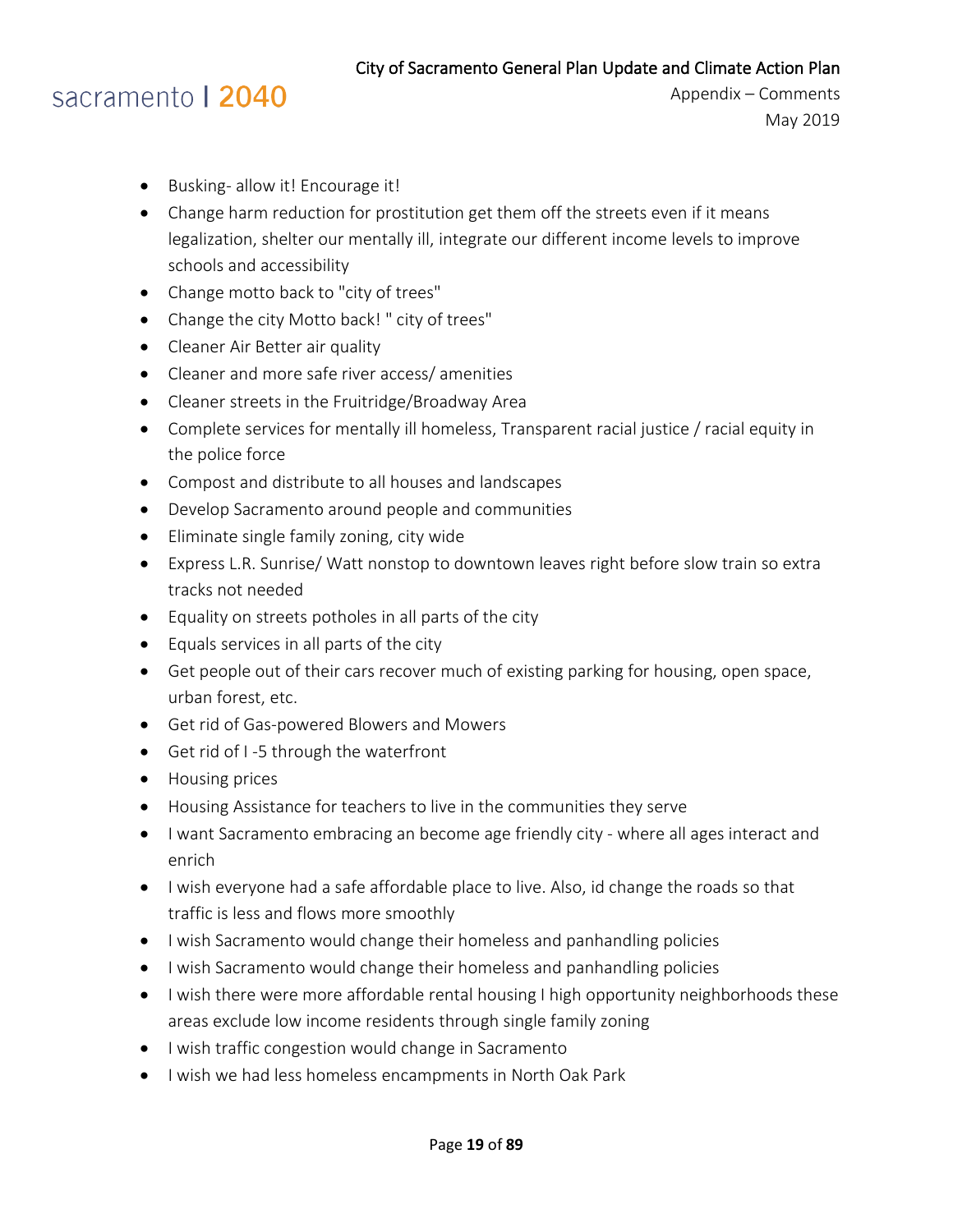- I'd like to see the neighborhoods outside of the grid get equal attention from bike and public transit initiatives
- Jobs that pay a livable wage, Access to fresh, affordable foods, Preservation, rather than gentrification of neighborhoods
- Less auto-oriented development, more narrow lanes when possible (10 or 11ft) more mixed -use development
- Less cars in the city more pedestrian streets
- Less focus on sports team and complex's vs. Human needs and services
- Less Leaf Flowers equals more noise pollution
- Less power to developers and less support or growth
- Less Trash / Junk, Fewer homeless on the streets, More green spaces, More bike lanes
- Less trash along the roads
- Looser zoning and cheaper permits for houses and smaller eco systems, stronger requirements for using local building materials, alternatives building techniques, make uber lift, etc. All electrical, cheaper public transportation, nonviolent, conflict resolution, diversity trainings required by all city officials, make spaces for vocational job training services
- Looser zoning to allow for neighborhood commercial activity, do away with single family zoning! Better food access in neighborhoods
- Lower rents and more low-income housing
- Manage city lauds for optimal ecosystem function
- More educational programs in the community. Heart, diabetes, Motivational Speakers
- More frequent and accessible transit
- More green spaces
- More safety in our area, Newer elementary and high schools in our area. "Model" area for us, Homeless get working homes
- More tall buildings (20 stories) less spared Mass Transit centric system
- Mulch all trees like it was a natural security issue
- No fireworks or illegal explosives 4th of July or New Year's Eve
- No New Pavement
- Older Adults
- Pathways to careers extended to all people
- People saying, they are " Going to the City" and meaning San Francisco
- Please fix broken sidewalks a walkable neighborhood makes good neighbors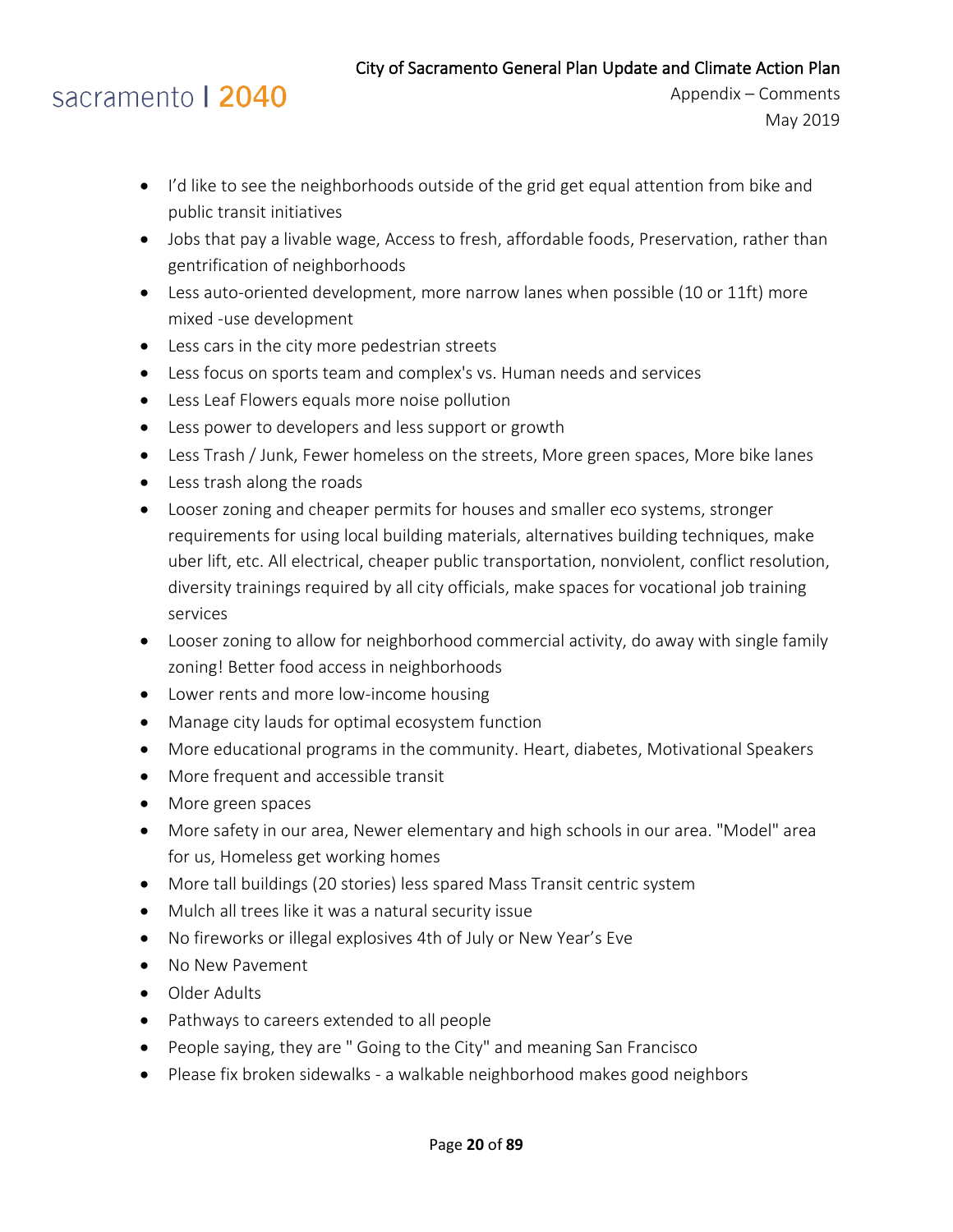## sacramento | 2040

- Please Do not let greedy developers Rush the Growth process causing an explosion in housing costs and Displacement plus gross traffic. Gentrified waste limits
- Policing more accountability walking spaces, less cars, Polarization reaching out needed on all sides. City Hall leaders able to have more time to respond to individual citizens
- Politics are Held Accountable for their Actions Keep/Complete what they promise
- Prison inmates must go through a complete rehabilitation process to transition back into our communities, the inmates may have committed crimes that traumatized their local community, families, and victims of crimes. I believe that law informant in many ways, have done the same to countless lives throughout Sacramento. I believe that an officer who has complaints or who have traumatized Family an offender, an innocent person or youth should also take a course in a rehabilitate process. Our children, families and deeply rooted black and brown population have trauma form years of "bullying" ways of officers who has lost trust and compassion of those officer's wellbeing that is overshadowing the value and compassion of the officers who genially care about our city and our people. These type of officers who are more focused on arresting our youth at schools instead of mentoring them or providing services , should take training in trauma informed workshops, connect with our community -based organizations , and learn from ex-incarcerated individuals who have been rehabilitated , you will be surprised how much compassion shines through within your own spirit when you allow yourself a little bit of insight and understanding of what wave been through that impacted our lives (youth, exoffends) and how we changed to give back to our communities
- Reduction in property crimes
- Remember all the life that is missing and restore ecosystems
- Remove or dock I-5
- Rent Prices
- Sacramento nests its own money in transit
- Shut down SMUD, gas powered plants go completely 100% renewable by 2025
- Skilled trained workforce
- Small houses increase yard size decrease connectivity for weekend and bikers
- SROs
- Stop sprawl
- Suspend the no camping ordinance until enough, affordable housing is available
- Too many freeway lanes, Need much more transit system
- Traffic congestion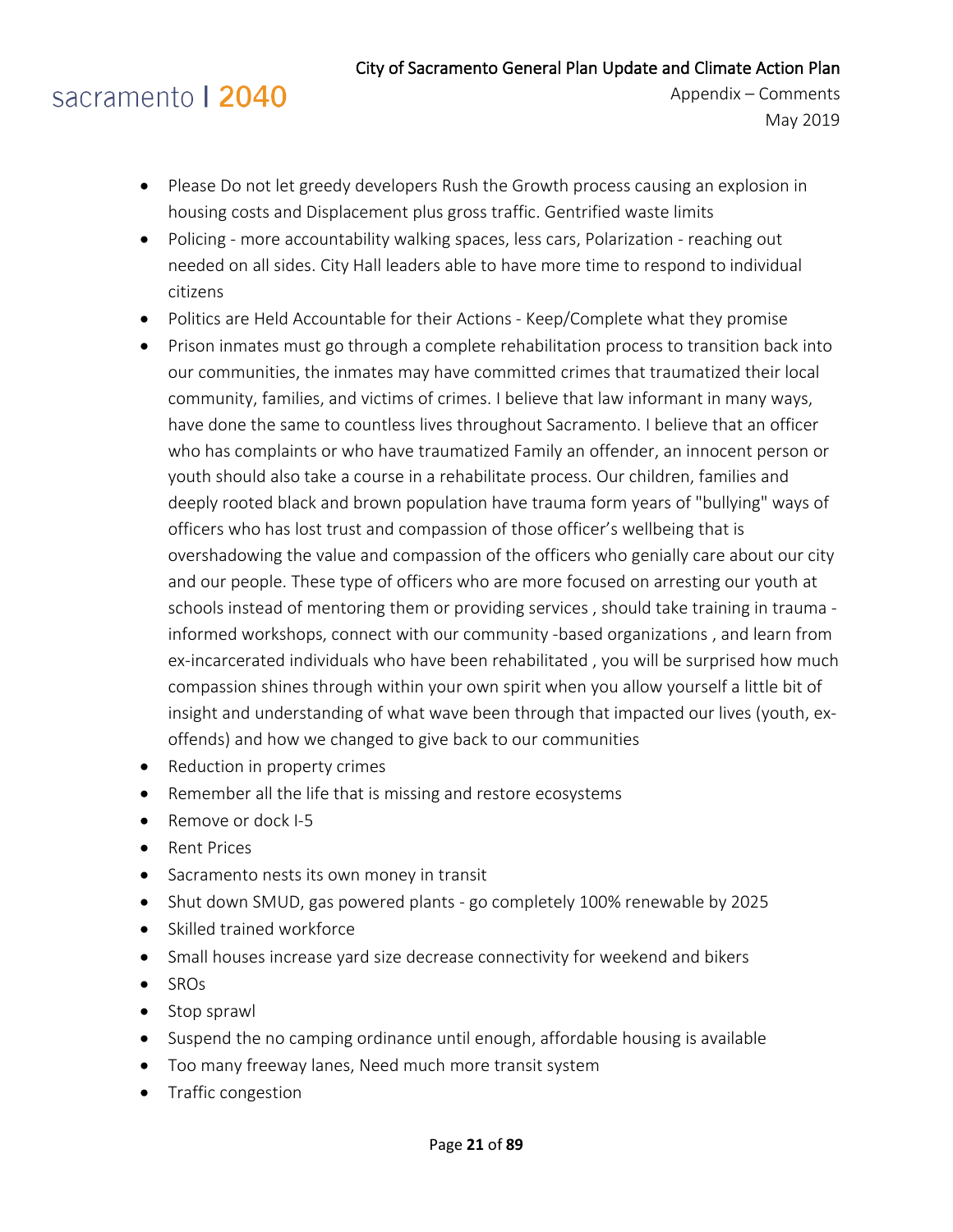- Transform the waterfront into "Riverwalk" Experience boat, kayak and sup rentals on the river
- Transportation choices found RT
- Use all city -owned green space for natural spaces, wildlife corridors edible plots, pollinator, habitat, parks
- We need to treat climate change as the emergency it is
- We should have a subway like San Francisco
- Weekly Recycling composting, more trees in lower income neighborhoods, add protected bike lanes, improve river front
- Yes! Light rail to the airport ASAP
- Yes! Better air quality, I am asthmatic
- Citywide Workshop #3
- Affordable housing, homelessness
- All Children Start school ready to learn
- Assess thru Quality of exits older housing for affordable housing across the it to maintain Historic character and address housing needs
- Better street lighting
- Building downtown trolley
- Change the bike lanes in Sacramento
- Check cashing places, liquor /tobacco outlets, traffic
- Cleaner streets (too much litter)
- Construction and Vocational Career training programs linked to city High schools and colleges
- Crime
- Disconnected waterfront
- Fewer guns
- Fewer strip malls and more neighborhood shops
- Food Stamp for Senior over 65 no matter their income
- Has a homely urban vibe
- Help the Homeless more
- Help the Homeless more
- Homelessness
- I would change. Homeless care, River cleanliness, commercial developer greed. SacRT, speed, access to elk grove.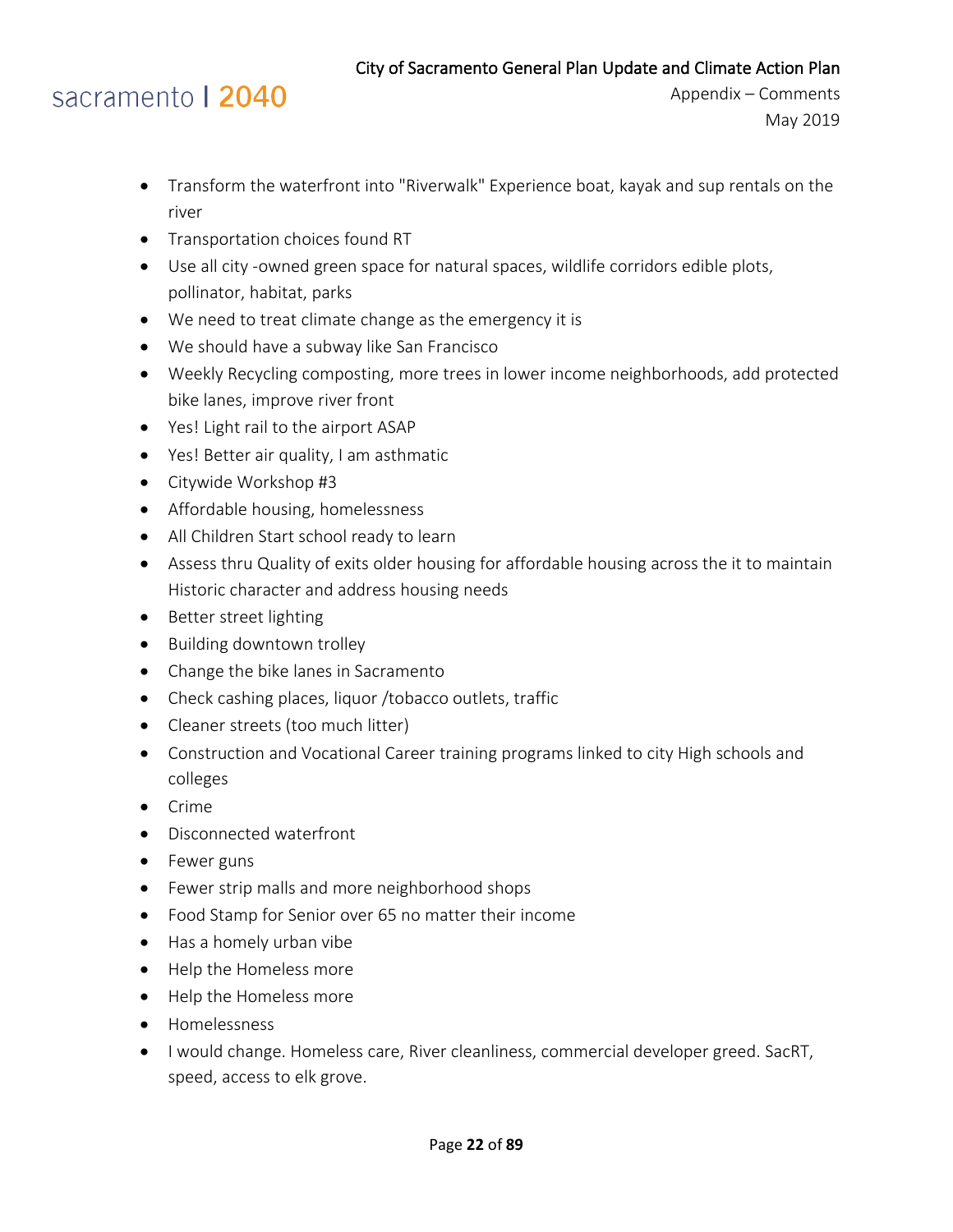# sacramento | 2040

- I'd like to see more focus on neighborhoods outside the center. Out low-income communities especially can't be left out of all the exciting developments and opportunity
- Include public libraries in planning process. They support everyone and touch every stage of life and the community
- Lack of public transit options
- Less car focused
- Less Meth and Guns
- Less Violence
- Life Saving options for police to use instead of shooting to kill blacks
- Light rail from Sacramento to elk grove
- Lower the sales Tax to be completive with county and elk grove
- Maintain City Streets, No potholes
- More e churched and Sunday school
- More walkable streets, shaded places to rest, Visually interesting social,
- More activities for youth year round
- More Daycare at the meeting Housing for everybody
- More jobs for disabilities
- More Police Gun Control
- More affordable Housing
- Neighborhood segregation, unequitable school, greater community, all housed
- No city subsidies for professional sports
- Parents learn to be parent teach kids respect
- Potholes: trash, fix the transportation infrastructure, benches, bike racks
- Provide opportunities for residents to get free vegetable / fruit/ food when they help sustain a public garden in the community offer incentives to families who participate in the sustainability of gardens
- Public Agency funding models
- Public support for homeless shelters and affordable housing
- Public toilets and showers
- Public transit, impacted on a senior, working drinking fountains
- Regional transit south bound publicly owned and operated
- Realistic water rules
- Schools the district should be more involved. In the community
- Small-town "Cowtown mentality" no longer realistic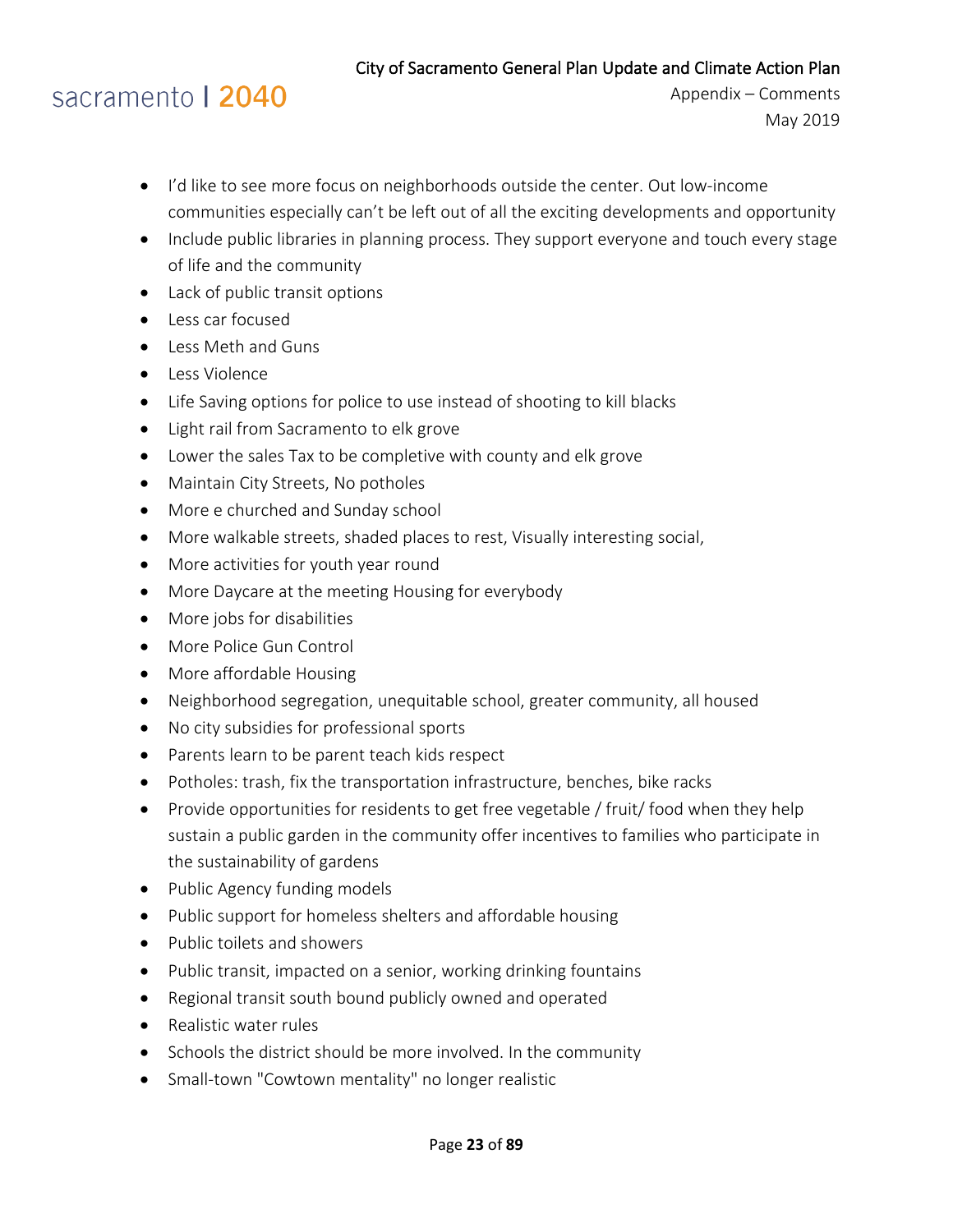# sacramento | 2040

- Some neighborhoods receiving lots of resources and others continual dis investments, racism influenced schooling and law enforcement
- South Sacramento Has areas where children Have a 95% to 98% chance of contracting Asthma from their environment. Also, the heart and lung disease rates are high as much as 80 % to 90%
- Stop violence
- Term limits for mayor and city council
- That investment in poor neighborhoods not leased to gentrification but rather benefit current residents
- That the city would know that library is part of the solution
- The Trees and plenty of opportunity to be involved
- Too many planes, all night
- Traffic issues
- Wants to be better, #5 worst air city in USA States American lung association
- Water Metering. Really?
- Why was the legacy trees designation eliminated, don't afford the removal of residential trees just maximize the sixes of new housing?
- Citywide Workshop #4
- There should be more transportation for more communities, lighter rail stops, and more bus stops.
- I want less homeless people. There should be services and shelter for them.
- Sacramento should be protecting our historic and cultural resources from the effects of poorly controlled infill development.
- Sacramento should change its political attitudes. There is talking out of both sides of one's mouth.
- There should be a better strategy for removing homeless from public areas. Address the fundamental lack in mental healthcare services.
- We should change the perceptual inferiority complex the city has regarding other major cities. The pursuit of attractions for visitors is a liability for residents.
- I wish we would allow higher diversity.
- I wish Sacramento had a more aggressive view about large-facility healthcare operations (research and provider facilities).
- I wish there were fewer cars and more transit.
- I wish there were vacant lots or plots in the downtown corridor. There is a lack of transportation. Use education around how to share the road.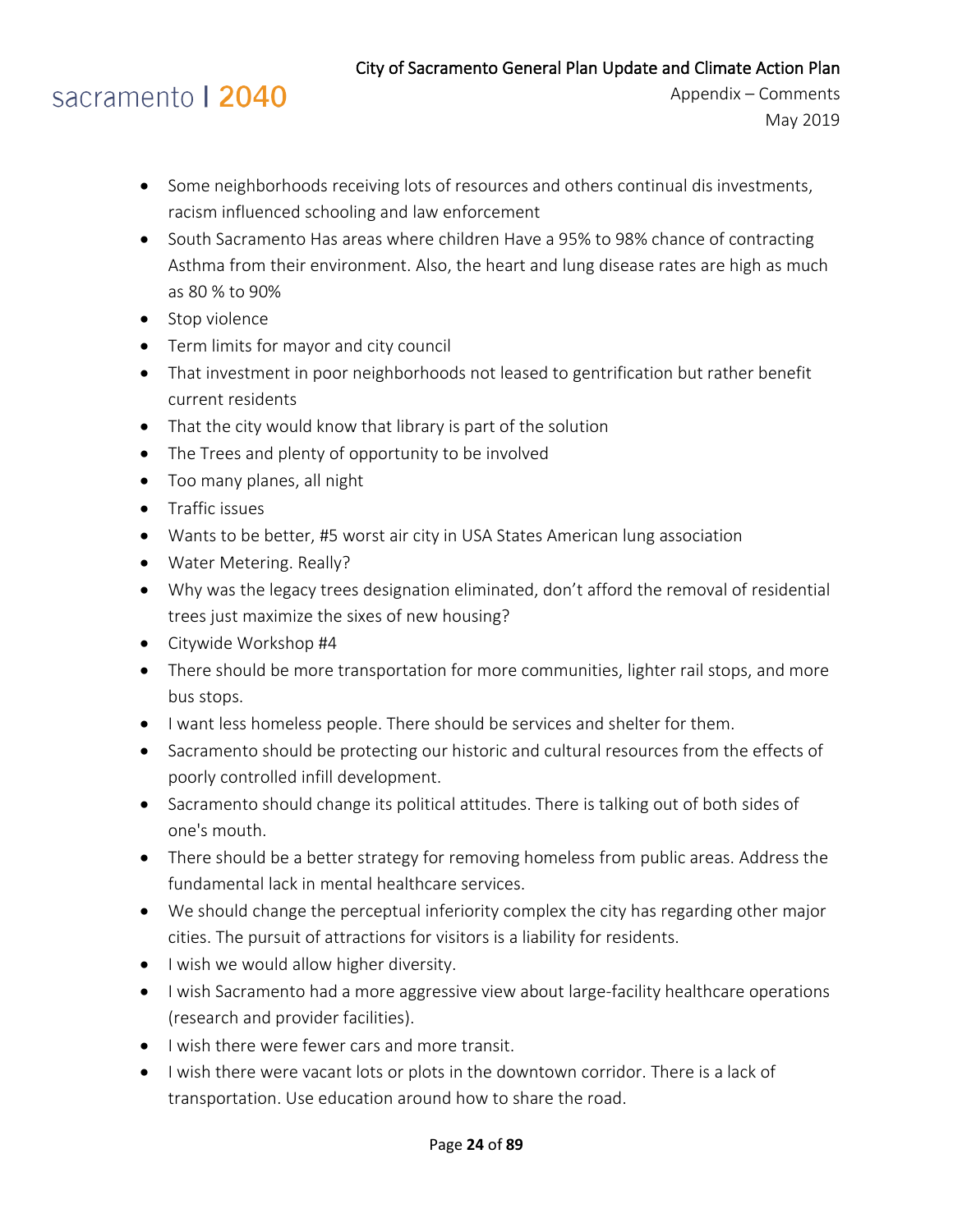# sacramento | 2040

- I wish there was more addressing of the root problems with homeless people, not playing whack-a-mole.
- I wish there were actual bike lanes in the multi-modal transportation hub (Sac Valley Train Station) instead of through the parking lot.
- I wish the parking downtown could change.
- I wish there was much more affordable housing.
- I wish there was more school funding formulas. Get more resources to low-income neighborhoods.
- There should be more fair and transparent government officials and police.
- We should annex the panhandling in the South Sac around Florin Road for the greater good.
- We should ban single-use plastics in Sacramento.
- There should be a real climate change commitment in the general plan for land use like San Diego's (despite legal challenges).

### <span id="page-24-0"></span>**Station 3: Vision Statement and Guiding Principles**

### <span id="page-24-1"></span>**What would you keep or reinforce?**

- Services to help end homelessness, preserve open spaces, create vibrant public spaces, affordable housing throughout the City, strategic development of underutilized land. Develop a vibrant, 24-hour downtown. Expand and improve cycling and walking paths.
- Improve drinking water, prevent flooding, expanding and improving existing bike pedestrian pathways, affordable housing, rent control, educate Sacramento drivers to improve pedestrian cyclist safety, expand and improve public transit, focus investments on revitalization in distressed neighborhoods, more resources for the homeless
- Densification mix use zoning, transit-oriented development. Make mobility options affordable and accessible. Economic development on Del Paso Blvd. Build housing! What does "protect the development of complete neighborhoods" mean? Preserve open space, not vacant lots.
- Diversity, including refugees and immigrants. Green spaces, bike paths, and urban forest. More native trees & plants to better survive hotter & drier climate & that use less water. Community events that are free to attend. Excellent food and restaurants, farmers markets. Urban infill development.
- Trees, R Street District mix/use, markets (open air like Pike's Place in Seattle, WA)
- Parks.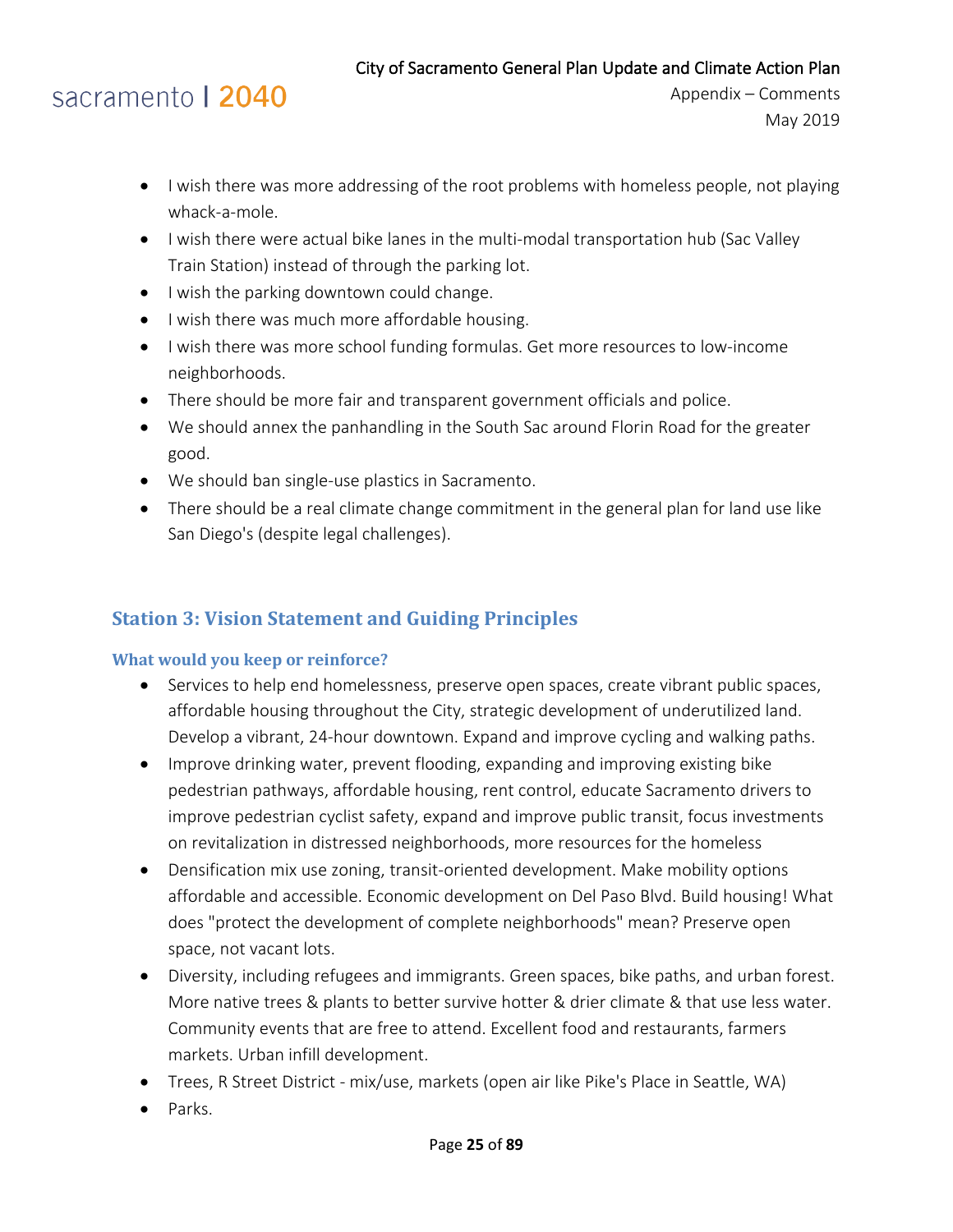- Livability focus.
- Enhance existing neighborhoods. Better bike paths too many bike lanes. Reinforce affordable housing!
- Keep and expand light rail to airport and Elk Grove.
- I love the 24-hour downtown center. I love the TOD focus.
- Sacramento rivers and waterways. We need to maintain clean water.
- Not informed enough to comment at this time.
- Diversity. Higher density + mixed use. Affordable housing. Art projects. 24-hour downtown. Expand and improve transit systems. Improve and expand urban forest. Air + water quality. Flood protection.
- Keep all topics currently in the GP.
- Keep all city parks and bike trails. Wide open walls, but create it more effectively maps, bike or walking tours, etc. Kings arena, River cats, support of MLS. Keep farm to fork centricity. Keep Sac a city for all ages.
- Housing, mobility, land use. Housing-specifically rent. Landlords should not be allowed to increase rent significantly in a short period.
- Keep diversity/cultural integration.
- Keep or increase the number of trees.
- Affordable housing. Bike trails & bikeways. START program. Youth engagement.
- All. Glad you added environmental justice.
- No rent controls.
- Continue local city governments involvement in local issues such as housing, homelessness, employment opportunities.
- Keep + reinforce efforts to improve environmental justice. Climate change plan is great.
- Vision statement and guiding principles are well-written, comprehensive, and valid. Our future relies on the ability to implement these goals.
- Open-accessible government officials. Public charter schools. Public safety + police presence.
- •
- Diversity in housing choices. Increase pedestrian paths and bikeways.
- Better public transportation, mixed income neighborhoods/housing, reinforce homeless programs housing/medical
- No autonomous vehicles zero deaths. Safety lanes for bikes.
- Broadcast city council meetings, climate action plan (urban arms management plan, transportation plan, bike plan, etc.)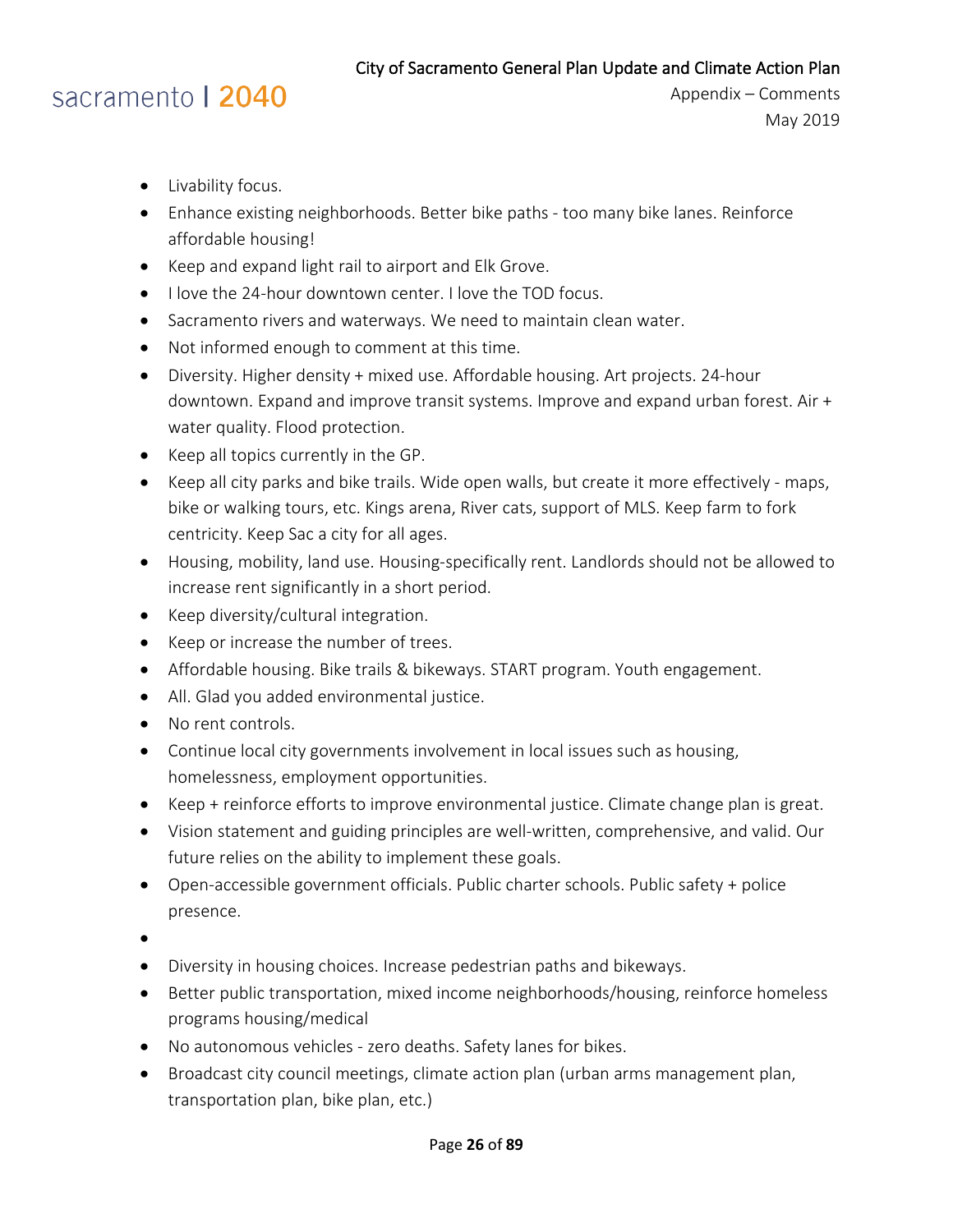- Focus on livability. Solve problems like pollution burden, lack of housing, childcare, effective non-car transportation, safety, fun community building opportunities, neighborhood shopping + dining.
- Park maintenance and infrastructure.
- Reinforce: transit/mobility, housing/land use, economic development.
- Number of trees.
- Affordable housing should be addressed. With growth comes gentrification. A balance of affordability.
- Respect of law enforcement.
- Parks, trees, bike routes. Art + cultural venues w/ public support.
- Reinforce police in South Sac.
- Transit mobility and housing.
- Focus on high density, pedestrian oriented neighborhoods. Bike trails, lanes throughout entire city to make community easier. Prepare for climate change.
- Affordable housing needs to be a focus. Eliminating inclusionary requirements was a setback for affordable rental housing. More progress in economic development - livable wage jobs.
- Keep hometown feel.
- Great parks, natural spaces along rivers, tree canopy + expanding it into low-income neighborhoods.
- Housing projects for developmentally disabled adults to live independently or with support. Help SCUSD. More public transit.
- Affordable housing. Vision for 2040 sounds great!
- Safety of streets/public places for communities improve bike lanes /street lanes for pedestrians and cars, more parks for families.
- Keep K street development going and get rid or ride all the empty building
- Reinforcing parks with playgrounds, it's all about kids and the future. Giving every child place to play and spend with family. Growth, providing housing for all citizens of Sacramento
- Update 13-year-old vision plan
- Keep: more financially sustainable transportation system strategies for economic development enhancing community facilities and services protecting natural historic resources, Change: improve facilities /access for homeless including clean water, sanitation, mental and physical Health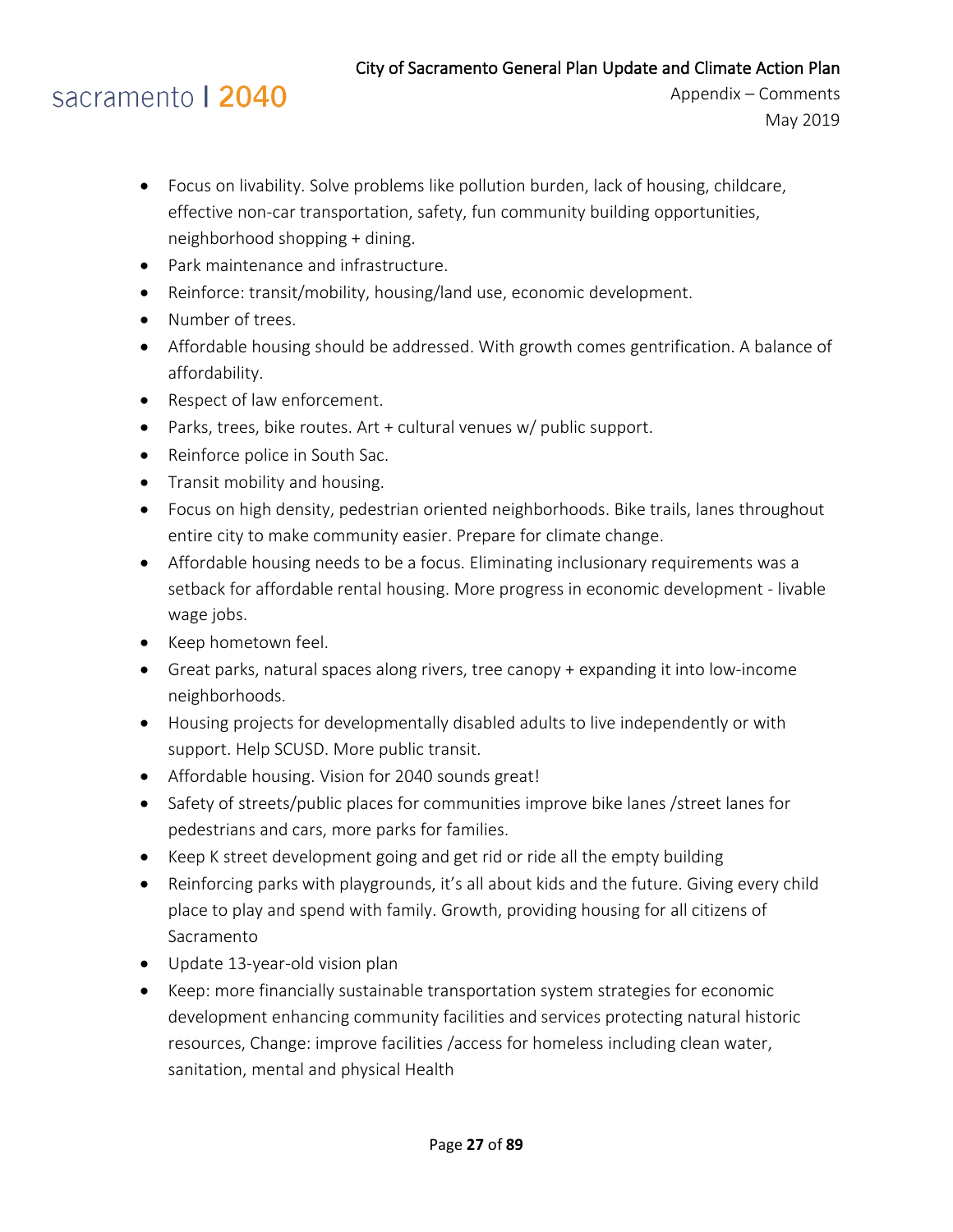- Homelessness but be bold END IT. Vibrant downtown. Walkable neighborhoods. Improve expand urban forest.
- It all sounds good devil is in the details. Talk -> action
- Parks + recreation activities
- Too many plans have been broken from the last GP, for those of us who spent hours on the GP, very concerned about the midtown killing.
- Transport reinforce. Traffic law reinforce
- Reinforce the current state of emergency with climate change, strict, aggressive plan to reduce GHG and vmts. That tackles the hazardous regional air quality.
- Keep in-filling downtown with high-rise living and business buildings. Keep/reinforce biking capabilities. Keep bike paths ON TOP OF levees. Keep/preserve natural lands including Swanson's Hawk and elderberry longhorn beetle habitats. Keep police force size as-is, not more/less (I come originally from NY, there are police everywhere and out NY taxes are astronomical!)
- Sacramento as the capital must lead the state in finding & implementing solutions to environmental, climate, equity, health problems that are increasing, efforts must be measurable and actions not aspirations.
- Equitable investment should be an overriding principle. Many/most of the challenges Sacramento faces are due to a past and present pattern of disinvestment. Until this changes the goals of the principles are unlikely to be achieved. The principles mention "new growth areas". There should be NO new growth areas, only to infill. New growth is a subsidy by existing residents to developers and high wealth individuals. New growth is a financial drain on the city and will lead to bankruptcy.
- The diversity of the city. The trees canopy that we are losing and that some neighborhoods don't have the sense of place. Small locally run businesses; the variety of restaurants- all the murals that have been painted. Bike lanes.
- The integration of urban spaces with housing- mixed use spaces, gathering places + farmer's markets. I'd like to see a thriving city that is walkable/bikeable and accessible to the disabled + elderly.
- Public safety we need to do more to curtail break-ins & robberies. I also don't feel safe walking by or parking near homeless people. I want to know I am safe in my own neighborhood. Driver safety - too many aggressive/careless driving going on. So many accidents which clog up our freeways. Roads- they are crumbling - where does our money go?
- Housing choice, commitment to bike and ped planning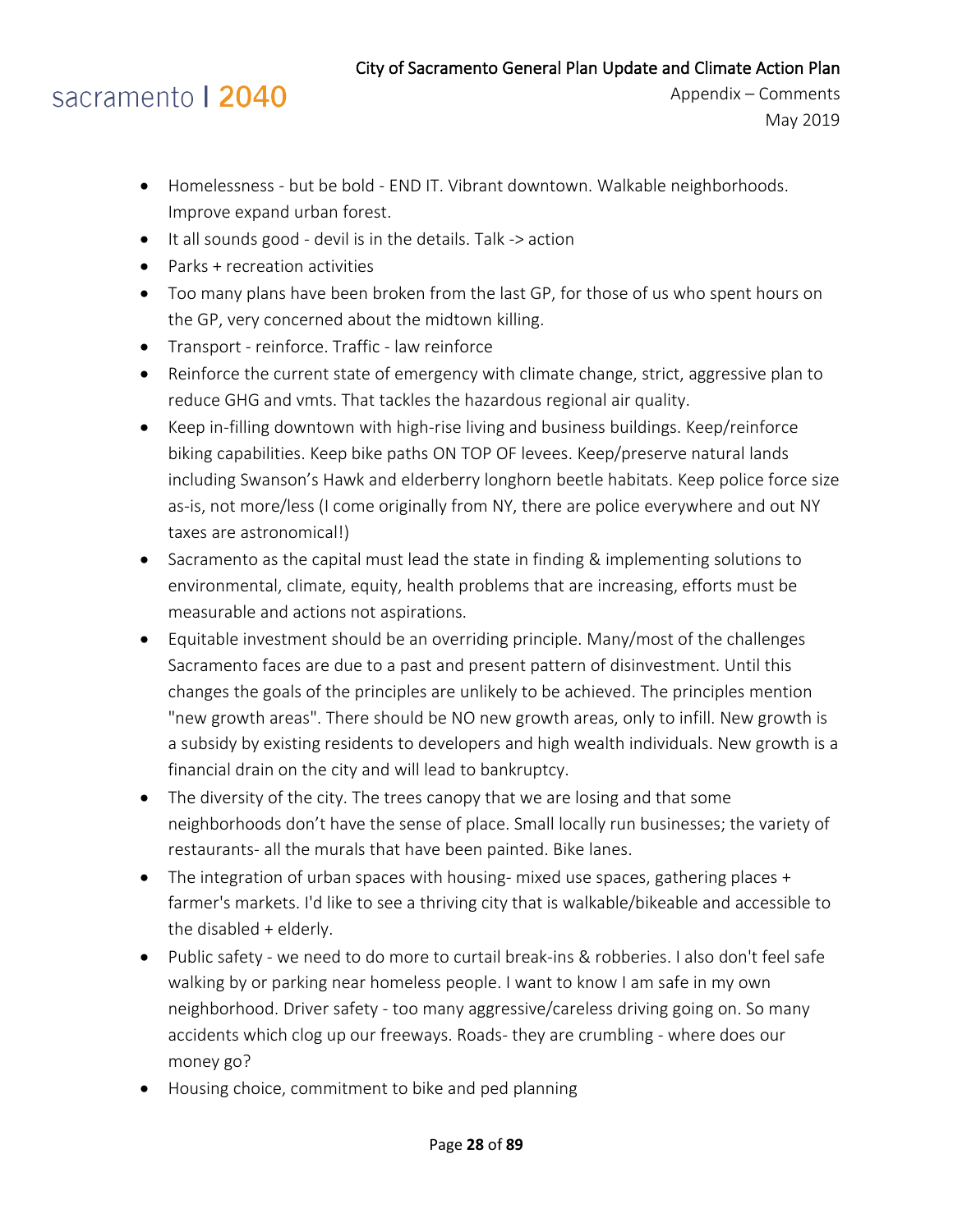- Diversity. Housing meets makeup of current + future trends.
- A strong climate action plan
- Transportation to all neighborhoods. Investment in distressed neighborhoods. Walkable neighborhoods + streets. More mixed housing.
- MOBILITY! Parks & Rec. Land use. Services & facilities = public bathrooms. Housing -> near transit -> only when linked w/ mobility. NO more suburban crap.
- Transit-oriented development. Quality/upkeep of parks. Electric vehicle infrastructure.
- Mix of housing types! Higher density development w/o parking. Develop facilities to end homelessness. Maximize public access to American river parkway - esp. Bicycles off road/on trail
- All these principles are important.
- Small city, community building
- Bike lanes! Walkable cities. Events in the city parks.
- Transit options
- No rap at presentations please? Rather got to point of interest. (respectfully)
- Development of infill areas. Job growth. Develop the waterfront. Rehab distressed neighborhoods. Develop the waterfront but keep the small-town charm. Keep the charm of old Sac. Keep the small-town charm.
- A sustainable walkable-bikeable-community. Focus on in-fill and a smaller footprint. Having density increase is vital so there is space for a greener community. Housing mix must change- become denser with greater walkable and bike paths and connectivity
- Art, people of diversity, state, local govt, employment, Sac State support and other college support, concerts, sports, churches, PARKS, eating establishments, shopping malls
- Cops & coffee increase officer involvement in neighborhood development develop WE or me
- Overall, the existing vision statement continues to be relevant
- Environmental justice, innovation, caring, art + beauty, neighborhoods, good jobs, respect for wildlife.
- Keep environmental resources principles
- Good intentions are corruptible. Find partners in the private sector that are committed to the foundational principles of the plan. Take your time and vet critically.
- Livability. Mobility.
- The public/private partnerships, such as the Golden 1 Center and surrounding properties have been tremendously valuable. The city finds cost effective methods to add dense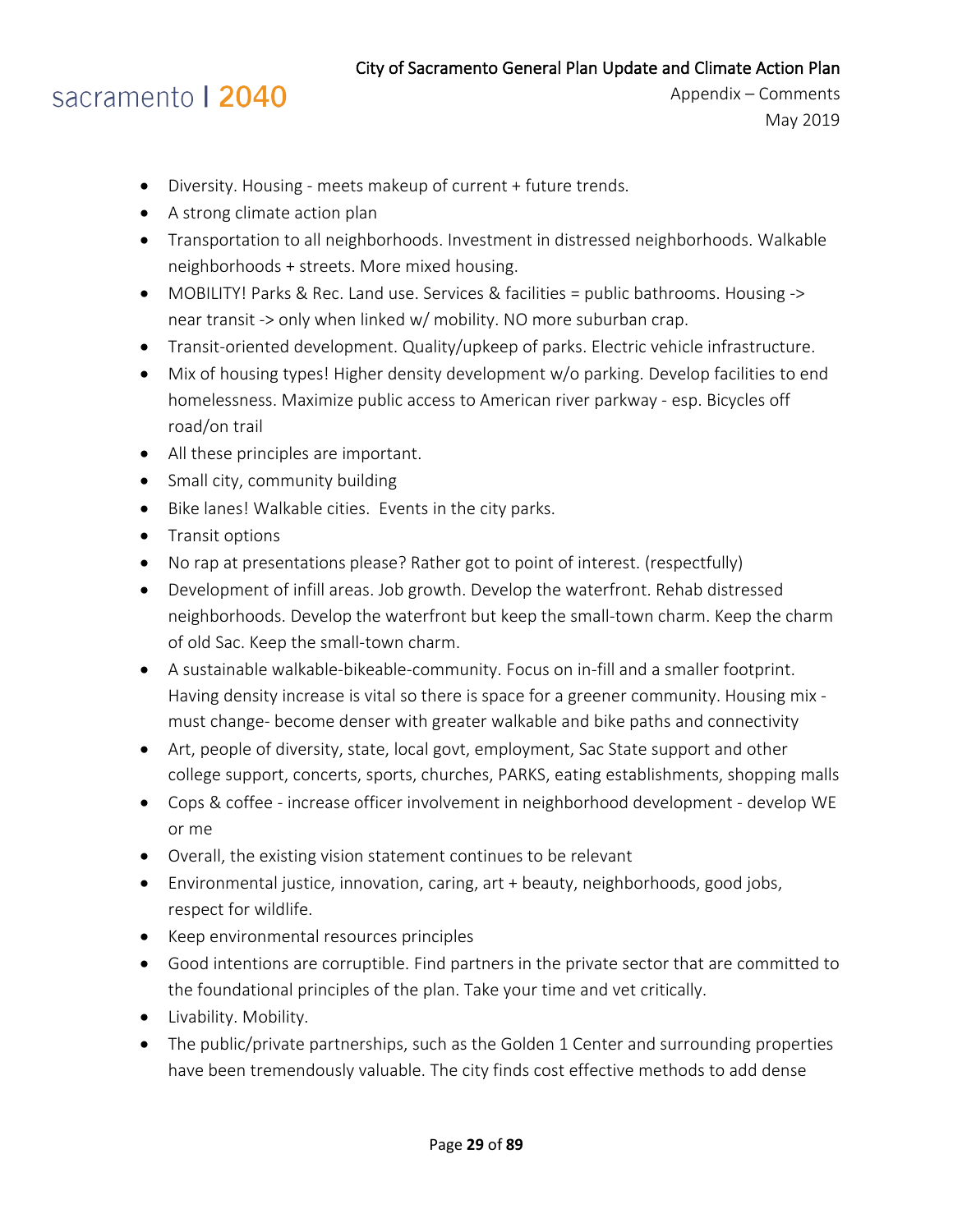# sacramento | 2040

housing throughout the Central City and other employment centers - those that do not trigger prevailing wages and therefore can deliver dwelling units where they're needed.

- Too general. Too much. Focus on theme (substantiality?) + draw out 1 summary statement for each area. Stressing overriding concern. "MAJOR CONCERN" necessary for our survivability.
- I like the guiding principals
- Keep high density housing near transit stations. Citywide affordable housing. Retain the feel of neighborhoods amid growth. Innovative parks - especially for all ability levels. Public art that reflects the culture & history of the neighborhoods
- Trees. Downtown midtown infill. River bikeways parks. Summer events + concerts. More grocery options in downtown/midtown. More mixed-use development
- I would keep everything on the existing plan. The general plan is a good one and the city should continue to work towards those goals. I would especially reinforce the expansion of parks and open spaces. The development of more diverse transportation and improvement of affordable housing/ higher income employment.
- Growth attitude, friendliness. Willingness to try to incorporate new things technologies, venues. Acceptance of social differences. Farmer's markets.
- Trees. Bring greyhound back downtown. Cars off K street. Urban farming on vacant land.
- Vibrant downtown w/ day & night life options. Public transit availability safe bike lanes, bikes and scooters. Music & food festivals. Affordable urban rents to prevent against homelessness. Efforts to end homelessness. Develop waterfront.
- Environmental issues. Need to continue to ensure the fair treatment of all races, cultures, etc. We must preserve and keep our community culture & prevent gentrification from eroding it.
- Keep the parks but do a better job of promoting the advantages of adults and children and families using them. News sources. Schools-teachers can pass out flyers regarding events held at a nearby park. I could think of more but I'm out of time. The parks are sometimes dominated by let's say teen gangs and/or the need for security in some areas.
- The downtown area is very nice. Obviously, a lot of money and planning went into that. NO city can succeed without planning!
- Enviro justice. Climate change
- Affordable housing opportunities. Develop the city's waterfront. Expand and improve existing transit systems to encourage high ridership.
- 1.) The emphasis on mixed-use development. (keep &reinforce) 2.) Infill development (keep &reinforce) 3.) More emphasis on "sense of place"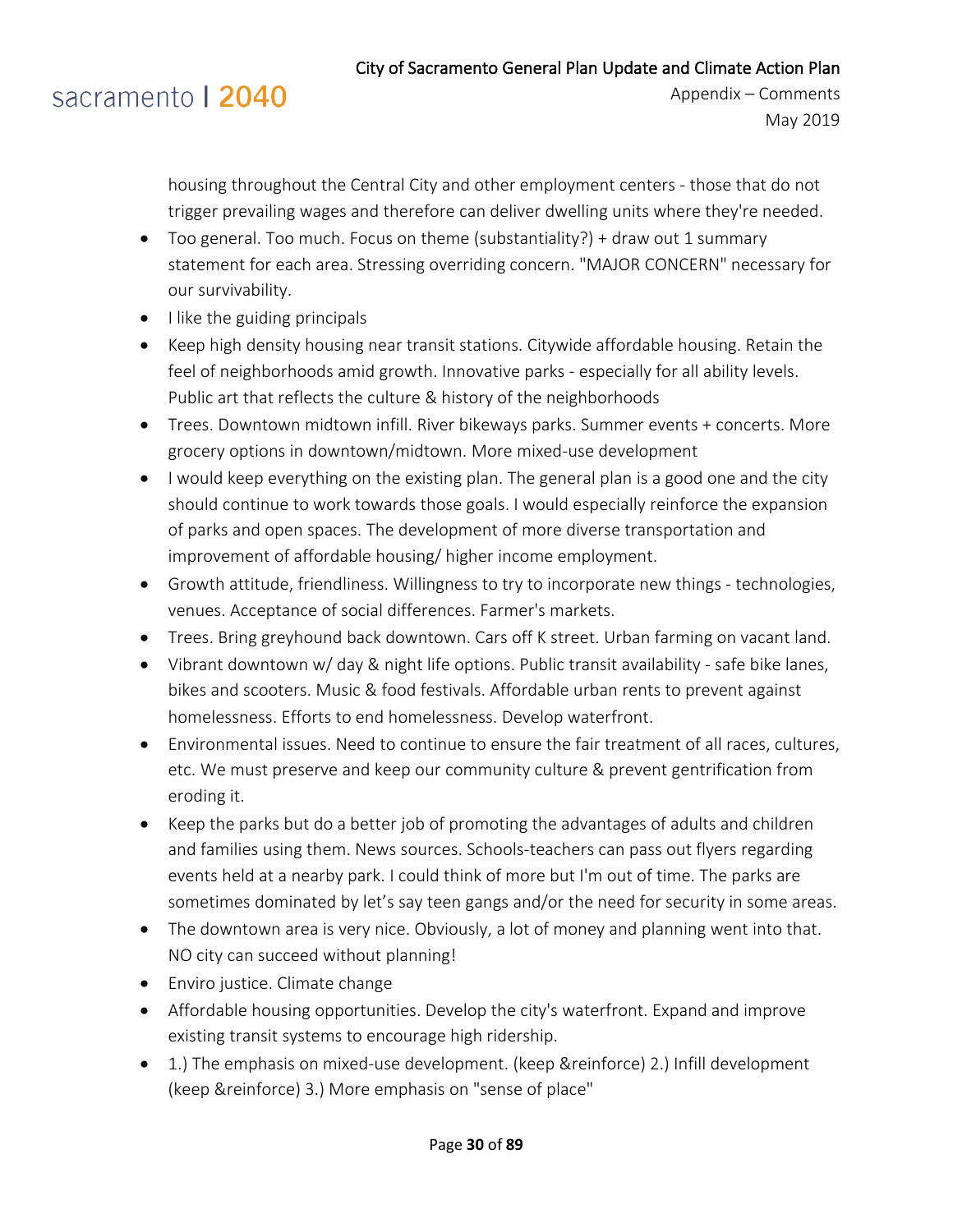## sacramento | 2040

- I would keep interactive activities and more ideas to get input from residents.
- Housing density and diversity
- Strong protection of Sacramento's historic and cultural resources. They create a unique sense of place and contribute substantially to livability. Walkable & bikeable communities.
- 1. Streetscape in depress business district 2. Mercado Hemtor 3. Water develop waterfront
- Environmental resources/public safety/mixed housing
- Affordable housing- reinstate the developers for affordable housing. Don't allow new developments w/o affordable housing. My neighborhood (east sac) has two new neighborhoods being built w/o affordable housing. Meanwhile, small houses are torn down for mansions- pushing up cost of homes.
- **I LOVE IT. ALL OF IT!**
- Continue "smart growth" as guiding principle. Increase density to reduce use of cars. Mixed use-housing, work, recreation, business-within walking distances.
- Trees, restaurants, & the friendly people
- Trees, neighborhood identities, historic homes, responsive city government
- Address homelessness
- Focus on existing neighborhoods and make them complete and facilitate the maintenance or introduction of a mix of housing types to meet diverse needs and abilities in dividing financial access, also quality and safe transportation options and quality neighborhood schools.

#### <span id="page-30-0"></span>**What would you add or change?**

- Public awareness campaigns on off-leash dog regulations in community parks and common areas. Investment in a residential solar system.
- Transparency with law enforcement shooting etc. Off leash dog laws need to be enforced, community orchard ticket and educate Sacramento drivers
- Land use -> Work with surrounding areas (SACOG) to limit sprawl by refusing building permits in less developed areas, especially agricultural land. Improve safety of non-car mobility options and educate the public about using Google Maps for transit information. Work with schools to teach trades of the future (STEM + green technology). The statement on "compatible w/ the scale and character of existing neighborhoods" limits our ability to meet the demand for housing, especially density, multi-family. There seems to not be any mention of climate change in the guiding principles. Maybe should be in environmental resources?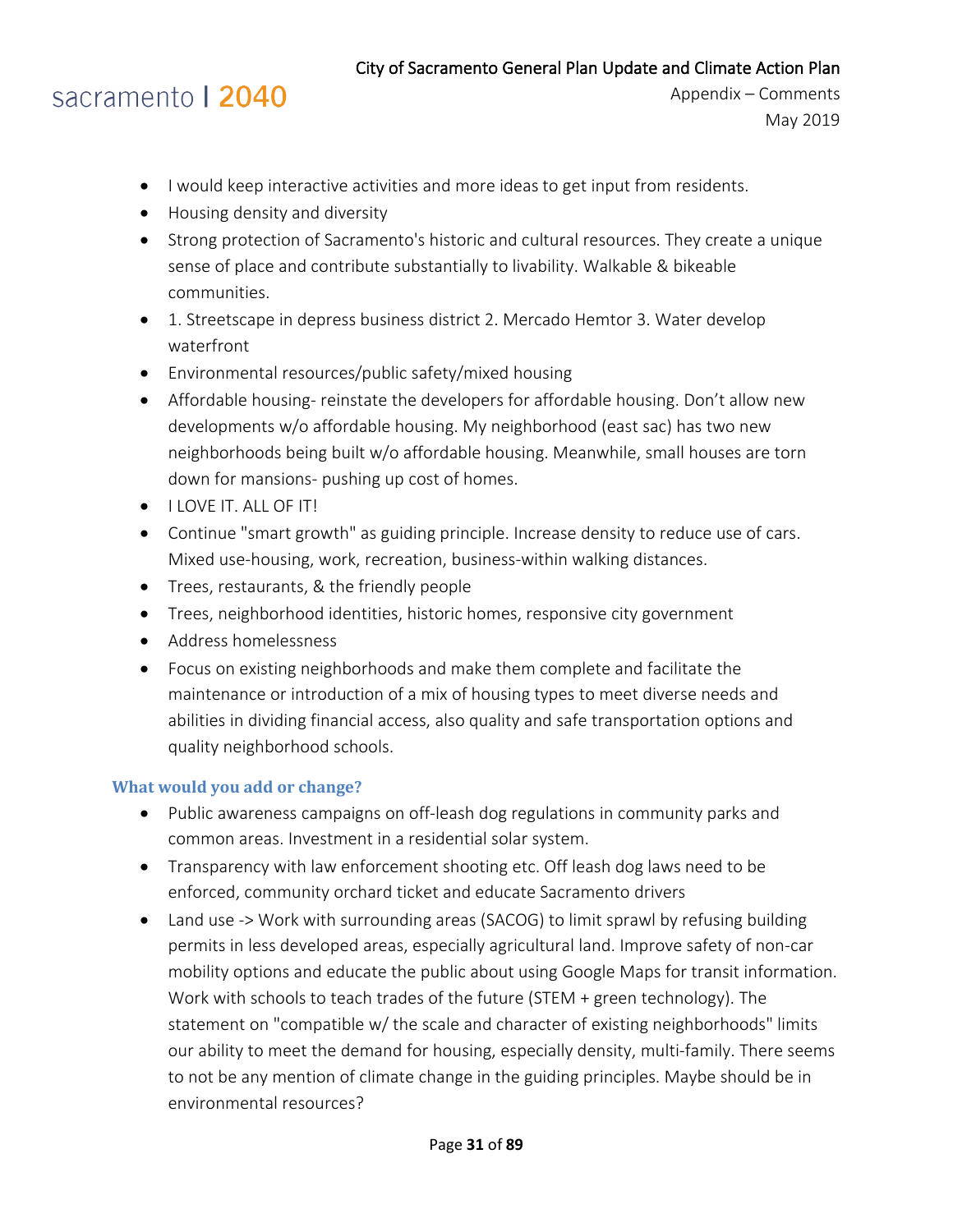- Mental health & drug treatment centers, more homeless shelters throughout the city, universal basic income, diversity of affordable housing using a variety of designs and materials.
- A hub for entrepreneurship, each new housing unit uses reclaimed water and ban water collection.
- The police department must resources needed to make Sacramento a place where people can feel safe. Most of Sacramento streets, sidewalks, traffic control is beyond simple repairs. They need to be replaced.
- Emphasize a post-auto world. Economic inclusivity prosperity in all parts of the community. Housing affordability.
- Need to work on enhancing the American River Parkway as a community asset.
- Public bank for the city. State building collaborative w/ city for mix use of ground floor.
- Instead of providing a "mix" of housing, what about providing the housing we need. Lots of passive language. Are we a part of the Central Valley??? "Fair treatment of people of all race" should be rectified. Inequal environmental burdens. What is a "complete neighborhood"?
- The homeless living by the river dump trash and feces into the rivers. We need to maintain clean water.
- Bring back inclusionary housing requirement. Preserve farmland + open space better. Densify. Coordinate with the county more. Don't worry about school district joint use agreements - usually a city subsidy.
- Add a gas vehicle upgrade element to return gas engines older than 20 years and subsidize trade ins for hybrid or electric vehicles for old gas engine cars. Add a monthly clean air day by having drivers voluntarily stop driving for 24 hours, based on odd + even license plate numbers.
- Old Sac is kitschy and tired. Live music venues like Austin or NOLA. Much more effective use of riverfront in general. More mixed-use infill development downtown. Diversify employment - too dependent on state jobs. Increase effort to recruit tech.
- More housing subdivisions available for single homeowners + affordable.
- More public transit. Denser living near transit. Infill housing. Up zone current housing areas. Rent control. Buildup, not out.
- Limit growth. Reopen all community facilities closed during the recession. Youth activities (Youth Art and Music enrichments) Get to root of homeless issue. Cap cannabis cultivation.
- Add more low-income housing with access to transportation and services.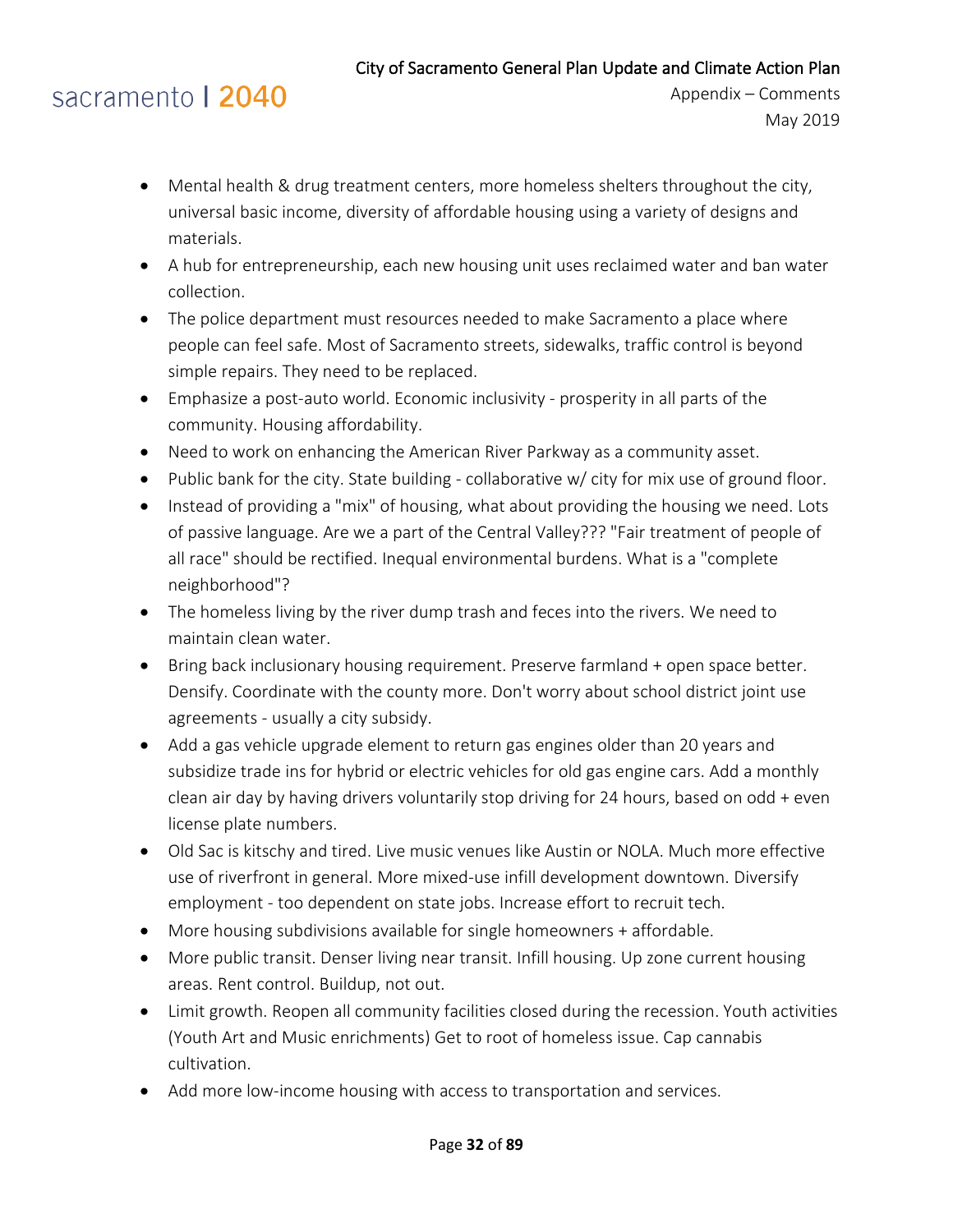- Increased housing choice vouchers, low income housing. Increased employment options for people with developmental disabilities.
- Increase homeless services that are holistic, innovative, effective.
- Economic development. Make other neighborhoods more vibrant, safe and fun to visit!
- Increased street lighting. Have city maintain "protected trees" in yards. These are expensive to maintain.
- Stop flying so many planes over Sac. Sacramento is 5th worst air quality in USA.
- Public toilets and a shower in each district. Street transit laws in inner city & midtown. Add drinking fountains in all public spaces. Enforce shade tree parking lot. Reinstate neighborhood police officers. Add light rail & trolley lines. Figure out the pension problem. Maintain Crocker. Add freeways walls to reduce noise and pollution.
- Mass public transit options to the suburbs. Buses/trains instead of highways and roads.
- Neighborhood libraries and gym/indoor recreation, music lessons, gymnastics for kids. Overpasses in big intersections at major junctures. Better quality concrete on roads and freeways so they last longer.
- Improve transit-have light rail connect to more important (airport, etc.) Add more housing, but strategic on land-use.
- A more walkable community. The tier parking (3 hr., 2 hr., 1 hr., etc.) More handicap parking downtown. Keep historical sites up to date and encourage more visitors to Sacramento.
- More free activities for youth.
- Solution to homelessness.
- No subsidies in any way for professional sports.
- Take housing development away from developers and shift to planning and expand lowincome housing. More density and transit-oriented development. Put good schools in every neighborhood.
- More bus routes.
- Sacramento should be carbon neutral by 2030.
- Youth (parks and rec.)
- Light rail to airport!
- Improve employment opportunities. Increase access to higher education.
- Use technology for road condition data gathering so money isn't wasted on consultants every two years. Fix roads in low-income neighborhoods. Bad trickledown effect of poor road conditions in low-income areas.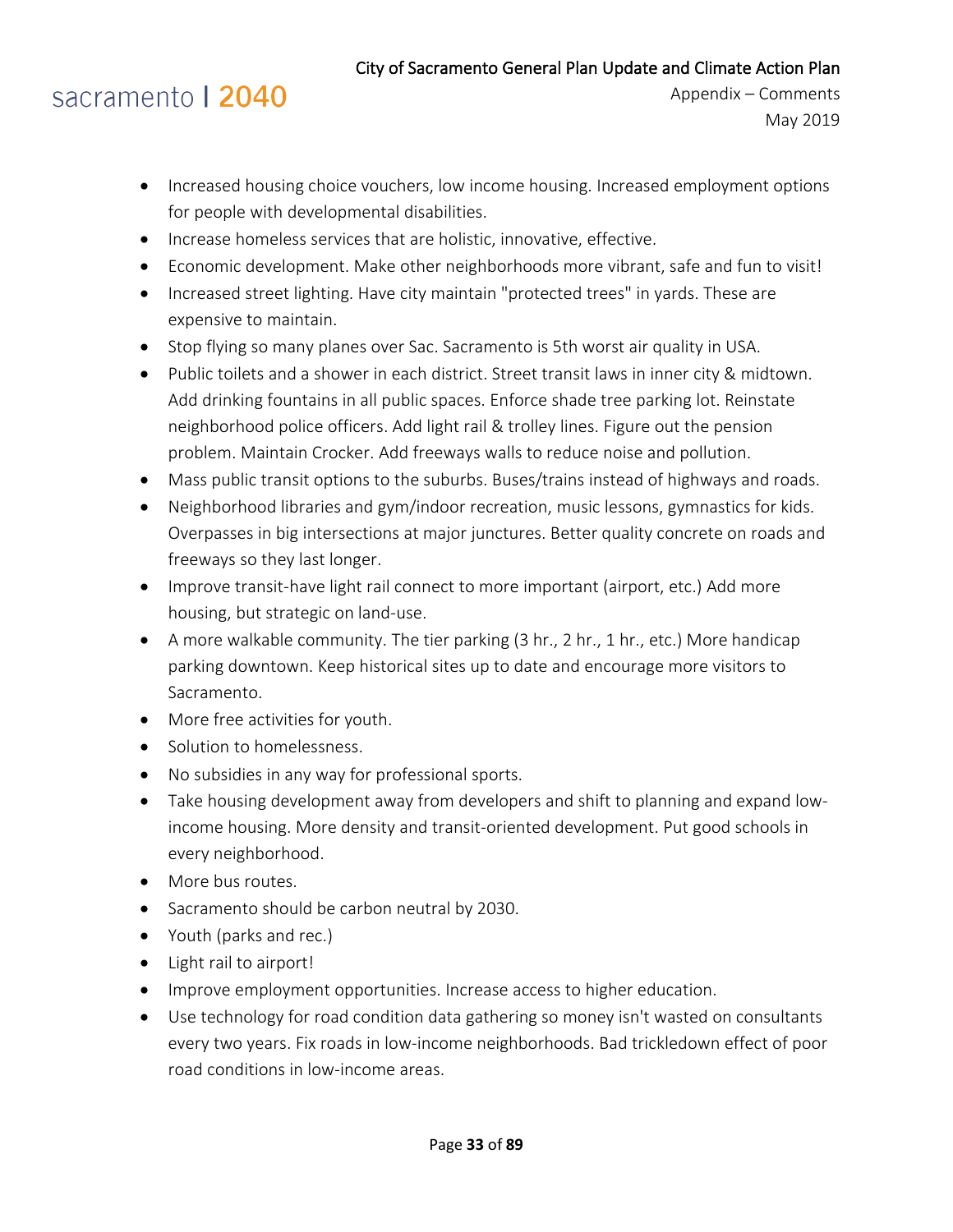- More public transportation options. JUMP bike, scooters, need to be available to lowincome areas.
- Bridge at Broadway. Address income inequality. Support libraries.
- Solution to homelessness.
- Provide upkeep of public schools have programs that collaborate with schools and educate students and families. Provide free trimming and upkeep to city's protected trees in homes of families because the cost to do it oneself is highly expensive, provide better lights in all streets and upkeep tree trimming and lighting in areas, especially in low income neighborhoods, PR
- I would recommend update the lighting, more visual art on various street corners within the area, cleaner freeways, put some of the homeless to work so they can clean up the mess that they always leave behind.
- Let's charge the perception of dirty Sacramento infrastructures such as streets, curbs, sidewalks should always be maintained and cleaned, homelessness. May
- Strategy for how to improve quality of our schools. Not just support, but actionable plan to implement
- More accommodations for disabled seniors' chairs where disabled to stand in line, provide telephone numbers for persons in and out computers to contact service providers
- Addressing the "sketchy" parts of Sacramento cleanliness , creating clean streets and facilities .growing up my street didn't have trash cans so kids homeless aren't going away , so give those big kids trash cans drinking fountains , a place to wash , bathe , and more cleanup crews to encourage cleaner streets.
- Protect rivers + wild areas. Public safety equitable treatment by law enforcement.
- More emphasis on climate. More emphasis on reducing consumption/waste.
- First, we need to address the rising cost of rent to many middle + low income families. Second, we need to provide more housing and job opportunities for everyone. Make ALL homes more environmentally compliant + friendly
- More free electric charging throughout Sacramento and fast charger
- Ticketing prices between the severity of the crime
- Add sense of urgency. Have all parts of our beautiful city walkable...or have sage transportation choices. Develop out city around human beings and communities not cars and developers.
- Stop sprawl! Build up not out. Change city slogan back to "City of Trees". Less influence from developers and wealthy landowners in zoning and land grabs. Less religious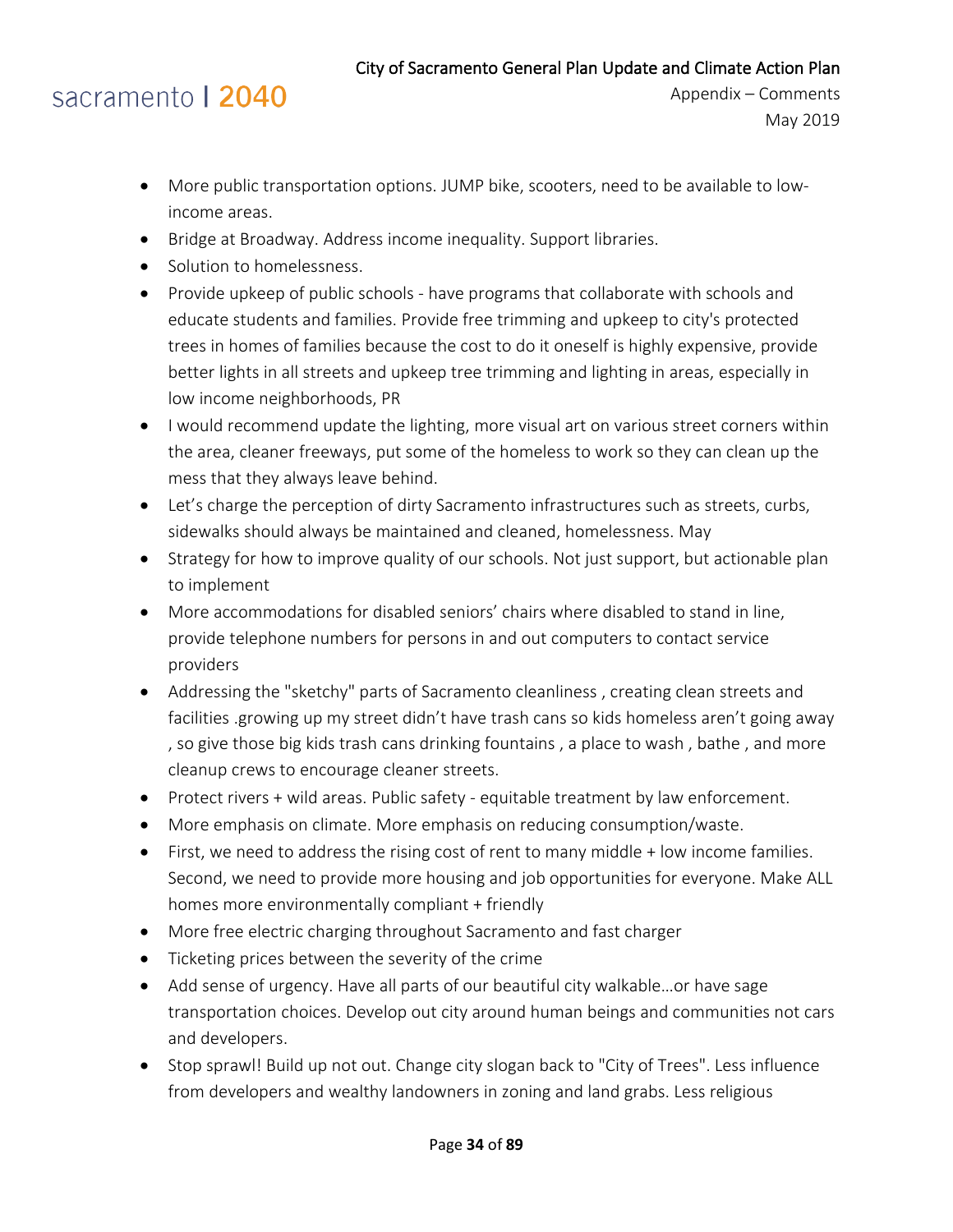### sacramento | 2040

buildings. Solar/wind generation. Shade trees. Inform me when electricity Peaker plants operate.

- Growth must be balanced with services and not used as the only way to provide finding with developers calling the shots. The true costs and benefits must be documented and accounted for as part of the decision process, not to be dealt with later.
- Add "a state of good repair" or similar principle that says we maintain what we have before building new.
- I am very concerned about gentrification and the lack of affordable housing. Getting rid of the housing advance was a huge mistake. There need to be new incentives for building affordable housing.
- More services + shelters for the unhoused who do not qualify for current services. Public toilets + garbage cans. Co-operative daycares for the struggling mom's and babysitting courses for teens.
- Our approach for services & assistance for the homeless. Address the drug problem. Address the mental health problem.
- Urban centers scattered around the city so that people do not need to travel downtown or to a grid for any function - work, play, food, ecosystem, social wellbeing. Needs to be close to where people live so that we do not need to travel. City sponsored urban permaculture sites in empty lots or private homes where people have room to change their lawn to an urban food forest.
- Open existing neighborhoods to more housing. Allow fourplexes citywide
- ED- add in tech emphasize for jobs + job training. Housing- keep/ make legal housing development to keep rent low.
- Support for building electrification & community solar
- Econ Dev- provide functional, marketing, and business development support for small business owners in + from disadvantaged communities/populations to address need for greater resources in EJ communities
- Reduce barriers to creating housing. Increase access to career pathways for young people of color (not just jobs). Affordable transit system
- Public safety may not need such priority. With successful implementation of the other guiding principles the community will inherently be safer.
- Flood preparedness. Focus on affordable housing + entertainment (it's not all about basketball!)
- I would like to see Sacramento become an age friendly community.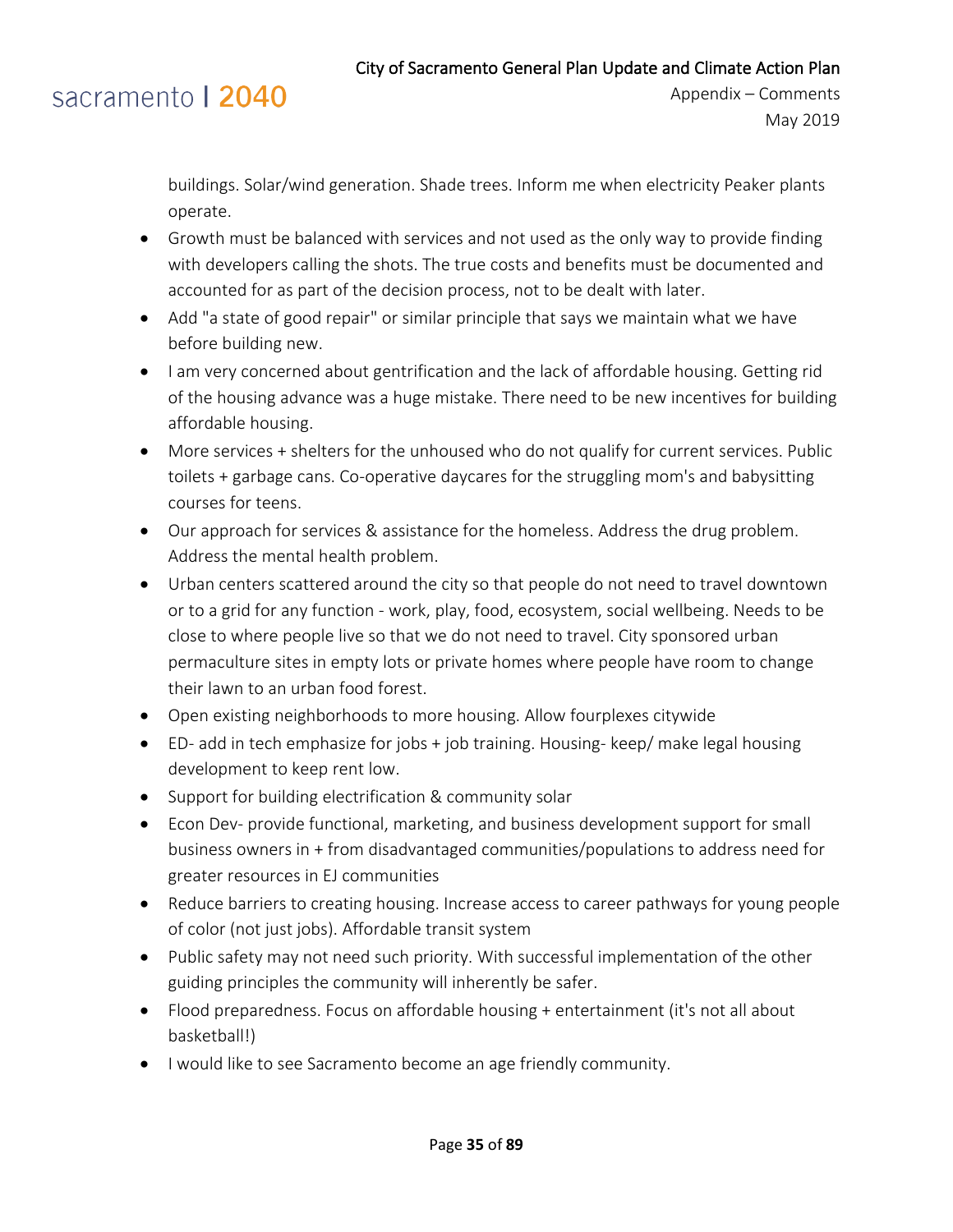- Provide real assessment of flood protection by American river levees. Are they safe for citizens?
- Education should be crosscutting vision+ guiding principle. It could be a category of its own, but education is much more than schooling. It belongs in every one of these categories. If we stop learning as a community, we begin decaying.
- Better transit, better community policy. Keep their promise!
- More EV infrastructure. Better more complete services for homeless. Public restrooms on the city grid. Better services for city parking garages.
- Intergenerational community housing options w/ space for garden + play. Design based on permaculture principles.
- Question the need to be a "24 hr. City." 18 hr. City is fine
- Multiblock areas converted to not have cars. Smart city infrastructure.
- Better police presence to promote safety. More patrols + community service / public safety. Improve levees. Growth but keep smaller neighborhoods with smaller height limits. Update the zoo but don't move it to Arco Arena. Change motto back to "City of trees"
- The fastest growth of the population are the "boomers"- they are invisible and forgotten - they have time- brains- vitality and resources to really contribute- focus more on them!
- More safety in our area, newer elementary/high school in our area, "model" area for us, homeless get homes, work, better traffic, businesses representing all groups and ensuring gentrification does not dominate
- Religious & political unity philosophy in school. Issues discussed in progressive attitude erasing negative over supportive based on beliefs
- Add more focus on green infrastructure. Libraries are an important resource, very wellused and underfunded by the city. They are currently providing a safety net for people experiencing homelessness, people with mental illness, new immigrants, unsupervised youth and more. Focus on being a world-class destination. Solving the issue of Unhoused citizens.
- Police culture with violence needs to stop
- For public safety- add specific principle for climate adaption + resilience. For economic development, add specific principle for supporting minority-wonder businesses. For mobility, add a principle for providing mobility as a service which can take many forms.
- The riverfront should be both developed and preserved and improve public open spaces. It is critically important for the competitiveness of mobility-responsible locations that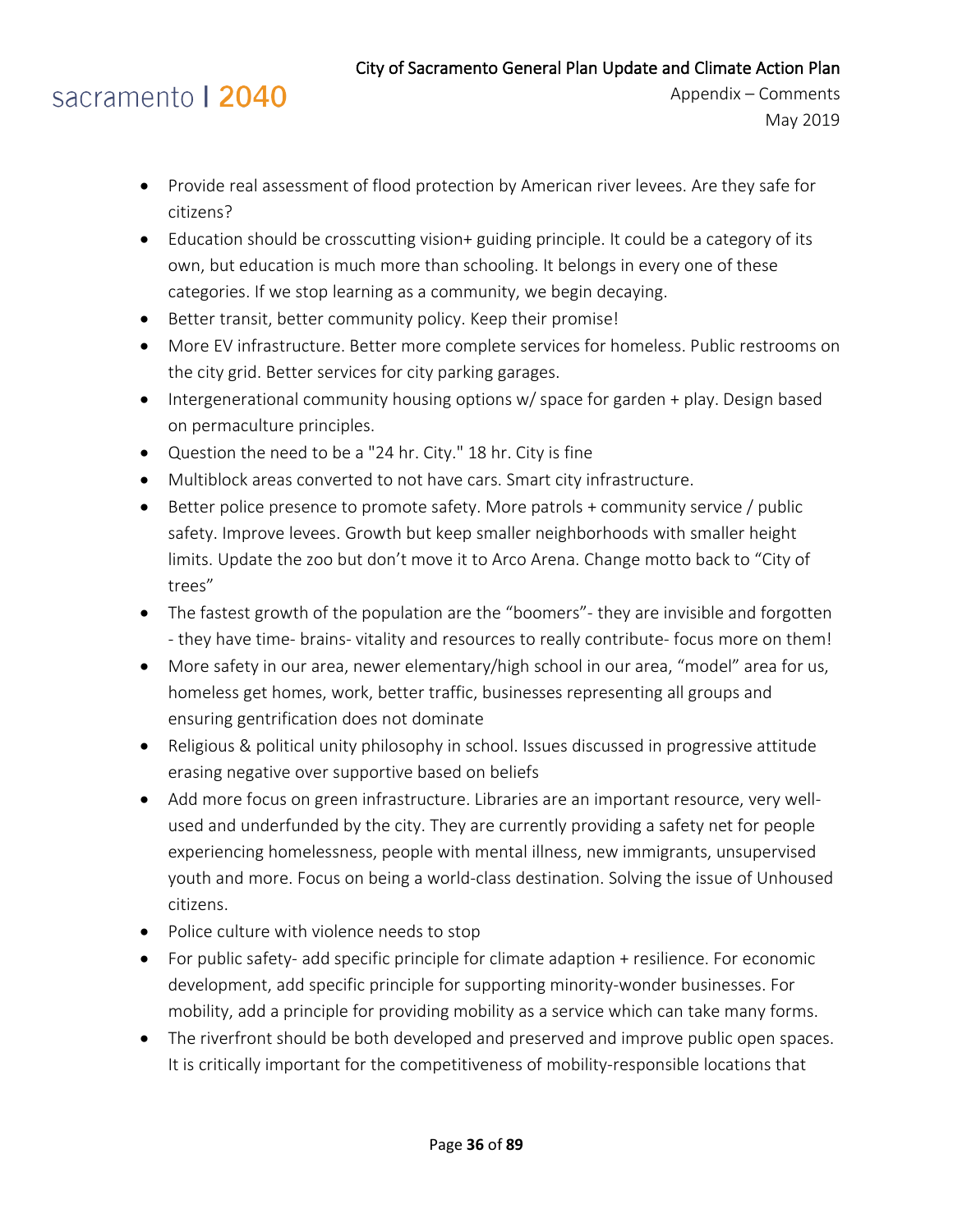### sacramento | 2040

water/sewer/solid waste fees are very substantially reduced to reflect savings related to density.

- All good. Just reorganize for more impact + focus. Painting realistic scenarios isn't doom and gloom if you also offer solutions.
- The one big thing I see missing in this event is a plan for the Riverfront/Old Sacramento/ American River. These areas are a mess - both physically and from a visionary standpoint. I see nothing in these plans for these areas and they could be one of the biggest and best parts of the city and why people visit or vacation here.
- Find a way to increase ownership, housing, business, by minorities. Maybe offer incentives or create policies for greater equity. More shelter @ bus stops & places for people to sit while they wait.
- More housing + programs for homeless. More transit- more frequent, goes to more key locations. Better transit options to Davis- especially on weekends/evenings. More bike lanes esp. On high capacity roadways like Broadway, Folsom, Stockton. More duplexes + quadraplexes in midtown.
- I didn't see much about expanding/ improving infrastructure to support advancing technology. We could use wi-fi hotspots, better ways to pay for public transit.
- Integrate neighborhoods all neighborhoods should look like east Sacramento. Support for homeless. Better policing- hire best and brightest. Less red tape - things don't have to be so complicated. Better public transportation that fits climate and incorporate technology. Public restrooms + break places.
- Redefine the highest& best use of land to be what best serves the most people & ecology NOT what makes the most money
- More clean, safe, public river access spots with more boat, kayak and sup rentals. More public pool access or other water features for kids & families to keep cool in the summer. Newer single-family residence with backyards.
- Apply to guiding principles in all communities throughout Sacramento (new & existing) not just in downtown/midtown.
- I was the leader/coordinator for the Kings Meadow->neighborhood. I have not been contacted by the City Dept. That is supposed to coordinate with these neighborhoods in, at least, light years. Keeping people communicating with each other builds community and can solve or prevent problems.
- There are too many "bad: neighborhoods in Sacramento. To get downtown (from out of town) you basically must drive through or past an undesirable area. We need to clean up and invest in our entire city!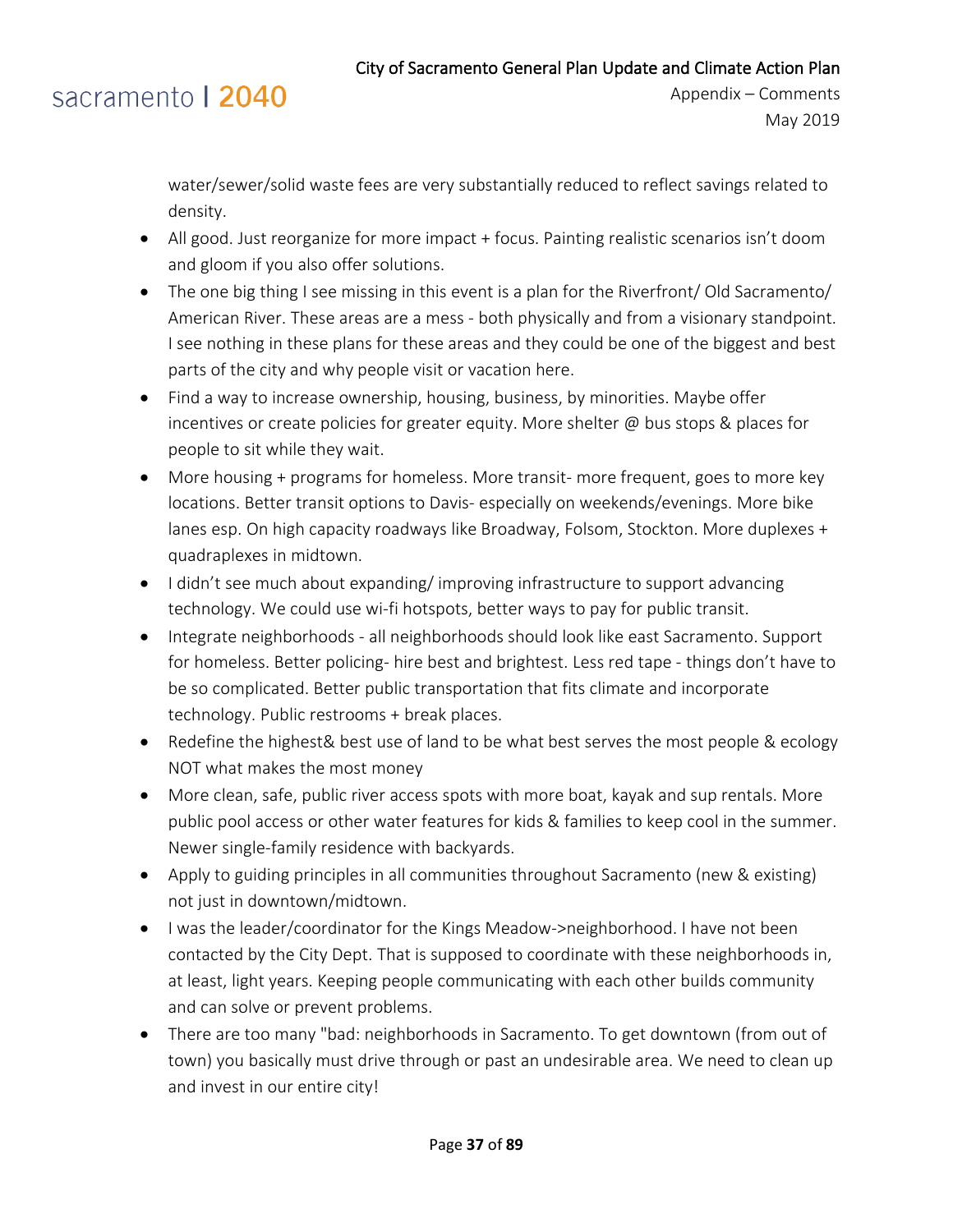# sacramento | 2040

- More hotel development for more conferences, sports, events, etc.
- 1.) Eliminate all the references (or reduce emphasis on) Sacramento as a "regional hub" or "destination." That kind of thinking leads to traffic congestion, too much investment into "tourist" stuff at the expense of what residents need and works against the "sense of place" that is mentioned throughout the vision statement. 2.) Add something about opposing about "suburban sprawl" development.
- See above. Can we add a station that describes a little more in formation around Economic Development?
- Be more specific than "sustainable levels" of energy use. Climate change has the potential to make Sacramento unlivable, so the vision needs to account for that.
- Greater protection of historic resources from high cost/high density infill development. Specifically, the planning and design commission should not be permitted to alter decisions and recommendations on site plan and design review in historic districts and on landmark parcels. P&D commissions do not have to appropriate backgrounds to make such decisions. Protection of historic resources needed from potential effects of streamlined housing approved per SB35
- Sacramento needs to plan for the redevelopment of its riverfront. West Sacramento is years ahead in their vision.
- Bike friendly. Walk friendly
- Economic development more focus on how distressed neighborhoods will be impacted. Specifics about small business owners and reparations for communities effected by racist planning policies from the past.
- More preservation of existing neighborhoods-scale, diverse architectural styles.
- Just more community involvement every month in all communities. It takes a village and people like you to hold it down and make it happen.
- Develop new areas as "super blocks" like those in Barcelona + European cities. No cars. Parking outside of blocks; walk, bike, public transit w/in the block Convert when possible, existing neighborhoods into superblocks.
- More integration of communities. All communities should have similar properties of families from all wealth levels.
- More affordable housing & public transit. Zero waste trash better recycling. Coordinated commercial trash service. Effective solutions to homeless & crimes/drug use associated with it. Increased energy use efficiency, improved infrastructure.
- Address homelessness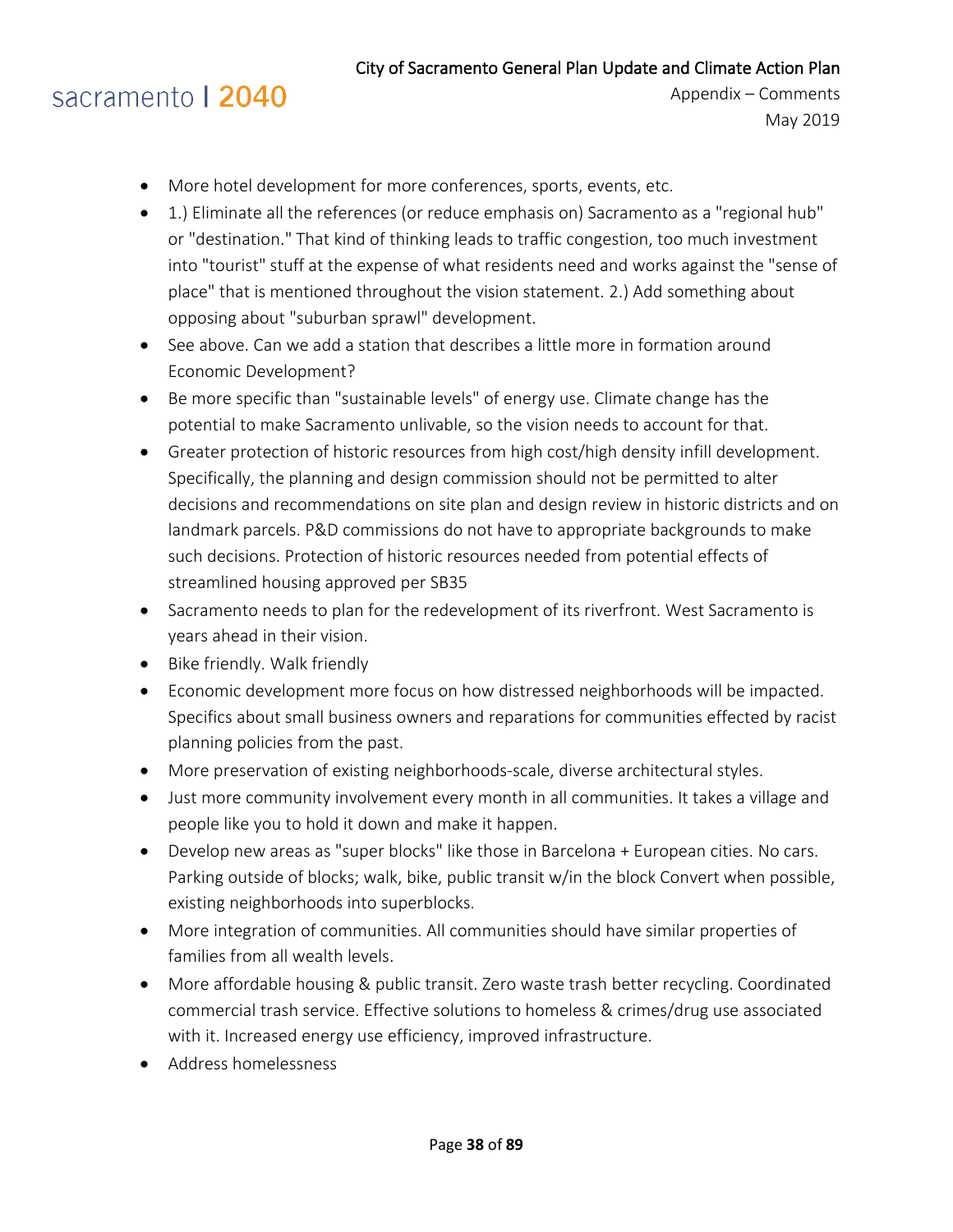### sacramento | 2040

• First, a shift in investment from areas that have historically received substantial investment to ones that historically have been dis-invested in. Then, reduce the focus on maintaining historic buildings in the City Center.

### **Station 4: Environmental Justice**

### **What do you see as the most significant disparities between neighborhoods in Sacramento?** *Other comments*

- Mayor Steinberg and Council are on the right path in housing. The homeless, though it may not be a solution, but anything helps
- Road, walkway, and bikeway quality or maintenance.
- Law enforcements altitude roads
- Blight, green spaces, tree cover, safety, walkability.
- Trash from homeless, blight from income disparity.
- Food access.
- Access to fresh food.
- Crime and educational opportunities.
- Access to safe, affordable housing.
- Pollution, poor water quality.
- Economic mobility.
- Racial Inequality.
- Education and economic attainment.
- Safe, low income neighborhoods.
- Resources. Good school access. Police protection.
- Public facilities.
- Public facilities.
- Access to healthy foods.
- Zoning issues/changes, decisions made during land use planning process.
- Filth, noise, crime.
- Food deserts in low income areas.
- Relationship with police and other government.
- More cooling centers or place to go when too hot to stay indoors w/ no air conditioning.
- Far too few emergence centers in this area.
- Public schools.
- Affordable housing.
- Housing!
- Job opportunities for less fortunate communities.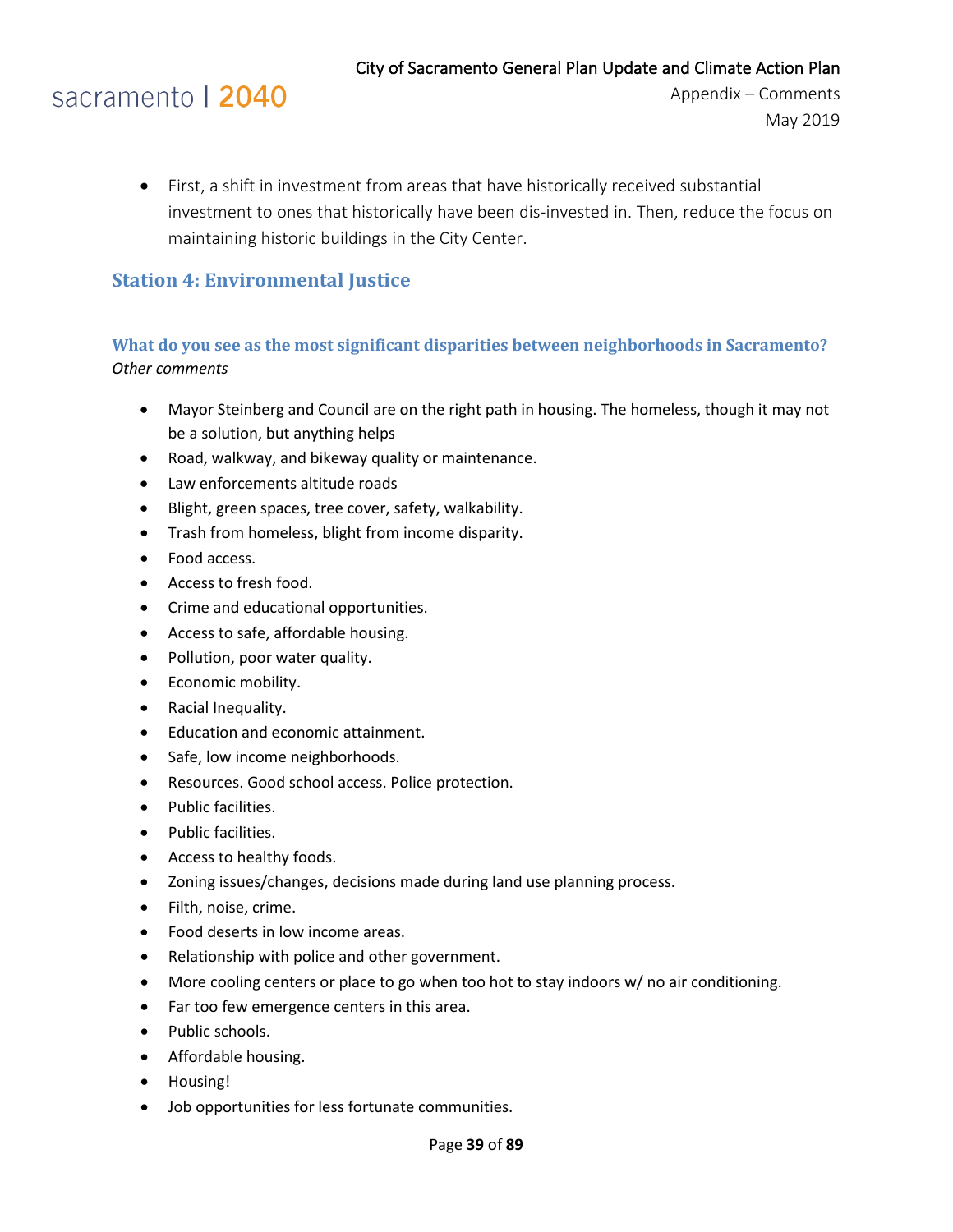### sacramento | 2040

- Local and political neglect.
- Lack of livable wage jobs, cohesion, and safety.
- Executive airport noise and pollution.
- Poorer areas have fewer trees and less walking opportunities and lack grocery stores.
- Road conditions!
- Tree canopy, rideshare programs, transportation, food deserts, walkability.
- Multi-cultural ignorance
- Educational attainment Qualify of living spaces
- Inequitable law enforcement over policing
- Over policing in poorer neighborhoods. Less trees adding to pollution/heat. Access to healthcare, mental health assistance.
- Education opportunities
- Homeless, street people taking over city/rivers
- Transportation choices
- Services, infrastructures, listen & participate in their events and activities and give the public in these areas a true voice in solving the problems they are most impacted by.
- Household wealth (as opposed to income)
- Run down housing often due to slum lords. Lack of trees, lack of enough places for children to play. Lack of shops that sell healthy food.
- Cops killing black men
- Housing choice created by exclusionary single-family zoning
- Your zip code determines your health & safety
- Access to clean mobility options.
- Access to healthy food. Access to reliable transportation
- Opportunity
- Community engagement in cleaning & maintaining the local environment.
- Race. It is the best predictor of the household income, public health and pollution burdens, along with life expectancy.
- Culture around education/classroom behavior, biased curriculum/staff
- Crime
- Livability of the neighborhoods
- Access to resources -> groceries, community spaces
- Access to jobs and daily needs. Transportation of options
- Upkeep trash cleanup- a focus to improve these areas I'm not talking about changing the residents. I'm talking about a deliberate focus to improve the infrastructures, resources, and routine clean up.
- Safety
- Attitudes about areas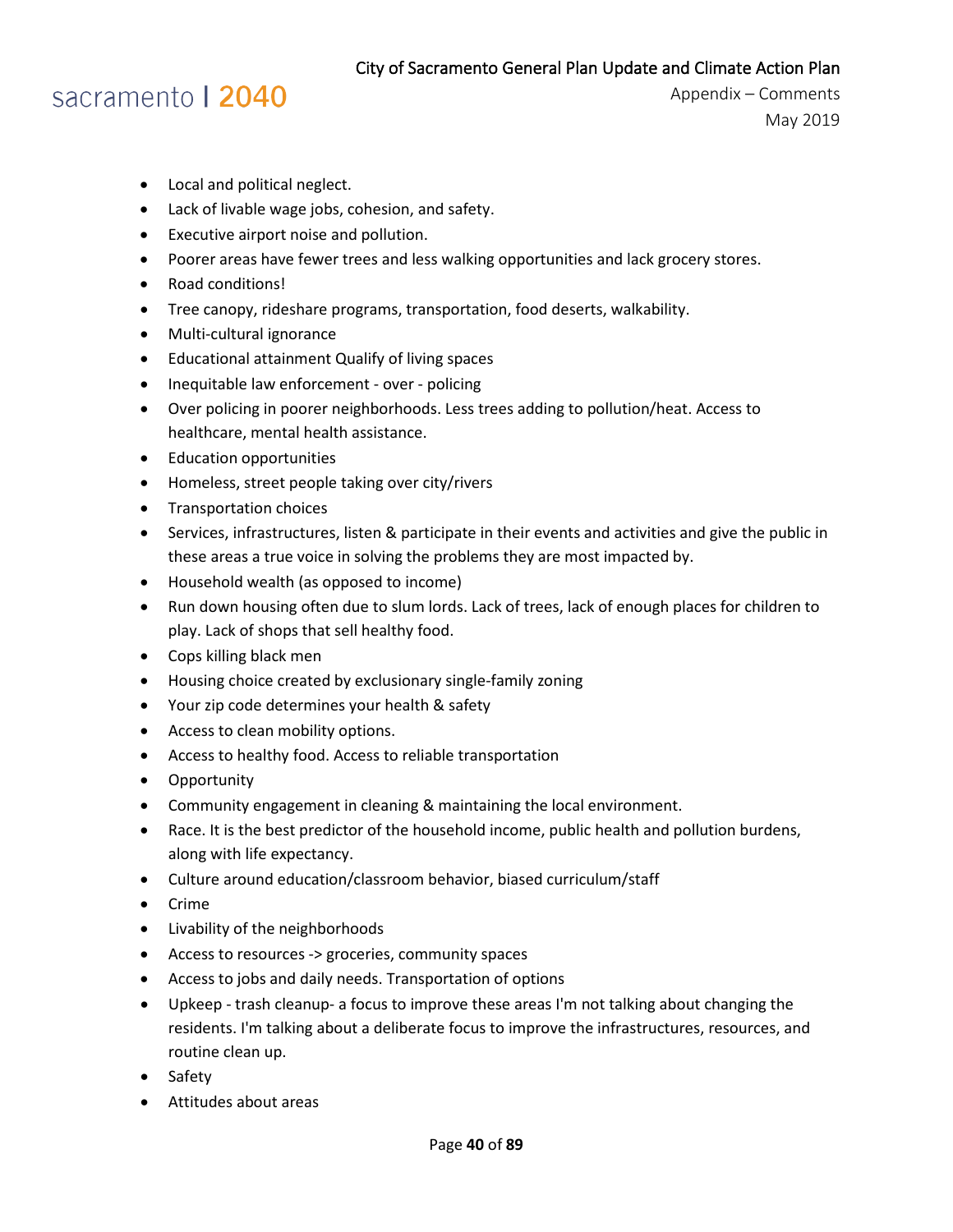### sacramento | 2040

Appendix – Comments May 2019

- Law enforcement pressures. Tree canopy
- Pathways/parks with activity stations.
- RACE
- Vacant lots and abandoned, decrepit buildings that could be serving human needs. Related: absentee landlords.
- Transportation and public space.
- Access to supermarkets and services.
- High policed communities
- Fewer street trees
- Environmental hazard
- This drives everything else
- Safety, quality neighborhood schools

#### **What could be done to address these disparities?**

- More equitable distribution of investment in communities.
- Better jobs in Sacramento equals better wages equals more opportunity equal education Pre-K 12th for all free community college for B and an average students Health care for all
- Invest in housing and education, "Green New Deal" to bring good jobs + benefits. Improve food access w/ community gardens.
- Enforce building and housing codes to reduce the influence of slum lords and blight. Invest in community centers, community gardens, and street landscaping. Programs and organizations to help renters and homeowners with home maintenance & remodels for livability and safety.
- Reward/put a cash value to trash (\$/lb.) Create a trash/recycling center to remove trash from the environment. Homeless got reward for picking up trash.
- Return this city to the quality of life we experienced fifty years ago. There has been a lot of change without attempting to retain the quality of life.
- Affordable housing w/ subsidized rents to reduce rent burden and increase disposable income. Higher minimum wage. Better job opportunities.
- More access to fresh food including residents selling produce. Change perception of neighborhoods; a neighborhood regarded as "bad" attracts people how treat the neighborhood poorly.
- Crime-community policing, restorative justice. Education-great students need great teachers. Principals and superintendents that are real education leaders.
- More investment of public funds to disadvantaged communities. More urgency from the city about rectifying inequality. Less focus on cosmetic/tourist focused projects like the MLS soccer league stadium. More resources (financial, time, attention, activities, in Del Paso, Meadowview, etc.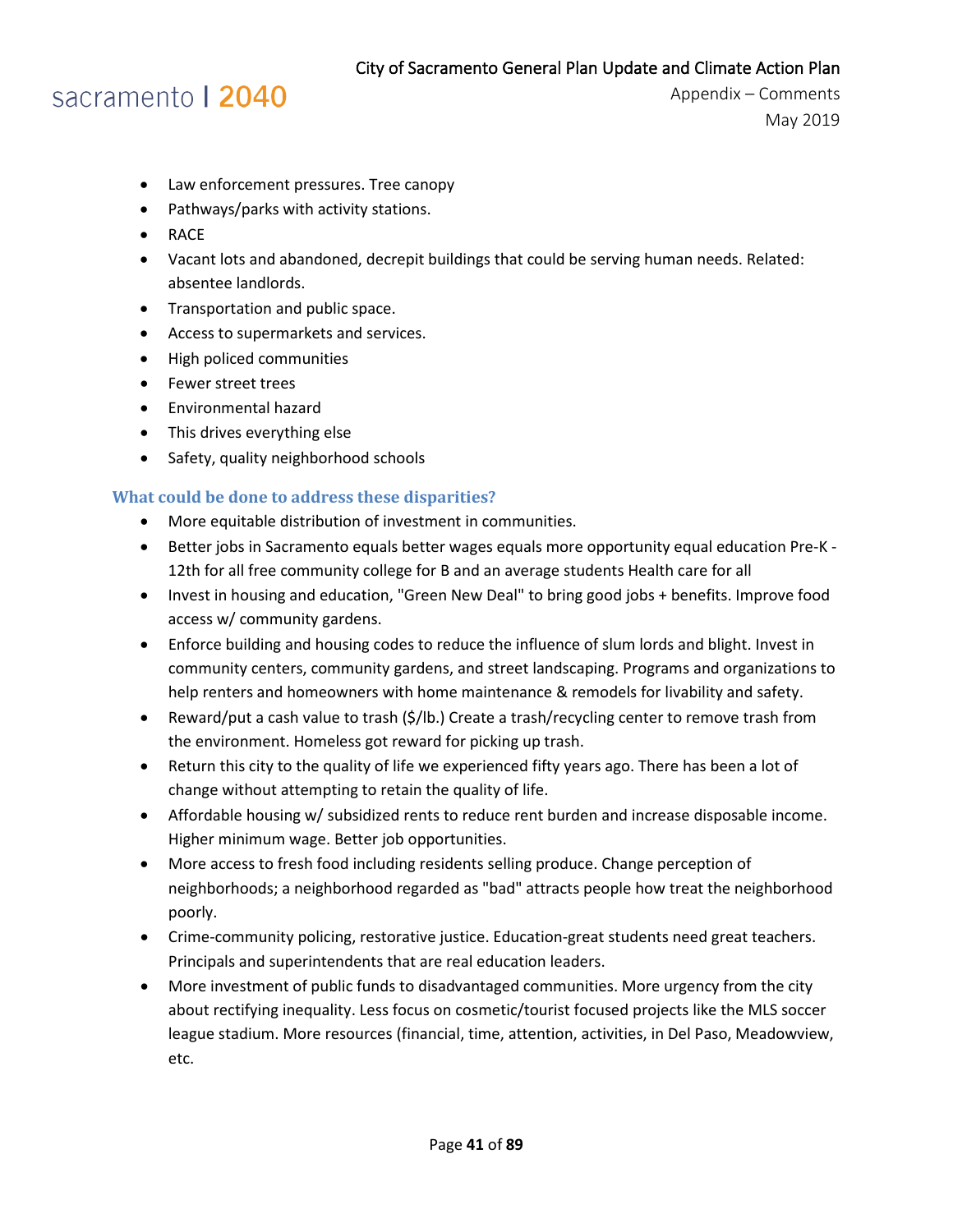# sacramento | 2040

- More careful planning of our corridors. Rio Linda Blvd Norwood Ave Marysville Blvd. There is heavy traffic and are used to connect people from the freeway to downtown. We are in the Del Paso Heights community and were sandwiched between freeway creating excess pollution.
- Now that we pay more taxes what improvements will happen to our city. Also, this event needs people to be more engaging.
- Target economic development/small business loans/business incubators
- Residents better informed of programs that are available. Getting people engaged + aware of issues and programs to help close some of the "gaps" in the city.
- Affordable housing in all communities. Inclusionary housing to incorporate throughout the city. Expand and maintain whole person care.
- Promote economic development within depressed city areas. Open community health clinics in partnership with area hospitals and medical schools in the region. Develop vehicle trade in programs for residents in high pollution areas to trade old gas cars for used or newer hybrids.
- More greenspaces, farmers markets, neighborhood clinics + pharmacies, civic engagement programs + public meetings w/ incentives to attend (prizes, children's activities, etc.)
- Neighborhoods like Meadowview and DPH are uncomfortable for walking, cycling. Improve that = improve public transport, particularly light rail.
- Helping people obtain decent living wages/training and education.
- More civic engagement, partnering with community and outside organizations. Churches should be taxed.
- Workforce development programs, volunteering opportunities for community members to get engaged. Community gardens and markets within walking distance. Economic opportunities.
- Attracting businesses that generate jobs. Cheap, frequent, or free city transportation. Child-care support for single parents.
- As much civic engagement as we can afford. Food access big in lacking areas.
- More affordable housing. Free activities.
- Direct more resources to poorer neighborhoods.
- Housing integrated throughout all income levels.
- I think one way to address these disparities is to encourage and facilitate community organizing where the interests of community members can be heard.
- Jobs! Raise minimum wage. Motivate youth to get educated/trained.
- Bus equipped with fresh fruit/veggies go to neighborhoods weekly. Allow traveling farm to fork affordable resource to be available to communities. Already exists!
- Higher affordable quality grocery stores in areas that currently don't have any, i.e. Are there incentives the city can provide to attract grocery chains or independent grocers to neighborhoods that are food deserts?
- More trade schools. Help young people graduate and pursue higher education. Affordable farm goods.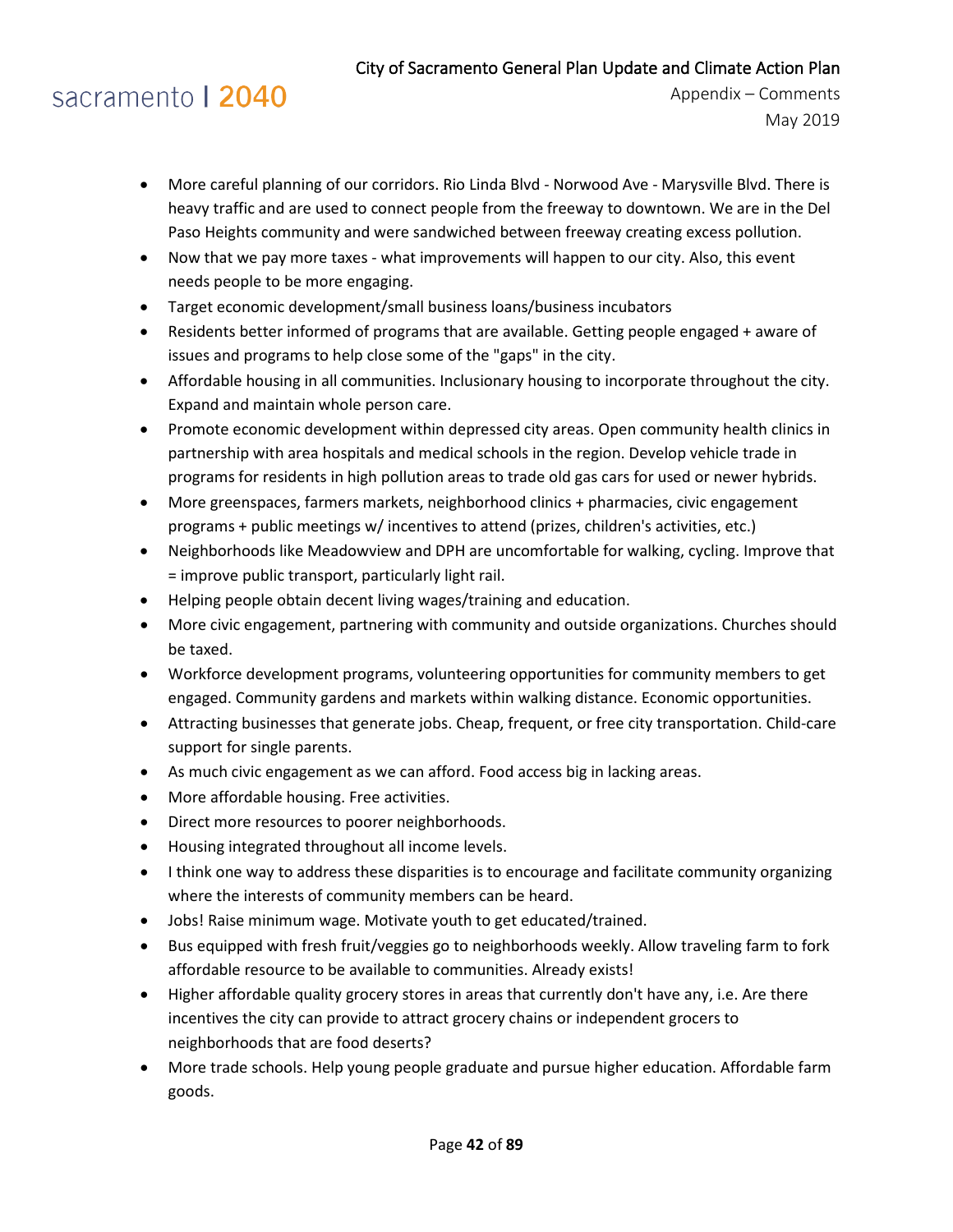# sacramento | 2040

- Provide more entry level jobs, have cheaper medical, stricter laws enforced for people who pollute the environment and people should keep their yards clean.
- More affordable universities need more doctors/nurses, easier access to medical help.
- Unsure. Keep asking others.
- Grow trees in targeted areas. Incentives (block party) for neighborhood improvement.
- More farmer's markets in low income areas. Promote healthy eating through community workshops. Promote and support local farms. Build grocery store in these low-income neighborhoods.
- Better paying jobs or income supplementation. Community focused policing and a lot of patience.
- More outreach to low income areas.
- 1. Open more emergence centers. 2. More job training for young people. 3. More teaching on environmental issues. 3. Growing Senior problem. Food services for adults over 65.
- Get rid of TV. Clean up yard. Compel children to play outside. Cheap to eat well in CA.
- Paid city planning internships located in affected areas.
- Create more housing unit's low income, appealing features, for families, single, and elderly.
- Better paying jobs, more job opportunities, incentives to reduce pollution, build by-pass for diesel trucks so they can go around Sacramento.
- Homeless problem needs to be addressed.
- More affordable housing, hospitals, less factories, more regulations on greenhouse gas usage.
- Overall opportunities for less fortunate.
- Family & personal responsibility. Recognize drug use and related behaviors; educate about consequences. Promote homeowner + apt rental responsibility. Promote healthy eating, exercise, etc.
- More farmer's markets walking distance from low-income areas.
- Expand job skill training. Develop and place high-value assets to boost livability.
- Lower rent.
- Eliminate pollution exposure to a level proven to restore health to the community. ID known pollutants like factory on 47th Ave. And the Executive Airport and factories on other side of Highway 99.
- Tax breaks for small grocers. Improve + create pedestrian corridors and plant trees around them. Break up bland housing tracts by zoning commercials. End food deserts.
- More jobs in North + South Sac. Education programs for youth. STEM everywhere.
- Neighborhoods were constructed with "monoculture" housing types. Mixed income housing. Public housing in small doses throughout the city.
- Bring better/more employment opportunities to low-income areas. Repair unsafe housing. Ensure gentrification doesn't displace low-income individuals. Safe parks and bike paths.
- Fix roads in poor neighborhoods. City workers should have to live in city.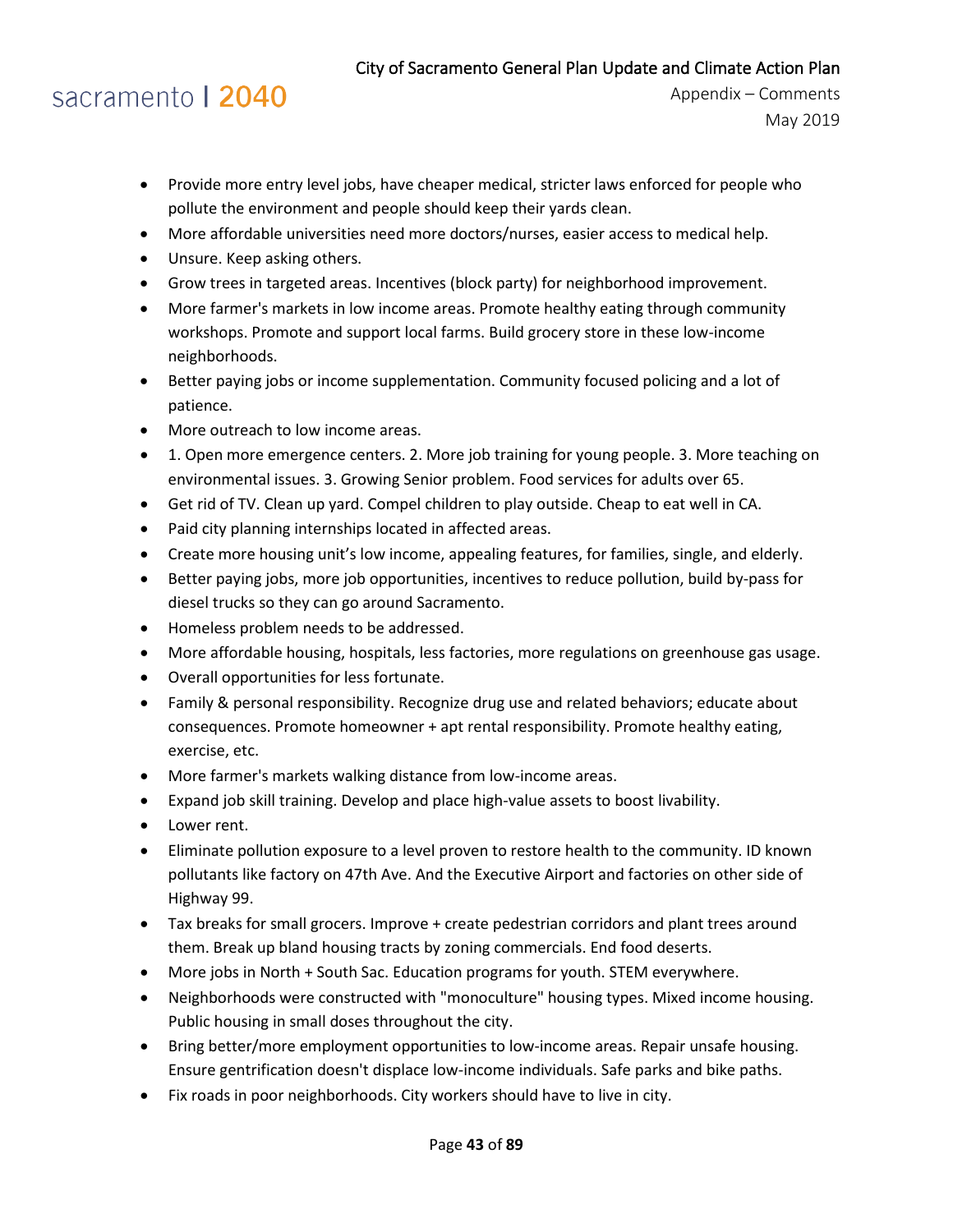## sacramento | 2040

- Invest + include. Environmental justice issues. Job training opportunities. Weatherization, etc.
- Clean up junk in low-income areas. Stricter code enforcement. Provide incentives to prevent food deserts. Work on mental health and substance abuse issues leading to homelessness.
- Avoid food deserts. Increase public health pop-ups.
- Community activities on weekend to address lack of physical activity.
- Affordable housing. Job opportunities for less fortunate.
- Provide affordable higher education to our future children. The more students who can be able to set an education beyond high school may be able to get better paying jobs to be active community members. Access and affordability to healthcare still so costly striving to work and support the family. Help families grow gardens at their homes and have incentives, also maybe lower the cost of water bills, etc. For those who do things such as participate in sustainability limits.
- More good paying jobs and good training programs need to get of the cap and trade months
- Household income Jobs, Appreciating training for constructive work.
- More civic engagement -Go to where they gather. Support existing organizations with your presence and compassion to learn time needs and desires, to better inform decision making and resource allocation
- Have mixed multicultural events where people can communicate and educate
- Better access to different modes of accessible transportation, Better access to stores, shops with better food choices
- Improve our schools to advance educational attainment reduce access to fast foods, liquor and tobacco outlets, check cashing more walkable /livable communities' jobs at livable wages Reduce reliance on fossil fuels, more youth programs and training opportunity free vocational training Access to good quality food.
- Affordable housing in all communities
- Build more houses for the Homeless people which is a major problem in Sacramento
- Educated, higher paid workforce
- More civic engagement and programs to educate underserved communities whether it be improving community centers promoting social services, increasing health overall.
- Gardens, healthy food restaurants/stores, clean roads + community spaces. More projects like those that have reduced black infant mortality - maintain projects - ongoing
- Work with community leaders- we need to be safe, but we can't keep killing people. Plant more trees-don't cut them down every time we build - we need smart development. Accesseducation- job opportunities- family planning.
- I think that the leadership of SCUSD can manage necessary change if the teacher's union leadership would learn to collaborate and communicate as other districts have. Every neighborhood should have housing + services to meet ALL income levels including homeless
- Remodel homes in low income so that they are more environmentally friendly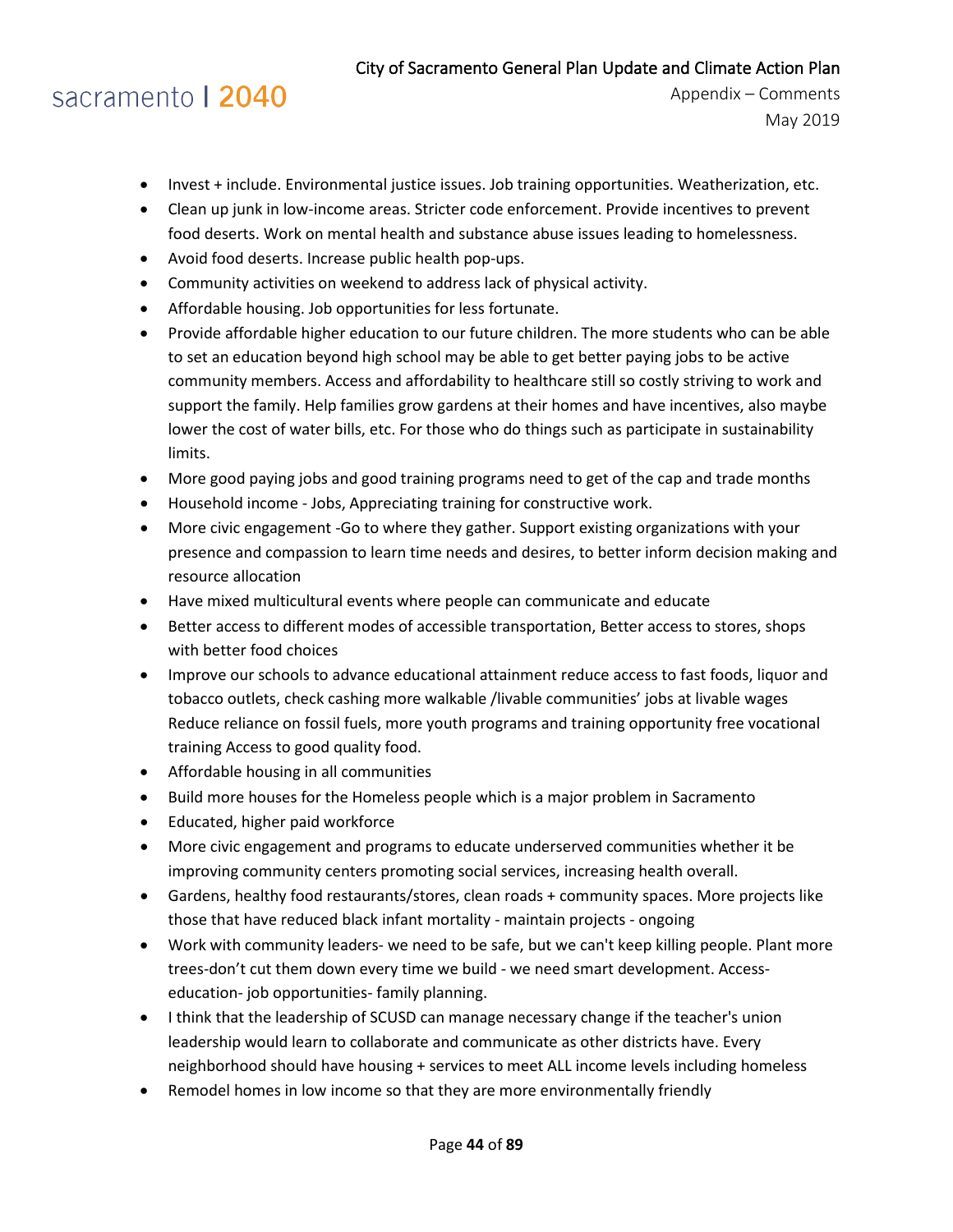# sacramento | 2040

- Reaching out to teach trades to young people not interested in college
- Education to those who don't have it. Use more eco-friendly products
- Not allow further development of industry in these neighborhoods and instead encourage grocery stores and small businesses through incentives. Also, there should be a tax on owners of vacant properties to dissuade investors from purchasing land/homes/buildings and not utilizing them. There should also be incentives for residents to become homeowners - if low-income.
- Attract higher earning jobs to these specific areas.
- Equitable distribution of resources. Better outreach to communities on their needs. The planning and developing of our city with humans in mind. Transportation choices.
- Stop disinvesting in low income neighborhoods as Sacramento has traditionally done and continues to do. Focus the city budget on equity. Use zero-base budgeting to rethink and justify everything, including law enforcement and fire.
- Should start by going to the members of the neighborhoods and ask them what they want and need.
- Mental health services+ shelter options. Harm reduction for prostitutes and help to change circumstances. Dumpsters at homeless encampments. Medi-care for all access to healthcare including behavioral services. Public showers. Bike laws.
- I don't know where to begin with this. How do you change urban planning? Low income people can't change where they live, especially if housing was built in the industrial areas (downwind of factories). Keep promoting healthy activities and nutrition, bring farmer's markets to those communities. Bring home/apartments up to code and make they more efficient.
- Job training. Alternative transit bike lanes, big cars, retrain cops to not use guns first, second as third option.
- Allow for more than a single-family home in high opportunity neighborhoods
- Increase protection/ barriers around freeways encourage non-housing development within one mile
- Create rent control. Invent in/ advertise for small businesses run by people from/in DACs. Provide improved transit to low-income neighborhoods. Install car share services in DACs
- Community based services. Eliminate food deserts. Create education pipelines in low-income areas. Culturally responsive facilities, education, services, etc.
- Improve transit, bike, ped, and mobility options for a broader area throughout Sacramento.
- Really beef up public transit + safe bicycling opportunities.
- Improve access via transportation. Initiate intercommunity meetings to increase/improve communication. Create a council of elders from all communities to advise
- Education of children improved
- Give residents a sense of identity with their community. Cultivate pride in the neighborhood. Help people to see how they can become part of the solution to their neighborhood's challenges.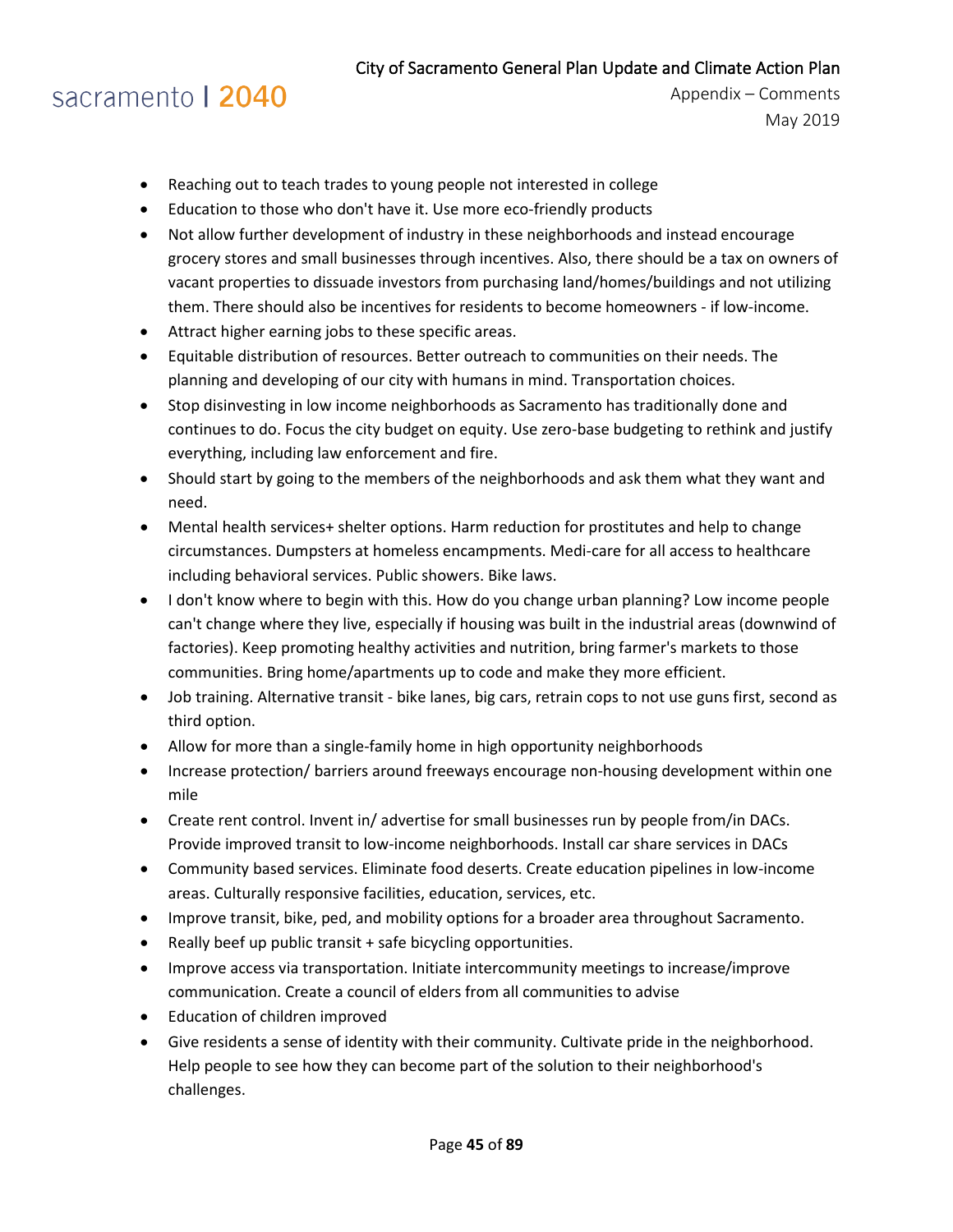# sacramento | 2040

- Keep better public input. Not just for public purpose.
- Better schools = better  $\sin \omega$  work = healthier communities/fewer prisoners!
- Community garden. Youth programs. Public bathrooms. Farmers markets. Art building + housing communities.
- Universal basic income
- Access to better jobs and to healthcare.
- More jobs + better pay. Better education.
- Inclusionary housing for new development to ensure residential dispersion of all in one throughout the city
- Classroom aids that speak Spanish (volunteer or paid). Older student volunteers/interns. Cultural bias training w/practice + proficiently certifications. Review of materials for inclusiveness, relevance (LBGT, body difference, vocabulary)
- More police if not that, community watch programs that work. More organized use of resources available by having youth attend them via organized efforts
- Plant more trees. Transportation subsidies to health care facilities. Diverse police force with community trust building. Subsidies for new grocery stores, farmers markets. Apartment owner accountability. Work with libraries.
- Relaxed zoning to allow for neighborhood retail. Small business loans and training. Innovation, entrepreneurship hubs. Waiving permitting fees for certain neighborhoods
- EDUCATION fund schools and close the education gap!
- More affordable housing in downtown. Make it super easy to build more compactly in low density neighborhoods. Do not approve any more fringe, low density development. Work more w/ surrounding cities to encourage more impact development around transit stations so that internship improves, and more frequent trains can happen
- Safe and sanitary homes and energy efficient?? Homes, schools, public spaces equivalent (or better) than other neighborhoods? How? What's the plan?
- Invest in education especially in low income neighborhoods. Get rid of PROP 13 too. Job training programs. Locate jobs and give incentives to businesses organizations that locate in and hire from low income neighborhoods.
- Better quality local jobs. Affordable housing. Less driving. Biking. More grocery stores. More street trees, sidewalks parks. Better filtration in homes as needed. Programs + housing to address homelessness.
- Greater access to food in lower income areas. The city should do what it can to attract high quality grocers to these areas. There is not enough food available within a reasonable distance of people's homes in these areas. Also, the city might be able to help more with medical needs. Medical care is so expensive. Health fairs and more clinics offering quality basic health services.
- Each neighborhood should be as appealing as any other neighborhood. Tax money should be equally distributed.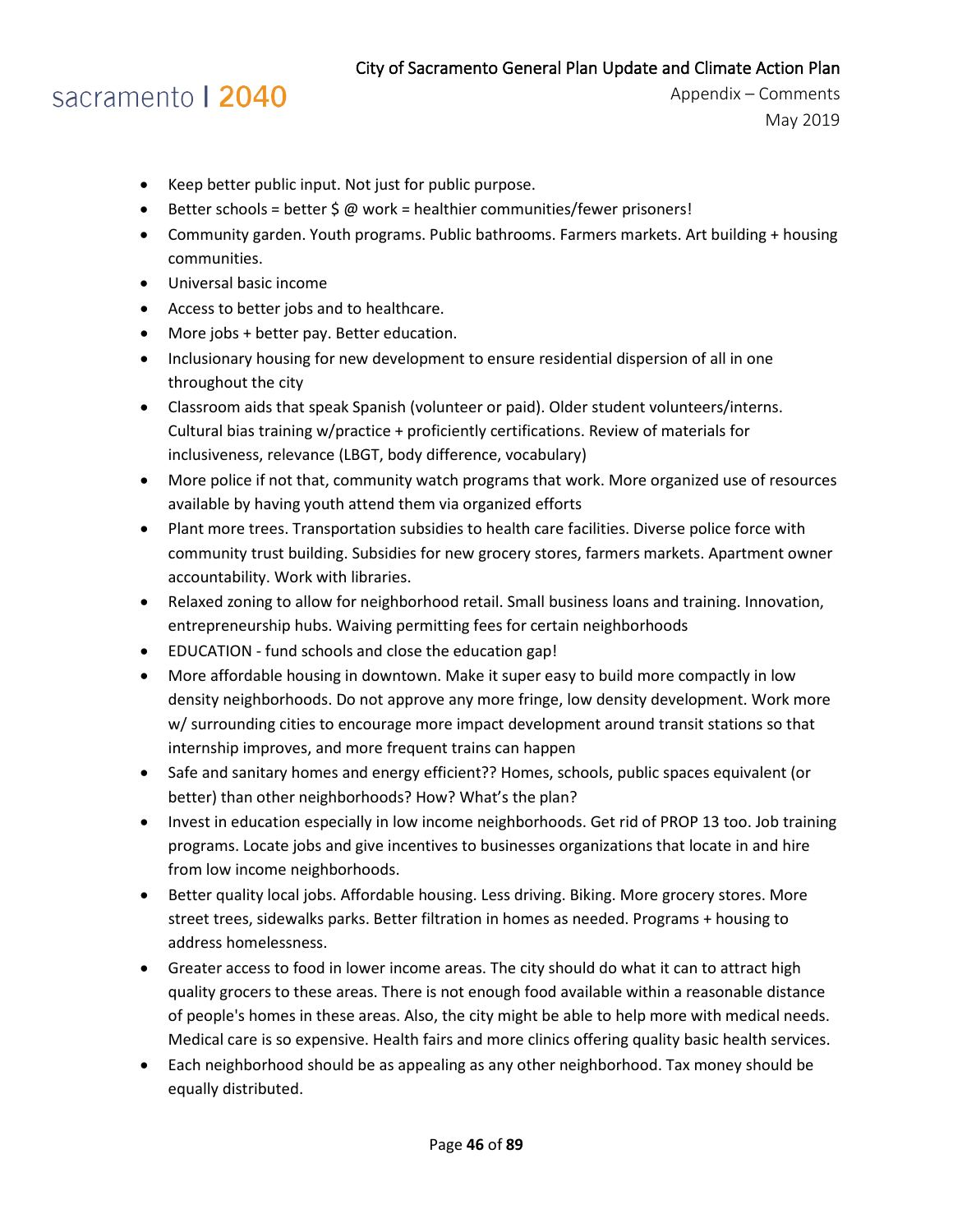### sacramento | 2040

- Respect the right to rest and free speech. Rent control based on availability of affordable housing.
- Nice community features such as parks, water features, event spaces. Community events in low income neighborhoods. Volunteering by higher income neighborhoods in lower income. More affordable healthy food options in low income areas.
- Equitable planning in existing communities. For example, instead of focusing resources in revenue generating areas of the city (downtown) and instead redirecting it to existing neighborhoods like disenfranchised community and creating an art space/ entertainment venue.
- We need to improve our schools-ALL OF THEM! Better education is the foundation to lots of good things. In the lower income neighborhoods, we need to provide many more services. We also need to find a way for long term residents to be able to stay/afford to rent, buy and start business.
- Train police not to murder. Better schools & afterschool programs. More publicity around services offered. Ways to keep long term residents in their neighborhoods - lower rent, homeownership
- Eliminate food deserts. More access to supermarkets, grocery stores. Education on HAZ mat materials, recycle.
- Some cities and countries (sorry can't recall which ones specifically) are amending their laws to make it easier to seize abandoned real estate. That would be a good idea here. (Not necessarily for the city to keep. It could be resold so people can buy & live in it; or even so landlords can rent it out. It just shouldn't be left sitting and diminishing the quality of life in neighborhoods.)
- What has been said during the event and out of the box opportunities, like joint cultural parade in downtown.
- Diverse housing types throughout the city. There needn't be neighborhoods composed almost entirely owner-occupied single-family homes.
- Work with the business community and developers to add needed supermarkets in our current food deserts. More affordable housing opportunities are needed in the Central City. Land speculation driven by the approval of high cost infill development is making this less possible. Emphasize approval of lower cost and smaller unit infill.
- Bring in more private business
- Mixed housing
- More affordable access to homeownership/water filtrations systems and more affordable housing. More community policing and community led incentives and programs
- Plant more trees which would help reduce pollution
- Create/establish a living wage in the city.
- More community incoherent that you are doing add joy into the neighbors have once a month meeting to continue to make an impact in all communities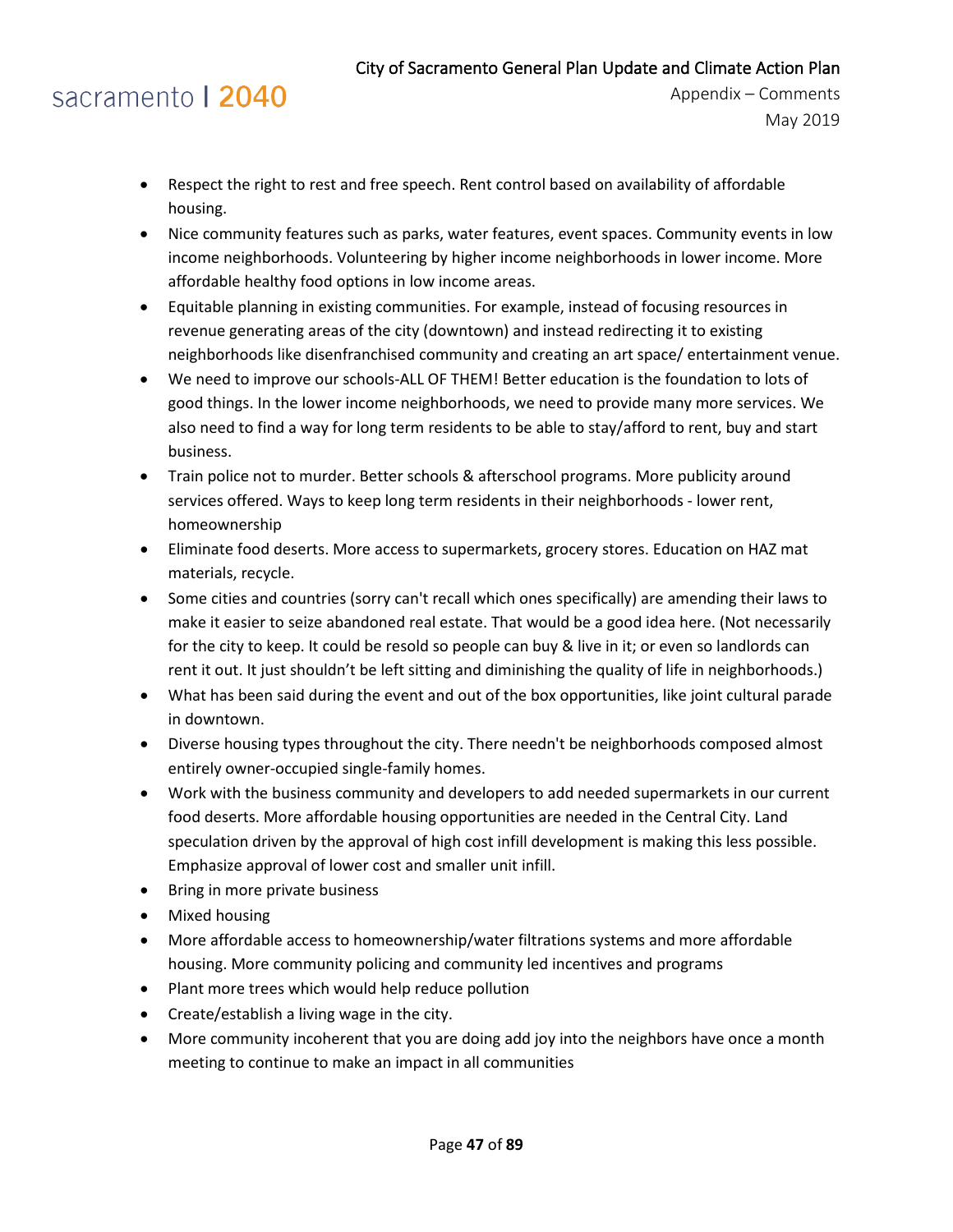# sacramento | 2040

Appendix – Comments May 2019

- Full employment w/ benefits +living wage for all who can work. Education for kids beginning with preschool. Comprehensive social services for low income families.
- Not clustering low income housing in some areas but integrating them in others. Not overburdening low income community's w/ takin care of the homeless.
- Require developers to create affordable homes in affluent areas so we end up w/ economically diverse neighborhoods.
- Improve early care + education programs, attract high income jobs to encourage greater investment throughout sac
- Shift investment away from traditional center of investment to the impacted neighborhoods.

### **Station 5: Climate Change**

#### **What is your biggest concern regarding climate change impacts?**

*Other comments*

- If Natomas floods we will be 25ft underwater on our street
- Food system collapse.
- Increase global instability, migration, dislocation, economic impacts.
- Access to electric cars, air quality in low income community, home insulation, electric rate, gas rates.
- All are concerning. Biggest is wildfire + extreme heat.
- That we would act promptly on all these issues.
- Rising sea levels.
- Wildlife.
- Civil breakdown arising from huge numbers of people trying to migrate from hotter/more impacted places.
- My grandchildren's health.
- SMUD doubled cloud seeding to 444 square miles. This is part of equation too.
- Bad water.
- Decreased agriculture production.
- City planning for floods.
- Catastrophe.
- Power generation. Need more hydro dams.
- Affordability of alternative energy sources.
- Agriculture and food
- Lack of urgency to take necessary steps to combat e climate change.
- Planning and development must rapidly adapt and can't continue to make decisions based on the past.
- Clean drinkable water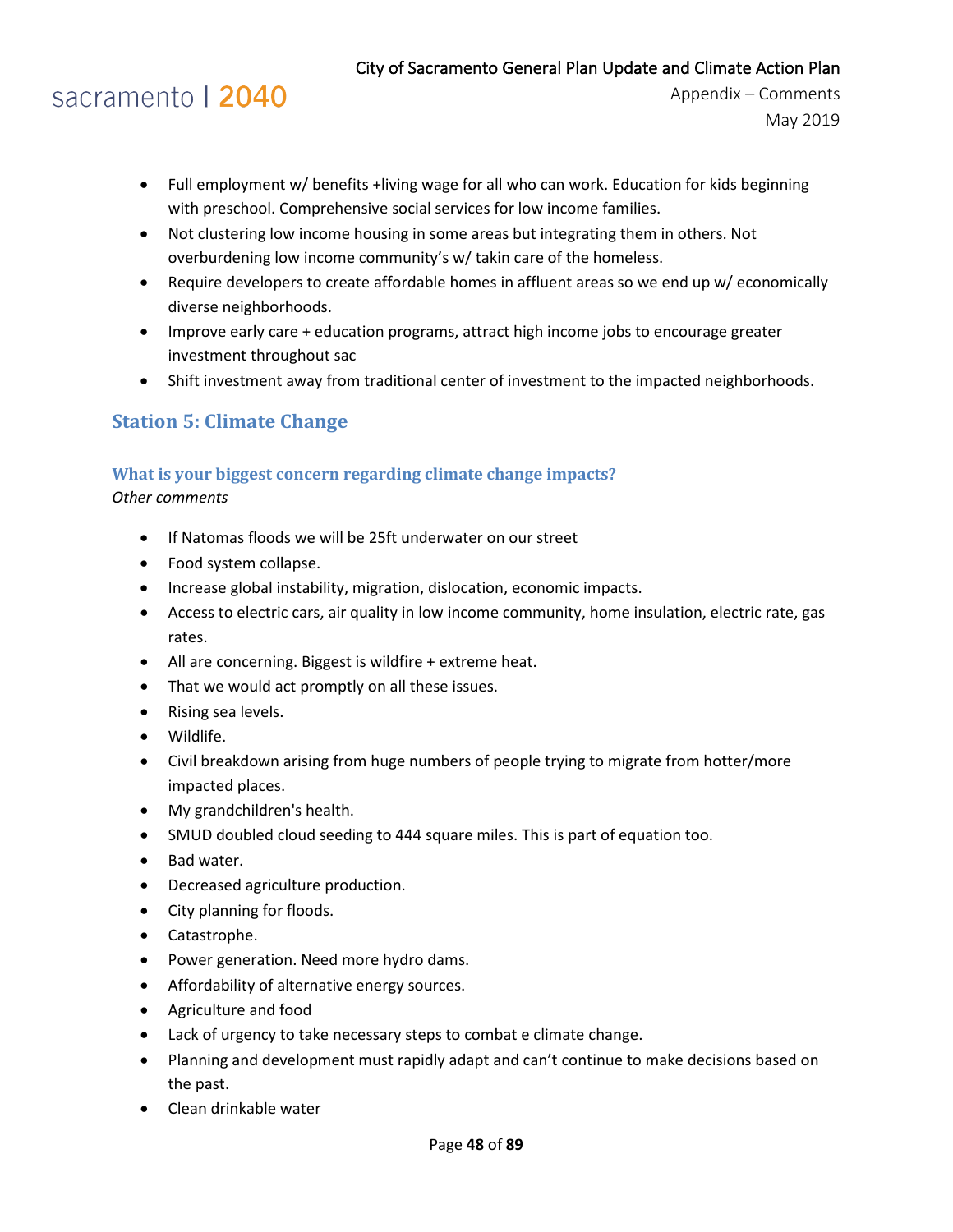### sacramento | 2040

Appendix – Comments May 2019

- Human extinction
- Effects on ecosystem (insect deaths/population shifts/ habitat/destruction)
- More poverty from increased cost of living such as feed cost
- Extreme weather events
- Endangered/invasive animals and plants
- Extinction of life on the planet, violent conflicts, no food because of ag collapse
- Mass extinctions, ecosystem stability
- Economic instability
- This is an opportunity to educate me More effective pictures, data is needed to help me imagine this projected future.
- No concern- more concerned about clean air, water, rivers, and streets
- The air quality is the worst in the country.
- Locally grown food, tree crops, sheep for lawns not mow and blow
- "heat islands" caused by excessive parking lots.
- Idle cars and trash on street.
- Loss of existing tree canopy
- Street flooding in the central city combined sewer system in sudden intense storms that may become more common
- 1. Increased migration from regions of the world most affected by climate change. 2. Reduced food protection worldwide.
- Pollution
- All the above

**How should we respond as a community to reduce impacts of climate change on our most vulnerable citizens (elderly, disabled, children, and low-income families)?** *Other comments*

- Improve / maintain the trees and dams.
- We need to change everything and reach carbon neutrality by 2030.
- Reward people, annually, for going electric. All new development/reward rainwater storage.
- The state of CA is Sacramento's largest employer. They need to change market rates for parking & more incentives for employees to use transit.
- Design climate resistant communities + address climate change as a city. These options above are band aids, not solutions.
- Stop taxing middle income people!
- Create a community where residents are inclined to feel safe/comfortable enough to utilize city resources in times of extreme weather. Not just for homeless but all.
- Better transit. Lighter rail.
- Rooftop gardens.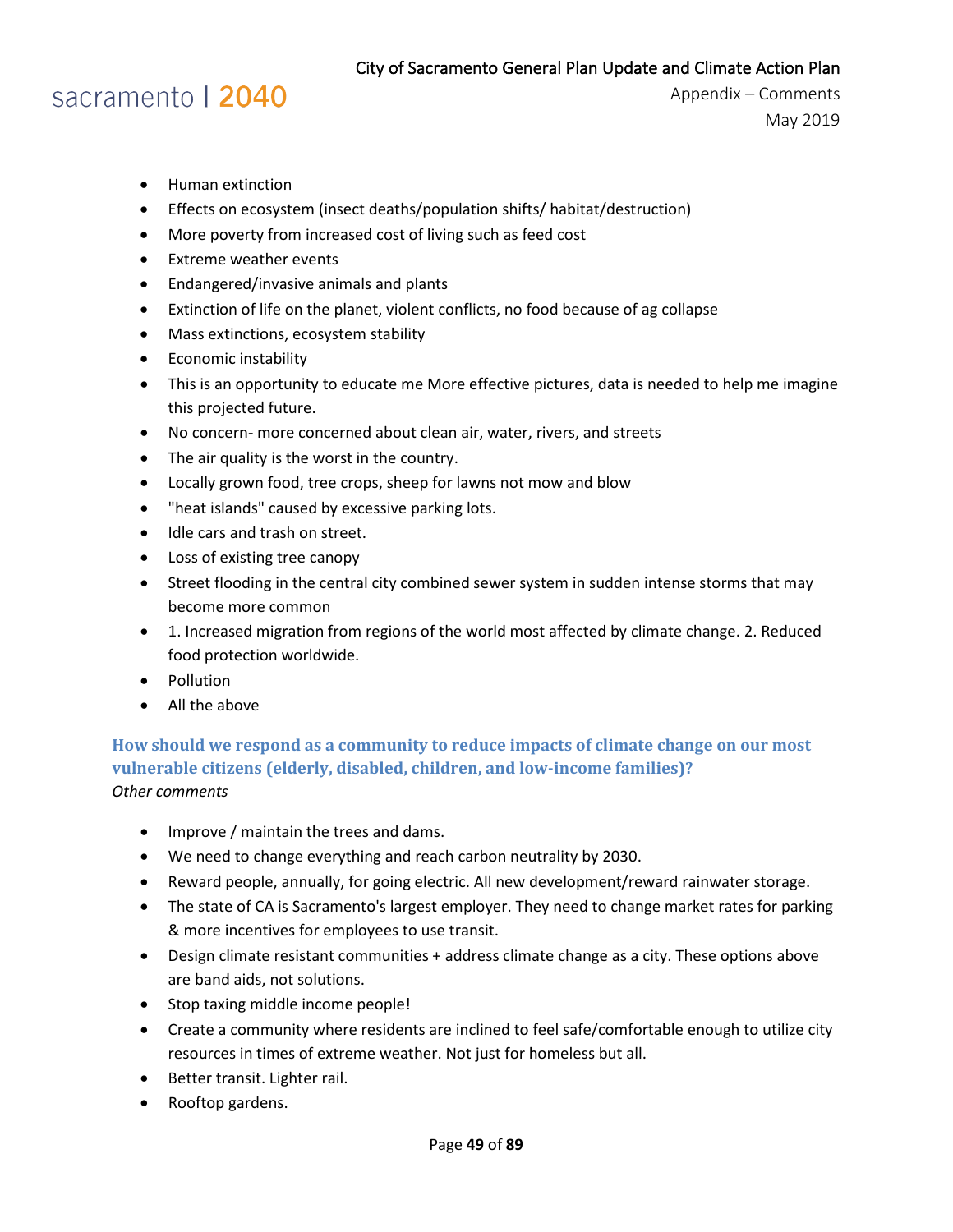# sacramento | 2040

- Educational/informational events throughout the city.
- Improve public transportation. Address sources of pollution. Work with the state to reduce their impact.
- Cap on SMUD and PG&E bills.
- Unsure.
- Improve transportation accessibility & experience. It's bad.
- No senior should live in a home where the A/C or heater doesn't work. No resources available.
- Restrictions on industries most strongly contributing to climate change.
- Resources to low-income families. More cuts on bill each month, outreach/education.
- None.
- Split incentive.
- Act carbon reduction goals for commercial and government buildings.
- Stop cutting down the trees!
- Subsidies for electrification of homes + cars.
- Littering in poor neighborhoods. Put secured trash cans in these areas, around homeless, and areas with high ped. Traffic.
- Train people in "green jobs". Work w/ community organizations + partners to increase the availability of these types of programs in our economically disadvantaged communities. Community solar + solar for low-income homeowners + renters. Can partner w/ GRID alternatives!
- Work with RT to provide more public transportation options.
- Reduce use of fossil fuels
- Education for community energy, impact, mitigation/encouragement of affluent communities to reduce their need for "new" things, as well as helping the underserved communities.
- Conserve. Conserve. Conserve. Reduce waste. Recycling is not enough.
- Provide transportation which uses electric solar and other alternative fuel no more fossil fuel
- Affordable transportation choices, expansion of public transit.
- Too general! Be specific. Electrify using 100% reusable, treat climate change as an emergency programs and activities, emphasize mobility not private auto, free parking. The list of responses above is too general and indirect.
- Stop adding lanes to freeways and building arterial roads, which contribute to climate change and inject pollution into low income communities and create situations where low income people are forced to drive
- More EV charging stations. Move to all elective buildings. New construction.
- Keep the elderly housed with home visits. Builders and painters to fix homes. Cool roof shingles.
- Take precaution with the levees. Create adequate water storage to combat needs during future drought seasons. Clear out dead debris & tall grasses that feed the wildfire before they happen.
- Provide zero-emission infrastructure + parking for heavy duty trucks+ construction equipment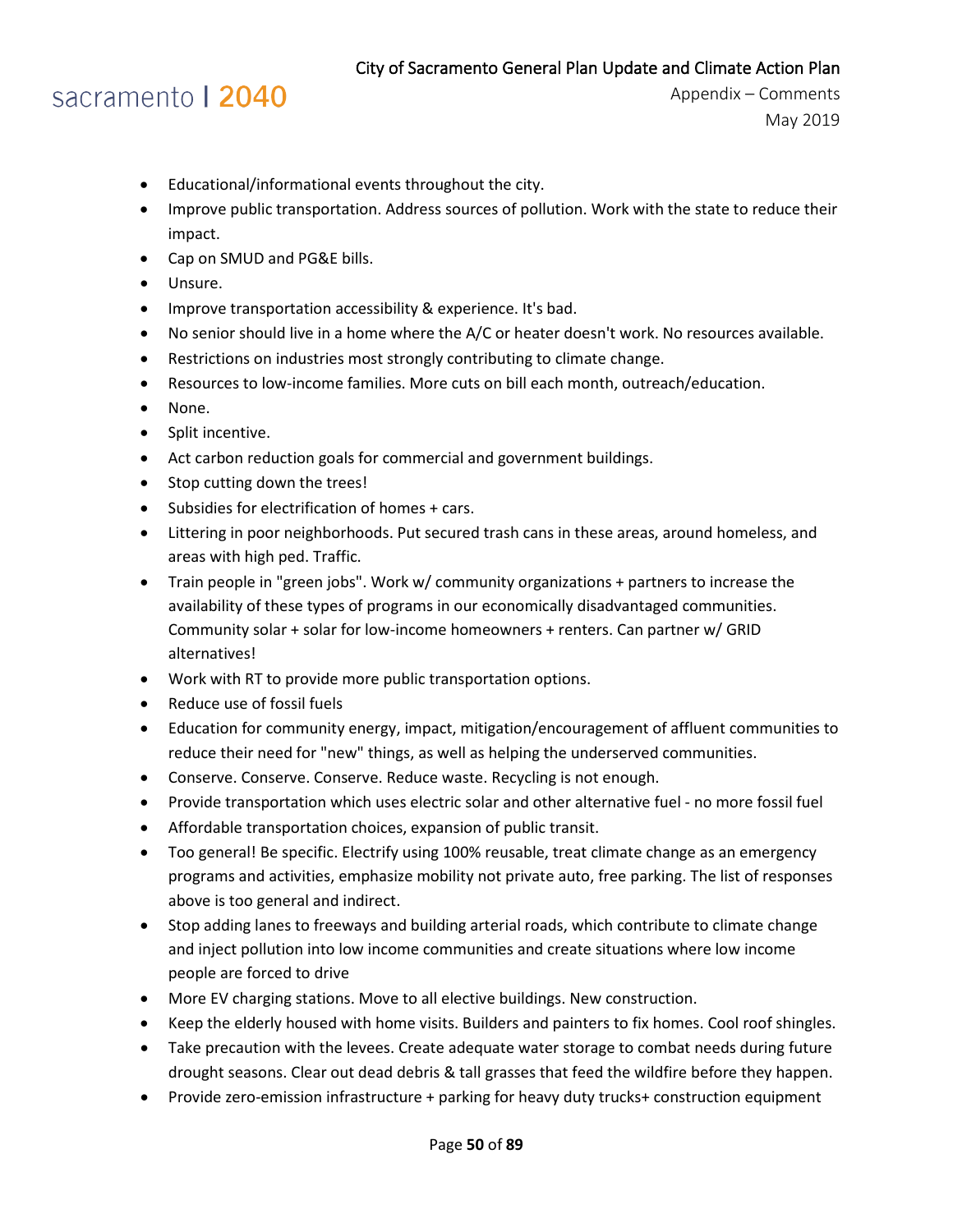# sacramento | 2040

- Mobility options, affordable housing near transit, vehicle rebates, FOOD RESALE & organic waste diversion.
- Begin community conversations to engage citizens & build conscious and support
- How to keep trees alive during drought?
- Educate people about how they consume
- More funding/tighter regulations to ensure clean engines, more electrification of cares/trucks, funding for fuel cell demonstrations, improvement of road infrastructure to improve traffic flow.
- Better funding incentives for workforce/middle income homeowners. Not homeless or low income.
- Dramatically re-structure land use and infrastructure to promote density/infill, walk/bike/public transit in place of our car ownership.
- Trees are a great way educate
- All the above!
- All EV. Solar on every roof
- These are not enough- we need to declare a climate emergency + get to carbon zero in 10 years. Free transit, shut down SMUDSs power gas plants, restore habitats, convert all vehicles to EVs, treat this as the existential crisis it is
- Neighborhood community resiliency training. Education on CC impact for the general public and how to prepare personally for these impacts
- Rebates/ subsidies need to be carefully executed to support those in need and not enrich developers
- None of the above. The cost to retrofit my older home is the problem. Is there a proposed solution?
- These are good ideas but don't mandate these.
- Be sure there are green spaces, even small ones, w/ in walking distance of every neighborhood.
- More parks w/ fountains + trees
- Why can't people learn while helping low income? Pollen is an issue.
- Minimize/delete pavement. Retailers should take responsibility for packaging & recycling. Allow small cannabis cultivation outside where electric lights, fans, water pumps not needed!
- Planning communities with climate change in mind. For example, building underground water reservoirs to preserve the water and planting more trees in area that are industrialized.
- Evacuation planning specific to the unique features of different areas in Sacramento for floods & fires.
- Have rebates and incentives for small businesses and manufactures to go green. Have a localized program like State program of C-PACE would be great.
- In addition, we should emphasize passive design concepts that keep homes and businesses cooler in summer and warmer in winter.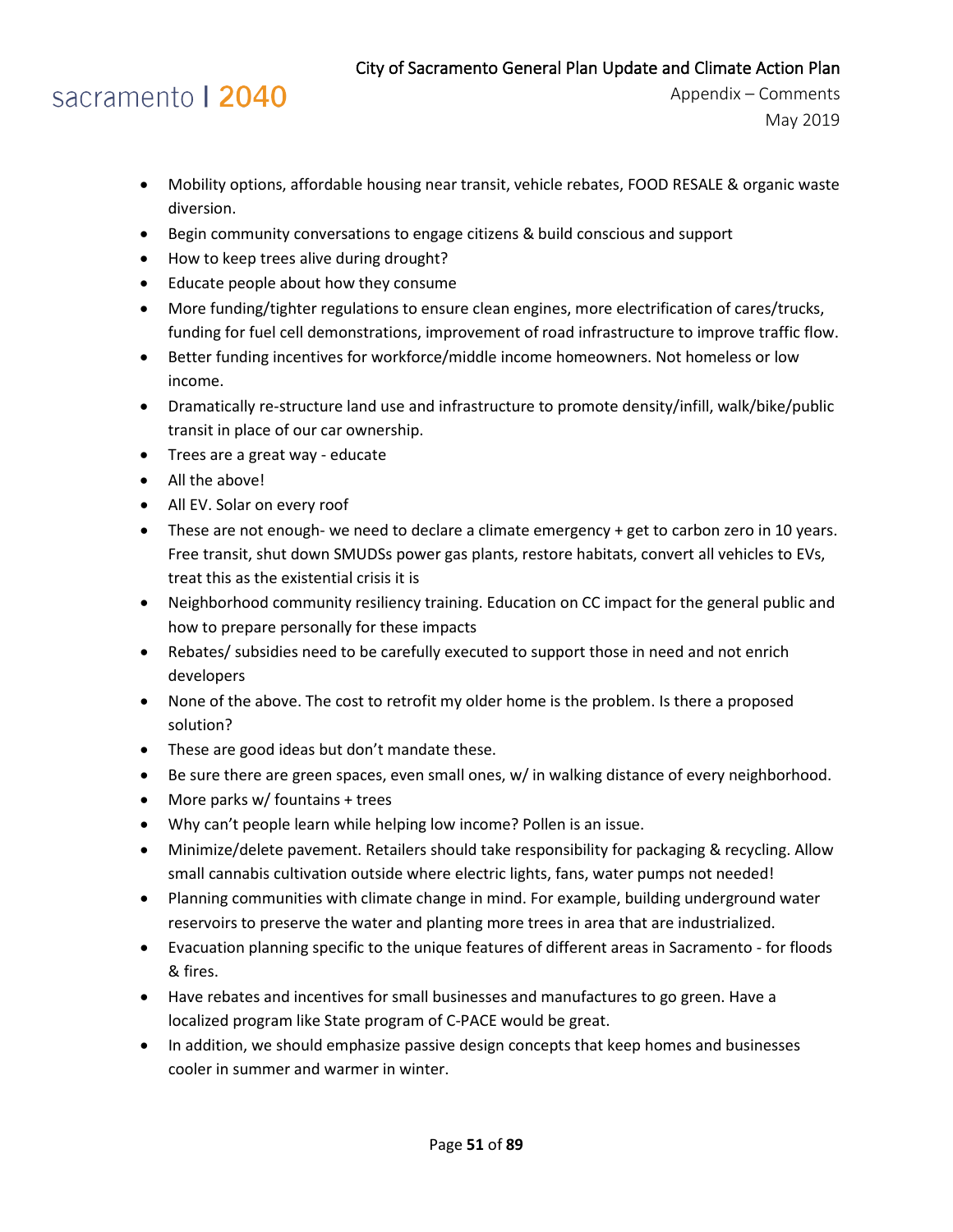# sacramento | 2040

Appendix – Comments May 2019

- More transportation programs sensitive to the community's history with the government and police. Introduction classes in schools for public transportation.
- Provide subsidies for installations of solar power. Provide incentives for water efficient landscaping
- Move to zero waste. Ban use of plastics
- Protect us from flooding. I'm not sure how. Don't allow more development in deep flood plains and build levees around the contiguous, already developed areas.

### **What, if anything, prevents you from converting to an all-electric home?**

*Other comments*

- Replacing cook set with induction compatible options.
- Electric doesn't seem to be us good for cooking certain foods
- I just bought my "flipped" house that came with gas appliances. You should ban the sale of gas appliances.
- Incentives/tax rebates would help.
- Is this a high impact change?
- I do want an all-electric home.
- Need better incentives!
- Exchanging gas appliances to electric will be a financial burden for families.
- No gas unless propane. Prefer certain gas appliances.
- Gas is more efficient.
- Cost. It would be a slow transition.
- Safe, balanced approach. I have both gas and electric appliances.
- Home gas furnaces may change eventually.
- Already all electric.
- Prefer a gas stove.
- Already have electric stove.
- Lack of knowledge regarding electricity appliances reducing greenhouse.
- Unsure if electricity will be sustainable.
- Home is all electric.
- Unsure if house will accommodate all electric.
- Rates will go up when converted to all electric.
- Home is all electric.
- SMUD is already Doing the time of Day, so really can't use your appliances until after 8:00pm, The future they might change to 5-9, 5-10, etc.
- Solar installation for low income
- More materials going to waste and needed to create new appliances
- But am willing to make changes!!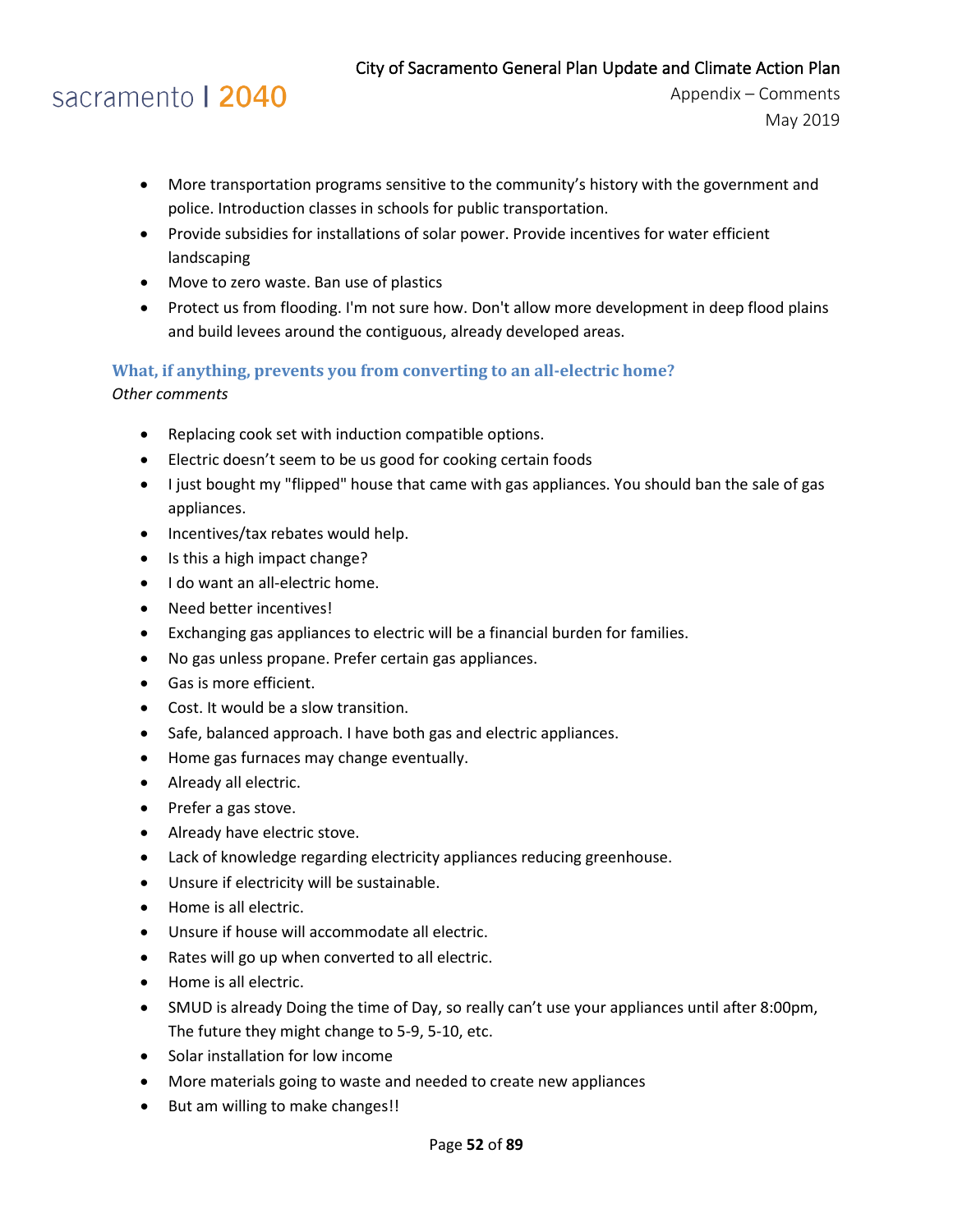# sacramento | 2040

- My history with electric is that it is so much more than gas.
- Electric water heaters currently do not work as efficiently
- I am already all electric
- This is a high priority for our household. Cost, understanding programs & incentives takes time. Much more education & support by local government needed.
- I would like to see the city manage all electric in new construction now. Look forward to the state changing the building code to mandate.
- I love my gas stove. I'd like to convert my water heater to electric on-demand but that is VERY pricey. The heat-pump water heater doesn't work well in the winter. Many water heaters, like mine, are outside. Keeping a tank of water hot is a waste of energy. On-demand still needs improvement if it's going to be electric.
- Wrong question the focus should be on converting appliances when they reach their end of lifespan - do not allow natural gas appliances to be sold- retrofit will happen as result of obsolete has appliances - improved efficiency is critical
- I plan to go all electric
- Cost of conversion vs. Maintaining existing equipment.
- Cost to switch
- Nothing :)
- Cost associated with replacing my gas appliances
- I would be fine with induction cooking but not "normal" electric stoves
- The only gas appliance I would really miss is my stovetop. However, I don't own my home and I don't think the owner would 1) be open to converting to all-electric and 2) be able to afford the cost of conversion + new appliances
- My house has newer appliances and I have no economic incentive to switch
- I have electric appliances but am disappointed that PGE is upping the rates
- Homeowners with solar electric
- Cost of updating old appliances that still work but suck energy. A lot more insulation would also help. It's hard to find someone to do work and it's expensive. We do take advantage of SMUDs solar program so all our electricity is solar generated in sunny months.
- Big project/cost to add 220-volt line to hook an appliance. Eager to convert as cost allow. I just learned about heat pump type heaters. Educate public these are available, I had no idea
- It's hard to know where to start. How to pay for it, there's not reliable contractors I trust to inform decisions.
- Let's do it! SMUD can lead the way!
- Gas stoves
- Rebates do not defray the costs enough + w/ energy efficiency incentive programs generally too much \$ is for administration + not enough goes to actual efficiency improvements.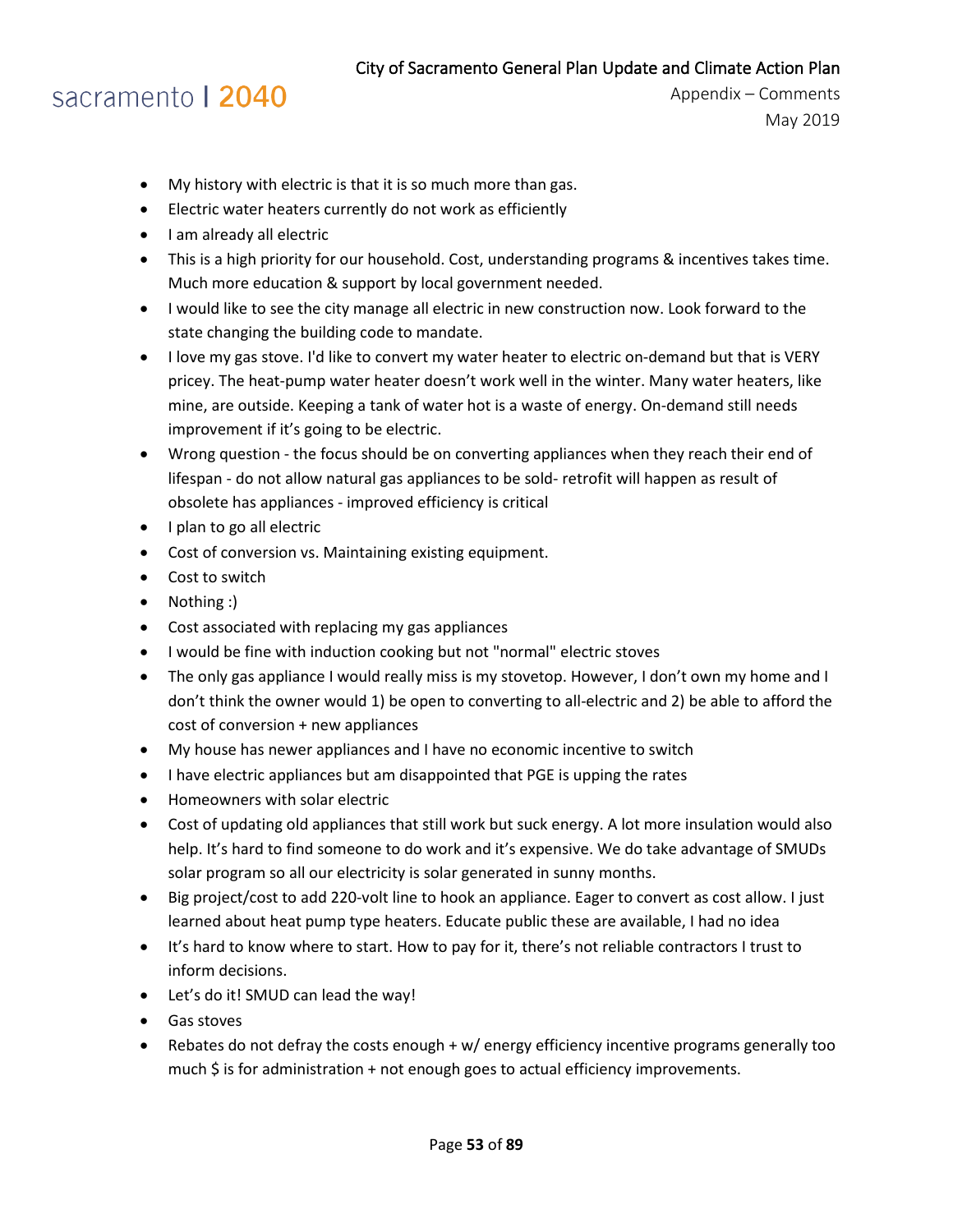### sacramento | 2040

Appendix – Comments May 2019

- Just purchased a gas heater for my home b/c I got a bigger rebate from PG&E compared to the rebate from SMUD for an all-electric heater
- When deciding what to spend home-improvement dollars on, I'm thinking on many levels. While I want to go 100% electric, there is a finite budget. If I could for instance, get our old gas water heater out of my house and find an energy efficient, durable and economic electric of course I certainly would.
- I haven't yet received any compelling evidence that electric stoves are more efficient than gas
- I prefer gas to electric when it comes to my stove but would consider converting to electric. There is nothing really preventing me from doing this. I just do not have enough information about all the options especially for heating.
- The air is so dry. Learn about producing humidity to reduce electric/heating/cooling consumption.
- We cannot craft our fossil fuel lifestyles onto pvs and wind because fossil fuels required farming & refining and probably for recycling when no longer useful
- I am concerned about our loading the grid of electric power. This is a national concern and after many years of discussion, it seems no progress has been made.
- I am concerned about the privacy and safety problems associated with "the internet of things." My current appliances are not internet-enabled, and they work fine. If I buy something new, can I be assured that it's doing ONLY what it's supposed to do, and nothing else?
- Converting my last appliance to elec. Would require an expensive meter and panel upgrade to 400 an electric service.
- Cannot afford to change. I can barely afford to pay my bill I would love to switch if it was income based.
- Gas is more efficient for heat
- I currently own functioning gas appliances. It doesn't make sense for me to replace functioning appliances.

### **Would you consider converting your home to all-electric appliances if they don't cost you more and function as well as gas appliances?**

#### *Other comments*

- Yes
- No; I won't switch brand new appliances.
- Yes; if you could make an electric stove that works as well as a gas stove, I would consider it. What about restaurants? Meat smokers? Barbecues?
- Yes; the price of electric appliances increased too much already.
- Yes; we should move to reduce our reliance on PG&E from an antitrust/monopoly standpoint. SMUD rules!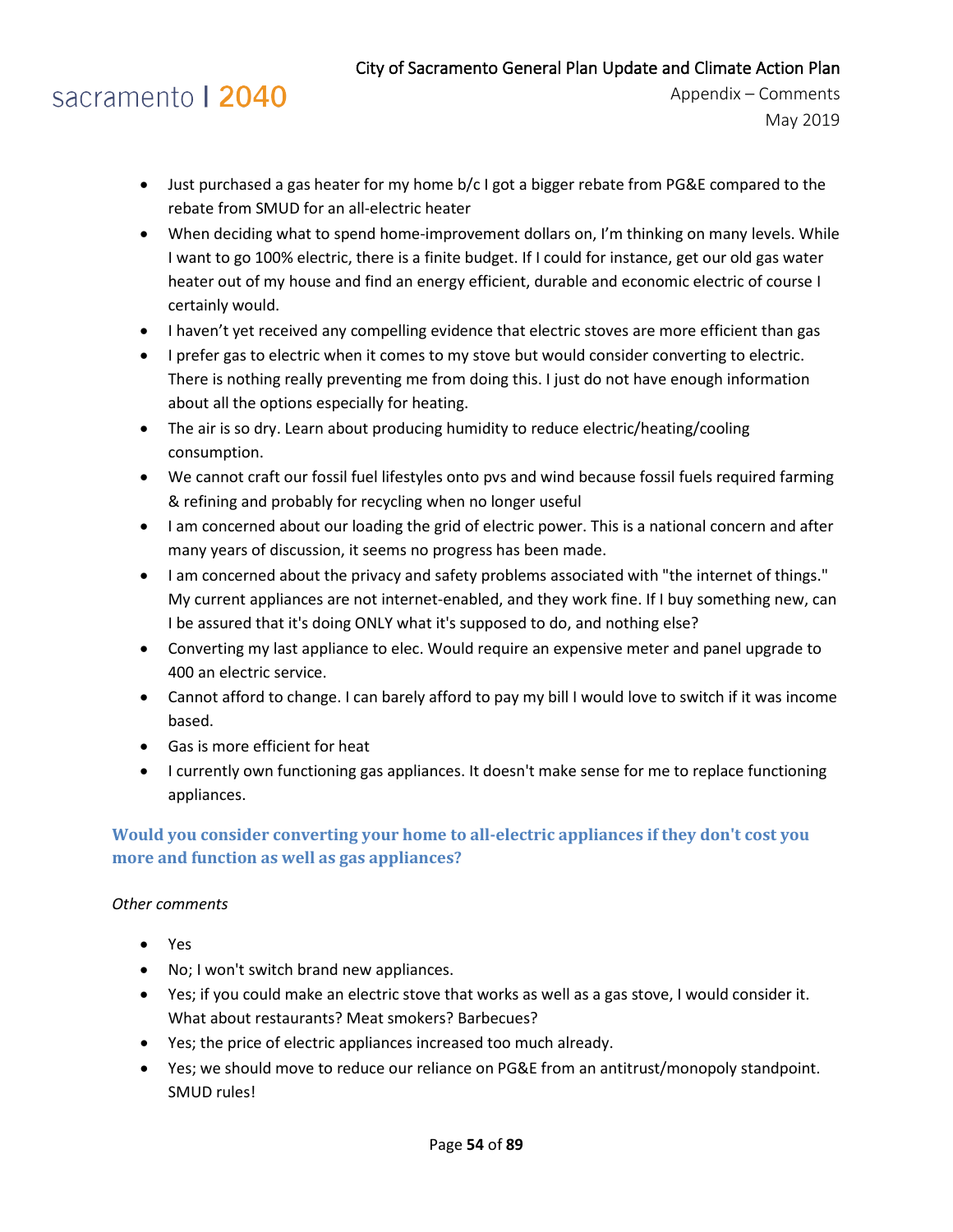### sacramento | 2040

- Yes, if there was an affordable way to change them out.
- But SMUD, and PG&E are continuing to raise their rates so no matter what you do, the price is still too high to afford anything
- Already all electric household
- Would appreciate rebates/ incentives
- Technology keeps changing good to make us aware
- I could!
- Find a way to lower it and I'm good.
- If they work as well, yes.
- I think as technology progress we will see more and more use of electric appliances over time, but a push for more affordable options will FastTrack this shift.
- See above. In progress now but help beneficial.
- As a renter, I get free gas but pay for electricity, but would support converting to electric though my bill would go up
- There is critical to addressing climate change.
- If they function the same way and would not hinder performance, then yes.
- I would convert to induction cooking units vs. Traditional electric
- Though it is up to my landlord
- Reluctantly.
- Especially gas stove -> if electric alternative was viable. I would love that.
- If I owned my home
- Maybe. There is still the retail purchase cost.
- I do wish electric stoves performed as well as gas stoves though. We have an electric stove and won't be switching.
- I probably would except for replacing gas stove
- Only if I'm convinced that would really help improve GHGs
- I pay very little for gas. Electric doesn't heat efficiently.
- By attrition
- It would incentives to purchase electric.
- If the grid is strong enough to handle the load it will have to handle plus more of a load over the years.
- (and, if they are not internet-enabled) Either way, I would prefer a gas stove over an electric one because gas works better. The water heater could be gas or electric-it's all the same to me.
- Also let me be able to use it as frequently as I would like. I was a part of one program that would only allow me to use my electricity for 6am-6pm M-Sunday. 7pm-9pm
- I did and would consider it even if more expensive
- I only have 2 gas appliances I bought a new gas range. Would consider replacing my gas water heater when it ages out- only 10 or fewer years old.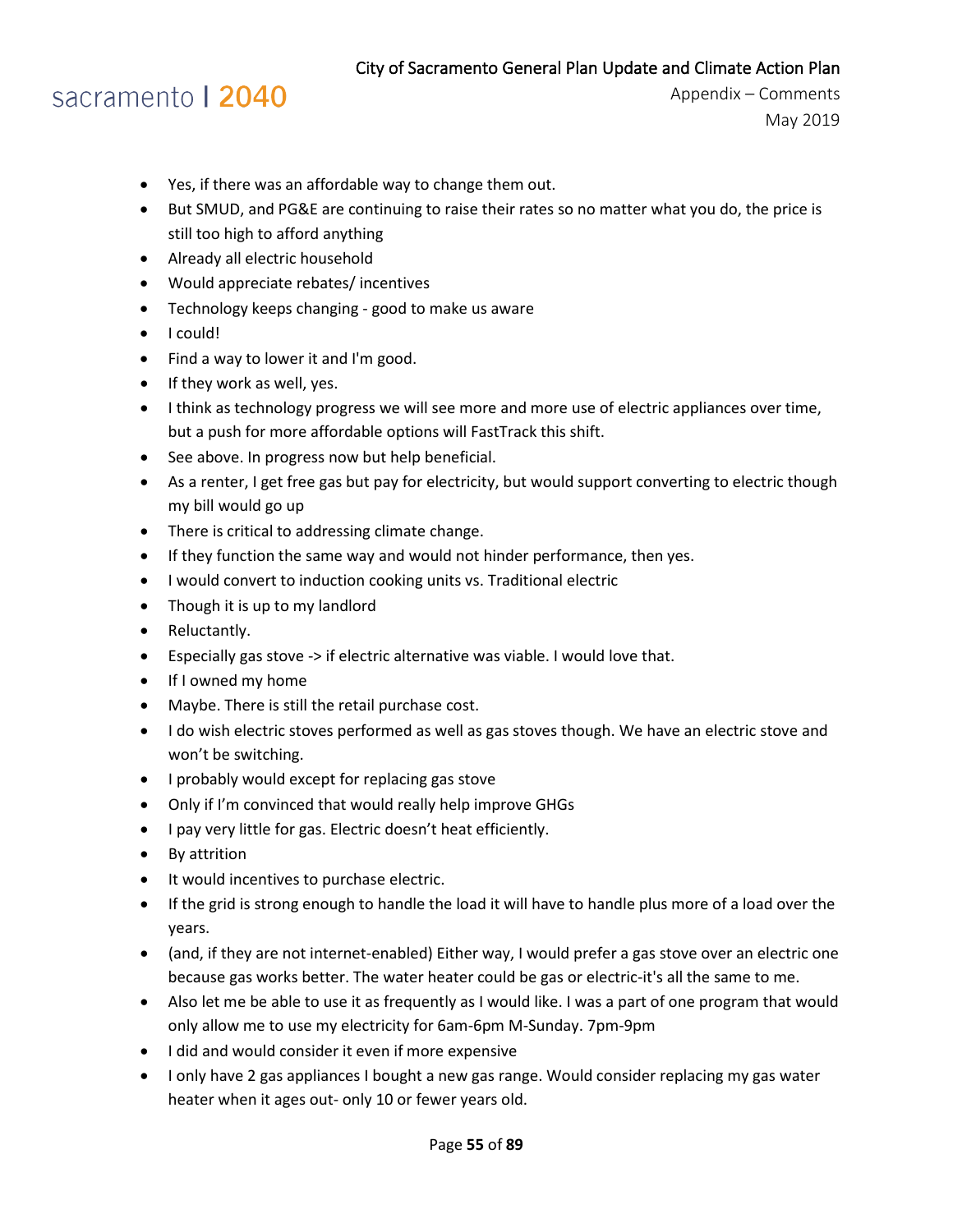### sacramento | 2040

- Yes, however replacing existing appliances would be costly
- My home already has no gas
- But over time as the current one's age / fail.

#### **What, if anything, prevents you from converting to a plug-in electric vehicle?**  *Other comments*

- 1; I would prefer to not need to get a vehicle. I also have a perfectly functioning 35 mpg vehicle that I won't replace until it dies, because it takes substantially more resources to make a whole new car than to keep using this one.
- 1; My family owns two electric vehicles and we love their awesome acceleration, torque, and \$30/month fuel cost! We need more infrastructure. I would love an electric truck to replace my pickup.
- 1; I own two electric vehicles.
- 1; Range of travel, cost of vehicles, cost to recharge are more than I'm willing to pay. Cost of vehicle maintenance as vehicles get older.
- 1; I have all electric cars. More plug-in stations downtown.
- 1: Increase public charging stations. SMUD should be paying for more charging stations.
- 1; Make it possible to purchase these items!
- 1; Limits options/flexibility for one care household.
- 1; The round-trip range for electric vehicles is still too limited.
- 1; Retired Have 2 new gas vehicles.
- 1; Can't afford to purchase new car.
- 1; would be very interested in buying a Chevy Volt but do not have easy access to charging.
- 1; Widespread fast charging could easily get us to sell one of our two cars.
- I drive electric.
- 1; Can't afford a new or newer car.
- Would purchase is they made larger electric vehicles.
- Not sure sustainable future we hope for exists where everyone has a personal EV. They have power demands and infrastructure demands that feed into dirty industries.
- Own Tesla. Charge in garage.
- My Prius is already paid off!
- I own a hybrid vehicle.
- 1; Take alternate forms of transportation daily. Not enough cost benefit to replace current vehicle.
- 1; The cost of maintaining an electric vehicle.
- 1; Tesla battery technology will work.
- 1; Drive company car.
- ; Businesses should put solar on their buildings and parking still electric.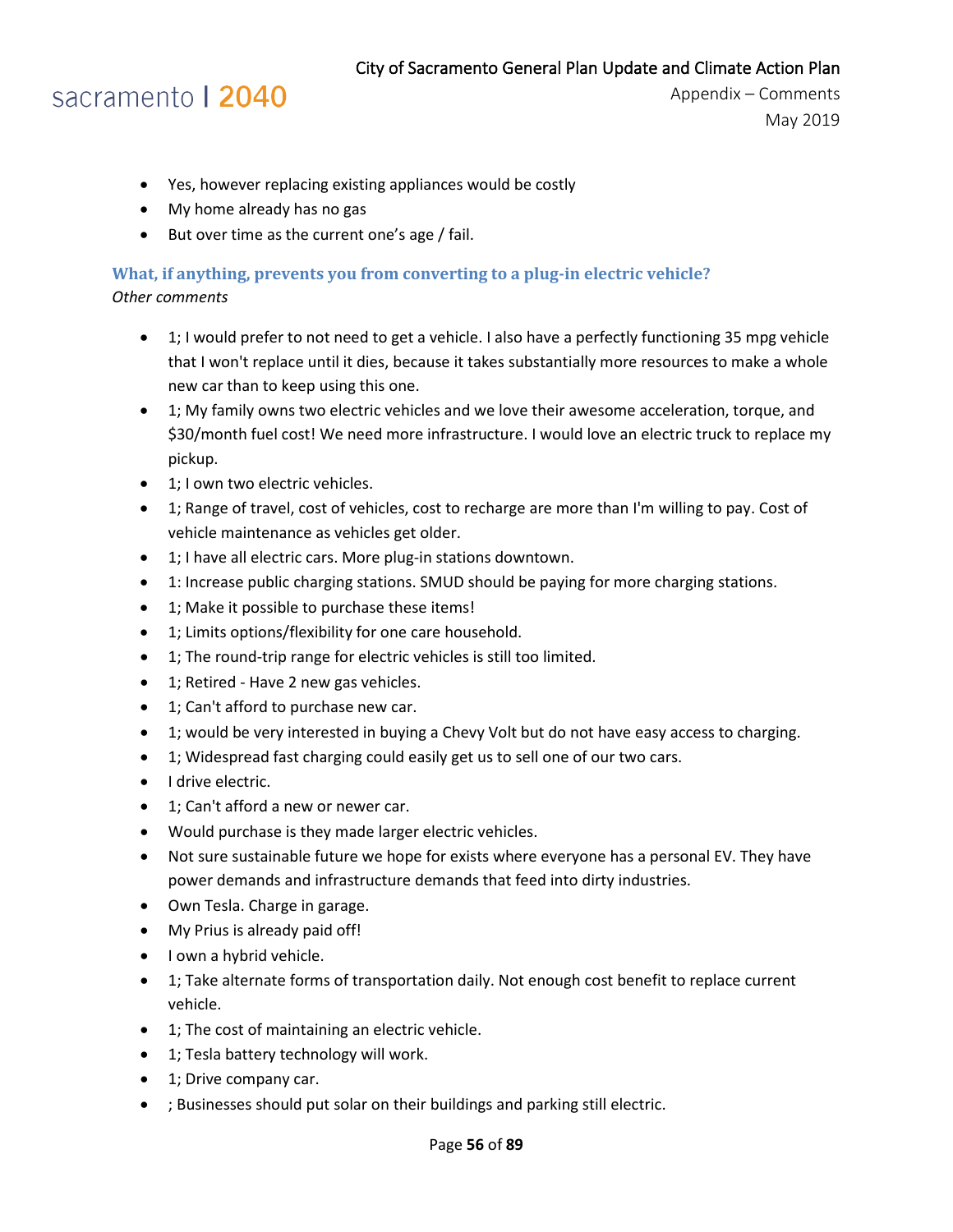### sacramento | 2040

- 1; Commute to workplace.
- 1; Just bought new gas vehicle.
- 1; Have no need for EV.
- Too costly for low-income individuals.
- Will switch to electric when range and ability to plug in at home improves. Drive hybrid currently.
- Waiting for extended driving time.
- Hybrids are a better option.
- Home would need to be retrofitted. Incentives to retrofit home.
- The cost of plug in vehicles are expensive and most families in low-income households cannot afford them
- My husband needs headroom Eves are small. Eves are expensive-
- I drive an electric car.
- EVs do not reduce vmts
- I already have an EV
- None of the above. Any future vehicle we own will be electric. Charging at home will be a challenge at our midtown location and may need on-street options.
- Don't have a car, don't want a car, don't need a car
- We have an EV and a place to plug it in in our garage. Costs of Eves to come down and I hope that happens soon. I would like it so much better.
- I hope to convert when I can afford it. I currently own a hybrid.
- I am a freelance musician with large equipment and need to make sure I can carry all my stuff and still make it to my various locations throughout the region & state.
- I don't own a vehicle but even if I did, I don't have a garage (street parking only)
- I don't have the electrical upgrade in my older home to upgrade
- I bike but would buy one to replace our family car
- I'm a renter and don't have a plug-in option
- AND technology not available in current EV fleet. No current need to purchase or replace vehicle.
- Safety of EVs most of which are small
- I intend to convert
- I don't have a driveway so plugging in my EV would be on-street, unsure of safety of that!
- I no longer drive a car
- I have an EV <3
- I own an EV
- No, EV is 100% the direction.
- Vanity. Most of those vehicles are ugly. And if I must pay \$50k for something, I'd like to enjoy looking at it. This is an admittedly stupid rationale.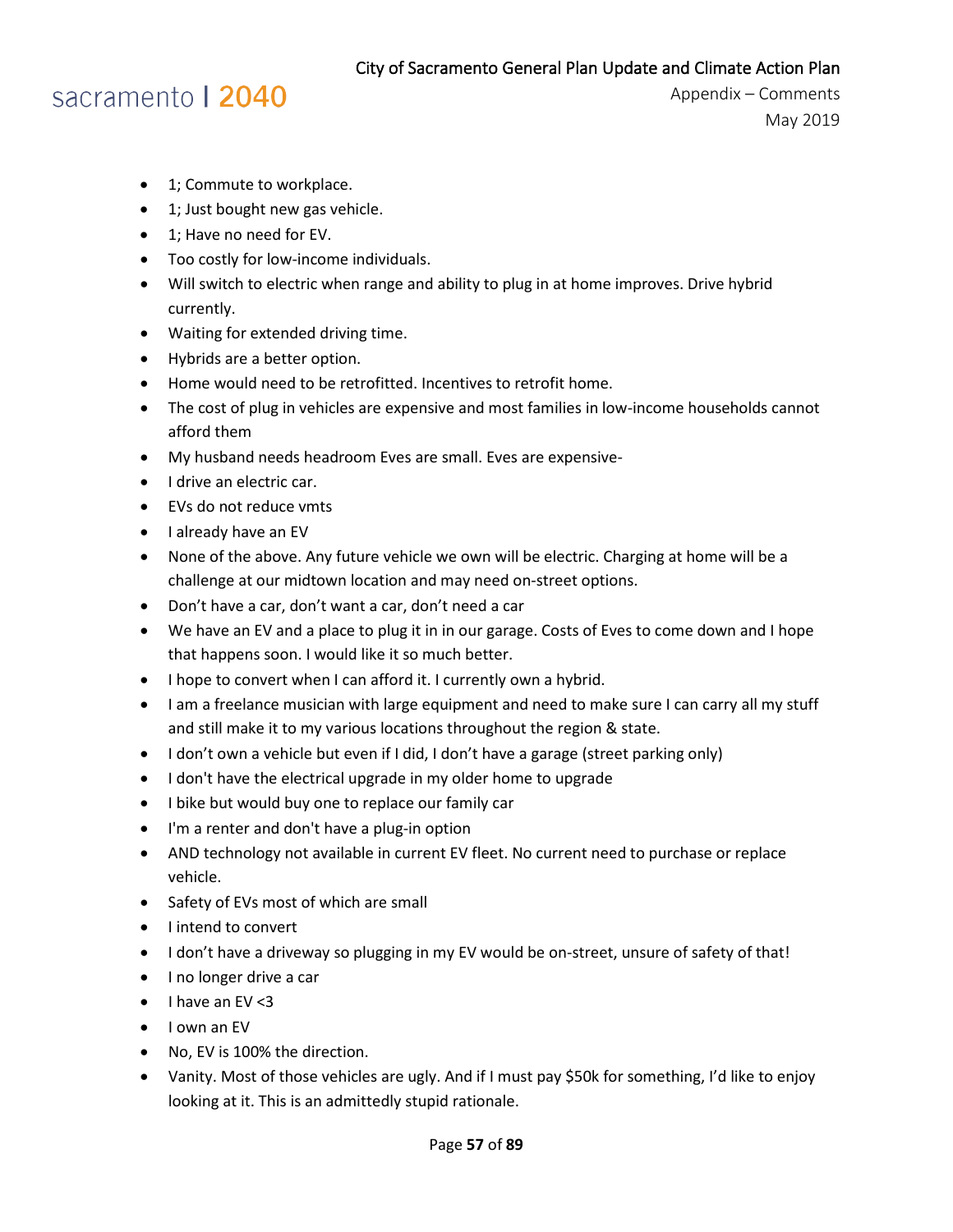# sacramento | 2040

- I frequently travel long distances (300+ miles) to rural/ remote locations.
- Electric vehicles have little storage space
- Cost of purchasing. Designing trips around charging
- Mileage driver limits on all electric vehicles.
- I am disabled wheelchair bus rider
- They are still expensive and most of them aren't roomy enough to put our dog and two kids in the back. So far, we only purchased used cars and it's frustrating that emission standards and mileage aren't more rigid enough given the availability of the technology
- N/a house is all EV for six years. We love the new GIG share. It will allow us to stay a 1 car household.
- Don't have an easy way to charge at my house. Have a functioning car so hard to justify buying another.
- I live in a house with others. I can only park on the street where there is no EV charger access. I think curbside parking + EV chargers is a big barrier.
- Current commute to Berkeley
- I walk to work every day and rarely use my hybrid vehicle
- Not in market for vehicle but if/when I do need to purchase another vehicle then I would either 1) not buy another car and to car share or 2) buy an electric vehicle.
- What can I expect in the future in this industry? Regulations? What are my options? What will be required? I'd like you to help me envision the future. What is possible?
- These vehicles are not as efficient as combustion engines- they don't have the mileage range. It costs lot to produce batteries and provide electricity. Battery disposal will become a big problem.
- And generally, they are smaller as far as passenger capacity. I'm waiting for an all-electric mini van
- Nothing is preventing me. I am currently in the process of replacing one of my gasoline vehicles with a plug-in vehicle and hope to replace a second vehicle soon. I do think Sacramento needs to expand electric charging stations.
- I only drive to travel outside of the cities. The infrastructures don't exit.
- Frequent long drives to bay area, LA & other road trips. Would consider 1 of 2 family vehicles as electric
- What I said about the "internet of things" applies here too. Is it just "electric" in terms of how it runs? If so, I'm for it. If it's power to track our every move, it should be resisted.
- I live in a single-family home, but don't want to use my garage for parking. Many of my neighbors don't have garages. The city does not sanction curbside residential charging stations. I am eager to help solve the problem.
- All-wheel drive electric vehicles not available needed for snow country travel. Electric RVs and two vehicles not available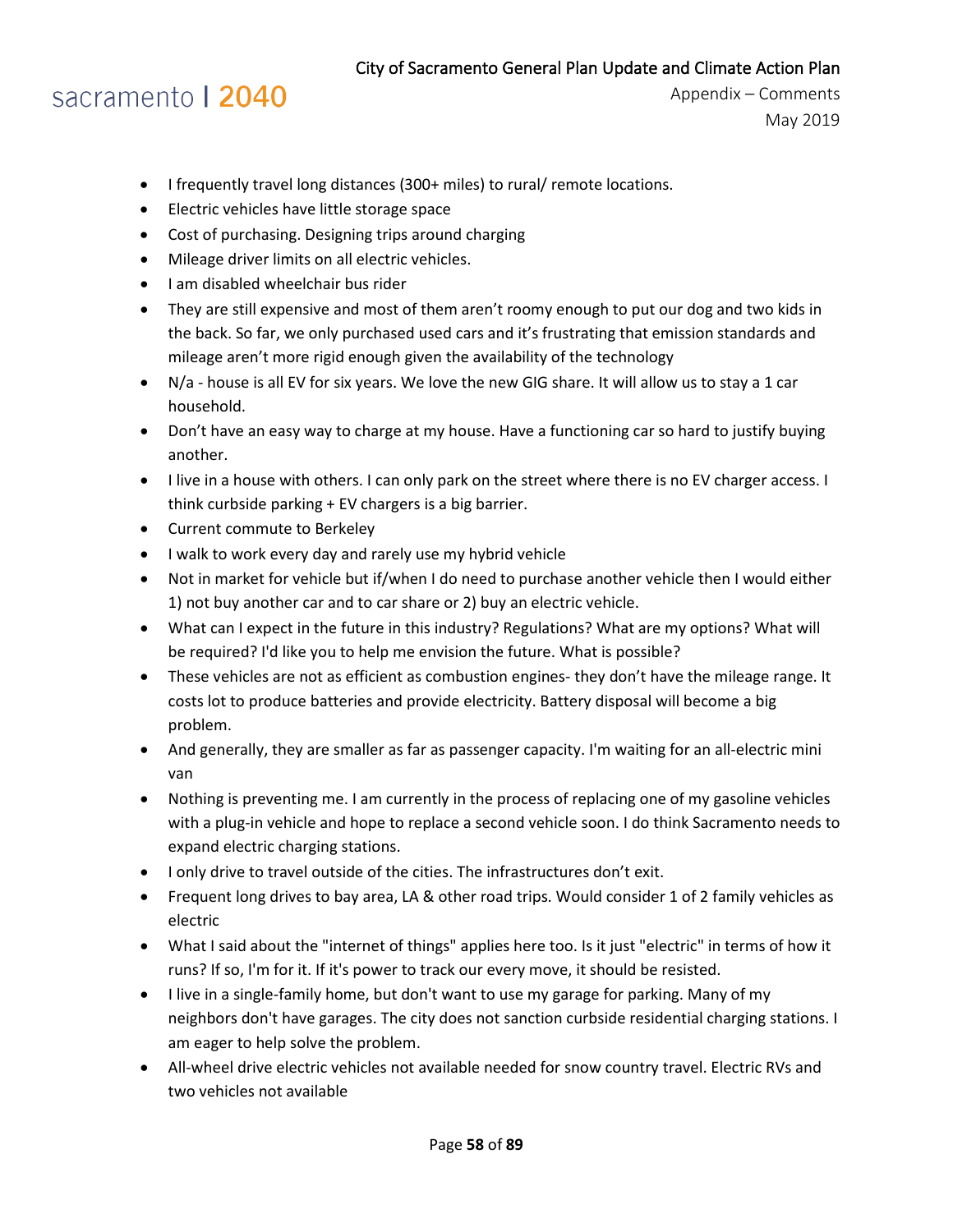# sacramento | 2040

Appendix – Comments May 2019

- Plug in electric vehicles in the size I need are not available at a reasonable price- minivan and small SUV
- I need my electric car to take me to SoCal without needing to stop
- I have a plug-in hybrid. The all-electric function only has 25 mi ranges then hybrid kicks in. Tech & charging stations need to provide realistic use for travelling long distances
- I would seriously consider this when I replace my current vehicle.

### **Would you consider replacing your vehicle with a plug-in electric if vehicle charging stations were more widely available in Sacramento?**

*Other comments*

- The main reason for me personally is comfortably fitting into a vehicle and there are limited options for style within the electric car market.
- If the purchase price was better
- Maybe. More concerned about road trips/long distance travel.
- N/A my only gas-powered vehicle is a truck and there's no electric equivalent (yet!).
- $\bullet$  N/A.
- N/A have electric vehicle.
- Vehicle rebates & tax incentives to help offset the initial cost would be helpful.
- Mostly must do w/ home charging at my rented home. Build housing near transit instead so we don't need cars!
- This is costly.
- Not sure.
- I would like to travel to So Cal and to Nevada or Arizona, also. Even North, to Oregon + Washington. Ask me again in 10 years.
- Maybe.
- May not replace but may consider adding a low-cost vehicle that is electric for short trips.
- If I can afford it.
- Unsure.
- Santa Monica allows free city parking for ZEV's, worth considering.
- Plan on getting electrical vehicle as next vehicle. Drive a hybrid now.
- Already drive electric.
- Must occur on a national level for EV's to be completely attractive.
- Possibly. Trips to Bay Area frequently. So, range and charging access are issues.
- This is a half-measure.
- $\bullet$  N/A
- If charging is cheaper than gas.
- Not a fan of SMUD subsidizing and giving away 2 years of free charging.
- Bring down the cost of EV's.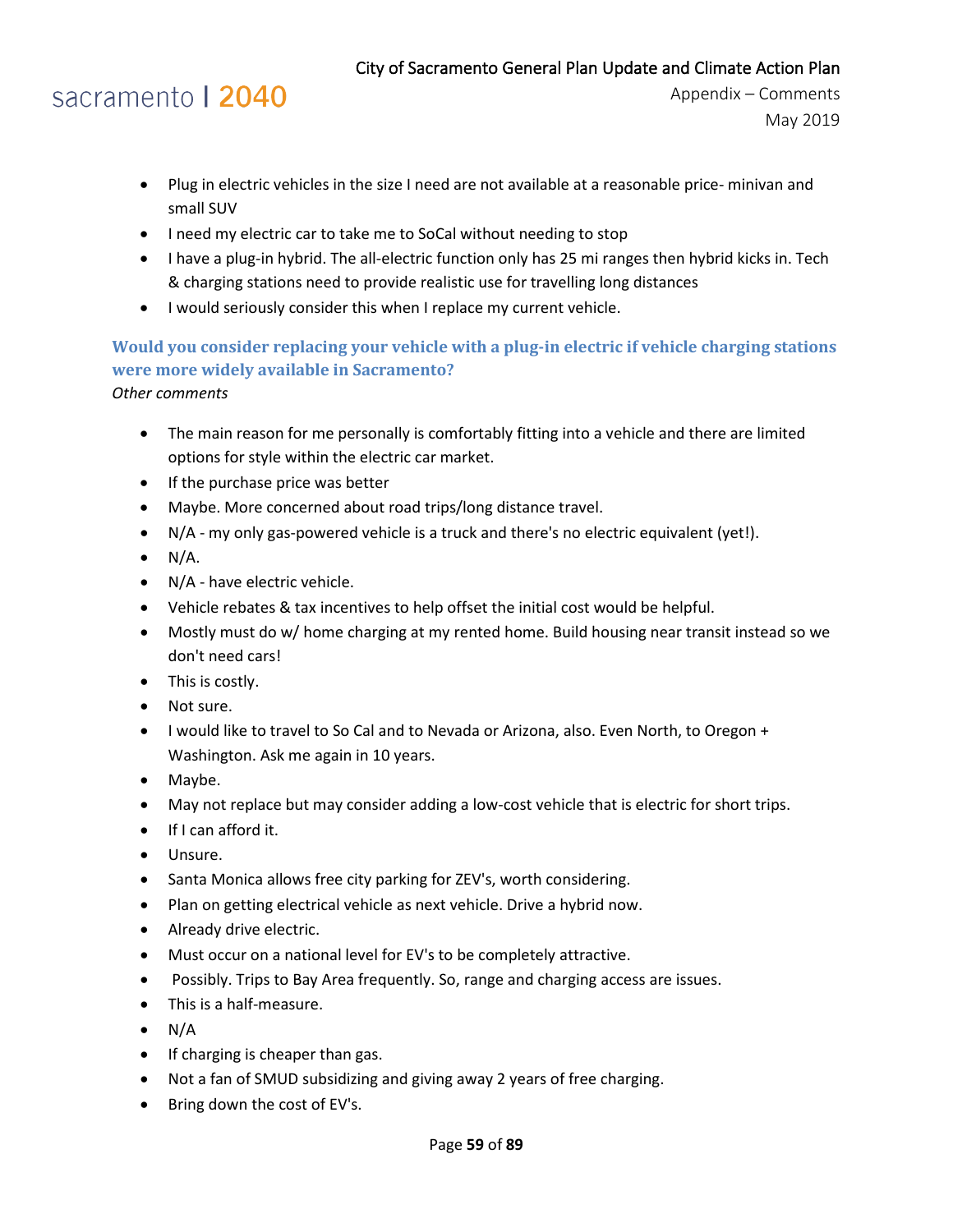### sacramento | 2040

- Only if I found employment closer to home.
- Already have a plug-in vehicle.
- Not currently.
- Community too spread out for EV to make sense.
- My concerns are the insufficient range and having to frequently deal with charging.
- Kids would too.
- Already did it.
- Not currently.
- The cost of plug in electric vehicles are still expensive in a community in Sacramento where jobs, income and healthcare are limited already
- Not Sure, because of the cost, plug in vehicles are still too costly
- Maybe/would consider it
- The vehicles need to be more affordable
- Cost of vehicle is too high
- I think we have a lot already, keep up the good work
- I would LOVE to but the high cost vehicle is a hurdle. Very interested in EV sharing.
- Not really a total solution. Eves need range. Need statewide access to charging stations.
- I do not own a car, when needed I rent
- They are \$\$\$
- More of a concern are surrounding areas, not within Sacramento.
- Fund regional transit
- We have already made this decision, but timing is fed to economies including incentives. Charging options must increase including creative alternatives like retrofitting at gas stations, public/private parking, on street etc.
- Maybe if I could make it work logistically. I wouldn't have to worry about where I park if there were more.
- Don't own a vehicle
- I work in Placer County + bike locally
- I plan to buy one within a year
- Cost of care is barrier
- And beyond trips w/in sac are bike, most of my vehicle trips are outside sac/ other rural areas.
- •
- Better infrastructure is sorely needed in Sac.
- Not sure.
- Well- there would need to be a broad statewide network.
- Maybe.
- Most models aren't up to my road tripping camping ways :) YET
- Maybe need to research more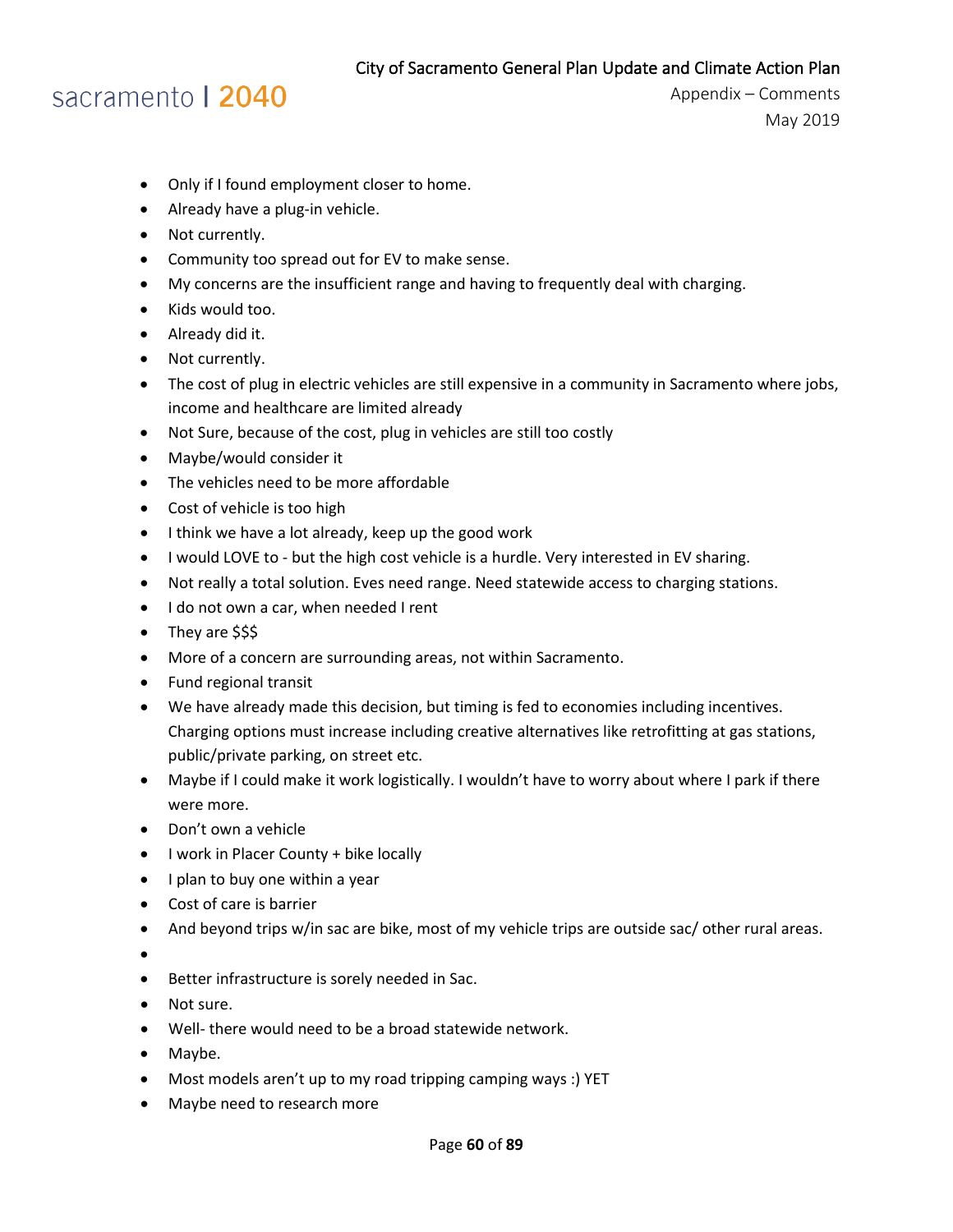# sacramento | 2040

- My w/chair is electric
- Not until the vehicles are more affordable
- N/a but I'd like policy that all charging stations are NOT front row so less likely to be iced. I think maybe cheaper to fill works sites with 5-10 amps instead of 1-30 amp.
- Truly, I would really like to not own a vehicle at all. I would love much better public transit and protected bike lanes when compared to owning an EV.
- Cost is a limiting factor as well
- Cost would be the deciding factor
- N/a charging stations shouldn't take longer than filling up a gas tank.
- One-person household can't justify cars and out of town EV trips so impractical.
- Could see replacing 1 of 2 family vehicles when our current vehicle is at end of its life.
- Once electric stations become more available.
- We need to have charging stations that accommodate tourism, i.e. When you all pull off the freeway to a traveler's rest stops. Until we have dependable energy sources for long distance, the public won't let go of gas stations.
- I would \*consider\* it.
- Yes but, it would need to be after my current car wears out. I'm not able to buy a new one (of any kind) while the old one still works and I'm still making payments on it.
- However, it would have to be a hybrid because I am originally from another state. If I was to drive back to my original state, I would be at risk of not being able to charge my vehicle.
- Already replaced both gas cars with EVs
- Maybe
- Only if there was regionwide infrastructure for charging. I.e. Up I-5, I-80 Hwy 50
- However, charging stations are not the primary obstacle. There are currently very limited choices for minivans and small SUVs
- I have one already
- The cost of electric vehicles is still prohibitive. Offer a city/state rebate and it might change my view.
- Yes, when my current car needs replacement in about 10 years.

### **Station 6: Mobility**

### **What would make you more likely to walk, bike or take transit regularly?** Other comments

• Cost, being able to reach a variety of destinations, safety, and cleanliness along trails.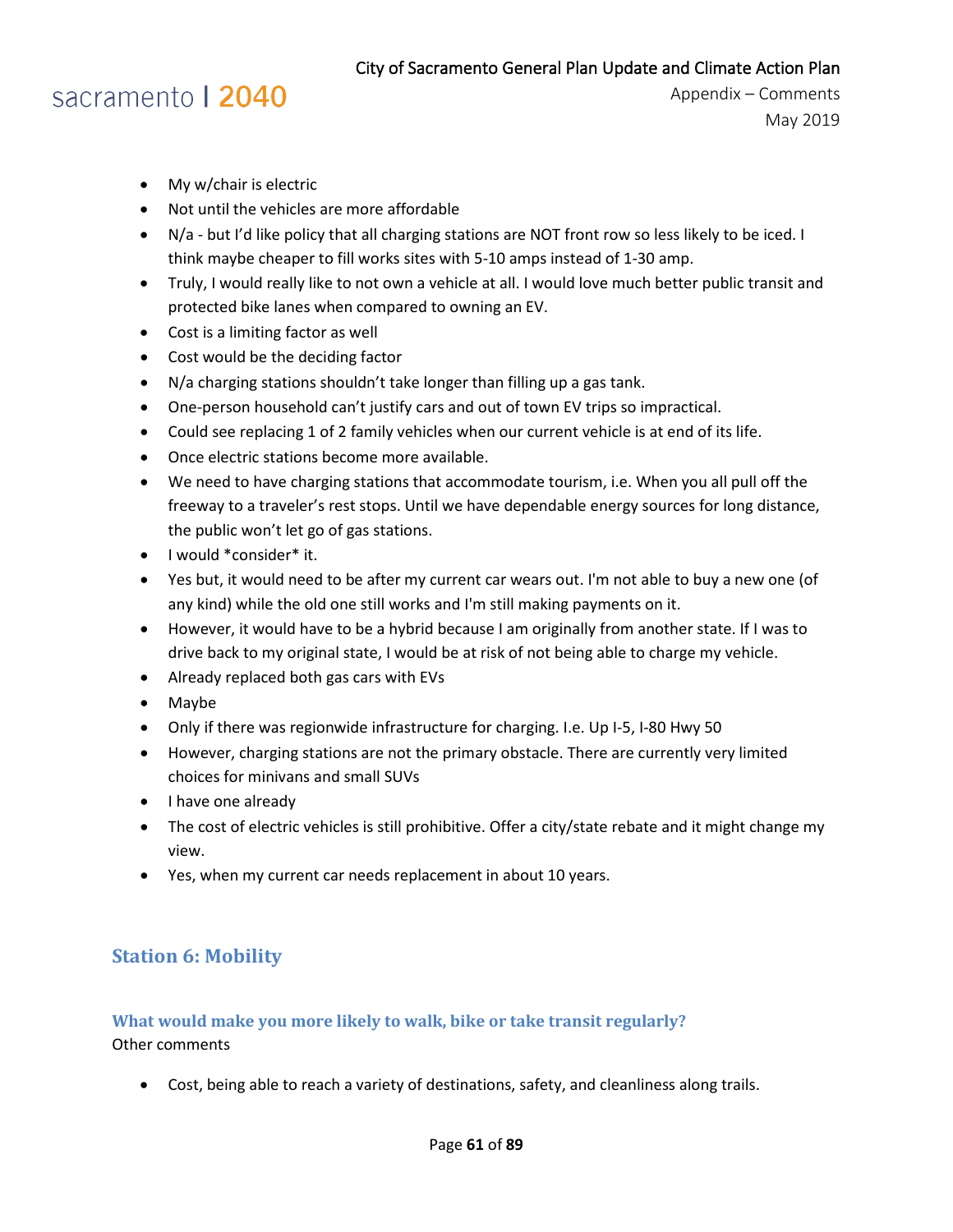### sacramento | 2040

- Transit route does not go where I'm going, move grid neighborhood, ravel time needs to be considered.
- Anything under 15 miles out of way I bike unless there's bad weather, I carry a knife and pepper spray because I don't always feel safe there are some sketchy folks amongst the homeless folks around the bike trails
- I fear for my life on the street's w/ cars! Separated bike lanes everywhere please! I'm also worried about my safety as a single woman while riding on the bike trail at Discovery Park, where there are a lot of shady/drugged people around.
- I would take light rail if I felt safe. I've been stalked and harassed several times on light rail. It often smells terrible as well due to body odor of homeless people. I would like more often if I felt safe. Many streets have no bike lanes, or cars don't see the bikes. I would walk if I lived closer to work but can't afford to live downtown!
- More train options to airport/West Sacramento.
- I use light rail when I can.
- Higher end-to-end trip times (faster, more frequent)
- Better bike lanes (too narrow). I like bus rapid transit due to little wait time. Too many people see transit as unsafe - this perception needs to change. Transit should be treated as a utility w/ all paying.
- More affordable parking downtown. Bus runs on schedule and more frequently. Allow for smaller electric buses to move people to grocery stores and shopping centers.
- More bike lanes so I feel safer on my bike. More comprehensive transit options. Expanding RT mini, on call bus would be incredible. Help affordable housing developers build lots of high density, affordable housing to increase ridership. Donate public land to help this goal!
- Houses and fun businesses near transit stops. Fewer cars around with wider sidewalks.
- We need sidewalks fixed by the city; better bike paths Cleaner buses and trains.
- More frequent + direct transit routes.
- Safer bike paths/bike lanes. Greater access to buses.
- Protected bike lanes, better lighting, Amtrak is expensive, takes a significant amount of time.
- I would take public transit more regularly if senior fares were reduced to \$1.00 one way and ticket purchase was available by internet or mail.
- Would take public transit from N. Natomas to downtown if it ran throughout the day, not just business commute times.
- Improvements to light rail safety, frequency, # of stops. Expand JUMP bike and scooter options.
- Bike paths aren't safe. Not all streets are bike friendly. Bike paths are limited.
- Light rail built out more. Higher frequency buses.
- Affordable transit passes, better transit experience (racial biased training), more JUMP bikes, more lit areas.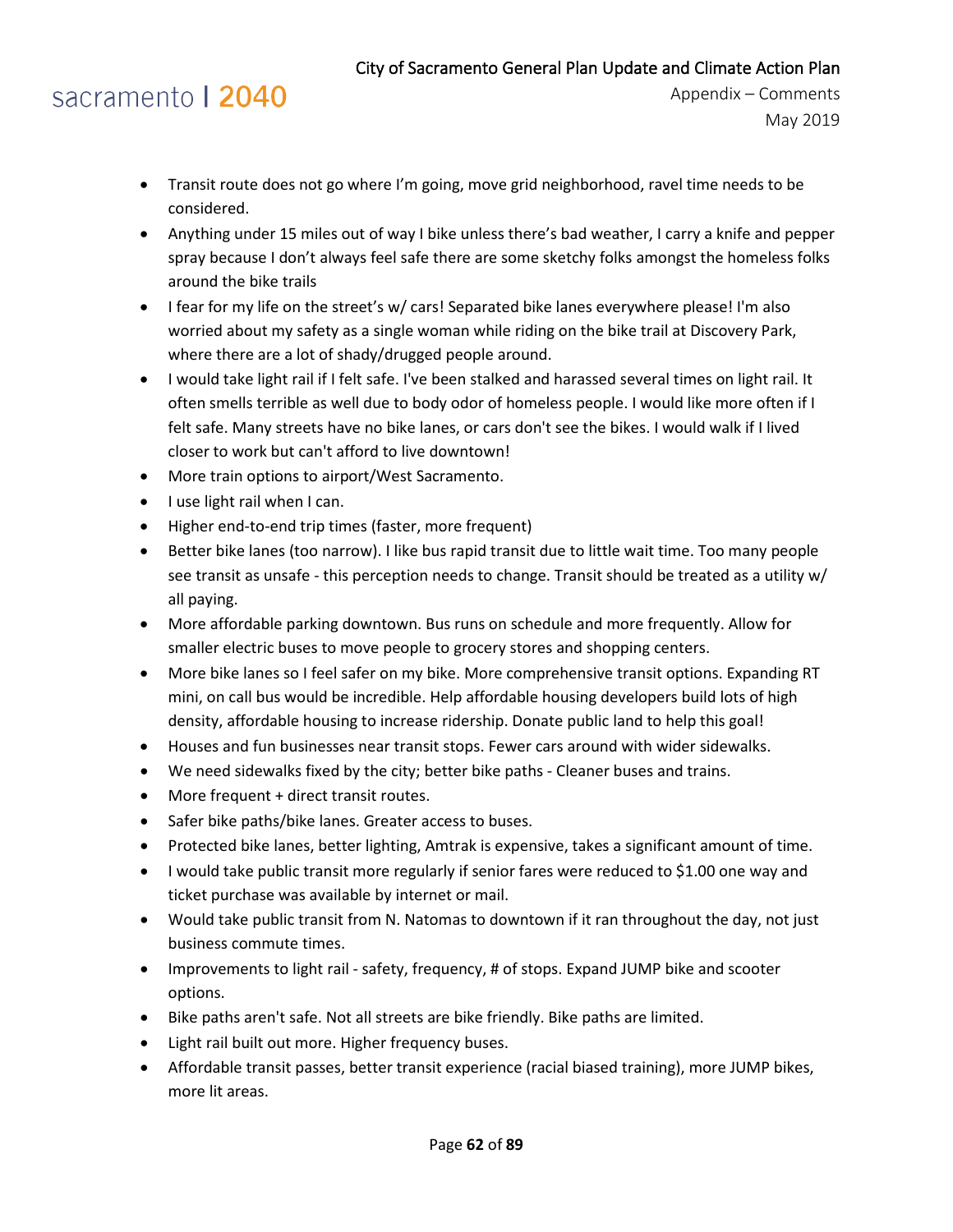# sacramento | 2040

- More protective bike lanes. Safer biking.
- More diverse transit modes. Smaller transports, intersecting more parts of the city.
- Less distance between stops. General fare for all public modes.
- Overcome laziness. Better bike laws.
- Commuter bus to Natomas area.
- Increased safety.
- A bridge (ped. + bike) straight across the Sac River on Gateway Oaks to West Sacramento. There is no way to get downtown on foot anywhere until Northgate.
- Lots of homeless people on walking route to work.
- More frequent transit service. A more extensive service to all parts of the city.
- Safe, quick transportation to work in Davis from North Natomas. Bike routes are dangerous in 95835. Not a lot in walking distance from my neighborhood.
- Better bike connectivity b/w Woodlake/DPH to Downtown/Midtown.
- More public transit options. More infrastructure for active transportation.
- Walk: more stuff near home. Bike: Safer bike lanes. Public Transit: More frequent service.
- Better/more efficient public modes of transportation. Safety on buses, light rail.
- Quicker public transit. Putting train lines down center of freeways (like Chicago). Having buses at the overpass that interface with RT lines.
- Additional protected bike lanes. Connecting bike paths to public transportation stops.
- Safer facilities. Better access to these facilities. Convenient route to work + school.
- Transit.
- Better routes, safety, increased police/sheriff staff.
- Safer bike lanes, repaired streets.
- Shade and safety.
- Nothing. Use public transportation daily.
- Complete the Sac River Parkway would need to dramatically increase transit flexibility for my lifestyle.
- Retired but access is very important. Light rail expansion. More bike trail access!
- Less cars on the streets.
- Live in Elk Grove. Neighborhoods are sprawling & NOT walkable. Bike lanes help.
- Safety. Cars are too aggressive. Encourage use of scooters.
- More trees.
- Bike: more bike lanes & bike racks. Transit: Post schedules at stops & light rail to airport.
- Prefer transit for downtown activities. Walk to community activities.
- Seeing more people coming together to do it and make an activity out of it.
- None at this moment.
- N/A; already do it all regularly!
- Better and more accessible transit.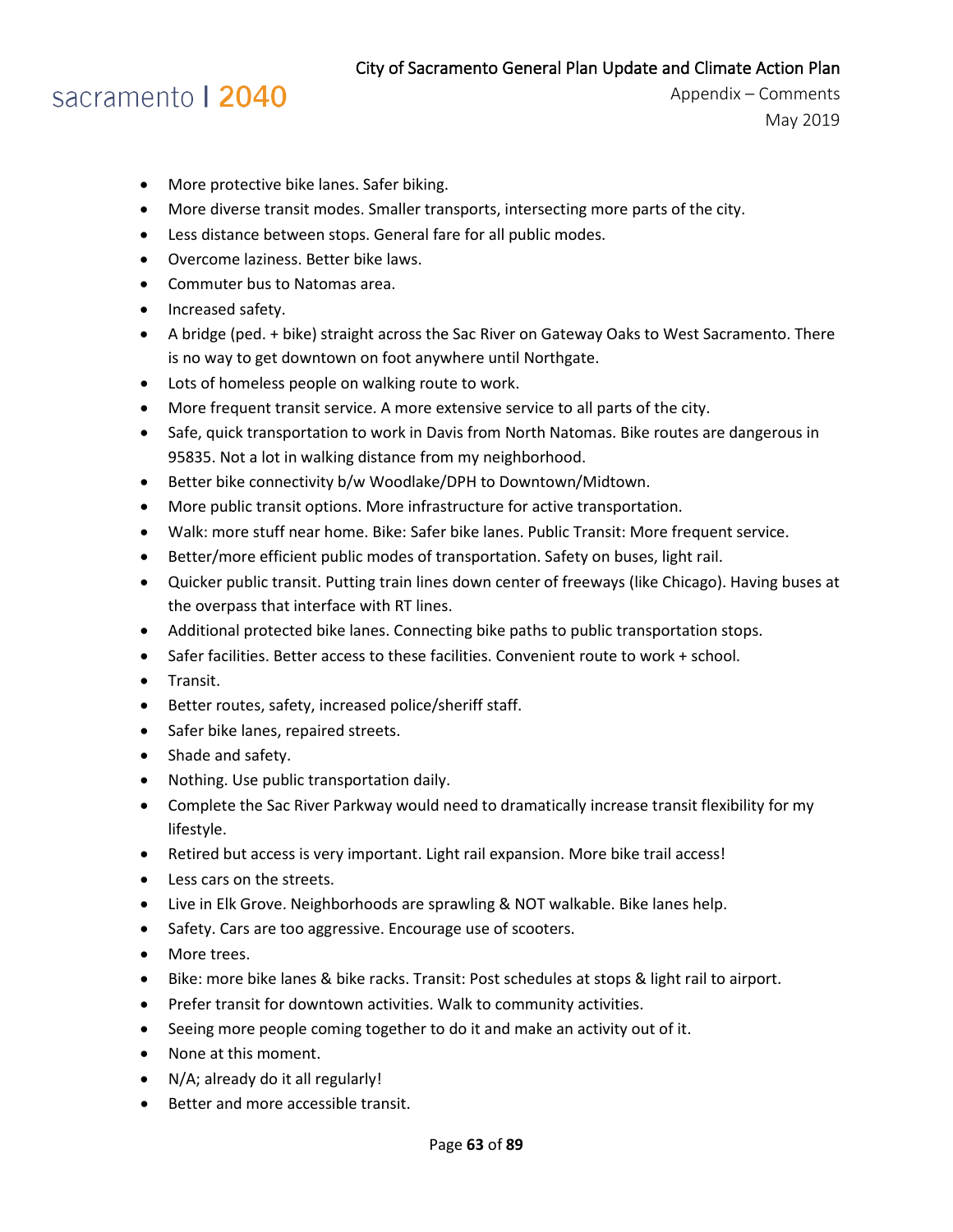### sacramento | 2040

- More parks + recreation. A YMCA within walking distance w/ pool. Water parks.
- Bus stops + routes closer to house.
- Bike safety.
- Bike lanes everywhere. Faster SacRT.
- Shaded sidewalks and safety. Keep transit affordable. Widespread distribution sites for pickup and drop off.
- No RT in neighborhood + bus to downtown takes too long.
- Safety on RT. Repeating announcements on RT destinations.
- Need to develop + connect bike routes. South Sac to Downtown to Natomas. Frequency of bus routes.
- Better bus service to Pocket area. Don't like SacRT's forward plan.
- More infrastructure that supports active transportation.
- Not having personal mode of transportation.
- Seeing more people do it.
- Affordability of transit and proximity to work and school, efficiency of public transit -Make it easier to navigate which buses/train to make transfers, etc.
- The responsibility of transit system, knowing that the transit runs with more frequently, less wait time at the bus stops, And more added routes
- Living in the downtown area would make me walk, bike or take transit
- More cut -thru bike trails: between Meadowview to the new shopping center, Delta shores is an empty field. A bike trail connectivity, the two would so handy. Appreciated, Bike trail connecting Meadowview to Sacramento bike trail, Connect all rail lines in the delta area like trails
- Continued availability of accessible paths/walkways/routes
- Short distance and convenience if transit was less time than driving
- Store fronts that provide services such as day care post office, bakery and hair and nail salon, dry cleaner, etc. Adjacent to light rail stations
- Transit buses and light rail more convenient
- A reliable, modern, and less costly lane for public transit
- Designated path, smooth street with protected lane and or covered / shaded lane to Elk Grove
- Walk or bike. Safer streets wider sidewalks, bike lanes, etc. More shade
- I can't drive. I walk when & where it is safe. I take public trans when I can. After a certain hour of the day, light rail = fright rail! So safe public transit. Access to public transit.
- Later bus service to accommodate later evening activities to Raley Field, convention center theater etc.
- If it was more accessible
- If transit was clean such as transit are super clean and reliable in Germany, Norway, Sweden and Mexico but in the USA super dirty and people are out of control and scary.
- I already do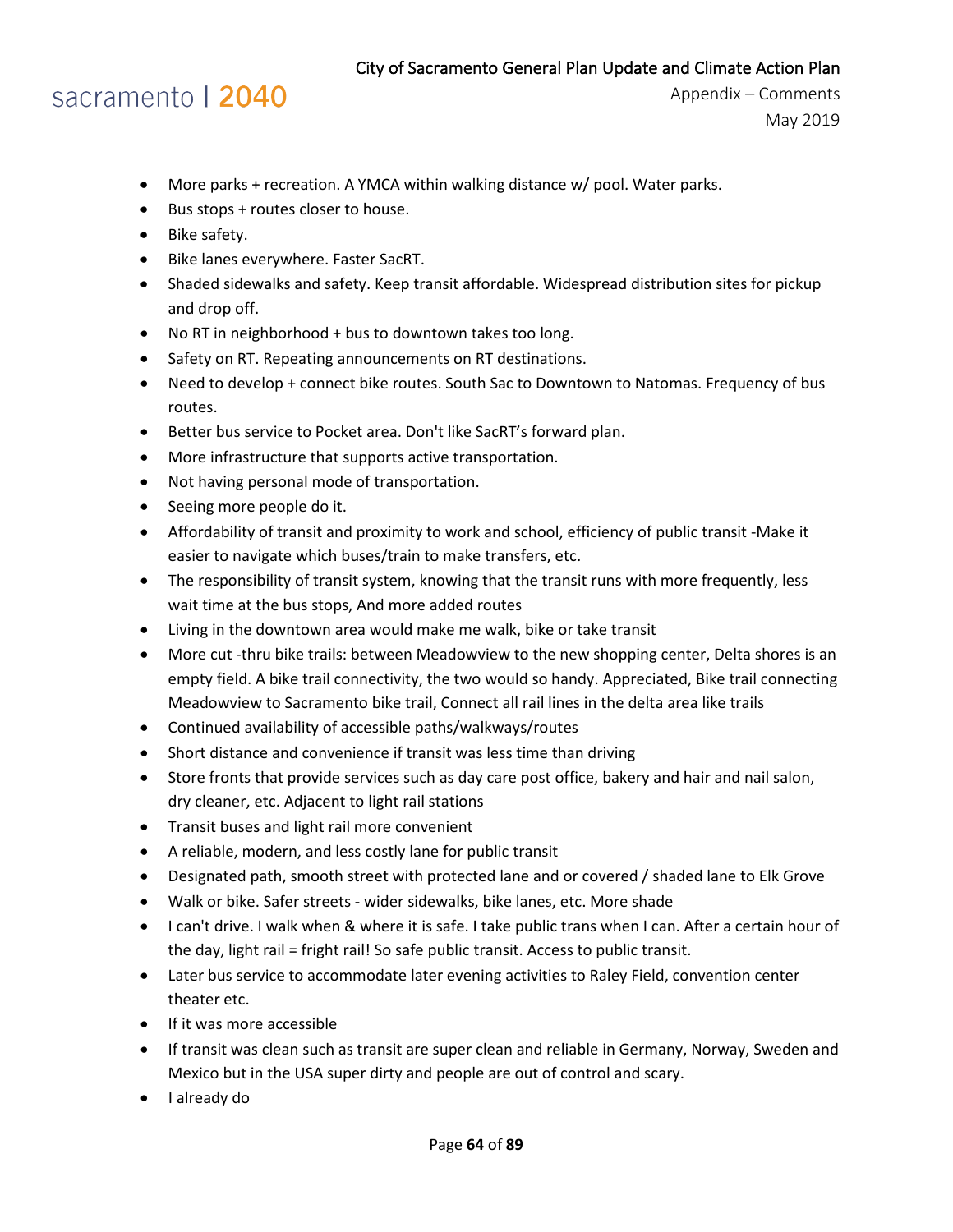# sacramento | 2040

- More transit
- Improvement of safety in roads/neighborhoods
- Less expensive transit. Safer bike parking. More likely to walk in neighborhoods with more greenery and trees around as a whole.
- Depending on the neighborhood, larger or new bike lanes that don't mix with traffic.
- If I lived closer to my school.
- Better connecting the M to the RT system. Students that live 10 min away take 1 hr. To get to school.
- Learning the routes/schedule
- I walk, bike, and use transit now daily. Transit is limiting and needs to expand including bike onboard options. The city needs to expand education and incentive options. Provide incentives for those who walk, bike, use transit, and disincentives for those who drive everywhere. Focus on shared mobility and services access, not driving.
- Transit if OK, bicycling is acceptable, walking is unsafe because drivers do not yield to walkers in crosswalks. So strict enforcement of failure to yield (CVC 21950) is necessary to ensure mobility for everyone. The above is my neighborhood. In the rest of the city, the situation is far worse, due to the disinvestment and biased of law enforcement.
- I already walk a great deal. As a pedestrian, I find the intersections a one-way street turns into another one-way street to be dangerous.
- We need a bike lane on Stockton Blvd, Broadway to Mack Jr. Blvd. The bus stops are often use by IV drug users to shoot up and homeless to sleep.
- Walk or bike to know the paths are safe. Bike- to know there isn't debris or garbage cans in the bike path creating multiple dangers. Transit - to know that I am safe at night riding. Light rail and buses don't smell like urine and homeless people don't harass me for money or inappropriate things.
- A better back or bikes that were designed for my back and didn't cost \$3K
- Better/safer bike infrastructure. More frequent transit service and dedicated infrastructure
- More bike lanes. More frequent service to popular
- I already bike everyday
- More bike lanes/ traffic calming
- If transit went to my work or was in my neighborhood. More shade in my neighborhood would make it easier to walk. More businesses nearby.
- No connectivity in bike lanes. Expanded transit service area
- I bike + take transit for almost all my trips. But my understanding is that impediments to more widely used bicycling is safety + distance; and for transit convenience + frequency
- More separate routes
- Safer streets->less vehicle commuters on the road. Vehicle commuters can be aggressive & inattentive & make roads dangerous.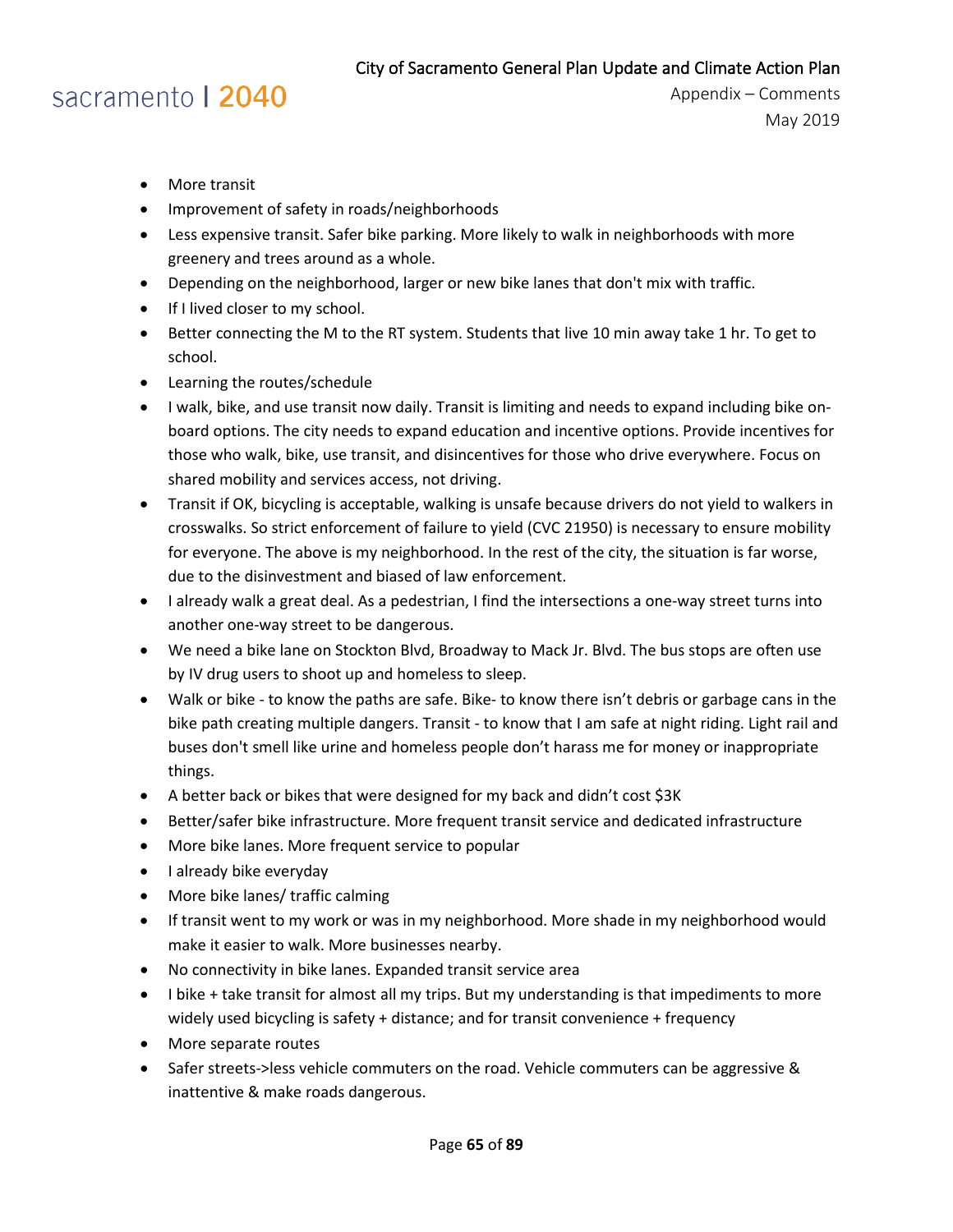# sacramento | 2040

- Cleaner air. Sidewalks that don't trip me and make me skin my knees. Homeless services to help the people who live on the streets in my neighborhood.
- Consistent, regular, bus, service. Good promotion- complete, clear, paths. No parts, pubs that work, pathway with maps.
- More bike lanes! More CHP enforcement of the 3-foot rule.
- Cheaper prices for buses and trains. Better routes sac -> Roseville. More city to city. Country to country. Extended rails
- Weather (heat + rain), distance. Safety
- If light rail came to 95818
- Train route to airport
- I work 22 miles away from home. I'd like to take public transportation if it I was available, but it is not.
- Safer bike routes! Protected bike lanes, easy access to light rail stations. I must cross multiple
- If it were safe, close + frequent. Better safer bike lanes.
- Better bike lanes- shade- better designed. Streets for pedestrians
- More bike lanes. Bike lanes that are continuous and obstacle free (trashcan, leaf piles, construction signs etc.). Transit that requires fewer transfers and less walking. Transit that started earlier + ran later. Transit stops with more info! Where listed rates go, when they run etc.
- I try to take transit, which is 1 mile from my house, but I have disability issues  $\omega$  times + can't always walk it. Shuttle might alleviate my use. Uber - I would not use due to safety.
- \$ to save
- If I didn't have to drive so much for work. If there were more protected bike lanes.
- I've been hit twice and screamed at a handful of times by auto drivers while on bike. I love the new lanes on P street. I'm too afraid to put kid in bike trailer or let them ride so we drive cars school. Light rail should never be slower than auto, add express lanes.
- Transit that is more frequent, nights a& weekends, cheaper (free is best), all electric. I do bike + walk- limited by my own abilities
- Increase transit frequency. More protected bike lanes. Class iv bike lanes
- Improve the safety and access of 24th Street!
- Transit that runs more frequently. Before I had a car, I was always wary of being late and having to wait another 15-30minutes for the next light rail.
- There are a few trouble spots that need to be improved for cycling. Broadway, the entire stretch. 15th and 16th street between Broadway and north B. I street west of 13th. These are some examples of how the continued focus on auto community + peak period transportation creates ped/bike barriers.
- More bike lanes on major thorough fares in downtown- more North-South connections in downtown- such as on 15th and 16th and better bike connections to surround neighborhoods.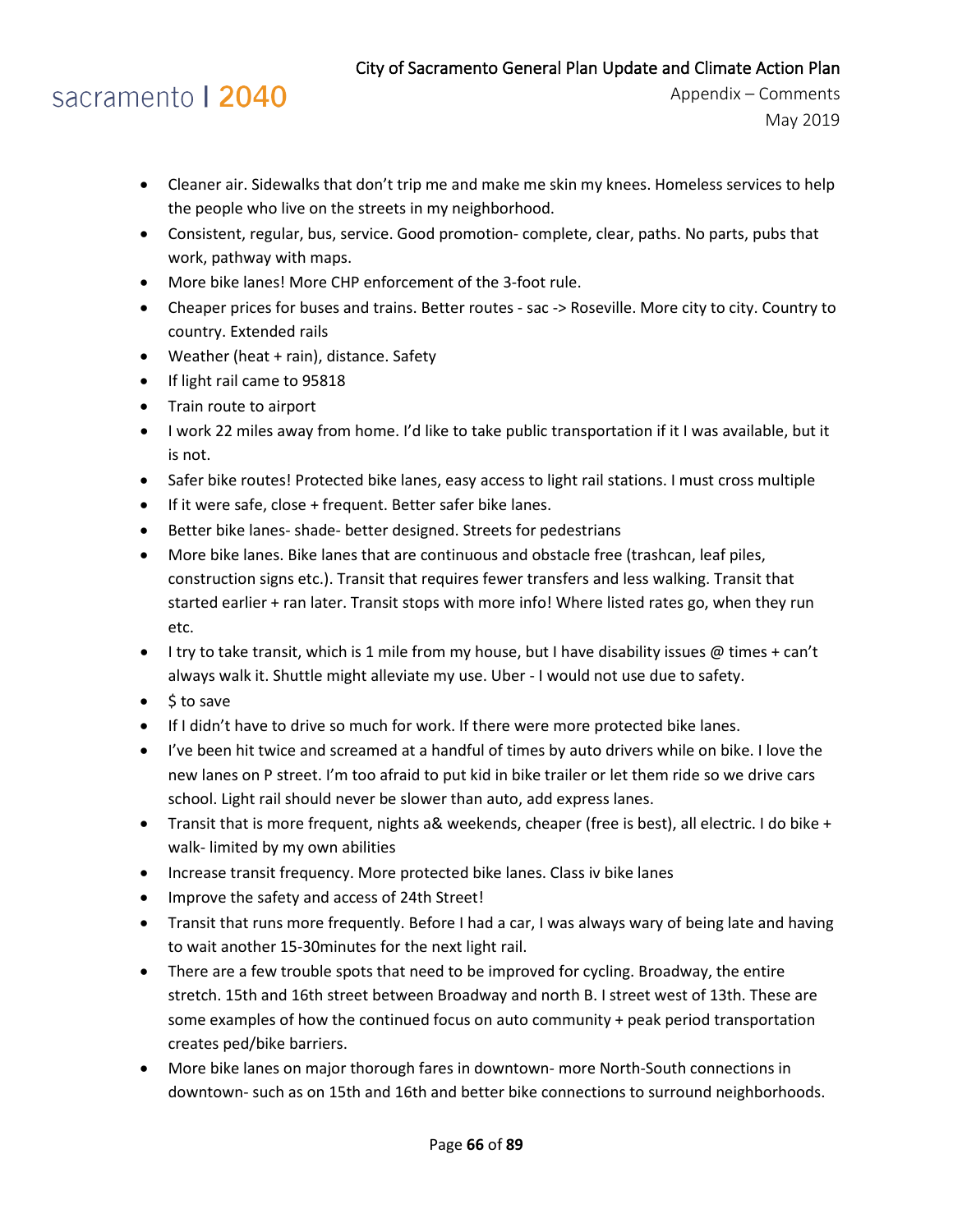### sacramento | 2040

More shade would help make it easier and more enjoyable to walk/bike. And more street lighting.

- 7 minutes. That's how long a person will wait for a train/bus before getting impatient. Check out NYC + London wait times. What are we proposing? Will it really do what we hope it will do?
- Stations/trains near my home ROBLA/ Norwood
- Designated bike thorough fares so you can get from one part of the city to another safely& quickly. Make public transit free to anyone under 18 or over 65. Be sure to have larger transit centers like light rail stations etc.
- Transit more affordable too expensive for such poor service. More frequent. Goes close to home.
- Wider access to public transportation near the places I wants to go. I do already walk a lot and have easy access to downtown by light rail. However, I don't have easy access to gyms - pocket area + florin/freeport except by car. Also, I sometimes need to go to colonial heights area where there is not convenient public transport.
- Air quality. I am happy to walk/bike, but air quality is so poor! Public transit shelters, bike storage more public transit options- city shuttles - hop on hop off.
- Safer routes in suburbs. Quiet streets paralleling major arterials. Easier river crossing for bikes. Most of my car trips are because biking is too far or not safe and would take hours.
- Cleaner/safer light rails w/ more stops. Keeping my bike tuned up & air in the tires :)
- Safe bike paths.
- Sidewalks where strollers/wheelchairs have no impediments. Street lighting that makes evening walks safer. Light signals - not blinking yellow signals to control traffic and making crossings in busy, heavily used intersections safer.
- Not a lot. Downtown, yes, it's easy to walk, no problem. Anywhere else, nothing is close enough. I am not a bike rider, so I would not consider that. I have used the light rail once, I thought it was great. My only complaint- I had to ask a stranger on the street to help figure it out.
- Weather, traffic conditions, accessibility to frequent shops. Speeding vehicles is a problem and concern.
- 1.) More frequent busses on Freeport Blvd. 2.) Enforce the no-eating, no-radio (etc.) Rules on the light rail, so it doesn't suck to ride it. 3.) Keep the trains clean. Seriously, they're nasty sometimes.
- Getting a tax deductible for it and if everything was closer.
- Greater transit frequency. Bus routes are typically useless for a roundtrip errand as the frequency is too low.
- Safe methods of bike parking at destinations. Grocery stores within easy walking distance from where I live. We had one 3 blocks away; it's now a Rite Aid. Not good
- Better protection for bikes.
- All the above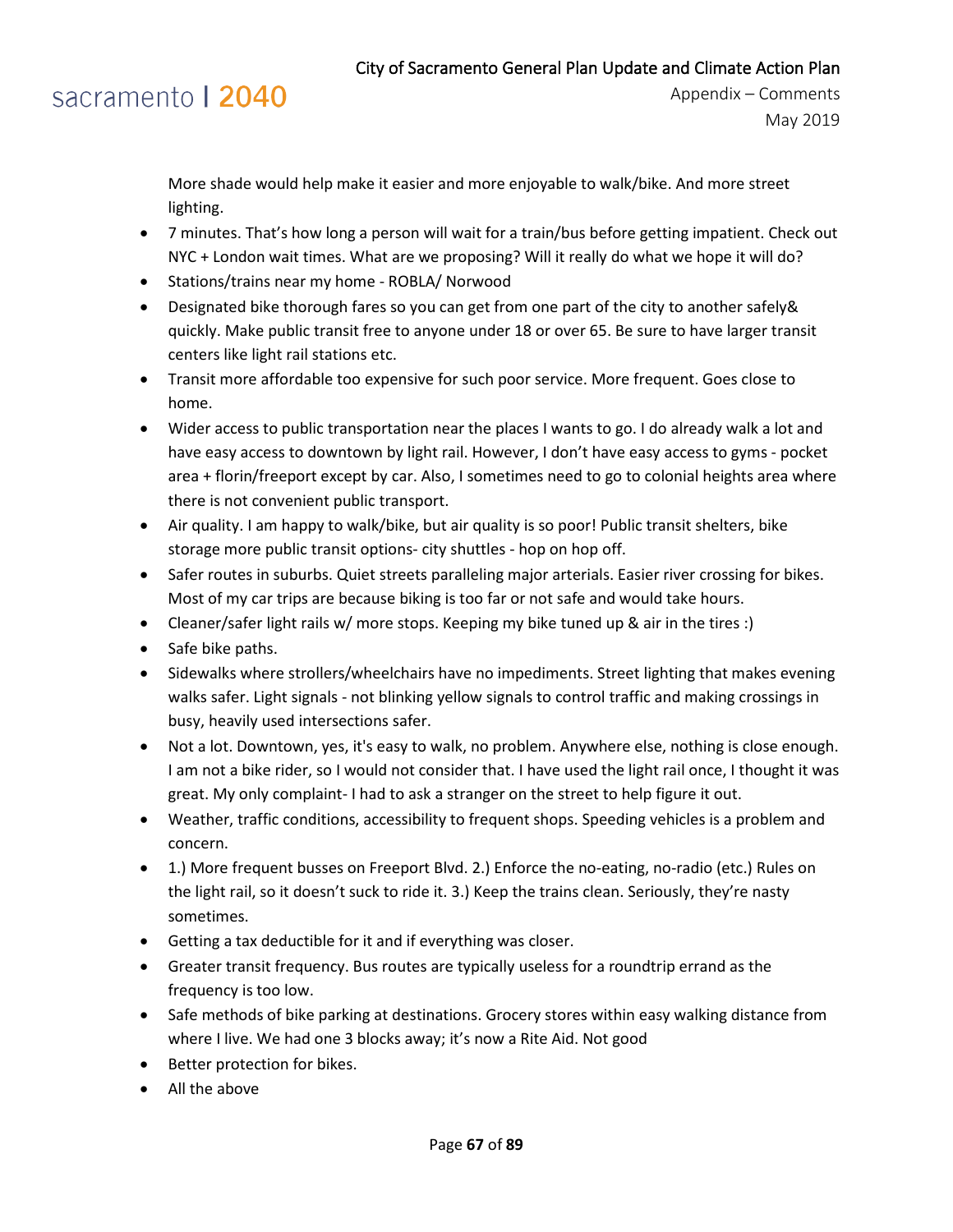### sacramento | 2040

Appendix – Comments May 2019

- Protected hike lanes. More frequent light rail/ bus service
- If work and daycare were on transit line I would If I was healthier, I would ride my bike.
- Safer biking better air quality. Why would I ride my bike on spare the air days? I would be breathing even more bad air.
- Closer access to light rail-doesn't go to North Natomas. Bike lanes are limited on routes going to shopping locations
- I love walking and biking proudly. Trees to reduce heat stroke.
- Ease of access. Not likely to bike but would like to walk. Would like to live in an area where I could walk to most amenities.
- Nothing, I like in midtown & walk whenever possible now.
- Improve the quality and appeal of transit. Invest more funding in transit
- Biking: my required trips being 3-miles or shorter for no more than 10 miles a day. Transit: more frequency.

### **What should the City do to accommodate emerging transportation technology such as autonomous vehicles or on-demand scooters, bike share, and car sharing?** *Other comments*

- Work with established programs in other cities, community groups, and developers.
- Grant high hopes left.
- Works with groups and manufactures to understand how their city can support these technologies and in order to avoid the growing pairs that the community experienced when they integrated these new technologies
- Autonomous vehicle car share service included with monthly transit pass for first/last mile door to door service.
- Enforce rules prohibiting bikes and scooters on sidewalks. Keep it going with 5G and testing autonomous vehicles so that we can be on the leading edge.
- Embrace it!
- I don't know.
- Extend these to North Sacramento & other overlooked neighborhoods. Free parking for electric vehicles.
- More availability in areas outside of downtown core.
- Diamond lanes for electric buses during rush hours to and from work.
- Reject autonomous vehicles + encourage active transit. Municipal versions of bike shares + scooters. Provide transit modes for disadvantaged communities. Del Paso + Meadowview are not in the JUMP bike zone. This is inequality in action.
- Build better bike infrastructure.
- The freeway at the downtown area needs to be addressed. Awful traffic.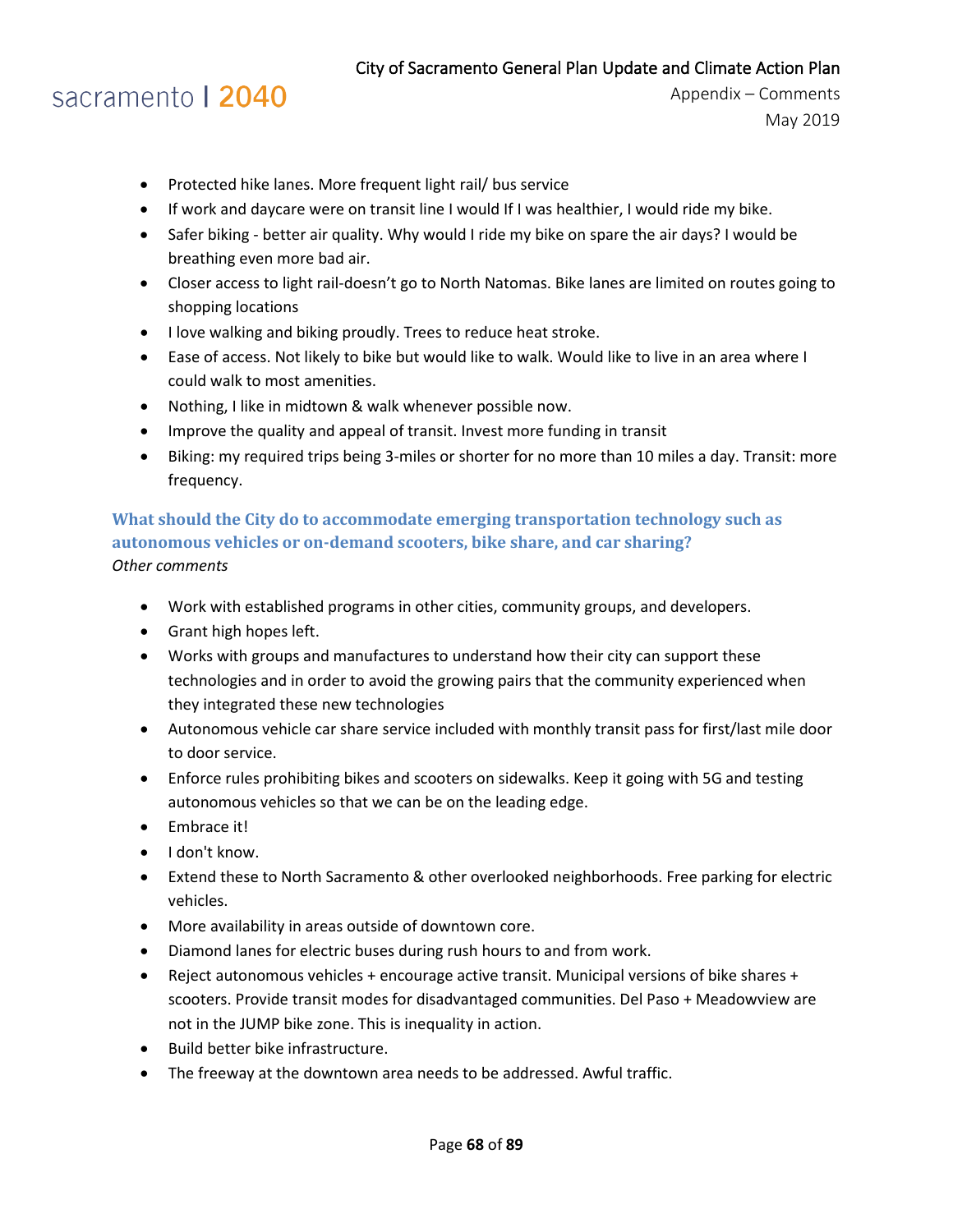### sacramento | 2040

- Designated lanes for bikes/scooters, take them off sidewalks. Don't want autonomous vehicles. Provide good pickup/drop-off for ride sharing.
- Subsidize fares to + from the airport or the Amtrak station for car sharing.
- Stay the course. More education/outreach to drive up ridership.
- Roads need to be more bike friendly.
- Education + monitoring.
- Bring in more JUMP bikes and scooters.
- More dispersed, small changing and exchanging stations. Want to feel confident that I will always be near a station.
- Encourage more.
- Do it.
- Bike sharing in SW Natomas for access to downtown.
- I don't know.
- Do any alternatives make sense in Sacramento?
- Safer routes. More accessibility to suburbs. More vetting for drivers on car sharing.
- Regulate and enforce use of bikes and scooter on-demand uses. Consider safety of autonomous vehicles before introducing them to city.
- I think these are great! Let's expand access.
- Plan to have several downtown locations reserved for autonomous vehicle drop off/pick up to make the problem easier to solve for vehicle developers/testers. Work with a Bay Area tech company to use Sacramento to develop their autonomous vehicles.
- No safe path from N. Natomas to get to downtown using JUMP bike. More vetting of drivers for car sharing.
- Test proposals + ensure safe implementation.
- Many people are bank-less. There may be a fundamental threshold issue preventing people from using emerging transportation technologies.
- More public workshops to educate the public on the topic w/ experts in the field.
- Get more at a cheaper rate and inform public of pros/cons. Car sharing is good but it's expensive.
- Hold the companies accountable for good maintenance, affordable pricing.
- Build your own city for people who want autonomous cars. 1 death is too much! Bikes + scooter rentals need helmets + insurance.
- Let the market figure it out.
- Not interested.
- No motorized vehicles on sidewalks.
- Build special bike ways.
- Place near colleges, shopping centers, libraries. Establish a kid's pass.
- Billboards featuring locations of autonomous vehicles.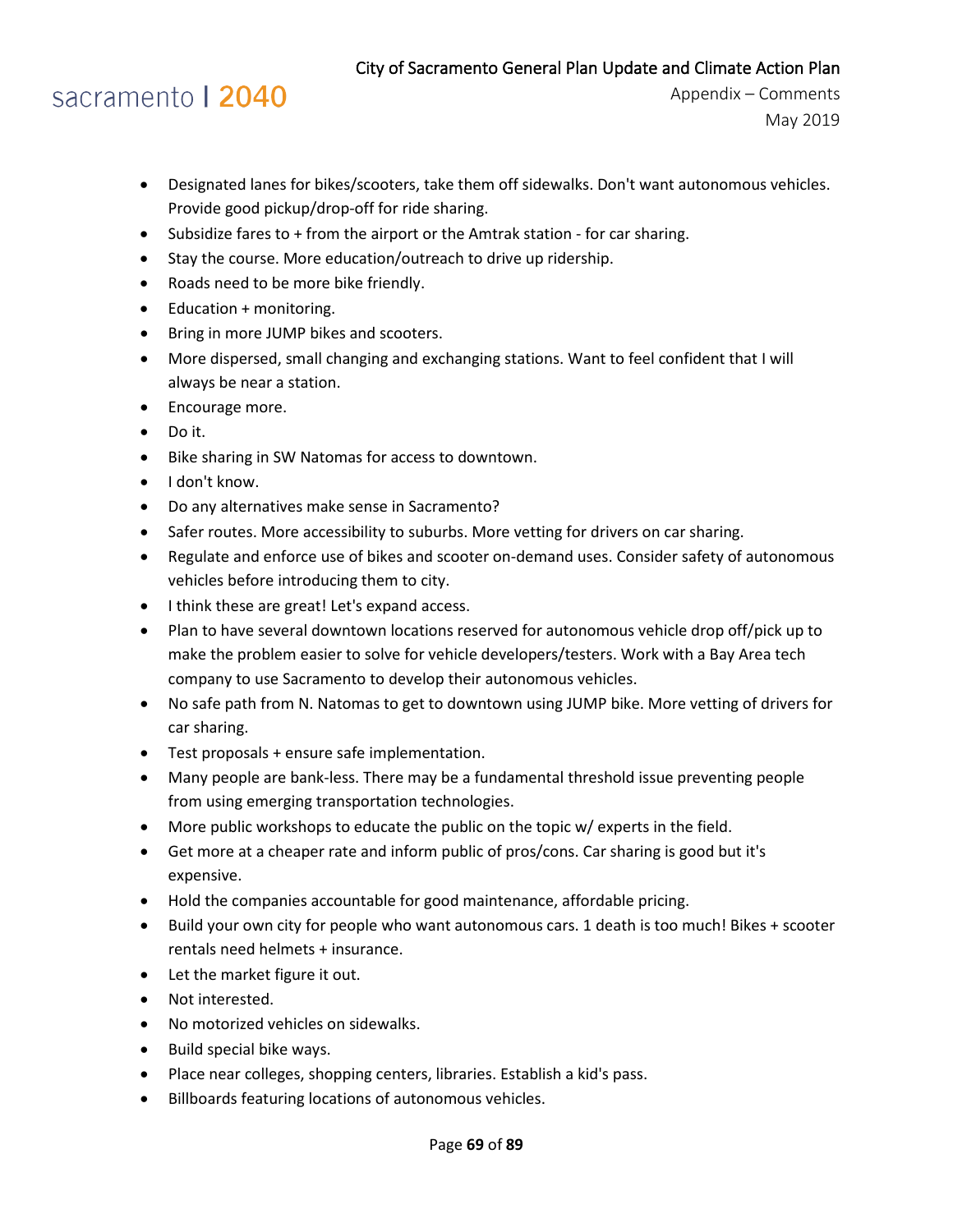### sacramento | 2040

- Promote it more. More designated parking spots for these vehicles.
- Stricter codes + regulations. Sidewalk parking, etc.
- More affordability and accessibility.
- Embrace the change. Emerging transportation should be considered when approving these developments.
- Monitor scooter safety. Blind people unsafe. Sign agreement to know they need to watch for peds. Lifeline buses needed. Lower cost of public transit and paratransit.
- Focus on public and shared transp. Modes.
- No autonomous. Bike and car share.
- Autonomous vehicles will help elderly/disabled get around town 24/7.
- Restriction on autonomous car travel for safety reasons. Electric car share should be subsidized. JUMP bikes and scooters should be spread wider in city.
- Expand to South area.
- Public amenities, community pride, excellent schools, diverse communities.
- Affordable and readily available.
- Let other cities be the "guinea pig". Autonomous vehicle companies must pay us to try it here.
- Needs to reach + focus on neighborhoods further away from downtown.
- Support autonomous vehicle completely. All else seems to be going well.
- Creating infrastructure that encourages technology.
- More affordability.
- Make transportation (scooters, bike share, etc.) Affordable to all -provide discounted rates to senior citizens, students, employees of state /school employees, etc.
- More scooters as they have in San Antonio Texas more jump bikes in the south area
- The idea of scooters, bikes, and ride sharing is working.
- Comprehensive regulations and constant sharing of related info and new laws wit public
- Plan for these types of transportation. Consider safety and requiring classes for users
- Not implement
- Keep allocating and subsidizing for lower income people and communities if we can all have access; we all can get on board with transportation sharing tech. And increase our dependence on healthier transportation alternatives
- Continue to be bold!
- Something like Lyft/ Uber that is public trans & carries more passengers. Price of shared vehicles etc. Needs to come down, not a viable option outside of "the grid"
- I'm happy with quick adoption of options in our city need more
- Should make it more accessible to everyone!! Lower income
- Add more electric cars
- Lot of big \$ research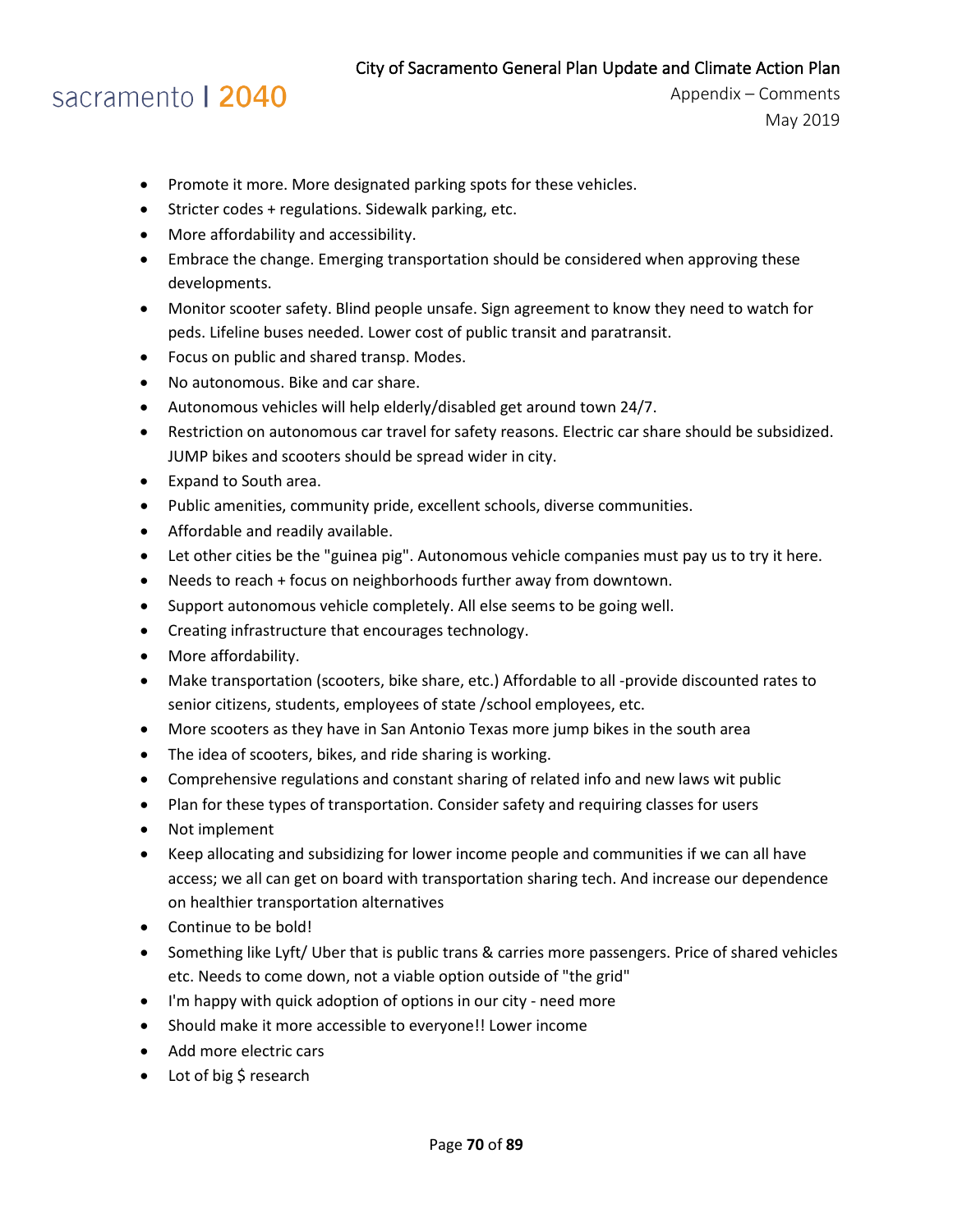# sacramento | 2040

- Make access easy and focus on a seamless user experience. Keep them affordable and accessible from & to all areas.
- Improve road conditions to make bicycling, scootering, and other man powered vehicles a safe experience
- Complete streets in all neighborhoods. Slow cars down
- Work closely with UCD ITS and CARB etc. To test and pilot these new programs while providing sideboards and constraints based on field experience including other cities. Find incentives, educate, oversee, adjunct, and if necessary, restrict or limit.
- The city should not encourage EV but should ban it until it is proven safe with at least 5xreduction in fatality/sever injury for pedestrians and bicyclists, which the technology is far from. For scooters and bikes share, the city should set and enforce minimum standards but largely get out of the way.
- I like the car sharing that is happening with electric cars. Safety for the autonomous vehicles needs to get better. But they have the potential to be very helpful especially if they are part of a shared system rather than owned individually.
- Bike lanes
- I don't know. Make sure it is safe. Whether where it is parked. Where it goes etc. I don't have much experience with this.
- Make them available/incentive them in lower income communities and areas outside of city center- pocket, colonial heights, etc.…
- Better / more protected bike share infrastructure
- Allow autonomous vehicle to downtown to reduce traffic/driving
- Require companies to provide carpool options and lower price for carpooling
- Make these more available to people who need transportation, not just people out drinking.
- Improved bike lanes & change parking structure to disincentive gas vehicles and single occupancy vehicles.
- Strengthen regulations for safe use of these, especially scooters, bike sharing the penalties for unsafe + irresponsible use is not nearly strength enough. Educate riders and users about safety.
- Incentivize people to get rid of their cars! Most commutes + most trips are 10-15 miles. EV is great for these!
- Make it possible for all these technologies to work together and work well. Everyone needs to get where they need to go but we don't need to do it alone in a car.
- Select locations to keep off streets, sidewalks, maps.
- I feel like Sac is doing well w/ this. More EV chargers please.
- Make electric
- Having designated pick up + drop off sites so it doesn't hinder traffic flow.
- Love it! Please give grants to autonomous vehicles. Please have protected bike lanes for scooters.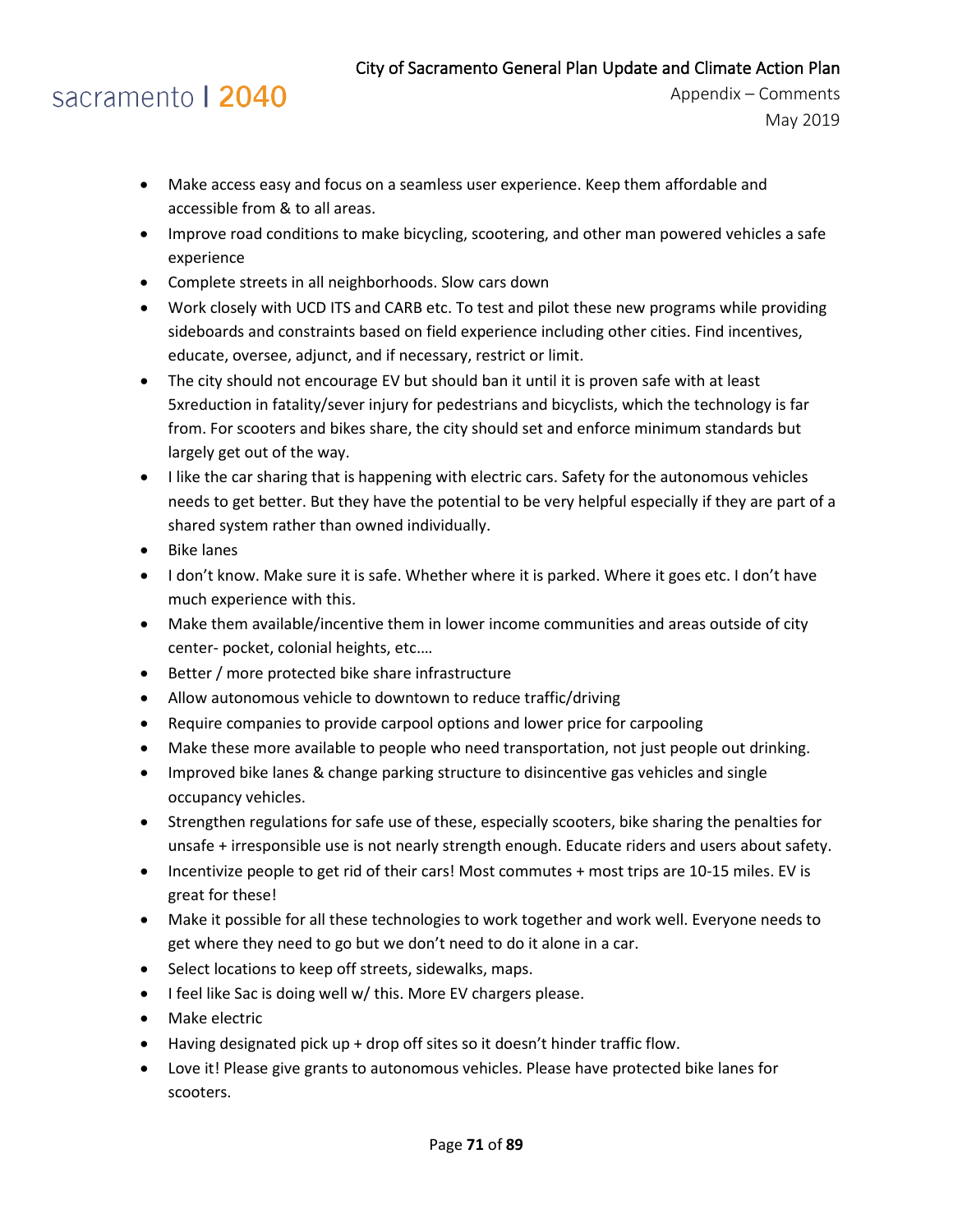### sacramento | 2040

- Reduce/revise regulation that is causing conflict to do so.
- Prioritize public transit. It should/must be convenient enough to make car ownership optional. That is the future.
- Have some tailored to older people-3 wheeled bikes
- Educate
- Clearly do five legal boundaries of use, e.g. Can electric scooters access sidewalks or not? Twice I've almost been hit by an electric scooter operated on the sidewalk.
- Everything possible
- I don't mind scooters, bikes if they would obey laws.
- Safety
- Advocate to the state to require all autonomous vehicles to share a network on state highways, this way even if car not fully auto, they can be safely auto on hwy. Plan 50 years ahead. Stop planning for individual cars downtown.
- Take out parking and convert to open spaces.
- Education about different options!
- Prioritize pedestrians!
- Give employees incentives to encourage their employees to use transportation sharing services
- Identify narrow range of streets AVs can use that are not ped/bike priority areas. Identify pricing measurements for curb space.
- Give curb priority to services that provide efficient travel options. Bikes and scooters don't take much space and do not really require a lot of energy to operate so should receive priority. Car share (TNC, AVs etc.) That accommodate more than 1 rider should receive priority on street parking and curb access.
- YES!
- Embrace it! Try it all and see what works. Be the first in the USA to use Uber Flight! Airplanes from out airports!
- Make it easy for these companies but have a plan so things like jump bikes & Byrd scooters aren't just left around. This would annoy residents, I'm sure, and perhaps make them not support these modes of transportation.
- Provide better transit in heavily trafficked corridors. More bike lanes. More wide use neighborhoods ban autonomous vehicles for private use - just shared mobility.
- There should be more electric plug-in stations+ more access to parking for those types of vehicles, especially near medical centers.
- I am happy with bike share/scooters. Perhaps bike only streets downtown. I like bike lanes, but many left turns can be treacherous.
- Ensure access for those w/o smart phones reduce general stress levels so drivers are relaxed.
- Offer events for the community to test out those forms of transportation.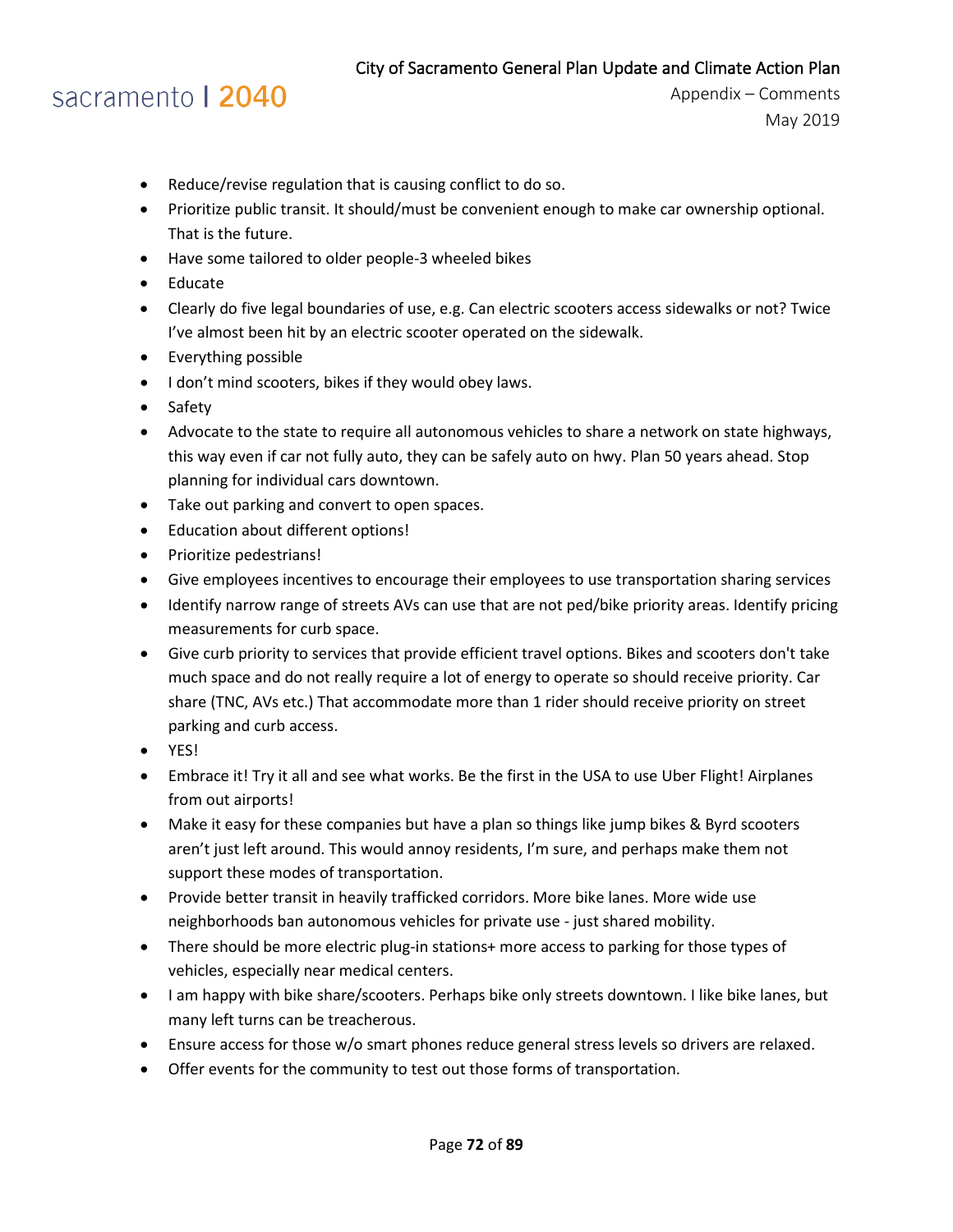# sacramento | 2040

Appendix – Comments May 2019

- 1. Let the D.M.V. to help educate drivers of bikes scooters, etc. In their manuals. 2. Ask our schools and other organizations to help educate people that use these modes of transportations.
- I think Sacramento has been GREAT in this department! Keep it up!
- More accessibility, physical and financial. Should be affordable, safe (well-lit at night), and easy to use.
- Consider requiring autonomous vehicles to be owned by the public transit system Regional Transit for public purposes- Instead of letting uber or other Silicon Valley companies own and control them on a for-profit basis. Also, please make sure other viable options remain available for those of us who prefer not to use them.
- Keep an eye out for it. If it fits and makes financial and environmental sense to have one when purchase them.
- Autonomous vehicles don't solve anything. We need fewer cars, not robotic ones.
- Keep e-bikes and e-scooters off sidewalks to protect pedestrians
- Regional transit and transportation needs to become partners with ride-share companies to help solve the "last mile" problem.
- Planet for all the above outreach
- Take the community history with bait bikes and law enforcement into consideration.
- Autonomous vehicles + ride sharing doesn't reduce congestion! Fees for entering the central city. Surcharge added to ride share.
- Continue to make these options available in more areas.
- They need to make it that everywhere especially main streets. We should be able to slow and be aware of all travelers.
- Be aware of demographics- what age group is likely to use what transport technology? I'm 70. Not going to use a scooter. Bike at my age is also not as safe. If I fall from a bike - serious injuries are possible. But I can walk!
- Promote awareness and demonstrations
- Encourage shared autonomous vehicles in the central city
- Additional dedicated parking for on-demand, of all types and expand the service area and density. Also, education campaigns for bike share / scooter sharing. Finally, make transit passes good for using the bike / scooter sharing and subsidize / provide them to low income people.

### **Station 7: Livability**

#### **What makes a community truly livable?**

• Safe communities, inter-connected communities, public activities, events, engagements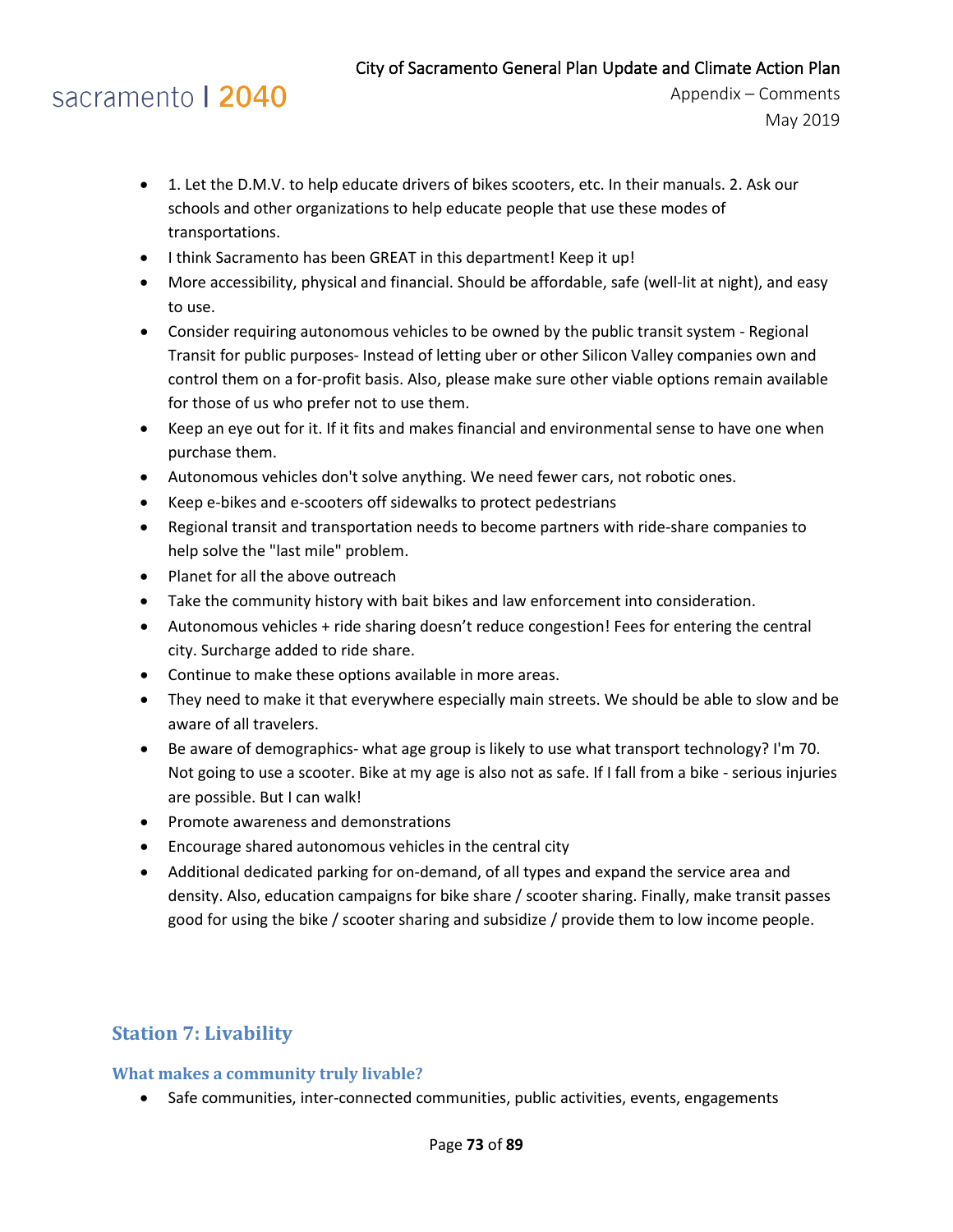# sacramento | 2040

- •
- The safety, security, ability to move through the city on foot on bike RT (bus or Trail) or in a car. The opportunity to experience cultural artistic, athletic and entertainment in our city.
- Walkable, bikeable, affordable housing, community events, arts, concerts, kids' activities, festivals, parks, gardens, museums.
- A feeling of safety and security. Supportive neighbors. Accessible officials. Lots of places for kids to play and stay occupied. Multigenerational and diverse. Places to walk and interesting destinations. Affordable for all ages and classes.
- A sense of pride, a place you can call home.
- Resident safety. Increase our police force at least as high as it was pre-2008.
- Lower economic inequality, good schools for all, affordable housing, higher minimum wage.
- Knowing neighbors, feeling safe, being able to walk/bike through streets. Need to work on preserving current neighborhoods.
- People who know their neighbors. Elected officials who truly represent the common person. Diverse housing in the neighborhood. Great schools.
- When the design + operation of a city enhances your life + does not stop you from living your best life. A city that encourages a healthy + active lifestyle.
- Anyone can live anywhere because they can afford it. They can send their kids to school, walk to businesses and work!
- Environmental justice. Affordable housing.
- The area we live in was nice! Then the plan and building come in. More traffic, noise, and crime. We must honestly do work to improve the city.
- Walkable without having to walk on major streets. Local business within walking distance.
- Safety physical environment + emotional culture. Ability of city to provide opportunities to bring people together. Opportunities for all, potential for growth.
- Trees, art, walkability, diversity, diverse economic base, range of housing options, inclusionary housing.
- Affordable cultural events for all economic social strata. Affordable city services. Public schools that consistently graduate well-educated students. Affordable public attractions. Economic redevelopment of North and South Sacramento.
- Safety, beauty, quality services, lively entertainment, diversity.
- Quality of life = greater than or equal to hassle factor and cost variable makes sense.
- Safe, clean, affordable, accessible to basic needs.
- Affordability, accessibility, resulting quality of life.
- Feeling safe. Walk, bike, transit to work and grocery stores. Commercial retail.
- •
- Easy, safe attractive methods to transit. Public space that attracts diverse activities.
- If other people are not suffering.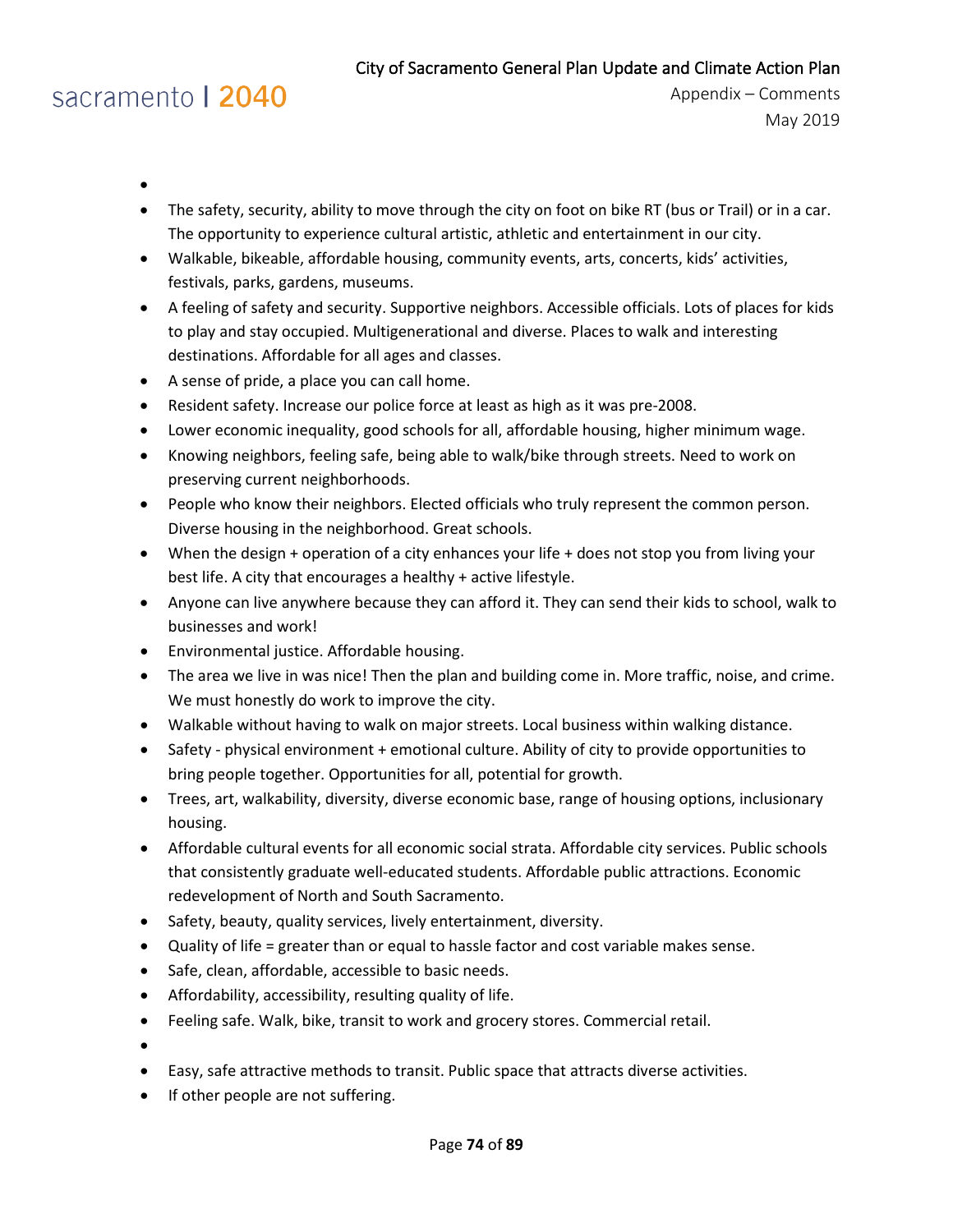- Large tracts, walking access to everything. Helping one another. Respecting everyone's rights. Celebrating too.
- Low crime. Trees. Friendly people.
- Affordability and access.
- Cleanliness. Amount of venues for entertainment.
- Walkability.
- Wages that can afford decent housing.
- Physical safety, decent housing for all, clean air and water, absence of excessive noise and traffic, access to natural space and wild areas.
- Housing, schools, ease of transportation, etc. Open spaces, parks, entertainment.
- Ease of access to all areas of city. Better circulation options for public transportation/bike/pedestrian.
- I think we would benefit from a concise definition.
- 1. People + services arranged to facilitate walking/biking and near public transportation. 2. Activities + services that get people to interact. 3. Entertainment for adults + children that is viewed as desirable. 4. More equitable economy sharing.
- Good mix of uses w/ residential, schools, services/offices/medical, commercial…etc. Open space/parks being a priority.
- Clean, safe, creative environments. Variety of activities for all age groups. Jobs in neighborhoods. Improve education.
- Having parks and other well-maintained public gathering spaces well maintained streets, low crime rates, good/reliable public transportation.
- Safe streets, good schools, community centers w/ gyms, pool, café, play area.
- Beautiful, trees/spaces housing, do not like houses with no backyards.
- Affordable housing, healthcare, education, everyone being treated the same, cultural events/programs.
- Communication + coordination is key.
- Feeling welcome and safe, access to quality food, good schools, clean air + water, community spaces, shade trees, response from police and fire, other city services.
- Lots of welcoming, infrastructure for free fun/community gathering. Few day-to-day problems. Comfortable, stable jobs.
- Have more activities and become more senior friendly.
- Lots of green spaces, central gathering places in each neighborhood, community centers, interaction between neighbors, shade/canopy, parks.
- Clean w/ lots of trees/landscaped roads and overviews w/ low maintenance plants.
- More access to grocery stores in walking distance.
- Being close to nature and affordable grocery stores.
- Safety + cleanliness. Build housing with space on top or below for business offices.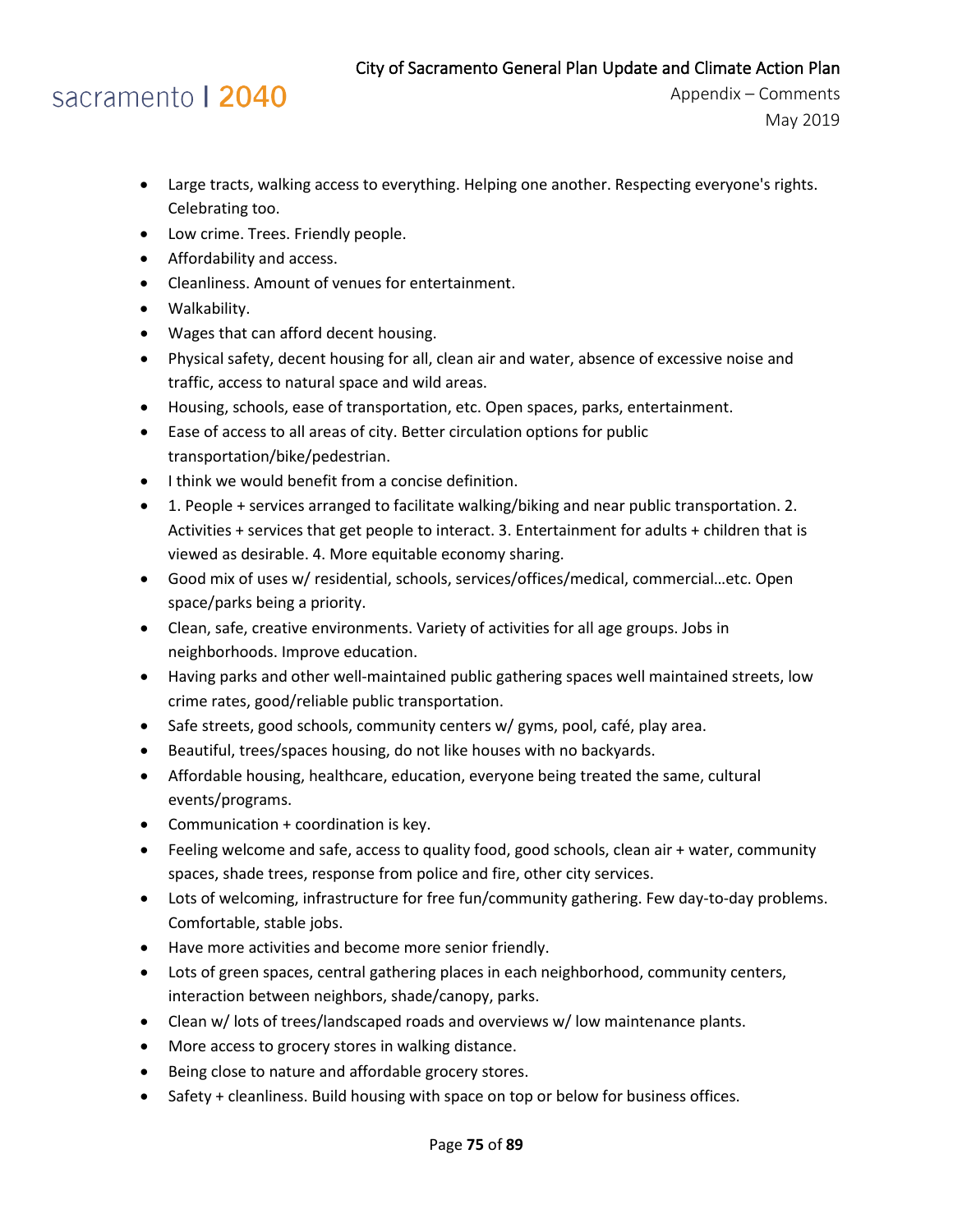## sacramento | 2040

- Peaceful, neighborly, economically balanced, safe, vision worthy.
- Air quality, less traffic, less crime, more work opportunities.
- Taking pride in one's community they live in.
- Jobs, two parent families, parents committed to education, etc.
- Affordable housing, transportation is convenient, schools in low-income areas (more GATE programs in these areas), community connection.
- Walking and biking safely to live, work, school, and play.
- Water park in South Sac. Covered bus stops in South Sac.
- Improving air quality.
- Low crime, clean streets, safety, good schools, events, music, community centers.
- Trees, clean sidewalks, live music, parks.
- Variety of recreation, resources, tidy neighborhoods, community engagement, wide selection of housing options.
- Walkable access to parks and walking paths. Stores for basic services in walking distance. Good libraries. Diverse employment opportunities at good wages/salaries.
- Safety. Law enforcement at equal level as civilians. Schools.
- Healthy, safe, connected.
- Safety. Sense of community and connection. Parks, recreation, libraries.
- Air quality. Less traffic congestion. Less crime and more work opportunities.
- Affordable housing, Safer communities for children and adults, affordable healthcare, safer streets, more access to healthcare needs, affordable transportation for all affordable education for all students
- Friendly neighbors, grocery stores close to where you reside walking trails, biking trails
- Having Access to everything around your community stores, Restaurants, Exercise facilities.
- Feeling a part of the community, accessibility to groceries, community attractions
- When separate but equal means equal
- Accessibility and equal access to services for all, or for as many people as possible
- Connection to others -fellowship Things to do -recreation, Pride of home ownership, Good schools, Good services, Good access to good jobs, housing, food, health care and recreation
- Accessible parks, lot of shade, especially in a new development, walkable streets, better lighting
- It takes a community to raise a child, but more are doing forced out of their houses because of rent going up, this is not fair.
- Good public transit safe (little to no crime), no homeless clean environment. Enough jobs, lots of community entertainment venues, lots of parks, walk /bike trails effective technology
- Access to outdoors parks, sidewalks, and bike trails. (healthy food), education, low -no crime, low concern for fallout after environmental disasters like flood, fire, wild storms.
- Affordability. Access to high quality food, water, clean air. Nature. Art.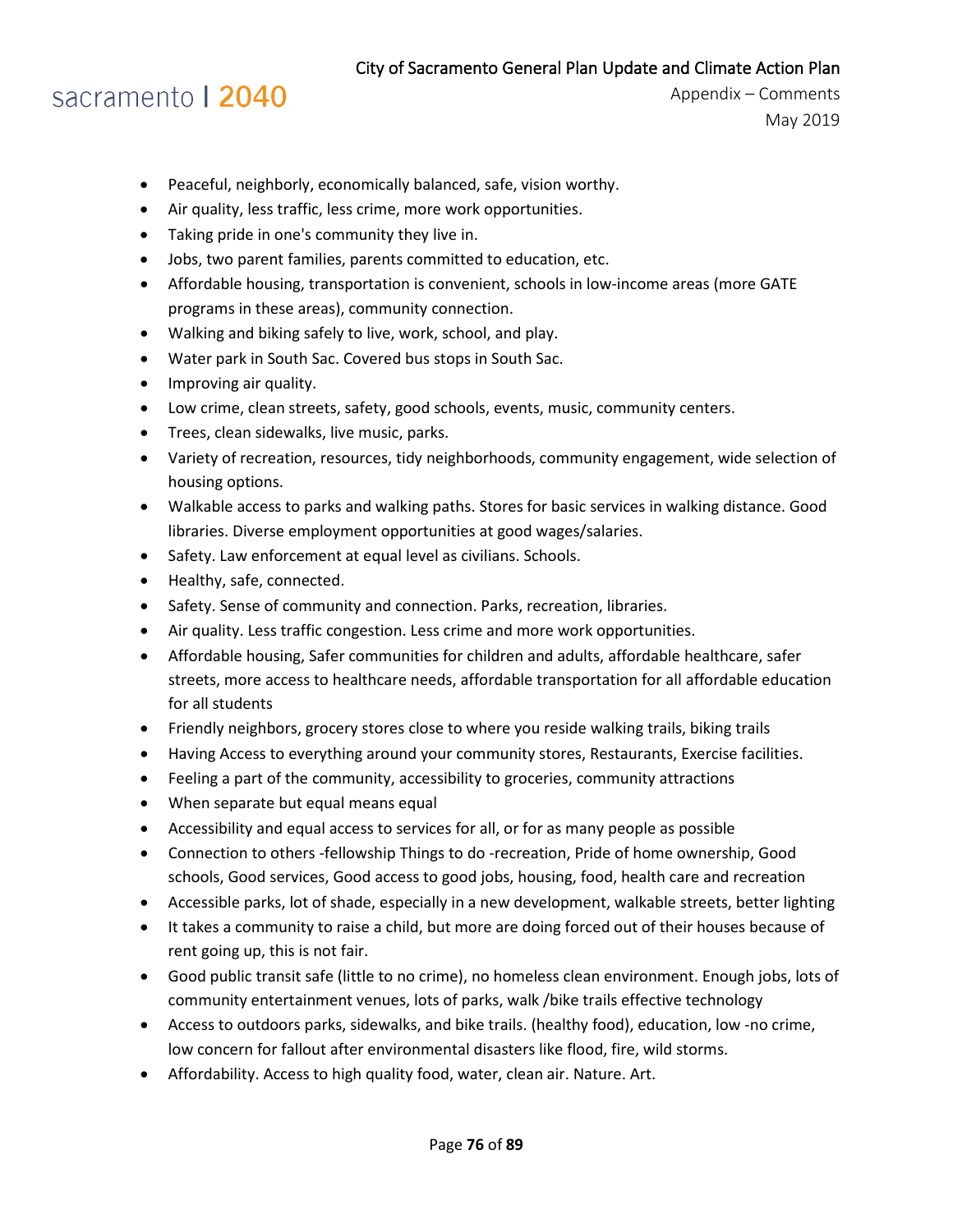# sacramento | 2040

- Freedom to walk safely & comfortably. Safety crime. Affordability, Climate comfortable homes, apartments, buildings. Sense of community, responsiveness to others, shared vision
- Safety, healthcare, education, sports, arts, music, transportation options, beauty, trees, parks affordable housing, options for homeless, jobs, high speed free internet.
- Having affordable housing, jobs, and sense of community.
- Liability to me is a clean environment. Safe and free of garbage.
- Be very careful with the size and placement of new construction
- Air and a great community
- Nature & trees around. Clean air. People walking around and feeling safe. Walkable grocery stores, restaurants, and coffee shops.
- Low crime, cooler walking areas, affordable housing, good schools, and other programs to bring the community together.
- Livability to me means having access to a healthy environment, accessible opportunities for work and education as well as clean living spaces.
- Walkable city, walkable neighborhood.
- For me, it's somewhere to park. Being close to work. Shade trees are important.
- Healthy opportunities to interact as neighborhoods, public spaces, quality of life over roads and drivers. Diversity culture, art, open spaces and nature. Education and employment options that can be accomplished near home.
- Trees but parts of the city are devoid of a healthy tree canopy & probably the primary cause of heat island in northeast. The city needs to create public tree space, usually in sidewalk buffers and plant and maintain the trees.
- Lots of trees help make communities livable. I want a community that is diverse culturally, where neighborhood serving stores are close enough that it's easy to walk or bike. Traffic calming important. Knowing neighbors is important. I am very concerned about gentrification tearing people apart.
- Connectability corridors for all urban neighborhoods to the gathering places. Lights for walkable areas to make people feel safe. Public restrooms. Get the cars out of midtown+ downtown
- Knowing your neighbors! Being able to support each other as friends and not be strangers. Events that unite people. Even if it is coffee & bagels Saturday mornings with a walk to the farmer's market.
- Getting of fossil fuels simplifying our lifestyles and returning to pre-industrial era carbon budgets
- More affordable housing in areas that don't require vehicle ownership
- Trees, sense of community, walking, biking, events
- Trees + sidewalks (ADA compliant)
- Being able to afford housing + food. Water access. Access to opportunity and growth. Public spaces and places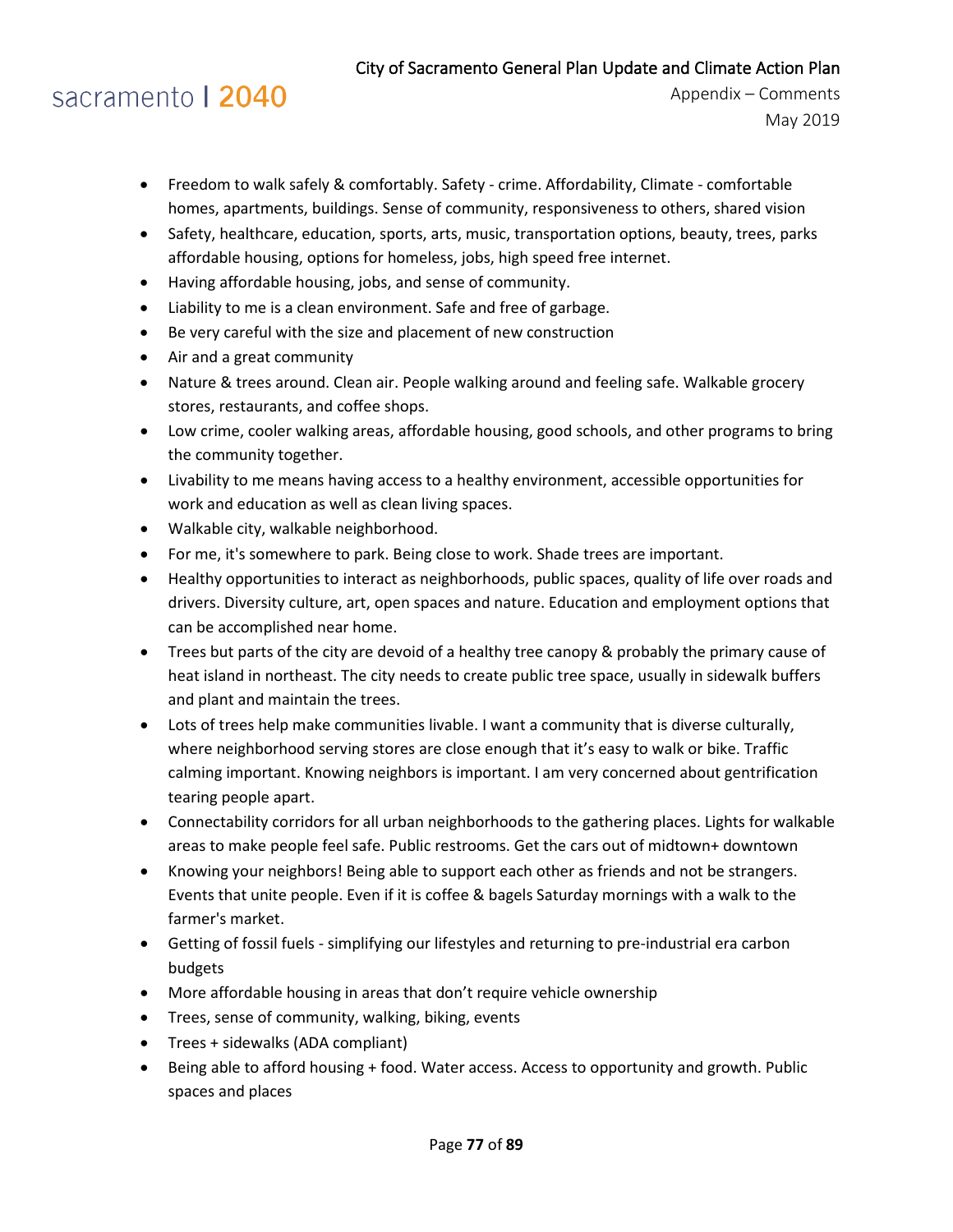# sacramento | 2040

- Bikeability. Affordable (housing). High quality transit. Green space (parks). Shade (trees)
- Beauty, access to basic services, stores close to home, outstanding mobility options, an overarching ethos of concern for neighbors + the poor. Also, affordable housing, good public schools.
- An intergenerational & multiracial group of folks that interact regularly. Parks help.
- Feeling safe and secure in daily life. Diversity of citizens
- Friendly neighbors. Trees. Clean air and water. Good educational opportunities.
- Places/ways to form and keep relationships.
- Living close to work + social activities (good restaurants, movie theaters, art etc.). Minimize need for driving.
- Good events + safety + good parks+ good food + not needing to drive
- Access to healthy, quality groceries, trees, parks, access to public transportation, good schools, safe streets, opportunities for community activities. Maybe an accessible community garden.
- Human connections. Access to transit, recreation, retail.
- People, green trees+ plants, art
- Vibrant districts & corridors for all ages. Focus on caring about boomers they are vibrant and forgotten. Social connection is vital
- Greenery, esp. Trees. Sidewalks on every street/bike path on every major route. Streetlights at night! On every street. Affordable rent! Near the jobs! Better air quality + water security
- Friendly people. Make Sacramento visibly attractive not like slum land. Neighborhood watch programs. Community resource programs that are expanded to ALL and share resources. Fun events like concerts in the park
- Neighbors caring
- Park, trees, walkability, neighbors who talk to each other + having diverse perspectives, good schools in walking distance. Cultural amenities, libraries, civic engagement, restaurants with outdoor seating, family friendly establishments, policies, equity of resources
- Safety, transportation, ownership with all size income level, recreation.
- Walkability, community building, shops and grocery with walking distance, friendliness
- Inviting community spaces. Parks. Affordability. Access to all necessary services.
- Public safety, public spaces, and public services
- Affordable well-functioning public transit. A thriving arts community supported by the city. Affordable housing for residents. Funding public education (k-college). A healthy economy.
- Diverse. Walkable. Where everyone can practically get to destinations without needing a car. Dynamic- where public officials + staff are entrepreneurial - looking actively + judged accordingly to positive actions.
- Multiple generations ca lives in the same neighborhood community and enjoy a high quality of life
- Preparation. How will we deal with floods, heatwaves, pandemics, lack of drinking water etc.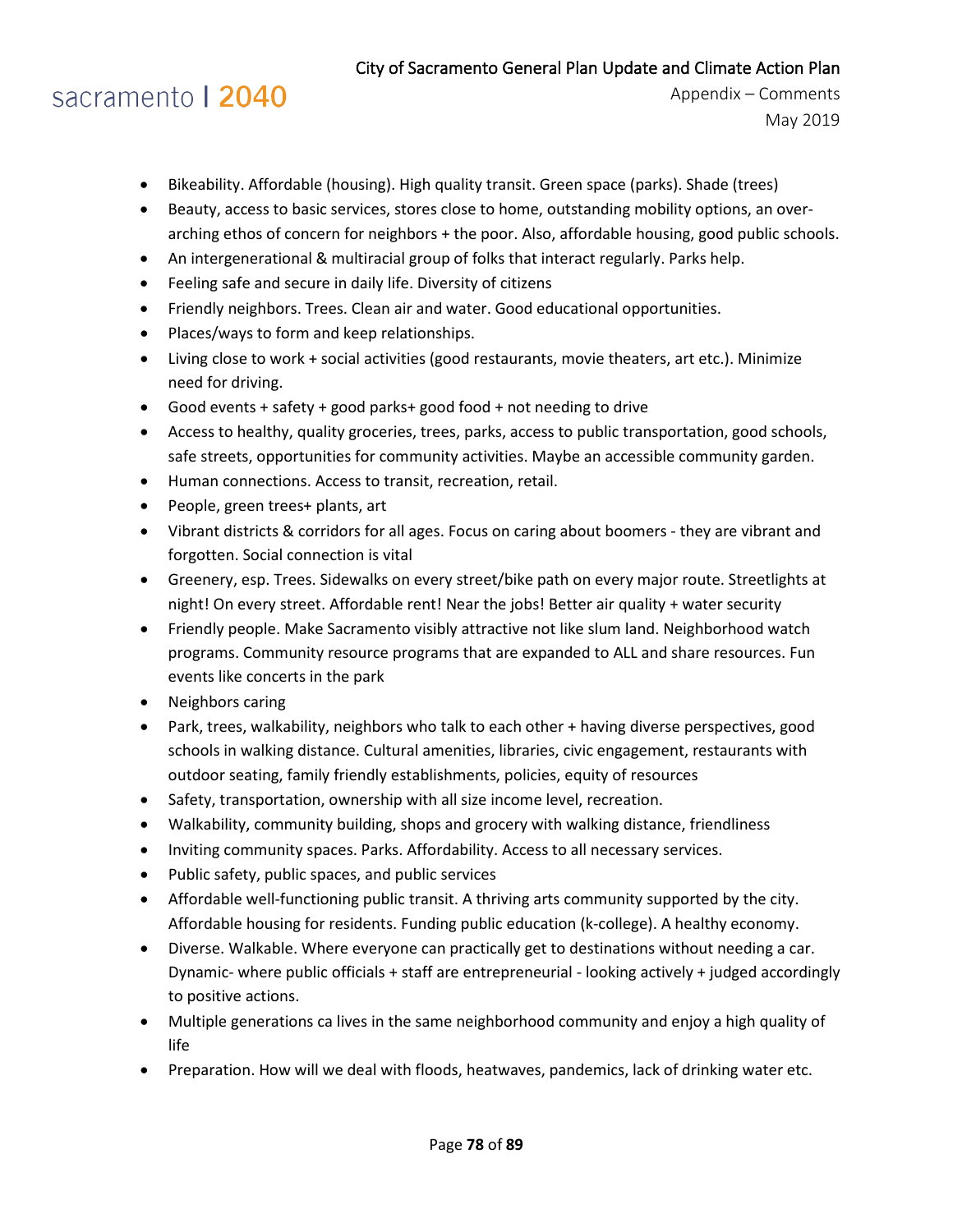- Streets with sidewalks and good drainage and fast repair of potholes. Diversity all cultures here. Build environments outdoors with trash service and restrooms throughout green areas for homeless!
- Relationships! People coming together to work, play, and get involved in their community. Other ideas; affordable and diverse housing. Numerous recreation opportunities; a strong and transparent relationship w/ government and law enforcement.
- Restaurants, cafes + other meeting places. Safety bike lanes + mixed income housing. Diversity. Farmers markets + grocery stores. Community events
- Great sense of community neighbors work together. Great public transportation. Commitment to education/literacy. Ample green space. Adequate amenities - a lot to see and do. Affordable housing - meaningful + well-paying jobs.
- Affordability, competitive wages. Safety, public services, Healthy. Public transportation. Support networks, communication. Events, services tv commercials.
- An economically secure niche for all residents including the reasonable expectation that will continue. Free parking for government meetings. Mediation among different interest groups
- Feeling safe. Access to relaxing, beautiful parks. Access to restaurants fun events. Ease of getting around. Community feels.
- A sense of community that allows the existing community to remain in place amongst the transitions of organization which brings new residents to the community.
- Clean, law abiding and good planning by the city- including a strong police and fire department.
- Good neighbors! Available services. (affordable) grocery stores. Things to do that are walkable. A safe, clean, crime free neighborhood. GOOD SCHOOLS- education - things for kids to do (especially after school)
- Connecting and understanding different perspectives. Having safe spaces for conversation & diversity - activities +events where everyone feels welcome & wanted
- Clean, safe, access to amenities. Parks, transportation, road access
- Strong neighborhoods with long-term residents. A variety of housing options for people of different income levels & stages of life. (i.e. Rental, owned, shared, individual, single family, multifamily, intergenerational/extended family, etc.) Mixed use development. No suburban sprawl.
- Walkability. Health. Neighborhood wealth. Efficient vehicles. Open public spaces.
- I think for it to feel livable it probably needs a large fraction that agree it is livable. That is unless your neighbors agree and embrace it, no one is going to enjoy living somewhere.
- Affordable housing. Easy transit access. Grocery stores &services close by. Walkability. Shady streets and sidewalks. Unique cultural and historic resources - sense of place.
- Safety, clean and well-maintained neighborhoods
- Mobility
- Walkability!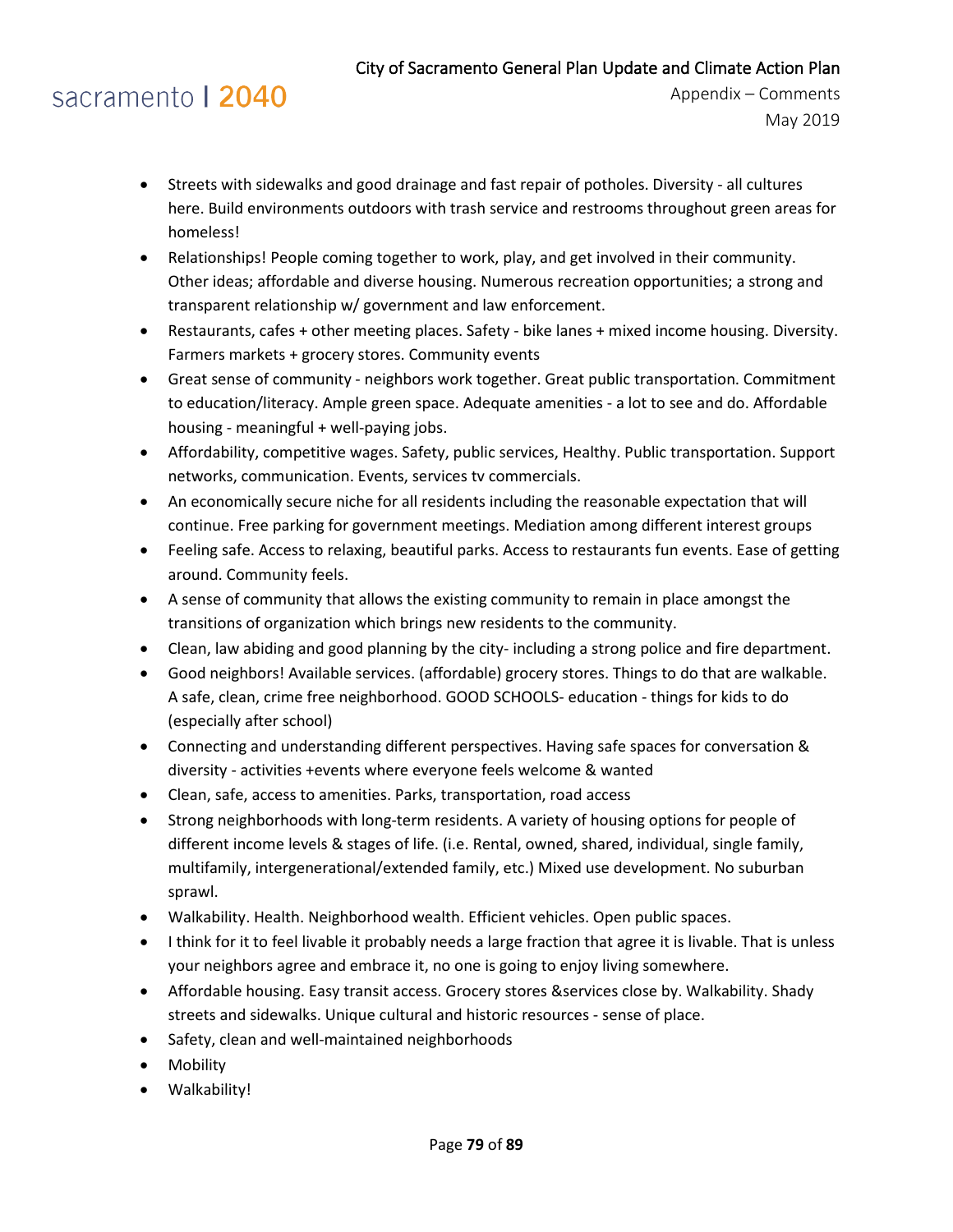# sacramento | 2040

- A free community fair public policy. Accountability. Less gun violence committed by the police. Jobs. Developments equity
- It's a good place to raise a family. Parks, libraries, low cost recreation, safe neighborhoods. I raised my kids here + availed myself of low-cost recreation like sponsored pre-school, swim lessons/teams.
- Continuing to improve on the overall service of the community in the city by improving city identity and creativity greater neighborhood cohesion
- When you feel safe in a healthy environment
- Affordable decent housing. Well maintained +attractive neighborhoods. Safety. Ease of access to schools, parks, services, shops, and restaurants
- Diverse neighborhoods, good schools. Walkability, affordability the feeling of safety.
- A welcoming, safe and equitable environment for everyone
- Safe, connected relationships, good schools, outdoors cared for, common spaces. Mixed transit and housing options within any given neighborhood. All residents provided for.

### **Is Sacramento well prepared for natural or man-made disasters? How can we become more resilient?**

- Better preparation for flood water with reinforced levees and robust out flow of incoming water.
- Improve communication between residents. Between residents and law enforcement. Between residents on city officials
- Everyone should have flood insurance. Make new streets permeable. No more empty roofs -> solar, cool roof, living roof.
- Build homes & retrofit homes so that we don't have to rely 100% on an aging, centralized, vulnerable grid. Integrated warning systems & clear instructions on where to find help & shelter.
- No.
- No; homeless are a constant source of fires and pollution.
- Stronger neighborhoods.
- So-so prepared. I like the alerts but we need to have suggestions on where to go in a disaster so you can meet up with family.
- I hope.
- I doubt it. City needs to invest in exit strategies + protection from intense heat by increasing our tree canopy.
- Yes.
- We are not prepared! We can't even put out emergency notices. What plan is there for emergencies? The levees break.
- No. Better inform/include residents of disaster plans.
- Flood protection, public meetings.
- I don't know if city is prepared for electrical, gas, water failures.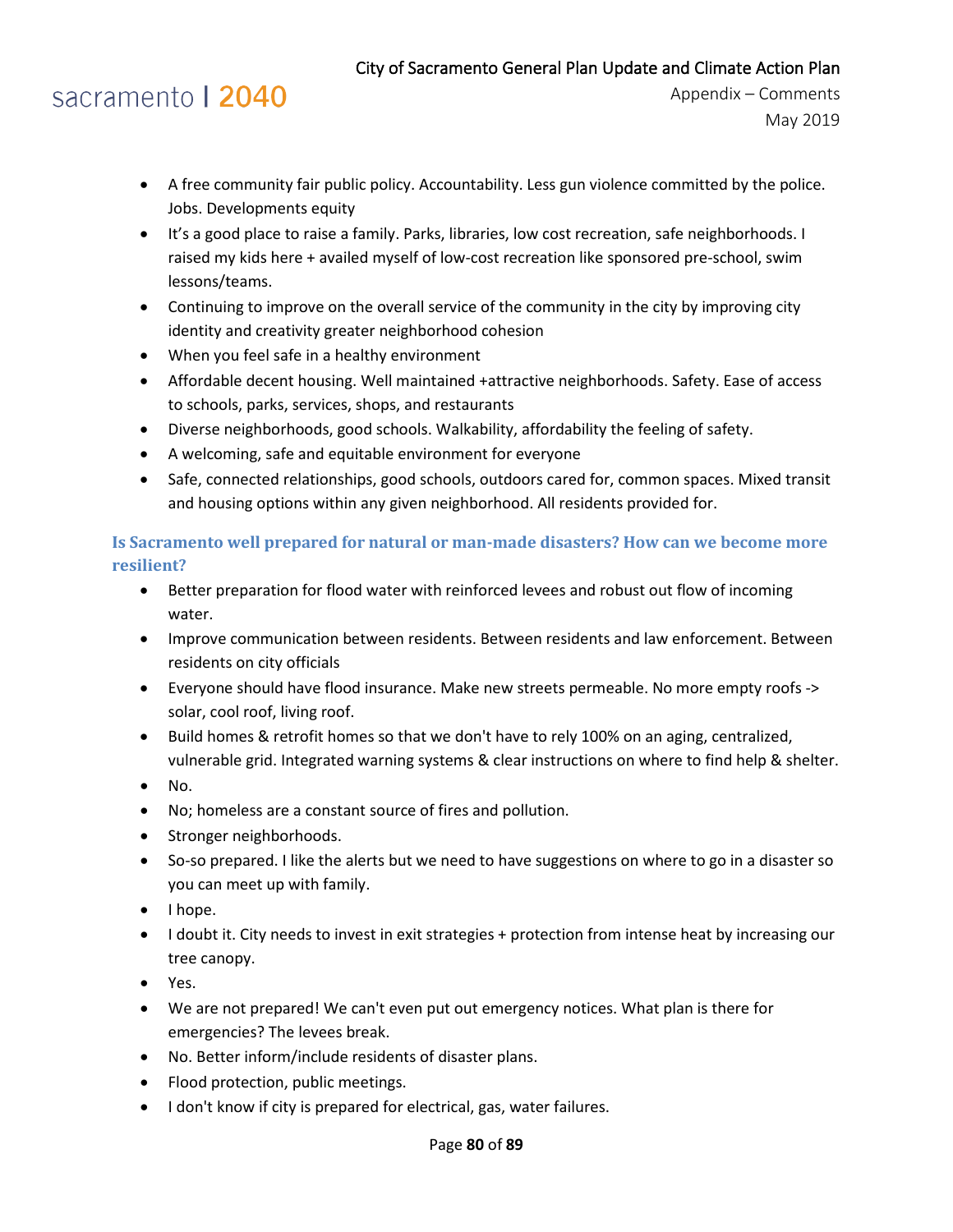## sacramento | 2040

- Levee improvements?
- Could be more prepared.
- Worry about fires and floods, but think our infrastructure is decent.
- I'm not educated enough on this issue!
- Flooding seems like it may be an issue.
- Education on evacuation plans.
- Hope we've made improvements since '86 flood.
- Bolster levees.
- Emergency plan and kit for all families to be able to survive at least 72 hours.
- I don't know.
- I don't think Sacramento, or any large city is prepared to affect a large-scale evacuation. Community meetings?
- No. Large scale evacuation plans are not in place.
- Need more bridges! Extremely vulnerable in terms of paths out of city.
- The city is based in flood plains. Many of us are ill-prepared.
- 1. Condition of levees is scary. 2. Do everything possible to stop Trump's vile ways.
- Awareness in spaces that historically flood.
- Issue PSAs that inform.
- No. Flooding will always be one of the most major natural disaster concerns for Sacramento.
- Update the levees. Fire safety!
- Emergency alerts are perfect.
- We can't seem to fix our streets and that seems minor compared to terrorists, levees break, flooding, earthquakes.
- They're going to flood us.
- Unsure, but concerned about flooding.
- No, get the levee work done. Get on the same page w/ county.
- Residential communities need more than one exit.
- Need an emergency plan in place.
- I don't know but addressing climate change will help prevent several issues.
- •
- Disaster preparedness drills. Active cell phone alerts.
- Improve levees, keep drains unclogged during winter.
- Repair and replace the levees.
- Education + outreach, well prepared 911 system, fire department, etc.
- More community meetings on a plan for a man-made or natural disaster plan.
- No, zone control.
- As prepared as we want to be.
- Worry about disabled people. Registry of disabled people not working (privacy).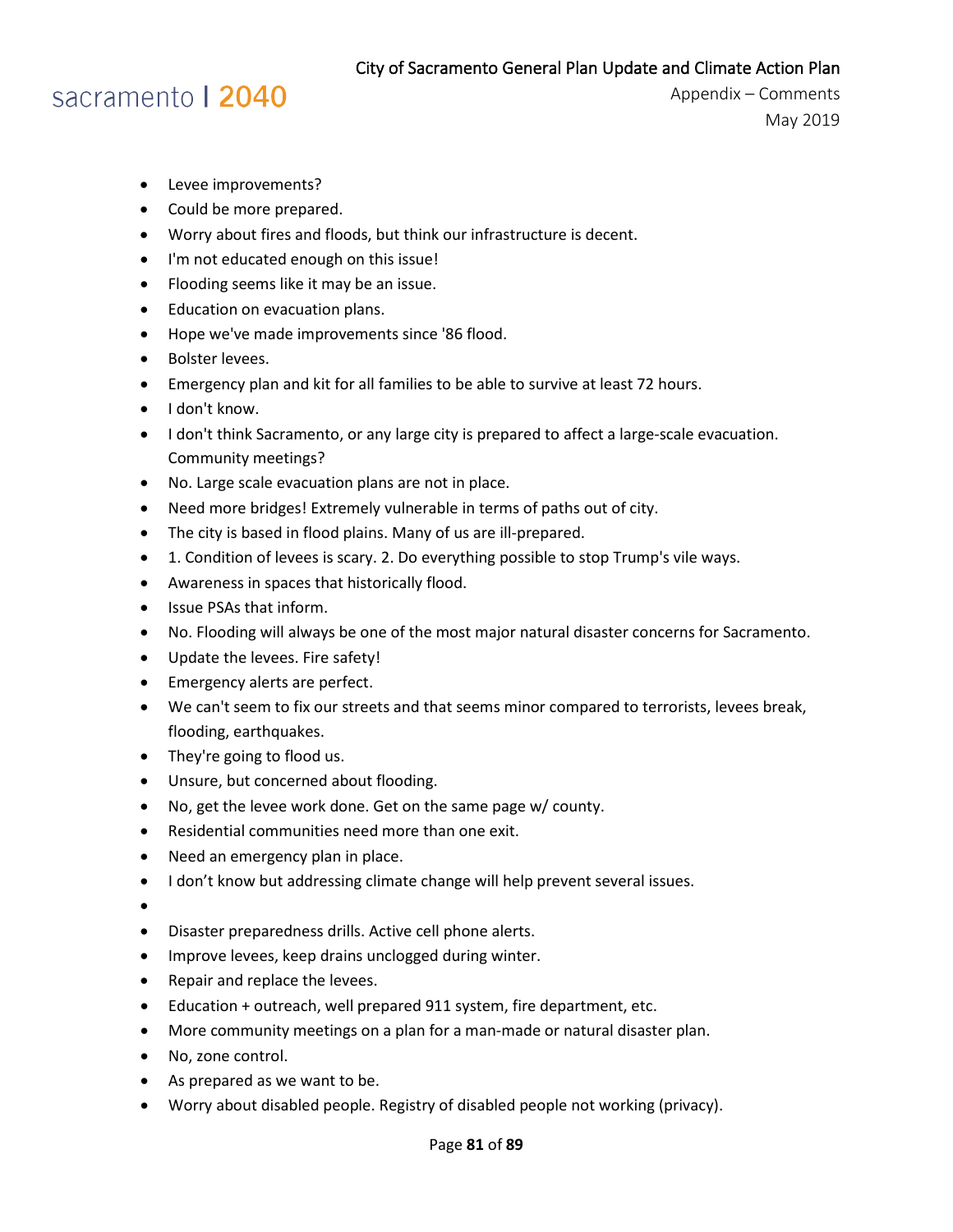- Increasing the stability and cohesiveness of the neighborhood is a care building block.
- I would say no!
- Plan for fires.
- Not sure, concerned about flood risk.
- Plan for fires.
- Yes, implement emergency procedures + fund.
- An educated populace to match a well-prepared infrastructure.
- Worry about flooding. Emergency alert systems must be accessible to those who may not have Wi-Fi or smartphones.
- Yes.
- Care for levees, canals, creeks. Maintain power lines.
- Unsure.
- Increasing awareness of emergency plans. Emergency alert system is great!
- Get communities involved. Accessibility to more information.
- I honestly don't think so. The cost to fix bridges streets etc., are high but streets in our neighborhood are still in need of repairs. If there is a natural disaster where do people go to seek help or safety? There should be an area or place and residents should be informed in advance. Educating on these issues are important
- No, I do not think Sacramento is ready Sacramento is to laid back needs more education on flooding and where to go in case there is a disaster
- Tend to come together when disasters are in effect. People in the neighborhoods step up.
- Teach urban survival habits (preparing each disaster for household survival)
- Please continue with your current planning and implementation efforts, this is great to see all your doing and or trying to do
- Probably not since I don't know of our city's plan in case of emergencies
- No, it is not, look at the paradise fire, where everyone was harnessed out of their homes
- No, good escape route
- The levee system in North Sac used to be a concern of mine growing up. Now I see the effects of rainstorms along the bike trail in older neighborhoods like Oak Park.
- Specific plans for emergencies such as flood + fire then widespread communication of plans. Evacuation plans
- Flood control. Prepare for increased heat shade trees- green spaces. Conserve water. Get rid of lawns or severely limit watering them. More trees- less lawns.
- I'm not sure about our preparedness as a city
- No, provide more education training. Remodel homes in lower income neighborhoods to be more compliant.
- More public awareness
- More solid structure and panic rooms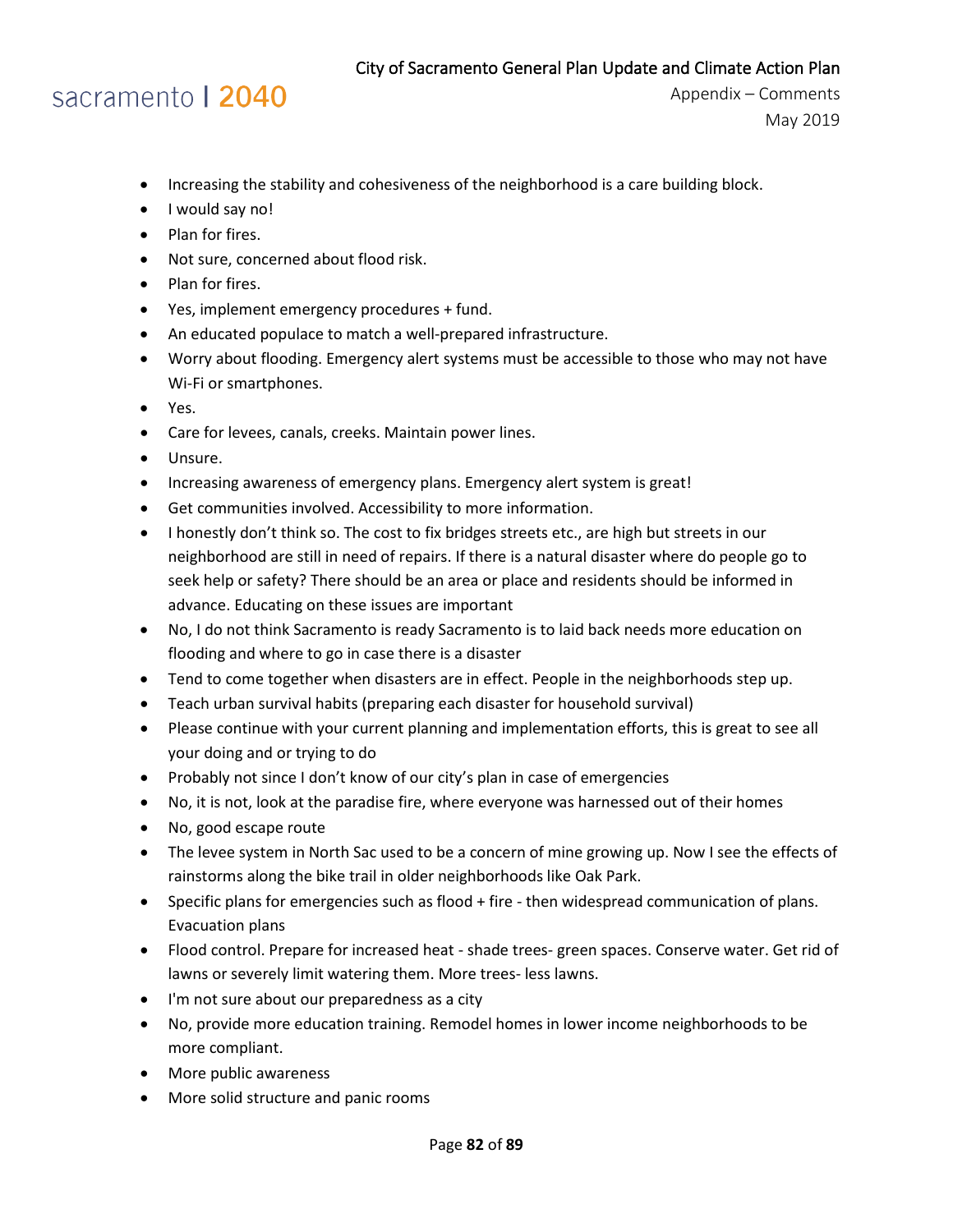- No. There's too much growth/development occurring too quickly. It doesn't feel well thought out.
- Getting the community aware of potential dangers and involved in the response planning.
- I think educating people on the dangers of potential man made and natural disasters and how to prevent them as well as pushing for more progressive policies that reduce the risk of future disasters.
- Not completely, nobody will be. Develop with people and communities in mind.
- Yes, I think so, the flood plains are crucial.
- No. We can't engineer our way out of future flooding and need more space and environmental services to buffer against increased and more intense flooding. An expanded, healthy urban forest across all neighborhoods is necessary to address air quality from vehicles, wildfires. We waste too much water in the face of longer and more frequent droughts coming.
- Reasonably well. 200-year flood, which will come, will overwhelm levees, however, raising levees is not the answer. Building resilient structures, particularly in the Natomas BASIN, is the answer.
- I don't think so. I am very worried about the potential for flooding in the central city with all the loss of its trees.
- No let's do CERT training to have block captains in Oak Park and other urban + suburban areas
- No. Citizens need to know what to do, where to go, etc. I don't have any idea either. Also, please see what I wrote in 5B, these are serious issues that should not be overlooked.
- Move away from flood plains
- More trees
- More disaster plans. Where do we go? Establish shelters for emergencies. Relationships with nearby communities.
- No. Natural barriers/floodplain improvement. Central locations for cooling/good air quality.
- Our flood protection in woefully inadequate considering climate change. The city needs to work with all agencies + entities involved in flood protection to prioritize strengthening levels + aggressively work on evacuation plans
- I don't know.
- I am concerned about integrity of levees along American River. Floods are inevitable and mitigating the risk of inundation of the city is crucial.
- Educate everyone, not just children. Practice preparedness (make it fun). Cultivate community we are better together.
- No-
- Not adequate flood prep. Stronger levees.
- No. Flood risk.
- No idea. You tell me :)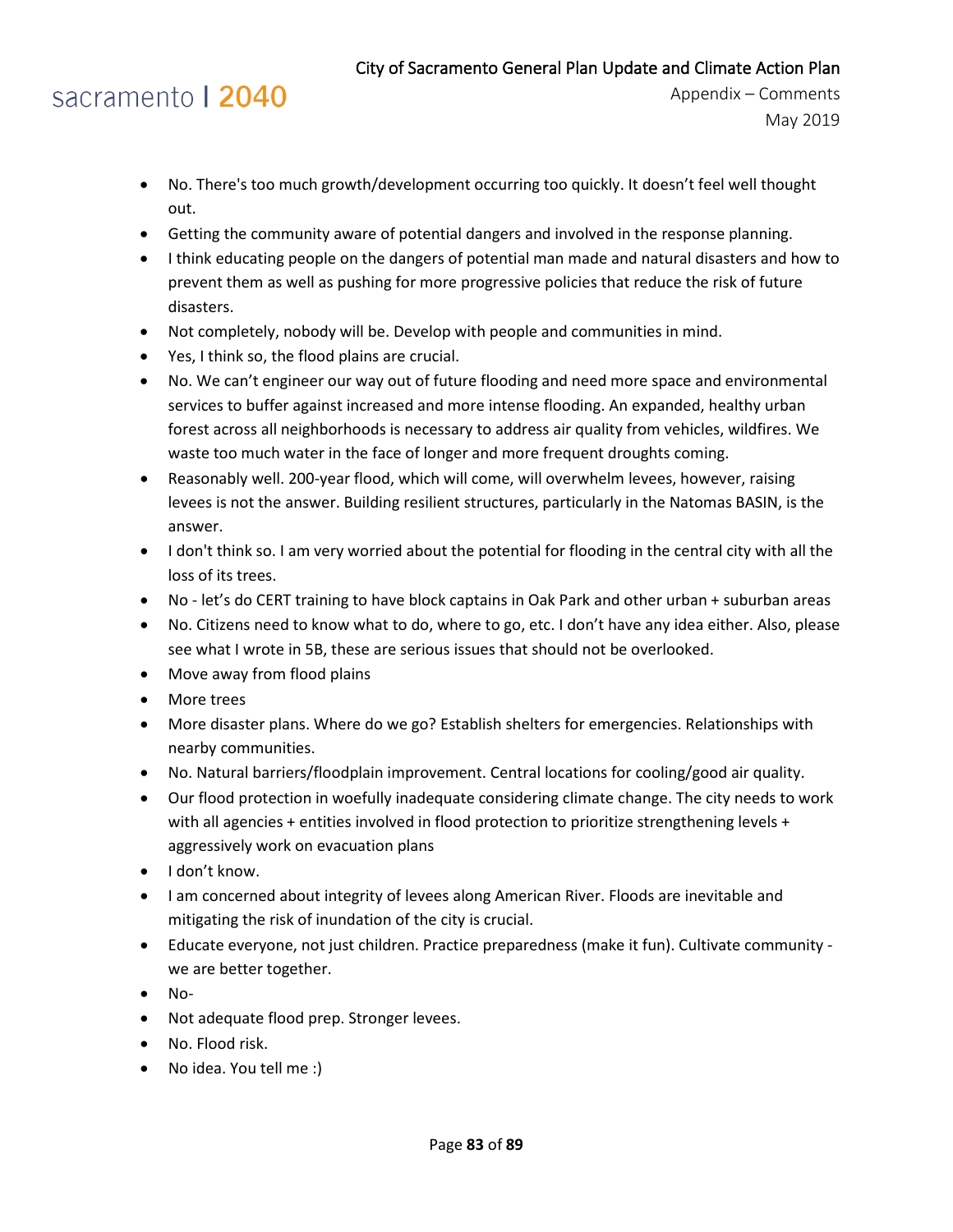# sacramento | 2040

- Update building regulation to only non-combustible materials on the exterior of structures. Residential + commercial
- I don't know the answer to this. I only just moved here in January.
- Better trees. Heat cooling stations when hot.
- I have no idea
- No. Practice major flood evac 1x/3yrs. Practice wildfire evac 1x/yr. Practice shelter in place 1x/yr. (bombers, poisoned water, active shooter). Certifications for being flood ready, wildfire ready, shelter in place ready opt-in
- Prevention
- Everyone takes materialism off the chart.
- No. Build community, pay caregivers well, cut emission to zero by 2030
- Educate the general public and help them prepare. Support increased home ownership...if you own it, you care more about it. Green infrastructure
- Extreme weather will threaten the homeless community
- No. The city needs to focus more on effects of fires in the area / air quality
- Add to and actively manage our urban tree canopy.
- As a resident I am not aware of how I would evacuate from downtown and what transport options would be
- Are we preparing for all the climate refugees moving inland away from rising seas?
- I think we are ready for our biggest natural disaster floods! NOT worried about manmade disasters. Let's keep floods control planning with proper infrastructure at the top or our list!
- I don't think so. I think we need plans and to make those available to the broad community in an understandable and accessible format. Then we should find ways to practice as a community.
- Green wastewater system. Less grass. Community building. Support homeless people with housing services!
- Sacramento is prepared but could do more to communicate with and educate citizens. For instance, we need a lot more training on what to do when there is a wildfire pollution. There was some conflicting advice during the recent fires. Better planning for these would help.
- No sure. I can't imagine how we would escape in a disaster. All these trees.
- Only for short term disruption. How many days of food inventory usually in stores/warehouses? How to deliver water w/o electricity. Sanitation w/o water & garbage pickup?
- I don't know much about preparedness for potential flooding or wildfires.
- No. More infostructure changes to withstand droughts & flooding must be in place.
- No. If, for instance, a dam may break, it is too late to head for the freeway. It's jammed and no traffic is moving. (about 2 years ago). People need to be prepared much sooner than is currently practiced.
- I have no idea. If they have a plan, they did not tell it to me!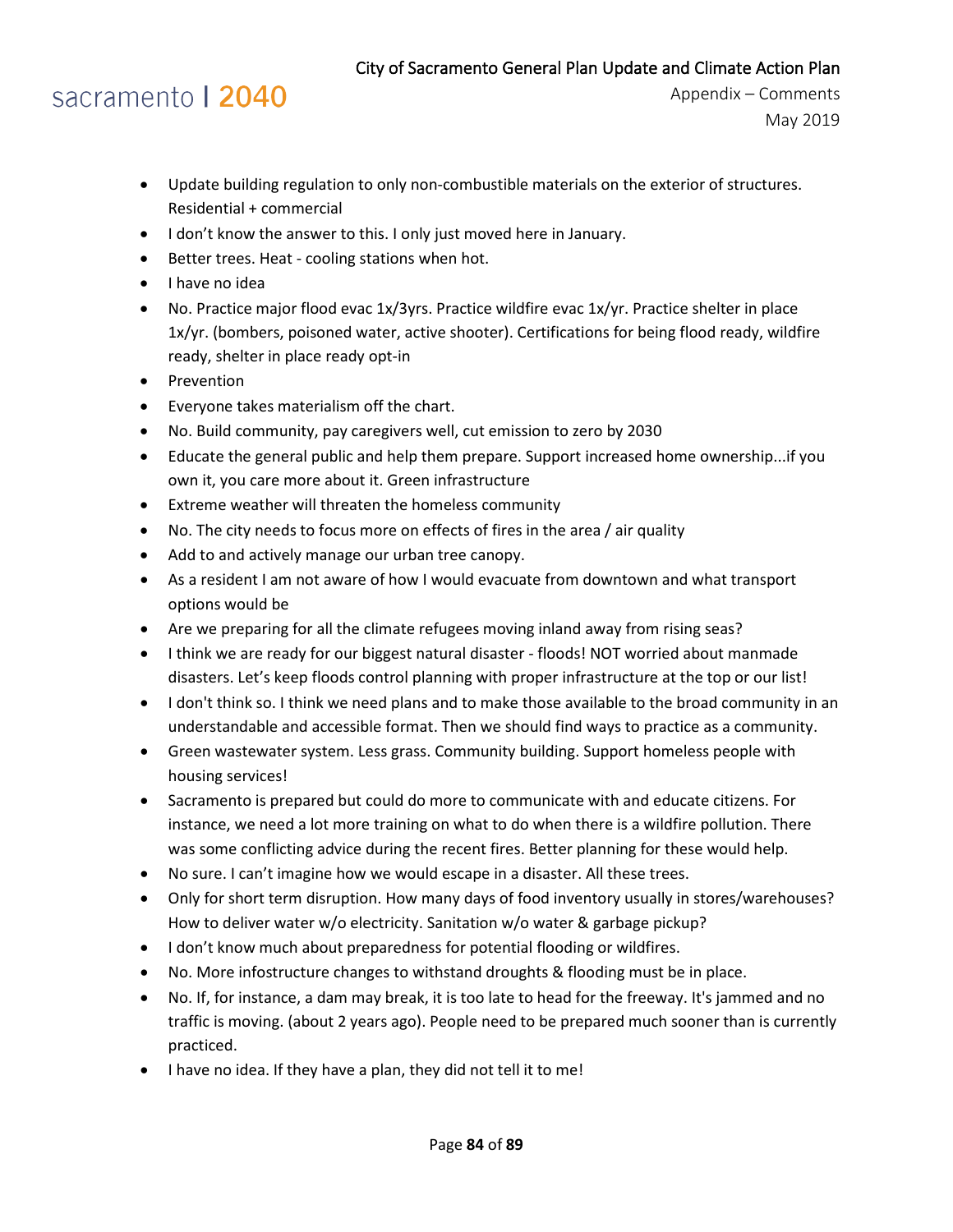# sacramento | 2040

- I feel the city is well prepared. I am concerned as the climate changes the impact of flooding as I live in the pocket area.
- Better evacuation planning & early notification systems. Reduce river-front development, so there's noon for the water to flood into without damaging property.
- We are getting more and more prepared.
- Sacramento is not prepared for the wildfires and extreme heat that accompanies climate change. Spend all available resources minimizing climate change now!
- Better flood protection needed.
- Sacramento still lacks the planning for large scale disaster, especially flooding.
- Improve infrastructures
- Smaller communities and to come together talk to each other plan with each other to have an impact on the bigger community.
- Reduce heat island effect more trees, cool roods, less hardscape. Street flooding in the combined sewer system- reduce runoff. Reduce lot coverage back to 40 %
- Increased neighborhood activities to improve a sense of community
- No. We need to be more cautious of our living as well as knowing where to go when a disaster hit. They community should have a hall to go to in case of an emergency.
- Don't know. Are we?
- Not for an electro-magnetic pulse or other disruption to energy grid. Encourage more awareness of how to survive the 1st 48-72 hours after loss of power.
- We should plan for flooding impacts, also consider impacts on homeless population due to disaster
- Not sure. Stronger relationships / ties, especially across neighborhoods / communities.

### **Other comments**

- I have lived in the outlying areas of the City for fifteen years and the various communities are very segregated. I only recently ventured into South Sacramento to visit an Asian Supermarket and discovered thriving and robust ethnic markets that I would have never been aware of has I not personally ventured into unknown areas. If there were better / more accessible information about what this city has to offer, I would have ventured out earlier to appreciate the best and most diverse aspects of the area.
- We have to fix the driving in Sacramento #1 in the nation for the worst drivers, We have to help the homeless, We have to be enforce off leash laws , We have to reduce mosquitos , And we have to ensure Natomas doesn't floods because have my great uncles piano to protect
- General Plan Define age-friendly city. Where is diversity? Lyft & Uber are not car-shares. They are unregulated taxis that cause more pollution by driving around looking for fares. Lots figure out how to make transit a better alternative.
- Partnership with school districts that are closing school sites. Use them for housing for teachers, police + fire officers, homeless youth, foster care students. Affordable housing.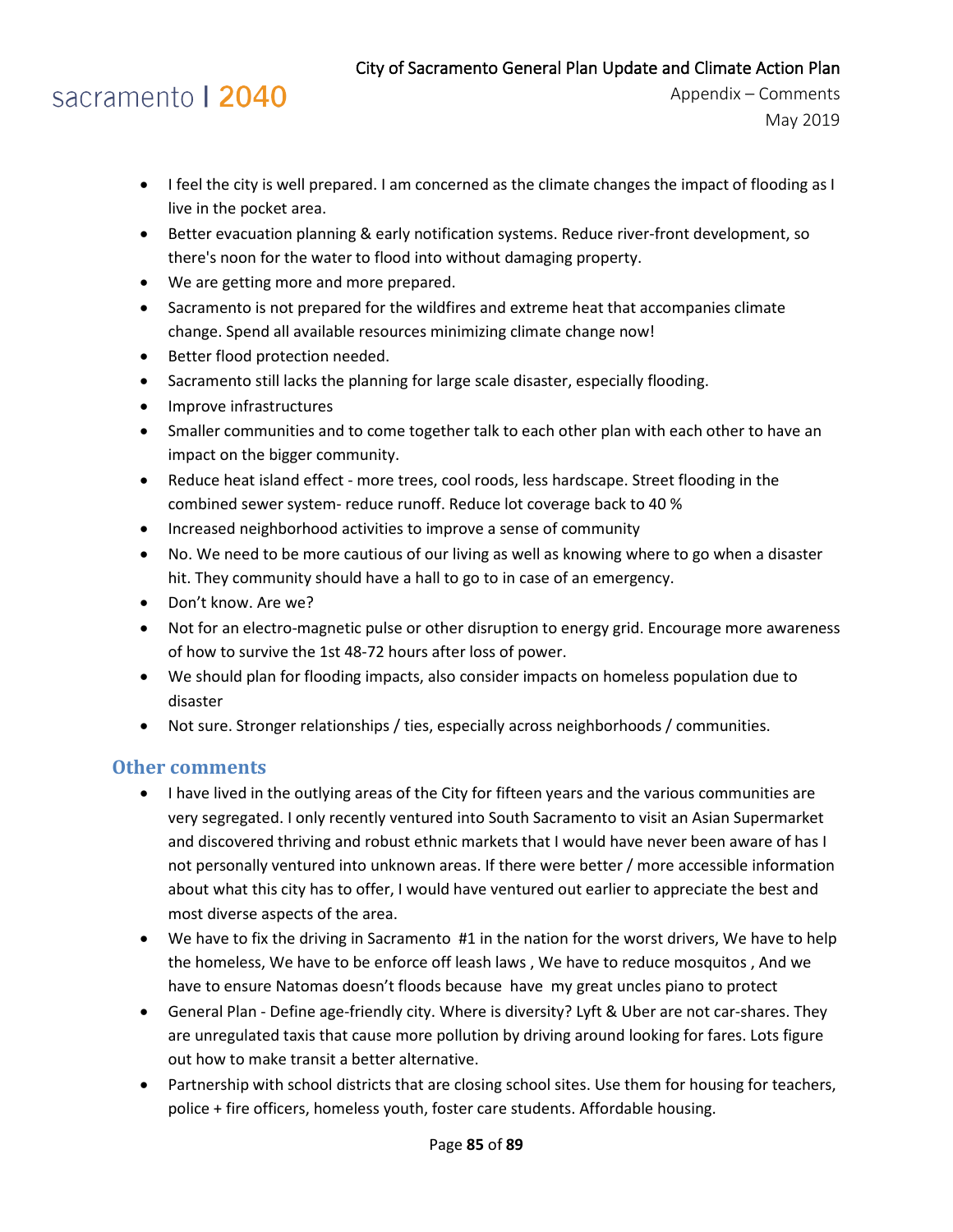# sacramento | 2040

- Need real tangible solutions to the climate crisis + the city's affordable housing catastrophe. Sacramento should be a world leader in sustainability, livability, progress. I expect stronger language with more commitment to achieving these goals. There is an infinite amount of work to make Sacramento livable for most residents. A clear plan w/actionable objective + accountability is key.
- I want: -to allow more types of housing across the whole city. Fourplexes and R3-A everywhere! -high density near transit stops. -mixed use and neighborhood commercial. -simple land use element in GP 2040.
- Affordable housing is scarce not just for low + super low-income folks, but also for middle incomes.
- There are large areas of neighborhoods that are not identified on this map in North Sacramento & South Sacramento that are missing (not represented) due to non-existent or gaps in evaluation of environmental factors due to lack of participation in census reporting. What can we do to increase participation + get these neighborhoods that need to be identified and would benefit from state funding and/or city programming/development? What is the city doing to fill in the gaps of "missing" environmental evaluation?
- Cities throughout the region have affordable housing requirements for all new housing. Please build more housing. Have longer hours @ City Hall for getting parking permits and paying tickets. Hold public meetings, including City Council meetings consistently at times when working households can attend (6 pm or later). Thank you for the opportunity weigh in on the future of our city. It has come a long way!
- Safety, outreach and community events. Affordable apartments.
- 12th and J street is a dangerous intersection for pedestrians crossing left from J to 12th.
- Housing first. Eliminate racial bias systemically in schools & criminal justice system. Have onstaff interpreters in schools & other places like hospitals and resource centers. Equity on all levels. Universal early childhood education and care. Rent control.
- More parks and rec. Open all with attracting activities. Sense of community. Active involvement in community for all members. Continue to foster bicycling.
- A large grocery store near community center on Sonoma Ave would be very nice to have.
- Single, middle aged woman with minimum wage full time job. No housing for me unless I rent a room or live in a bad neighborhood. Rent is half my paycheck. It would be nice to see quality housing for older and other people who make less than me and cannot get a better job.
- Concerned with plans to build with little consideration to wildlife. Need to have natural wideopen spaces for trails and picnics for family to observe animals that live in our neighborhood. Allow the zoo to move to Natomas.
- Education is important, and the Sac City School District is failing + the city heeds to help. Criminal justice and community fairness are important, and we've got a sheriff who is dividing our community, a DA who hides behind fences and…. Adequate low-income housing. Job development through apprenticeship and vocational training & community colleges are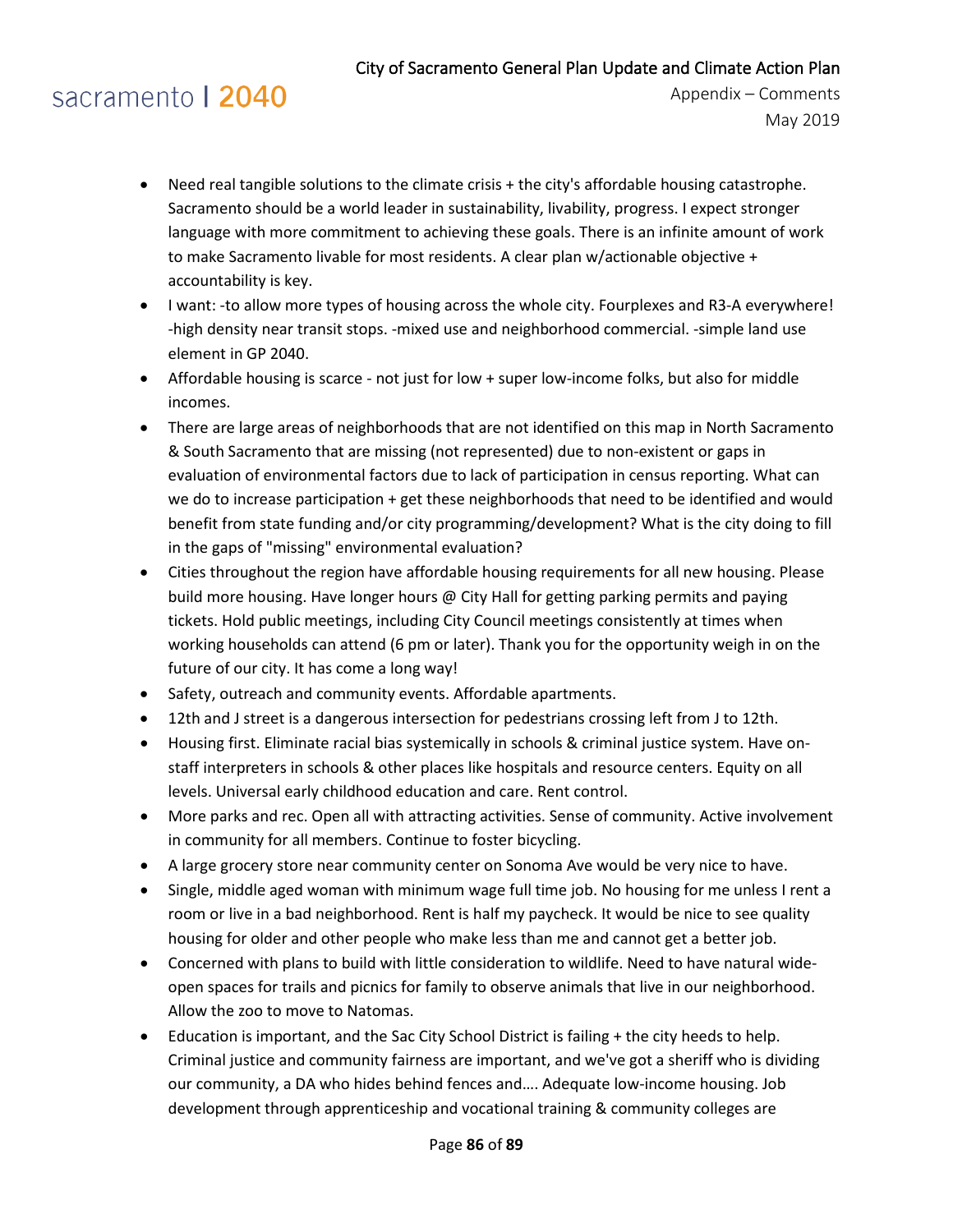# sacramento | 2040

essential. Very worried about state/federal actions to divert water from Sacramento River will harm environment + economy. I want Sacramento government to take a strong, visible, cooperative position in support of the Delta, its people, and its fish.

- Reach out to K-12 students and get their input. Hosting school contests, reaching out to summer programs and doing a similar multi-station, kid-friendly workshop.
- I would like if the houses built in 1950-1960 or older get lower tax charges than the new homes as the maintenance and the selling price of these homes are high maintenance but low selling price compared to the new homes. Owners are at a disadvantage. Reduce the housing prices either be it rents or owning a house. Half the income goes there and then the utility bills + medical and groceries.
- Need more traffic enforcement. More safe places to walk. Levee access in "pocket" area.
- Need to address senior housing issue. Rent keeps going up while income remains the same. Refer to previous comment regarding food stamps for seniors.
- Would love to see us emerge as strong leaders in climate change mitigation. In-fill as opposed to green-fill as city grows rapidly.
- Keep up with emerging technology like 3D printed homes. Protect businesses against homeless. Don't pander to complainers!
- Need to find good mechanism for incorporating race and ethnicity into disadvantaged care assessment. Public safety, reducing gun violence, and other violence are critical for rebuilding neighborhoods.
- More spending equity. Pollution from airport.
- Very nice presentation!
- Fix roads in poor areas. City officials living in city. Hydro dams. Solar panels. Don't waste city resources. Garbage cans everywhere.
- Make sure low-income communities are not forgotten!
- Attack root causes of homelessness.
- This workshop shared some great information -keep up the great work, city of Sacramento planning team!
- Work together with the school district for better education, more classes in high school in real life skills and job readiness and job education
- Inundate social media with information frequently. Invite continuous easy way for residents to provide input. More and more ways for community involvement.
- Education at the elementary schools and help shape young minds to think reasonable and use materials that can be re-used responsible and less damaging to mother earth.
- Sac needs to attempt to grow businesses and improve quality of life without attempting to bring people to the city.
- Today's outreach was about Oak Park, yet the demographics didn't represent the neighborhood. We need to do better and engage the actual residents.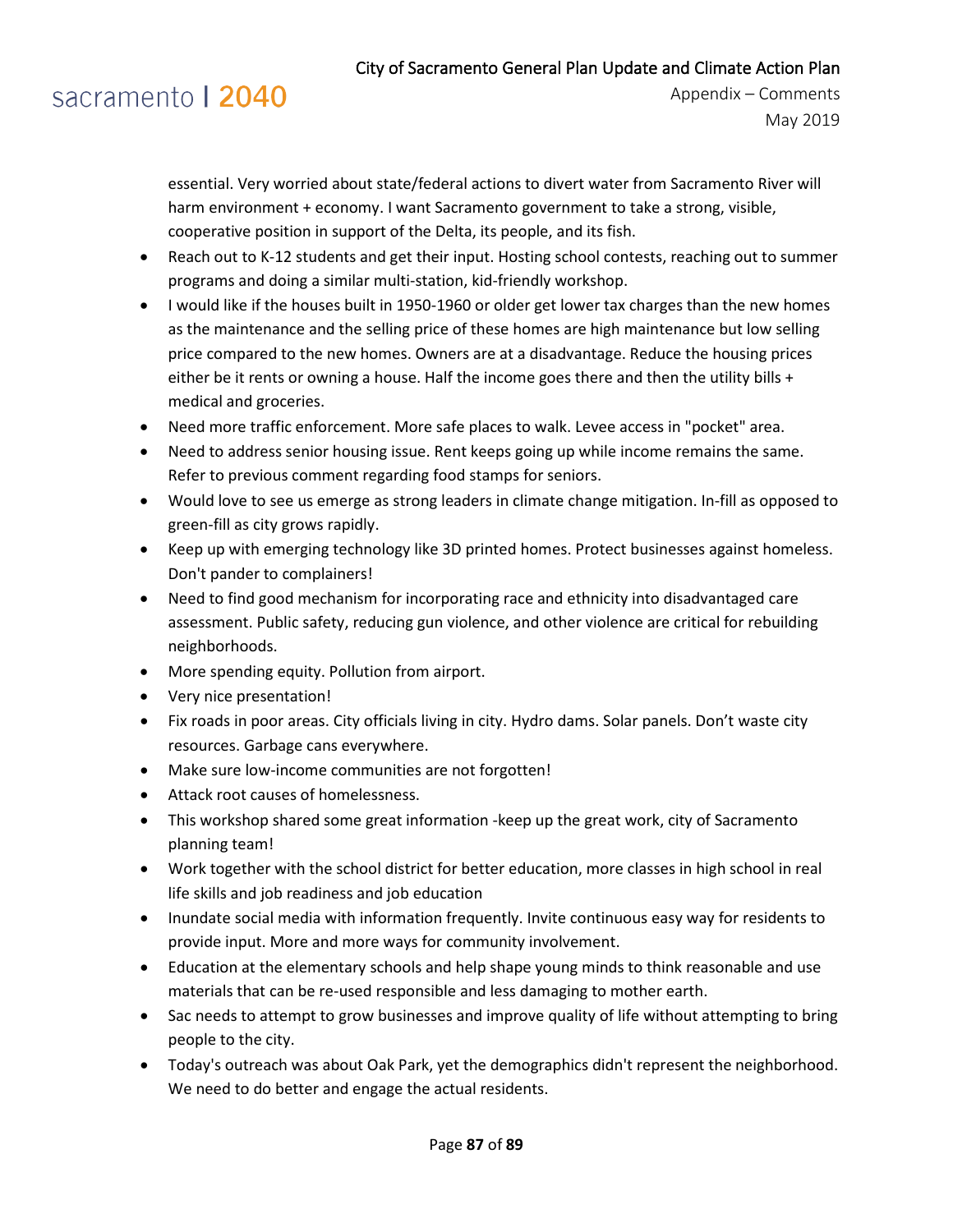# sacramento | 2040

- More opportunity to provide input, receive input from city staff and decision makers and a transparent process to handle public input. While I liked some of the elements and energy at the Oak Park public workshop the turnout doesn't represent the neighborhoods and relies on the traditional methods to collect data. What about listening stations? Going to neighborhood events. Document neighborhood problems ask for solutions.
- When planning all of this, please think realistically about the cost. How much is it going to cost? Who is going to pay for is? Is it a benefit for all OR just a few? There are good ideas here BUT we need to be financially or fiscally responsible. Don't waste money on things that don't work, or people will leave. For housing shortage: what can we do to help relax laws that make new construction and building in general difficult. If we can get rid of that, more jobs will be available, more housing will be available etc.
- Need to permit, purchase land, and build ecovillages in every part of city to be a livable model for a future with humans still surviving (aka no more fossil fuels)
- Encourage the adaption of the age friendly initiative
- Excited about Sacramento's future!! Thank you :)
- Thanks for asking for community feedback.
- This is a start. How do you continue?
- Don't build too high makes the neighborhoods like canyons + discourage people from hanging out outdoors
- Thank you for having this meeting. Thank you for making interactive. Thank you for all your hard work! You've made a lot of implied promises in these vision boards. I hope you can live up to them + not let us down.
- Sometimes decisions are made so that the general public is an afterthought hopefully this info is utilized if it is viable. Balanced budget in community areas- shared leadership in neighborhoods. Positive press about our community that enhances everybody! Workshops on self-esteem building for youth, ex-offenders, homeless. Workshops in isms + how to reform. Unknown leader's forum. CPR workshop
- At least talk about a 1,000-year plan. Unlimited density, no private parking. Decrease all parking requirements. All new development must be built to allow owner occupied with further conversion or permits. Allow tiny owner occupied. Express trains. More dedicated bus/bike lanes. Thank you!
- Add per capita emissions targets to the CAP. Include mode-share goals in the CAP. Allocate transportation funding equal to the mode-share goals in the CAP
- I love Sacramento. I have watched decades now of discussion that started to turn to real action w/ the design and development of the Golden 1 Center - and the surrounding investments. This wonderful public private partnership can be a model for others that leverage the private + nonprofit sections for ACTION! Housing more bikeways, and active riverfront, real energy efficiency improvements. We had a good planning foundation and the money I spent on the central city that could have gone to facilitating action!